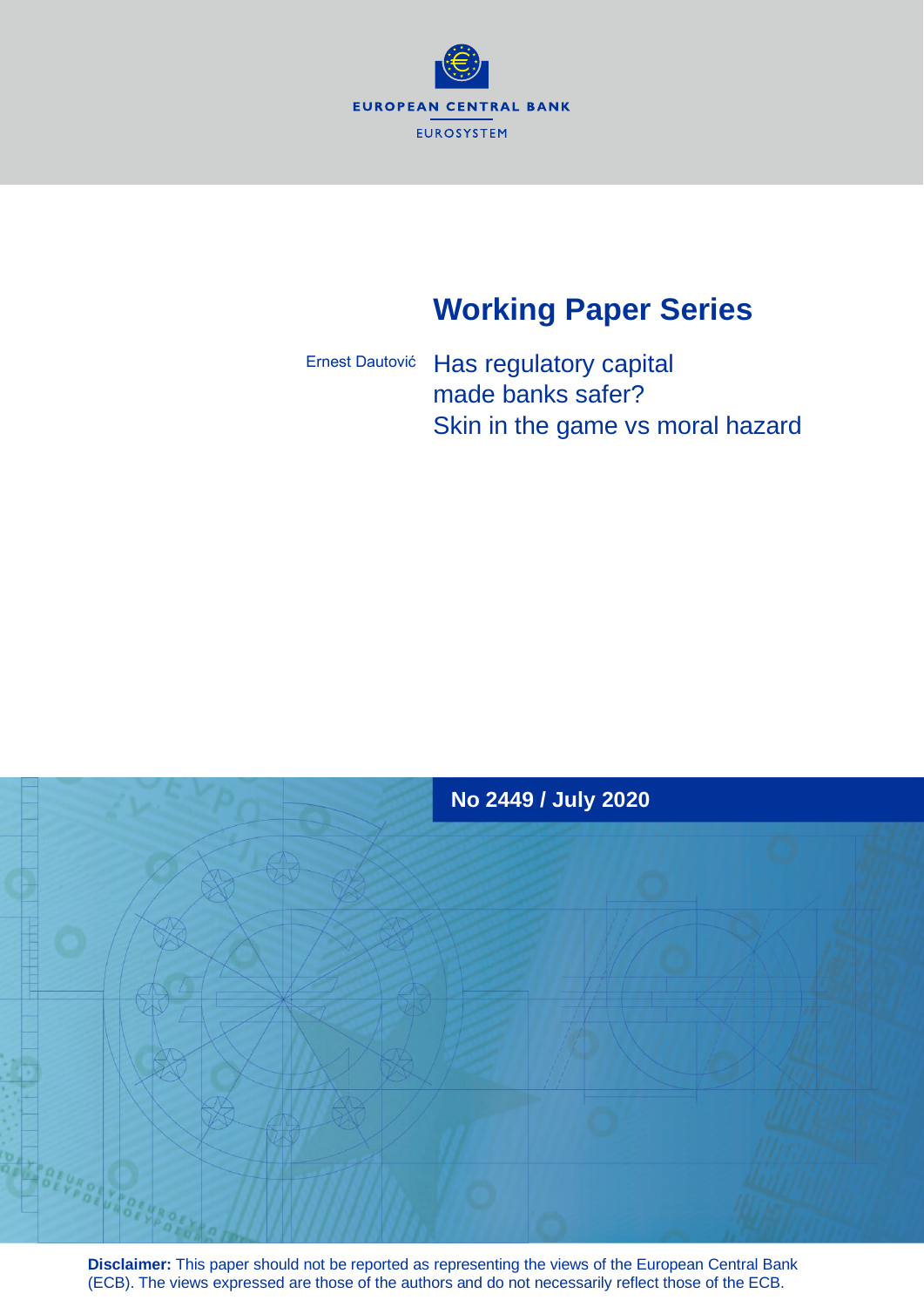#### Abstract

The paper evaluates the impact of a *phased-in* introduction of capital requirements on equity, risk-taking, and probability of default for a sample of European systemically important banks. Contrary to the case of a one-off introduction of capital requirements, this study does not find evidence of deleveraging through asset sales. A phased-in tightening promotes adjustment to lower leverage via an increase in equity thereby improving resilience and loss absorption capacity. The higher resilience comes at the cost of a portfolio reallocation towards riskier assets. Consistently with models on agency costs and gambling for resurrection, the risk-taking is driven by large and less profitable banks. The net impact on bank probabilities of default is positive albeit statistically insignificant, suggesting that risk-taking may crowd-out solvency.

JEL Classification: E51, G21, G28, O52

Keywords: capital requirements, macroprudential policy, risk-taking, impact evaluation, difference-in-difference.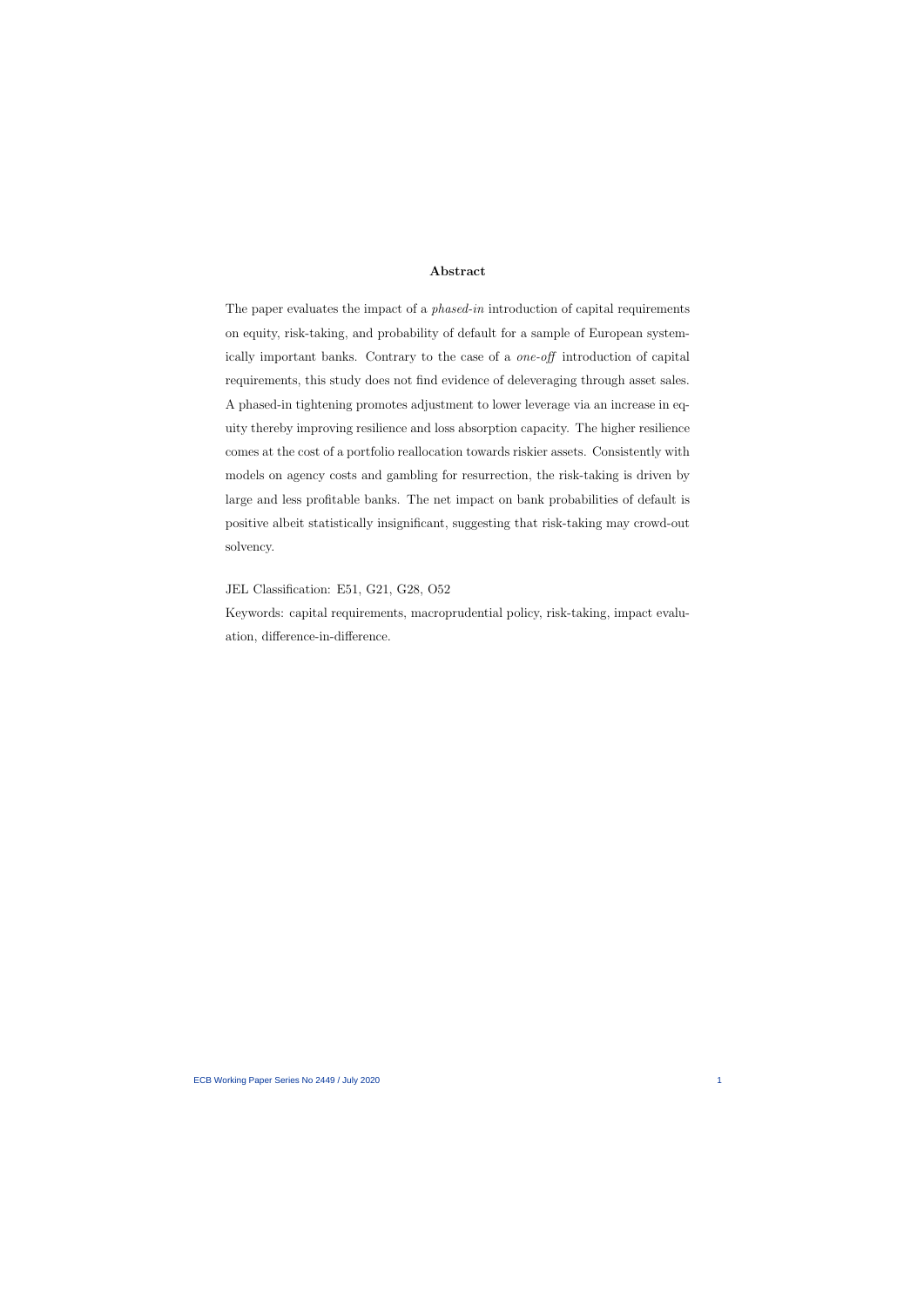### Non-technical summary

The Capital Requirements Regulation (CRR) and the Capital Requirements Directive (CRD IV) introduced a new macroprudential framework transposing the Basel III agreement in the EU. The overarching goal of the new EU macroprudential regulation is to increase the loss absorption capacity of banks through the introduction of a set of systemic capital requirements. Higher capital requirement should foster the stability of the banking system and increase the resilience of banks in time of crisis allowing them to sustain the real economy.

This study estimates the effects of macroprudential capital requirements on bank capital and risk taking by looking at the reaction of EU banks to a series of increments of macroprudential capital requirements. In general, banks can increase their regulatory capital ratio in three mutually non-exclusive ways: by increasing capital, reducing the risk-weights or reducing their assets.

The sample is composed by all G-SIB and O-SIB in the EU and Norway from 2006Q1 until 2017Q3, leading to a total number of 205 banks, divided in 14 globally-systemically important banks (G-SIBs) and 191 other-systemically important banks (O-SIBs). The bank specific systemic macroprudential capital requirements are obtained from the European Systemic Risk Board (ESRB) database on macroprudential policies based on the notifications from the national authorities.

The paper finds that the EU-wide regulatory effort to increase the resilience of the banking sector has contributed to a better capitalized European financial system: a one percentage point increase in capital requirements increases CET1 capital by an average of 13 percent. The impact is higher (17.7 percent) for banks with less than two percentage points buffer from the minimum capital requirement.

However, the significant increase in capital is accompanied with a cost: banks react to a one percentage point hike in capital requirements by increasing the average risk weights of their portfolio by 6.1 percentage points. The highest increase in risk taking is due to medium and large less profitable banks which try to achieve higher returns by substituting toward more riskier assets and compensate thus for their lower profitability. Importantly, wholesale funded banks have a lower tendency to increase their risk profile after a capital requirement increase.

In order to gauge the overall impact on banks' probabilities of default (PD) of the two opposing effects - i.e. higher resilience achieved with increased capital versus lower resilience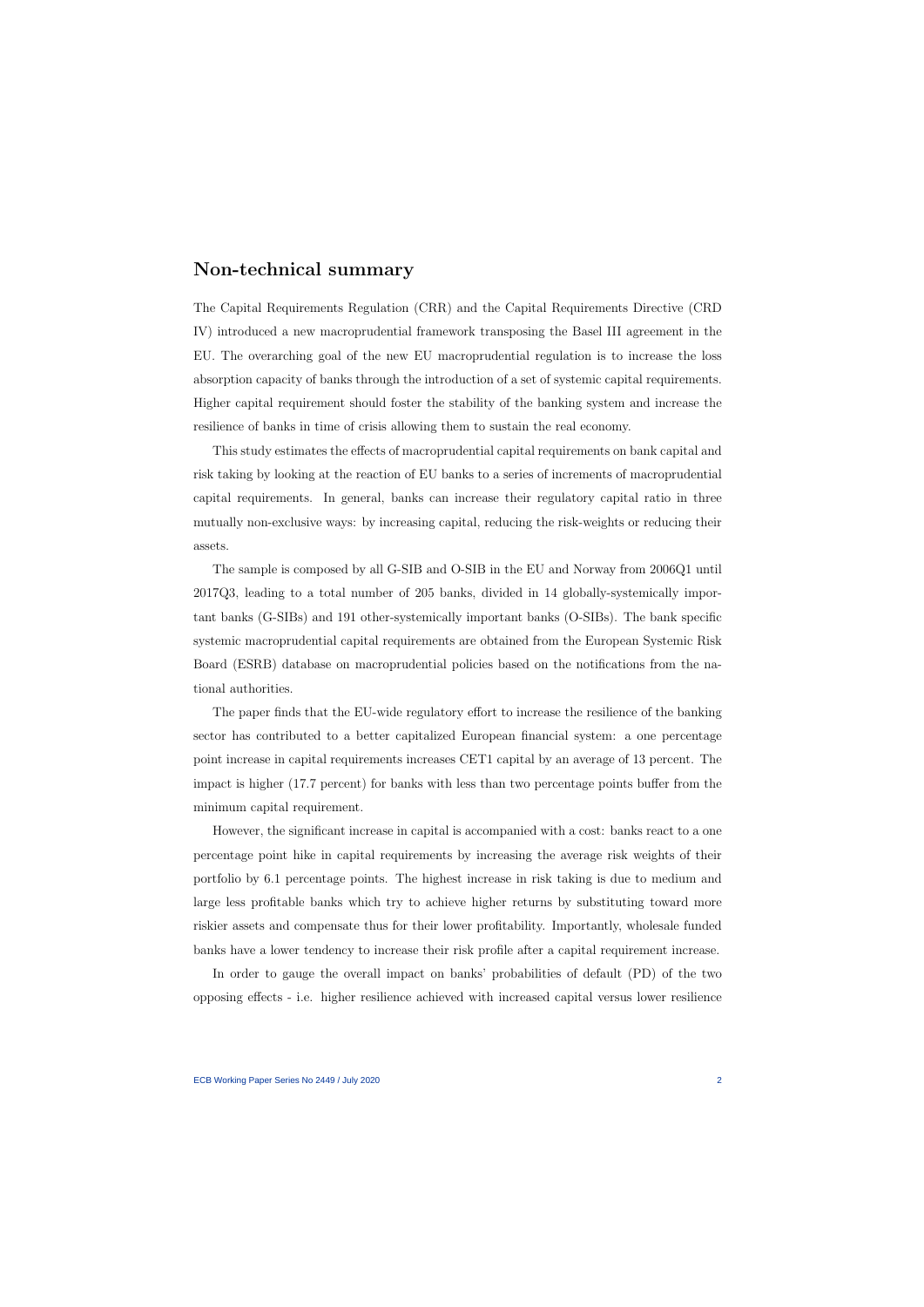arising from more risk-taking - the study estimates the impact of the policy change on PDs extrapolated from credit ratings. The results indicate that the positive effect of accumulating more equity capital is counterbalanced by the negative substitution effect toward more riskier assets.

The countervailing effect of risk taking on solvency raises the attention to the non-intended consequences of regulatory action. The regulatory task is not a simple one, any policy change requires a comprehensive assessment of hidden incentives behind regulatory action.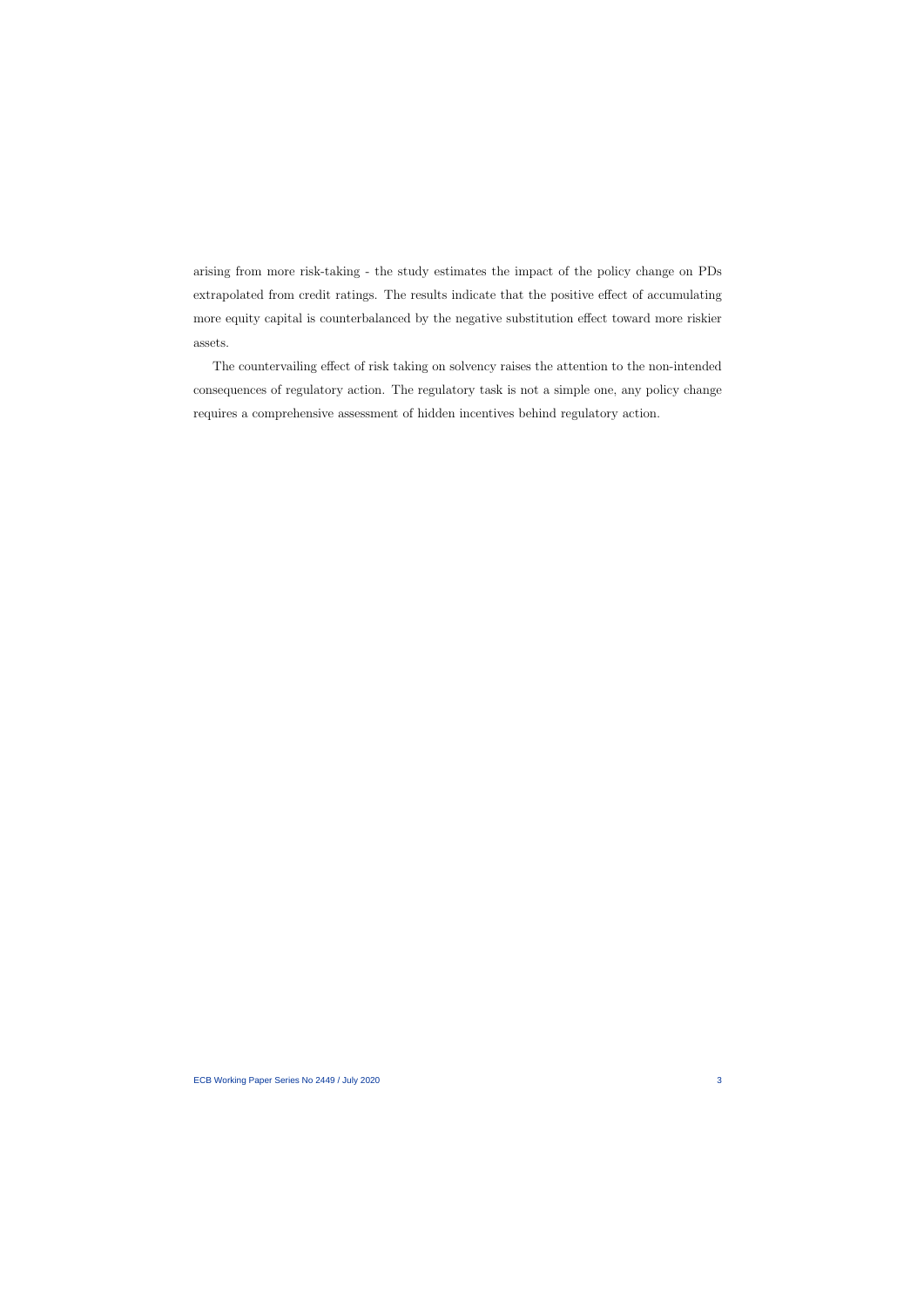## 1 Introduction

Capital requirements are generally seen as an effective regulatory option to increase banks' loss absorption capacity during financial downturns and preserve the resilience of the financial system and the real economy [\(Admati and Hellwig,](#page-41-0)  $2014$ ; Jiménez et al., [2016\)](#page-44-0). In particular, the notion that more equity capital is indispensable to stifle risk-taking is at the heart of a series of international regulatory standards, most notably the Basel Capital Accords [\(Thakor,](#page-47-0) [2014\)](#page-47-0).

A branch the economic theory is supporting this view. Higher capital levels may curtail risk-taking behaviour since managers and shareholders would have more skin in the game and would have an incentive to act prudently [\(Merton,](#page-45-0) [1977;](#page-45-0) [Furlong and Keeley,](#page-43-0) [1989;](#page-43-0) [Acharya](#page-41-1) [et al.,](#page-41-1) [2016;](#page-41-1) [Barth and Seckinger,](#page-41-2) [2018\)](#page-41-2). In addition, bank managers may have incentives to avoid excessive risk-taking, either because they hold own career preservation motives [\(Benston,](#page-42-0) [1986;](#page-42-0) [Saunders et al.,](#page-47-1) [1990\)](#page-47-1), or because more risk increases the variance of returns which can amplify the probability of significant losses on banks' equity [\(Hellmann et al.,](#page-44-1) [2000;](#page-44-1) [Repullo](#page-46-0) [and Suarez,](#page-46-0) [2004;](#page-46-0) [Repullo,](#page-46-1) [2004\)](#page-46-1). Similar arguments have been put forward by theories of the charter value of the bank, [\(Marcus,](#page-45-1) [1984;](#page-45-1) [Benston,](#page-42-0) [1986\)](#page-42-0).

However, the principal-agent theory posits that the presence of imperfect information, which is endemic in complex organizations such as banks, can manifest itself in moral hazard due to distorted incentives between the principal and the agent.<sup>[1](#page-4-0)</sup> For instance, [Dewatripont and Tirole](#page-43-1) [\(1994\)](#page-43-1) model the classic moral hazard problem with unobservable managers' effort to conclude that banks with low leverage have an incentive to increase risk. [Admati et al.](#page-41-3) [\(2018\)](#page-41-3) show that if a firm has superior information about its asset quality, shareholders would prefer to reduce leverage by selling safer assets and retaining the riskier ones, without issuing equity. In the context of a one-off tightening of leverage requirements, [Gropp et al.](#page-43-2) [\(2018\)](#page-43-2) find empirical support for assets reduction and no impact on equity; however they do not find evidence of risk-taking as measured by risk weight densities. By taking a historical perspective, [Jorda et al.](#page-45-2) [\(2017\)](#page-45-2) conclude that higher capital ratios are more likely to be correlated with financial crisis.

<span id="page-4-0"></span><sup>1</sup>Several strands of the literature have shown the consequences of the principal-agent asymmetric information problem on risk-taking. Academic contributions range from the fields of economics [\(Stiglitz and Weiss,](#page-47-2) [1981\)](#page-47-2), finance [\(Acharya,](#page-41-4) [2009;](#page-41-4) [Acharya and Naqvi,](#page-41-5) [2012\)](#page-41-5), managerial [\(Wiseman and Gomez-Mejia,](#page-47-3) [1998\)](#page-47-3), corporate finance [\(Ross,](#page-46-2) [1973;](#page-46-2) [Bolton et al.,](#page-42-1) [2015;](#page-42-1) [Admati et al.,](#page-41-3) [2018\)](#page-41-3) to law and banking regulation [\(Alexander,](#page-41-6) [2006\)](#page-41-6). Similarly, empirical banking literature shows a positive correlation between capital and risk-taking, [\(Koehn and](#page-45-3) [Santomero,](#page-45-3) [1980;](#page-45-3) [Kim and Santomero,](#page-45-4) [1988;](#page-45-4) [Blum,](#page-42-2) [1999\)](#page-42-2) or more generally with the occurrence of financial crisis [Jorda et al.](#page-45-2) [\(2017\)](#page-45-2). A more extensive literature review is provided in Appendix A-II.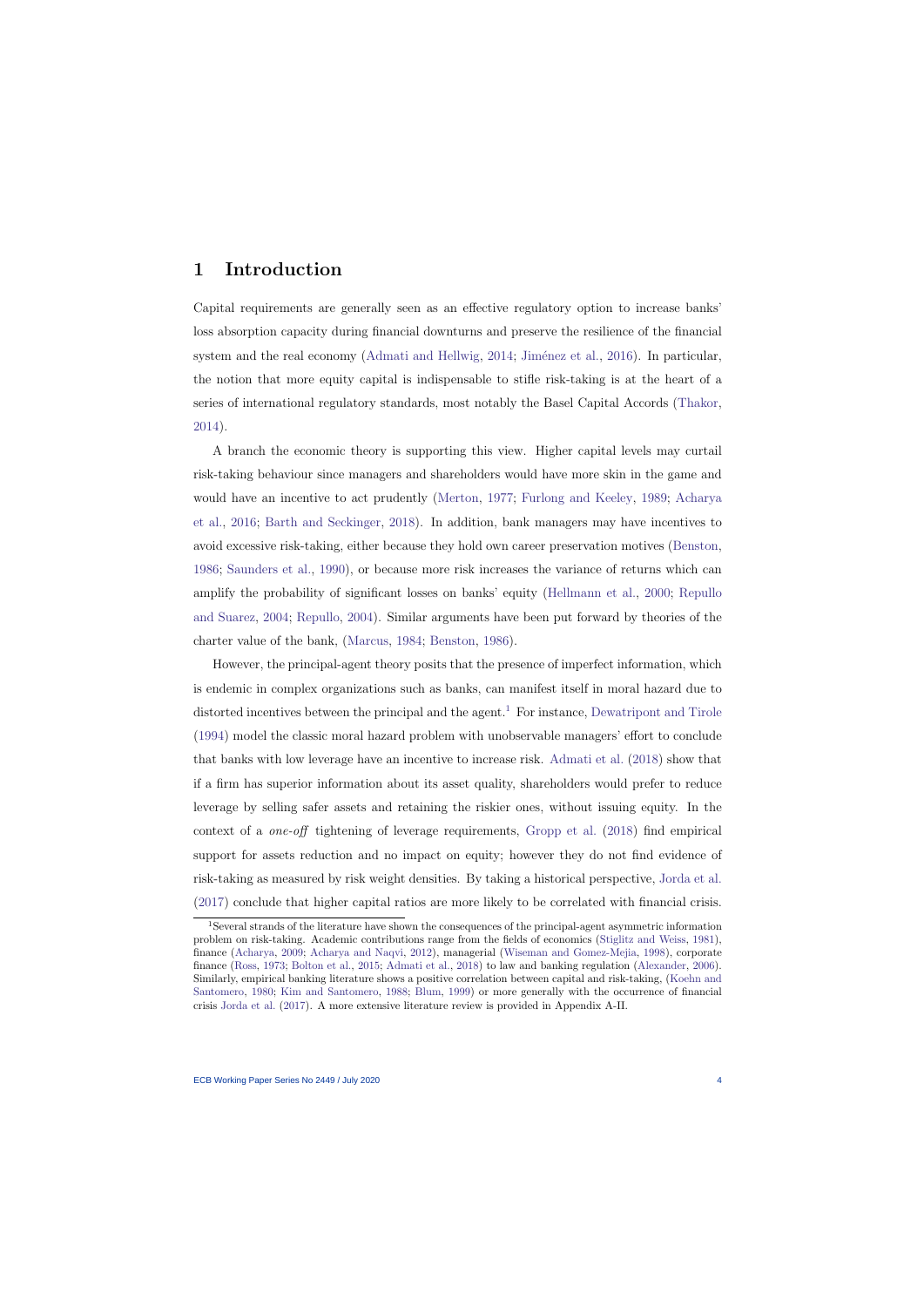This divergence of views raises the question as to how banks adjust their balance sheet in response to tighter regulation and whether banks' risk-taking behaviour is affected by regulatory capital requirements. The paper sheds light on these questions by exploiting an exogenous policy change in the macroprudential capital requirements for Global Systemically Important Banks (G-SIBs) and Other Systemically Important Banks (O-SIBs) in the European Union (EU). These requirements have been implemented within the context of the Basel III regulatory overhaul. Starting in 2014, macroprudential capital instruments have been gradually phased-in at individual bank-level and at different times across 28 EU countries. The staggered policy implementation across time and borders allows for a research design based on a quasi-natural experiment and a difference-in-difference (D-i-D) identification strategy. Throughout the paper, the risk-taking behaviour is measured by individual bank-level risk densities, as the ratio of risk-weighted assets over total assets.

The contribution is closely related to the empirical literature on the relationship between bank risk-taking and leverage [\(Shrieves and Dahl,](#page-47-4) [1992;](#page-47-4) [Jacques and Nigro,](#page-44-2) [1997;](#page-44-2) [Jokipii and](#page-45-5) [Milne,](#page-45-5) [2011\)](#page-45-5), the research on the adjustment mechanisms to more stringent capital requirements [\(Admati et al.,](#page-41-3) [2018;](#page-41-3) [Gropp et al.,](#page-43-2) [2018\)](#page-43-2), and the discussion on the optimal design and sequencing of prudential regulation, [\(Khatkhate,](#page-45-6) [1998;](#page-45-6) [Hart and Zingales,](#page-44-3) [2011;](#page-44-3) [Lall,](#page-45-7) [2012\)](#page-45-7). More broadly, the paper is related to the emerging literature on the effectiveness of capitalbased macrprudential policy [\(Repullo and Suarez,](#page-46-3) [2012;](#page-46-3) [Ferrari et al.,](#page-43-3) [2016;](#page-43-3) [Cerutti et al.,](#page-42-3) [2017;](#page-42-3) [Akinci and Olmstead-Rumsey,](#page-41-7) [2018;](#page-41-7) [Cizel et al.,](#page-43-4) [2019\)](#page-43-4).

From the point of view of the optimal design of macroprudential policy, this paper complements the conclusions of [Admati et al.](#page-41-3) [\(2018\)](#page-41-3) and [Gropp et al.](#page-43-2) [\(2018\)](#page-43-2) by presenting evidence that banks' responses to more stringent leverage rules are dependent on their pace of introduction. As shown by the authors, when a *one-off* leverage requirement is imposed, a costly equilibrium emerges where banks react by reducing assets and lending to the real economy, holding equity constant. The results presented below add to these findings. When capital requirements are phased-in over several years, a clear policy trade-off between risk and resilience emerges. On one hand, banks comply with the regulation by raising equity capital, improving their resilience and do not engaging in asset reduction. On the other hand, the additional equity induces moral hazard instead of promoting skin in the game, and banks reallocate their portfolio towards riskier assets. A detailed analysis of the heterogeneous responses to capi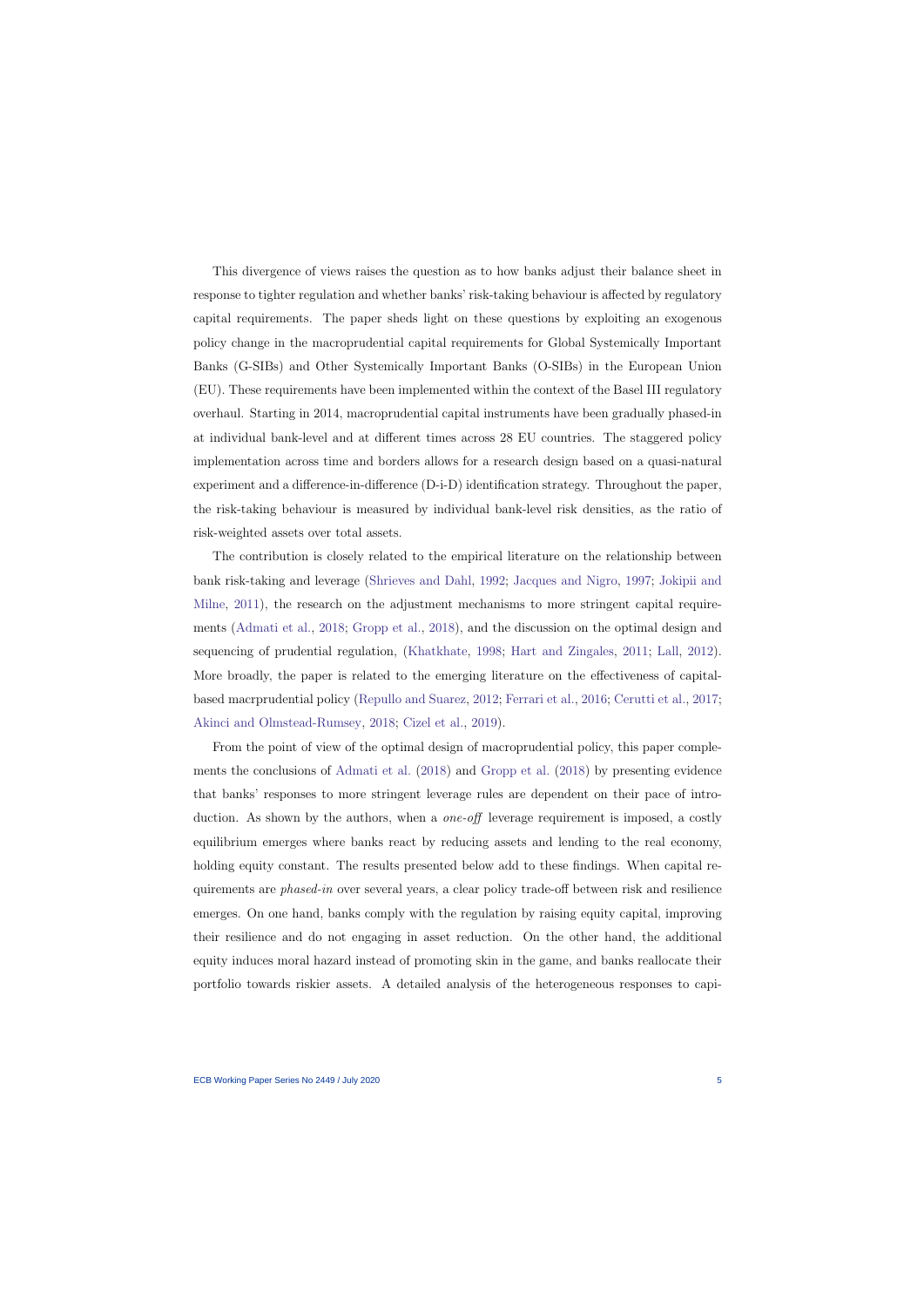tal regulation with respect to size, profitability, and funding sources complements the main findings.

The results indicate that the EU regulatory reforms have contributed to a better capitalized European financial system. In the baseline specification, a one percentage point increase in capital requirements increases CET1 capital by an average of 13 percent. The impact is higher (17.7 percent) when the policy tightening is more binding. When requirements are relaxed in a downturn, the increase in highest quality CET1 capital can help the banks in supplying credit acting counter-cyclically to sustain economic growth in bad times, see Jiménez et al.  $(2016)$ ; [Jorda et al.](#page-45-2) [\(2017\)](#page-45-2).

The significant increase in capital is accompanied by substitution effects toward more riskier assets: banks react to a one percentage point hike in capital requirements by increasing the average risk weights of their portfolio by 6.1 percentage points. The impact is attenuated for small banks (4.3 p.p.). However, medium (7.3 p.p.) and large (9.6 p.p.) systemically important banks show a significantly higher risk-taking behavior. These findings indicate that risk-taking could be arising from an intensification of agency problems as the bank grows in size. In fact, [Ang et al.](#page-41-8) [\(2000\)](#page-41-8) shows that a diluted ownership structure, which is typical of large publicly traded firms, is proportionally associated with increasing agency costs.

In terms of the overall net impact on solvency, as measured by probabilities of default, the positive effect of accumulating more equity capital is counterbalanced by the negative substitution effect toward more riskier assets. In other words, risk-taking crowds-out the positive effect of greater equity.

The paper documents a substantial amount of heterogeneity across banks. Financial institutions adopting the internal rating based (IRB) approach show a lower propensity to risk-taking. This suggests the existence of a competitive advantage for IRB banks since lower risk weights imply a lower cost of compliance to higher capital requirements. Further, the increase in risktaking arises in less profitable institutions, suggesting that gambling for resurrection motives may underlie the substitution toward more riskier assets. The findings indicate that wholesalefunded, relative to retail-funded banks, have a lower tendency to increase their risk profile. As shown by [Bruno and Shin](#page-42-4) [\(2015\)](#page-42-4), this behavior may be a consequence of competitive advantage arising from the capacity to exploit cross-border funding in regions where monetary policy conditions are more expansionary.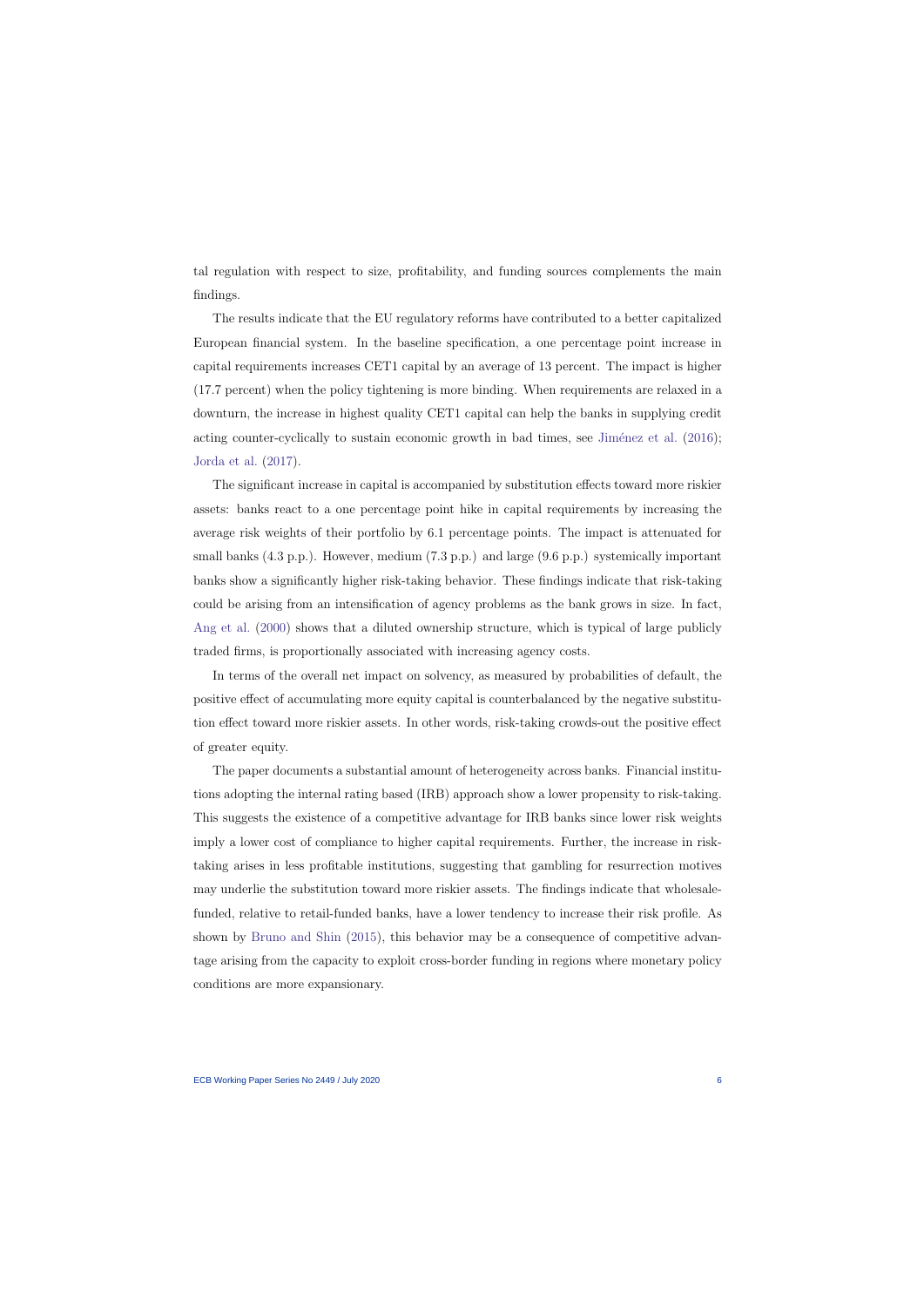The paper is organised as follows: the empirical methodology is illustrated in Section [3.](#page-11-0) Section [4](#page-20-0) presents the evidence for the baseline specification and Section [5](#page-24-0) investigates heterogenous treatment effects. The robustness to common trend assumption is presented in Section [6,](#page-30-0) and a formal test of endogeneity is presented in Section [7.](#page-35-0) The overall impact on the probabilities of default is described in Section [8,](#page-37-0) and conclusions are drawn in Section [9.](#page-39-0)

# 2 The EU macroprudential capital based regulation

One of the criticisms of earlier Basel standards for capital requirements, is the lack of emphasis on risks stemming from correlated exposures that may accumulate over time and increase systemic risk [\(Hellwig,](#page-44-4) [1995;](#page-44-4) [Acharya,](#page-41-4) [2009;](#page-41-4) [Haldane and May,](#page-44-5) [2011\)](#page-44-5). Basel I and II capital standards are focused exclusively on individual portfolios without acknowledging the importance of how much these portfolios are diversified, the pattern of co-variances among individual assets, systemic correlation of risks and interconnectedness, and/or the cost of failure of big and more complex banks.<sup>[2](#page-7-0)</sup>

<span id="page-7-3"></span>Basel III standards include additional capital requirements aimed at tackling some of these issues and add three main new buffers: the Capital Conservation Buffer (CCoB) for build-up of adequate buffers above the minimum that can be drawn down in periods of stress, the Countercyclical Capital Buffer (CCyB) aimed at limiting the procyclicality of credit growth, and additional capital buffers for Global Systemically Important Banks (G-SIB) aimed at addressing the liquidation cost of too-big-to fail banks.[3](#page-7-1) These efforts notwithstanding, critics have questioned both the lack of ambition and the design of some of the Basel III buffers [\(Repullo](#page-46-4) [and Saurina,](#page-46-4) [2011\)](#page-46-4).

In Europe, the Capital Requirements Regulation (CRR) and the Capital Requirements Directive (CRD IV) introduced a new macroprudential framework transposing the Basel III agreement.[4](#page-7-2) The CRDIV has been officially transposed in law on 17th July 2013 and the full

<sup>2</sup>On one hand Basel I introduced risk-weighted exposures in order to force banks with more risk in their portfolios to maintain a higher capital level, while Basel II main innovation was the introduction of the Internal Rating Based (IRB) and the Standardized Approach (SA) models for the computation of risk-weights. For a more detailed history of Basel capital standards and their possible deficiencies see for instance [Brealey](#page-42-5) [\(2006\)](#page-42-5) and [Hellwig](#page-44-6) [\(2010\)](#page-44-6).

<sup>&</sup>lt;sup>3</sup>In addition, Basel III introduces favourable risk-weights for OTC derivatives cleared through central counterparties (CCPs), and is raising the risk-weights on exposures to financial institutions relative to the non-financial corporate sector, as financial exposures are more highly correlated than non-financial ones.

<span id="page-7-2"></span><span id="page-7-1"></span><span id="page-7-0"></span><sup>4</sup>Detailed information on the Capital Requirements Regulation and Directive can be found on the [European](http://ec.europa.eu/finance/bank/regcapital/legislation-in-force/index_en.htm)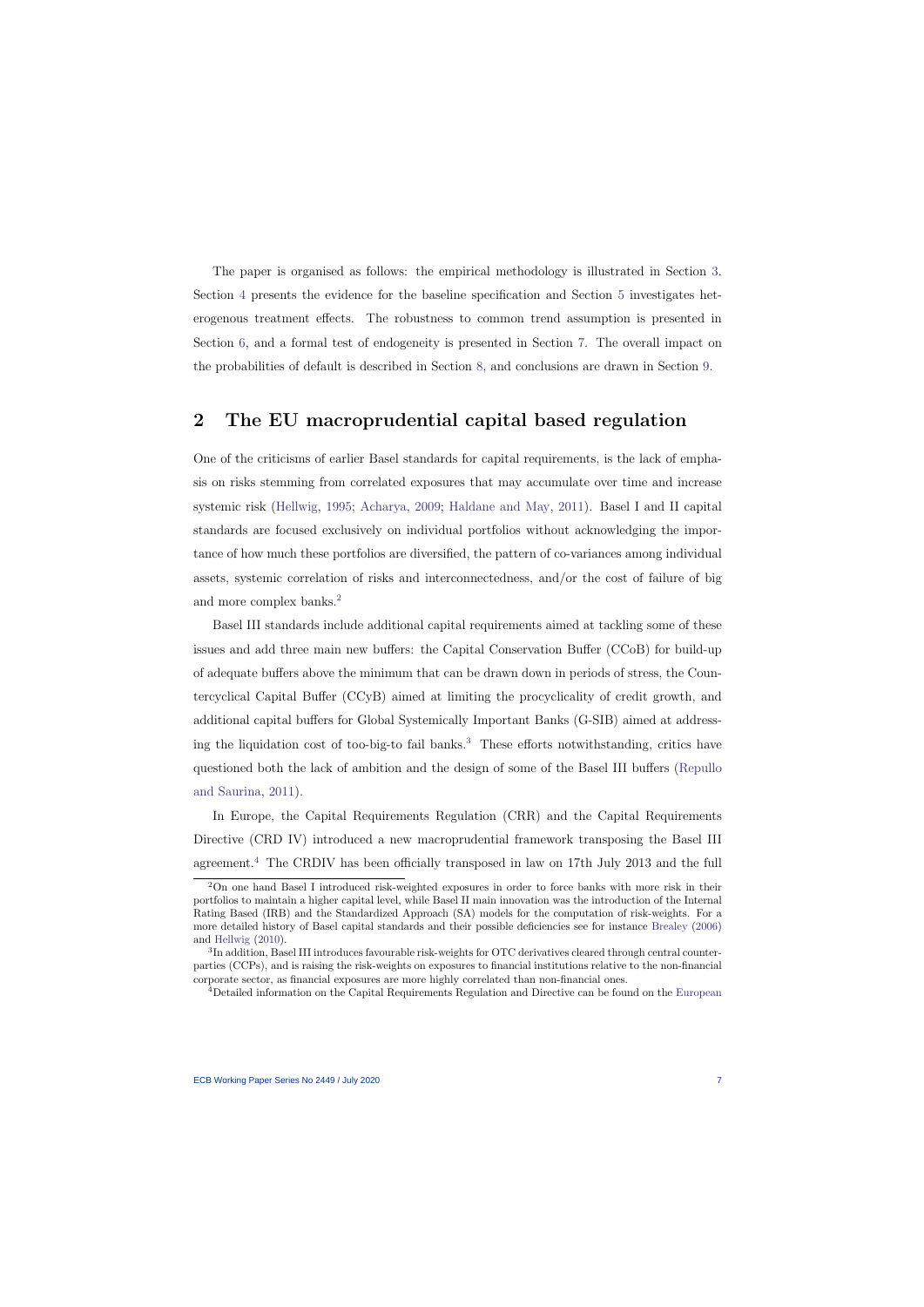reform package entered [into force on the 1st January 2014. The overarching goal of the new EU](http://ec.europa.eu/finance/bank/regcapital/legislation-in-force/index_en.htm) [regulation is to limit systemic risk in the banking sector through the introduction of a set of](http://ec.europa.eu/finance/bank/regcapital/legislation-in-force/index_en.htm) [Systemic macroprudential Capital Requirements \(SMCR\) available to national authorities to](http://ec.europa.eu/finance/bank/regcapital/legislation-in-force/index_en.htm) address systemic risks, see Table [1](#page-53-0) [for a summary of the macroprudential capital requirements](http://ec.europa.eu/finance/bank/regcapital/legislation-in-force/index_en.htm) [in the EU.](http://ec.europa.eu/finance/bank/regcapital/legislation-in-force/index_en.htm)

[The set of SMCR include three main capital based requirements applied at individual insti](http://ec.europa.eu/finance/bank/regcapital/legislation-in-force/index_en.htm)[tution level: the Systemic Risk Buffer \(SRB\), the G-SIB buffer and the O-SIB buffer require-](http://ec.europa.eu/finance/bank/regcapital/legislation-in-force/index_en.htm)ments.<sup>[5](#page-8-0)</sup> [The SRB aims to address systemic risks of a long-term structural and non-cyclical](http://ec.europa.eu/finance/bank/regcapital/legislation-in-force/index_en.htm) [nature as for instance the accumulation of systemic risk and the degree of interconnectedness.](http://ec.europa.eu/finance/bank/regcapital/legislation-in-force/index_en.htm) [The O-SIB and G-SIB buffers are predominantly concerned with increasing loss absorption](http://ec.europa.eu/finance/bank/regcapital/legislation-in-force/index_en.htm) [capacity and reducing public costs of default of bigger and complex banks.](http://ec.europa.eu/finance/bank/regcapital/legislation-in-force/index_en.htm)

[While the economic rationale behind the diverse types of buffers may differ in scope and](http://ec.europa.eu/finance/bank/regcapital/legislation-in-force/index_en.htm) [objective, all of them have to be met with an additional highest quality Common Equity Tier1](http://ec.europa.eu/finance/bank/regcapital/legislation-in-force/index_en.htm) [\(CET1\) capital as a share of risk-weighted assets \(RWA\). All SMCRs are applied at individual](http://ec.europa.eu/finance/bank/regcapital/legislation-in-force/index_en.htm) [bank-level and are specifically addressed to the set of both globally and nationally systemically](http://ec.europa.eu/finance/bank/regcapital/legislation-in-force/index_en.htm) important banks  $(SIBs)$ <sup>[6](#page-8-1)</sup>. [The list of systemically important banks is updated each year by](http://ec.europa.eu/finance/bank/regcapital/legislation-in-force/index_en.htm) [national authorities following EBA guidelines. The main criteria for determining a bank as](http://ec.europa.eu/finance/bank/regcapital/legislation-in-force/index_en.htm) [systemically important for the domestic economy are: a\) size; b\) importance for the economy](http://ec.europa.eu/finance/bank/regcapital/legislation-in-force/index_en.htm) [of the relevant Member State or the Union, capturing substitutability/financial institution](http://ec.europa.eu/finance/bank/regcapital/legislation-in-force/index_en.htm) [infrastructure; c\) complexity, including the additional complexities from cross-border activity;](http://ec.europa.eu/finance/bank/regcapital/legislation-in-force/index_en.htm) [d\) interconnectedness of the institution or \(sub-\)group with the financial system.](http://ec.europa.eu/finance/bank/regcapital/legislation-in-force/index_en.htm)[7](#page-8-2)

[In sum, and contrary to the Basel III capital standards, the EU package is more ambitious](http://ec.europa.eu/finance/bank/regcapital/legislation-in-force/index_en.htm) [since instructs Member States to designate own systemically important banks to which then](http://ec.europa.eu/finance/bank/regcapital/legislation-in-force/index_en.htm)

[Commission website.](http://ec.europa.eu/finance/bank/regcapital/legislation-in-force/index_en.htm) Norway and Iceland, despite not being formally EU Member States opted for participating in the new EU macroprudential framework for banks as established in the CRR and the CRDIV.

<sup>&</sup>lt;sup>5</sup>The new macroprudential regulation in the EU implements also the Basel III capital conservation buffer (CCoB) as well as the dynamic countercyclical capital buffer (CCyB). Nevertheless, the CCoB and the CCyB are buffers set at the country-level. In the empirical framework of this paper these two requirements are absorbed by country-quarter fixed effects and as such they are not contributing to additional variation and to the identification of the effects.

<sup>6</sup>Under the CRD IV/CRR capital framework, EU banks are required to hold a minimum amount of total capital equal to at least 8% of RWA. The new regulation raises the minimum share of capital that has to be of the highest quality CET1 capital from  $2\%$  to 4.5%. Additional capital until the minimum threshold of  $8\%$ can be fulfilled with Tier 1 minimum capital or Tier 2 minimum capital (max. 2%). As such, the new EU-wide CRD IV/CRR minimum capital regulation places greater emphasis on the quality of capital.

<span id="page-8-2"></span><span id="page-8-1"></span><span id="page-8-0"></span><sup>7</sup>For more details cfr. the EBA [Guidelines on the criteria to assess systemically important banks in the](https://eba.europa.eu/regulation-and-policy/own-funds/guidelines-on-criteria-to-to-assess-other-systemically-important-institutions-o-siis-) [EU.](https://eba.europa.eu/regulation-and-policy/own-funds/guidelines-on-criteria-to-to-assess-other-systemically-important-institutions-o-siis-) The EBA provides and maintains also an updated [G-SIBs list](https://www.eba.europa.eu/risk-analysis-and-data/global-systemically-important-institutions) and [O-SIBs list](https://www.eba.europa.eu/risk-analysis-and-data/other-systemically-important-institutions-o-siis-) in Europe over time on its website.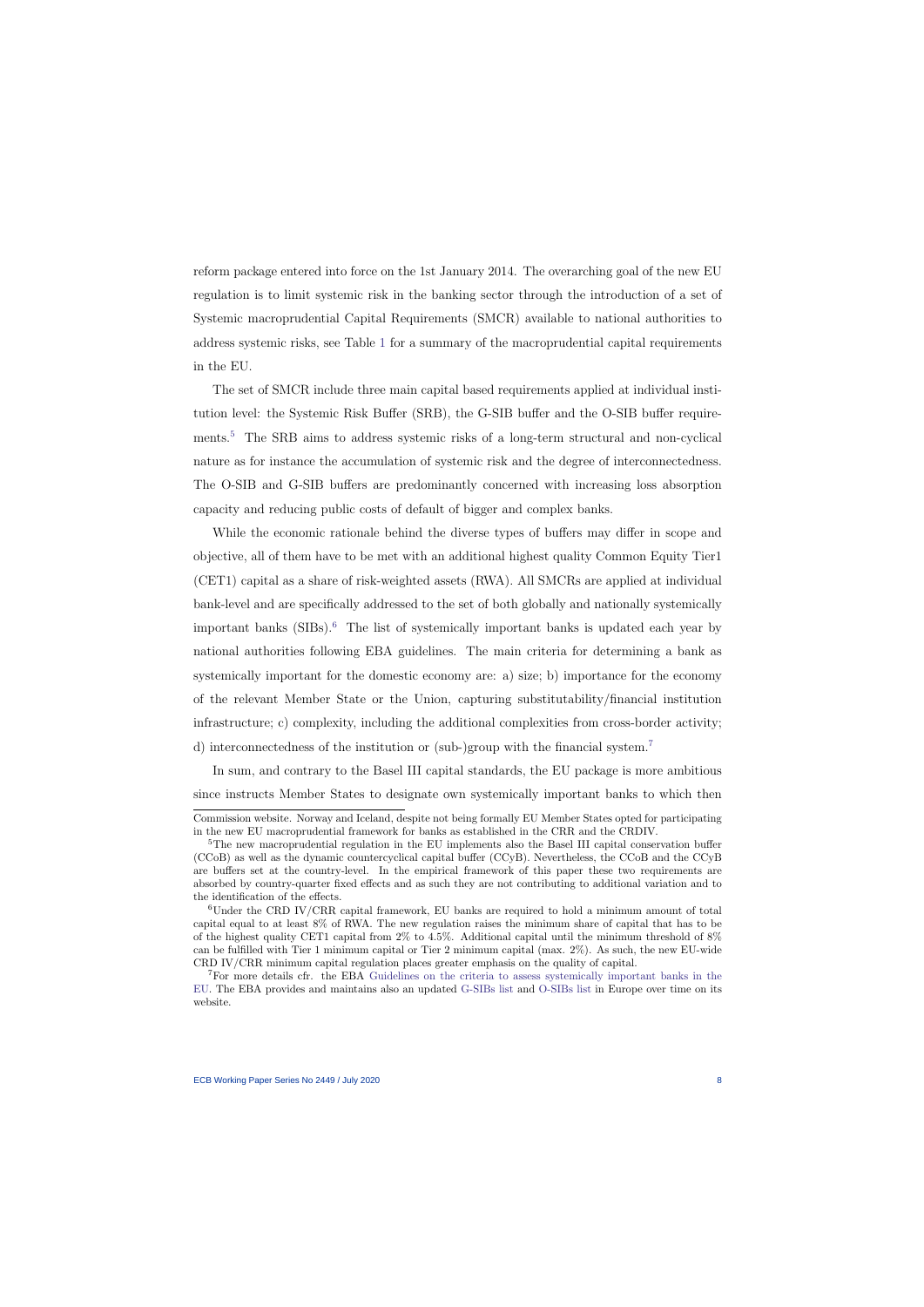a wider battery of bank-specific systemic capital buffers may be applied. Table [1](#page-53-0) provides an overview of the newly introduced capital requirements in the EU.

# 2.1 Calibration and Setting of the Macroprudential Capital Requirements

The calibration of the G-SIB buffer is set internationally according to the Basel G-SIB score range for each G-SIB [\(BCBS,](#page-42-6) [2013\)](#page-42-6). The calibration of the SRB and the O-SIB buffers depend on the systemic importance of the bank for the country in question and is not subject to centralized guidelines from EBA. In other words the EBA guidelines provide criteria for determination of systemically important banks but not have normative prescriptions in terms of the calibration of buffers. This provides leeway for national authorities to protect domestic banks. To counter the peril of inaction bias, the ECB has developed a framework to provide a minimum common floor when calibrating O-SIB buffers at the national level to foster a level playing field. Above this floor, each country calibrates the buffers using own methodologies.<sup>[8](#page-9-0)</sup>

It is important to notice that not all G-SIBs or O-SIBs are subject to the SMCR as of 2017Q3: despite the EU introduction of the capital based macroprudential framework in 2014, some national macroprudential authorities have not yet activated any of the structural SMCRs. Under the oversight of the ESRB and the ECB, the EU regulation allows for discretion to activate and to set the level for each O-SIB and SRB buffer.

On the one hand, these country divergences and the staggered implementation across countries facilitate the empirical identification problem. On the other hand, they may lead to concerns regarding the potential endogeneity of the policy change with respect to the health of the country banking system. These concerns are, however, alleviated by four main elements enshrined in the regulation: i) four EU institutions coordinated oversight contribute to refraining from inaction bias and national favoritism,  $9$  ii) the ECB has the power to top-up the requirement if considers it insufficient to cope with the relevant risk, or may object the decision in case considered excessive or punitive toward foreign subsidiaries, and iii) the ESRB can issue public

<sup>8</sup>For instance, the Commission de Surveillance du Secteur Financier (CSSF), the macroprudential authority in Luxembourg adopts "a statistical approach involving linear regression and a scaling framework with the goal to ensure consistency between O-SIBs buffers and the buffers applied to G-SIBs." See [CSSF notification](https://www.esrb.europa.eu/pub/pdf/other/esrb.180104_LU_notification_sii.en.pdf?aadb6659c51fda68ca956b1c399773a2) to the ESRB. Additional notifications may be found on the [ESRB website.](https://www.esrb.europa.eu/national_policy/html/index.en.html)

<span id="page-9-1"></span><span id="page-9-0"></span><sup>&</sup>lt;sup>9</sup>It is important to notice that in order to ensure consistent macroprudential oversight across the Union, the ESRB develops principles tailored to the Union economy and is responsible for monitoring their application.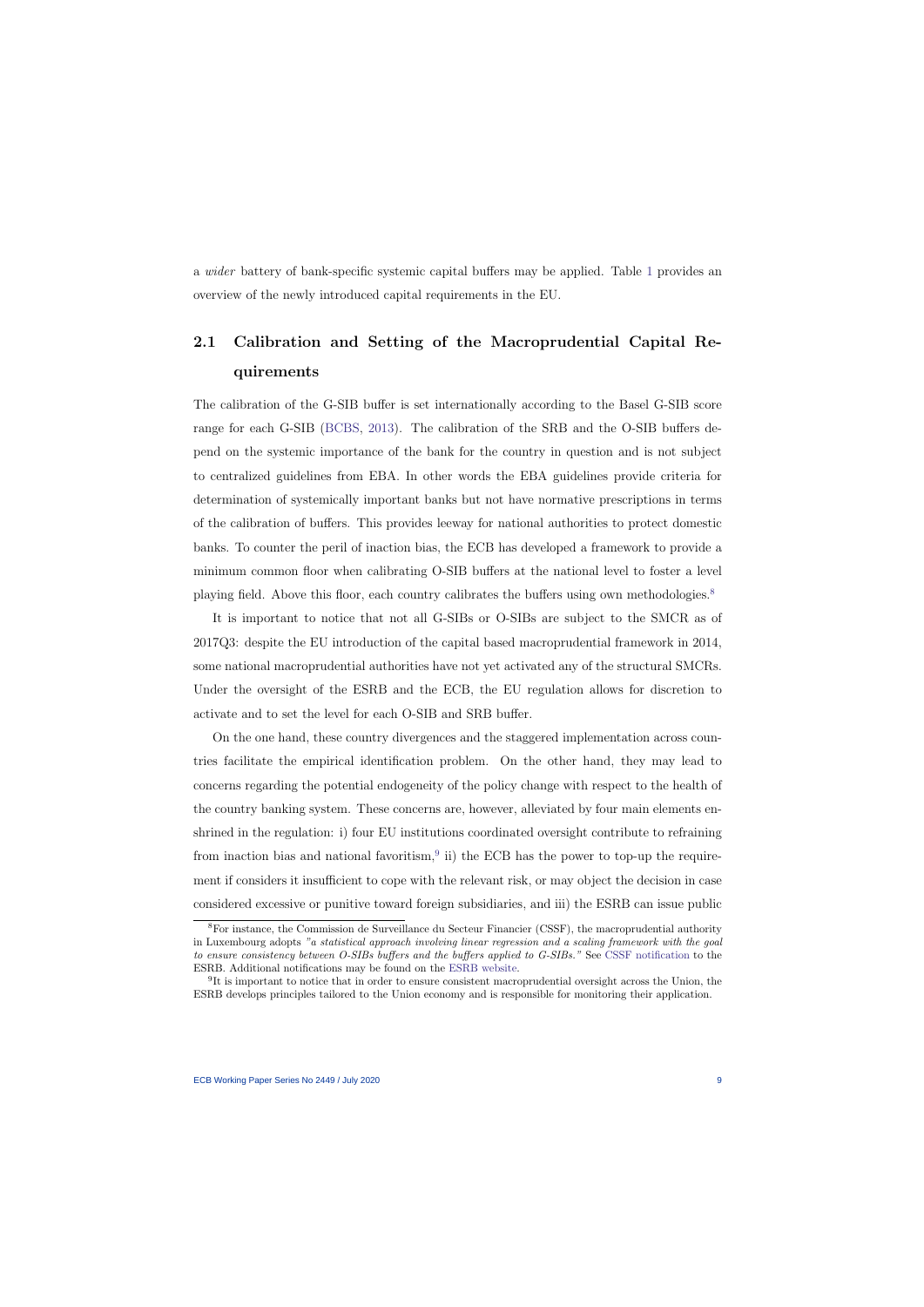warning and recommendations where an identified systemic risk has materialised and has not yet been addressed and iv) the reciprocation framework allows a Member State to request a reciprocation of a macroprudential measure.[10](#page-10-0)

The first provision establishes that four different EU institutions are overseeing the implementation of macroprudential buffers across the EU, namely the European Systemic Risk Board (ESRB), the EU Commission, the EBA and the ECB.[11](#page-10-1) Second, the ESRB ha the mandate to identify and monitor systemic risk in the EU. To preserve financial stability, the ESRB can issue public warnings and recommendations to Member States where identified systemic risks are deemed to be significant and not addressed. Moreover, the ESRB can issue confidential warnings to the Heads of States in the EU Council and must monitor their follow-up.<sup>[12](#page-10-2)</sup> Third, the ECB has top-up power for Euro Area banks, this guarantees that there is no inaction bias toward strategically important domestic banks since the ECB can apply higher macropruden-tial capital requirement than the one established at national level.<sup>[13](#page-10-3)</sup> With a further aim of fostering consistency, the ECB has also developed a framework to provide a minimum common floor when calibrating systemic capital requirements applied at the national level.<sup>[14](#page-10-4)</sup> Fourth, any measure requires the approval of the ECB Governing Council, and acting on a proposal by the EU Commission, the EU Council of ministries has the power to reject the proposed national macroprudential measure. This provision guarantees that foreign subsidiaries are treated fairly and equally without being affected by protectionist measures.<sup>[15](#page-10-5)</sup>

The validity of the research method could be further questioned if large banks shift their assets across borders to branches or subsidiaries in order to conduct regulatory arbitrage. In this case, the existence of spillover effects may produce biased estimates. However, also this concern is addressed within the regulatory framework which envisages the possibility of reciprocation.

<sup>&</sup>lt;sup>10</sup>See respectively, [Article 131\(7\)](https://eur-lex.europa.eu/LexUriServ/LexUriServ.do?uri=OJ:L:2013:176:0338:0436:EN:PDF) of the Capital requirements Directive IV (CRDIV), Articles 5(1) and 5(2) of the [Single Supervisory Mechanism Regulation,](https://eur-lex.europa.eu/LexUriServ/LexUriServ.do?uri=OJ:L:2013:287:0063:0089:EN:PDF) Article 3 of the [ESRB regulation](https://www.esrb.europa.eu/shared/pdf/101216_ESRB_establishment.en.pdf?20c8cadce98d21eb005aad871b87fa6f) and the [Recommendation](https://www.esrb.europa.eu/pub/pdf/recommendations/2015/ESRB_2015_2.en.pdf) [of the ESRB/2015/2](https://www.esrb.europa.eu/pub/pdf/recommendations/2015/ESRB_2015_2.en.pdf) in conjunction with Article 5 of [Decision ESRB/2015/4](https://www.esrb.europa.eu/pub/pdf/other/Decision_ESRB_2015_4.pdf)

<sup>&</sup>lt;sup>11</sup>See fot instance, Article 131(7) of the [Capital requirements Directive IV \(CRDIV\)](https://eur-lex.europa.eu/LexUriServ/LexUriServ.do?uri=OJ:L:2013:176:0338:0436:EN:PDF) which states that before setting or resetting an O-SIB buffer, the competent authority shall notify the Commission, the ESRB, EBA, and the competent microprudential supervisors of the Member States concerned one month before the publication of the decision.

 $12$ For more information on ESRB's tasks and powers see the related [ESRB regulation.](https://www.esrb.europa.eu/shared/pdf/101216_ESRB_establishment.en.pdf?20c8cadce98d21eb005aad871b87fa6f)

<sup>13</sup>For the ECB top-up power and the scrutiny of the ECB on national macroprudential measures see Articles 5(1) and 5(2) of the [Single Supervisory Mechanism Regulation.](https://eur-lex.europa.eu/LexUriServ/LexUriServ.do?uri=OJ:L:2013:287:0063:0089:EN:PDF)

<sup>&</sup>lt;sup>14</sup>See [ECB floor methodology for setting the capital buffer for an identified Other Systemically Important](https://www.ecb.europa.eu/pub/pdf/mpbu/ecb.mpbu201706.en.pdf?a0ca5c14c0065da8601d2995de6bc622) [Institution \(O-SII\).](https://www.ecb.europa.eu/pub/pdf/mpbu/ecb.mpbu201706.en.pdf?a0ca5c14c0065da8601d2995de6bc622) By providing a minimum floor, the ECB reduces national discretion in calibration of the capital instrument and provides the basis of a discussion between the ECB and national authorities on the overall assessment of the appropriateness of a macroprudential stance.

<span id="page-10-5"></span><span id="page-10-4"></span><span id="page-10-3"></span><span id="page-10-2"></span><span id="page-10-1"></span><span id="page-10-0"></span><sup>&</sup>lt;sup>15</sup>This is in accordance with Article 291 of the Treaty on the Functioning of the European Union (TFEU).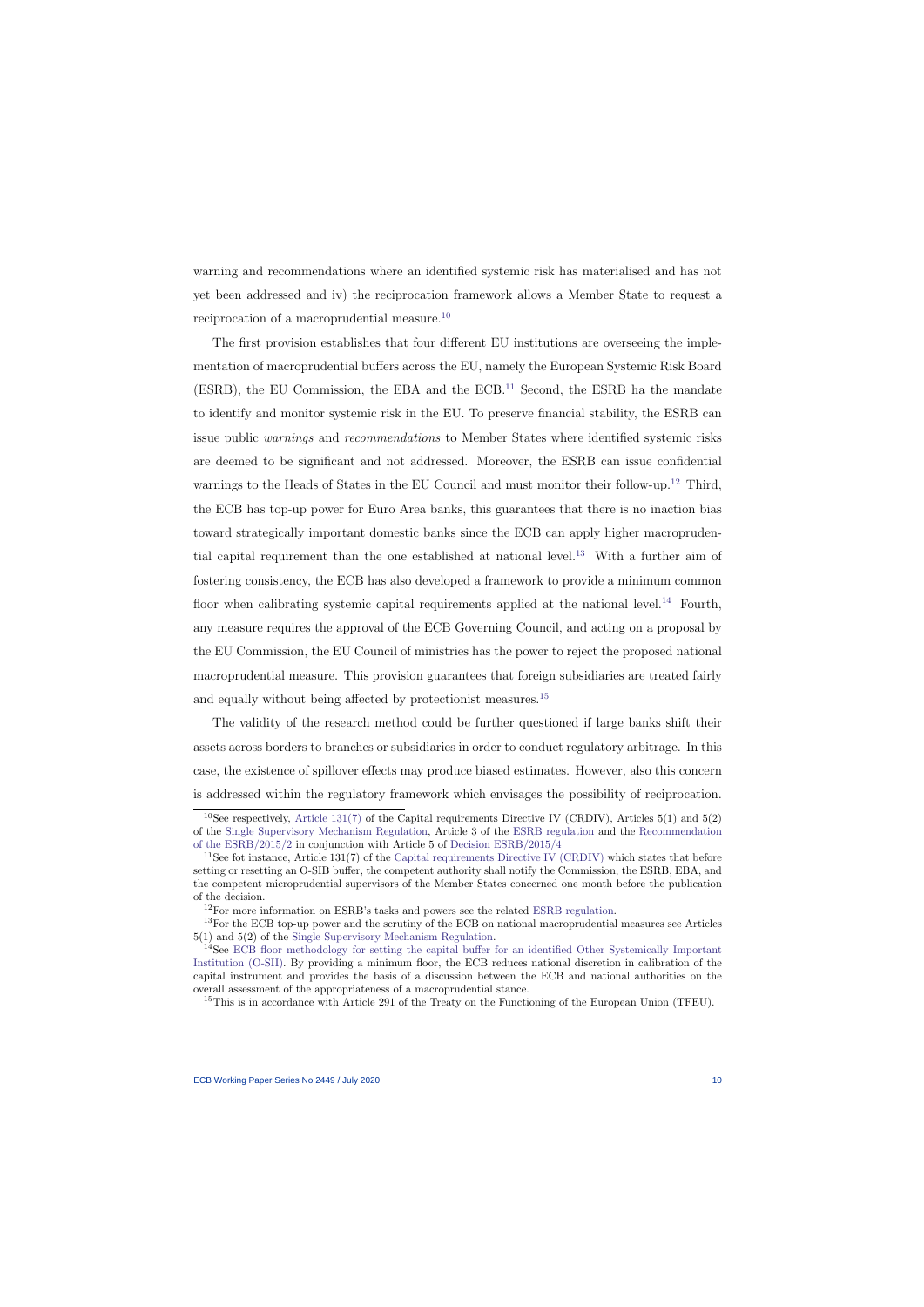This grants the power to a Member State to request a countervailing capital increase to foreign branches, or directly across borders when risks of spillover are deemed significant. Reciprocation should ultimately ensure the reduction of the incentive to search for regulatory arbitrage and the enforcement of a level playing field among parents, subsidiaries, and branches within and across the borders.[16](#page-11-1)

# 3 Empirical Methodology

### 3.1 Data

<span id="page-11-0"></span>This study uses two main data sources to construct an integrated dataset combining banklevel financial accounts data and systemic macroprudential capital requirements. The source of bank-level financial accounts data is the commercial provider SNL Financials which collects financial accounts from financial institutions around the World. More specifically, financial accounts for all G-SIB and O-SIB in the EU and Norway from 2006Q1 until 2017Q3, leading to a total number of 205 banks in the sample, with 14 G-SIBs and 191 O-SIBs. They represent 86% of total consolidated assets of EU banks in 2016 according to consolidated balance sheet statistics.[17](#page-11-2) The list of banks sorted by total assets is presented in Appendix A-I.[18](#page-11-3)

The bank specific SMCRs are obtained from the ESRB database on macroprudential policies based on the notifications from the national authorities.<sup>[19](#page-11-4)</sup> Table [3](#page-55-0) illustrates the evolution of

<span id="page-11-4"></span><span id="page-11-3"></span><span id="page-11-2"></span><span id="page-11-1"></span><sup>19</sup>The ESRB macroprudential database covers all changes in macroprudential regulation notified by the 28 EU countries and Norway. Notifications are published on the ESRB website or disseminated through ESRB publications. For detailed information on the national macroprudential policies in the EU cfr.: [ESRB National](https://www.esrb.europa.eu/national_policy/html/index.en.html)

<sup>&</sup>lt;sup>16</sup>The reciprocity framework is codified in two main documents: (i)Recommendation of the  $ESRB/2015/2$ ; (ii) Article 5 of [Decision ESRB/2015/4.](https://www.esrb.europa.eu/pub/pdf/other/Decision_ESRB_2015_4.pdf) For a detailed account of the reciprocation framework in the EU consult the dedicated [ESRB web page on reciprocation,](https://www.esrb.europa.eu/national_policy/reciprocation/html/index.en.html) and Chapter 11 of the [ESRB Handbook on operationalising](https://www.esrb.europa.eu/pub/pdf/other/esrb.handbook_mp180115.en.pdf) [macroprudential policy.](https://www.esrb.europa.eu/pub/pdf/other/esrb.handbook_mp180115.en.pdf) In this context, the ESRB has an important coordination role in assessing measures, discussing cross-border effects, and recommending mitigating measures, including reciprocity.

<sup>&</sup>lt;sup>17</sup> The sample composition of SIBs may vary from year to year due to new banks being designated as O-SIB, or old banks not satisfying any more the requirements to be designated as O-SIBs. See [European Banking](https://www.eba.europa.eu/documents/10180/930752/EBA-GL-2014-10+%28Guidelines+on+O-SIIs+Assessment%29.pdf) [Authority Guidelines on O-SIB.](https://www.eba.europa.eu/documents/10180/930752/EBA-GL-2014-10+%28Guidelines+on+O-SIIs+Assessment%29.pdf) For the list of G-SIB with cut-off date 2016Q4 consult the [the Financial Stability](http://www.fsb.org/wp-content/uploads/P211117-1.pdf) [Board.](http://www.fsb.org/wp-content/uploads/P211117-1.pdf)

<sup>&</sup>lt;sup>18</sup>One caveat to keep in mind when constructing a bank-level database over a long time period is the churning rate of financial institutions from the sample. In particular the merger of two or more financial institutions may bias the results. To limit this possibility, When a merger happens, the study sample is adjusted in order to reflect this change: old entities are discontinued in the sample and a new entity is added with a separate identifier as a result of the merger. To grasp the idea of sample construction in case of mergers, one examples of recent merger episodes over the period is shortly summarised in this footnote. On 2nd Jan 2017 Nordea Bank Denmark merged with Nordea Bank AB, [see link.](http://www.nordea.com/en/press-and-news/news-and-press-releases/press-releases/2017/01-02-08h15-one-nordea---new-legal-structure.html) As a consequence of the merger, a Danish entity Nordea Real Kredit has been identified as O-SIB by the Danish macroprudential authority. It follows also that Nordea Bank Denmark has been removed from the O-SIB list in DK, and also from the list of O-SIBs in the study sample.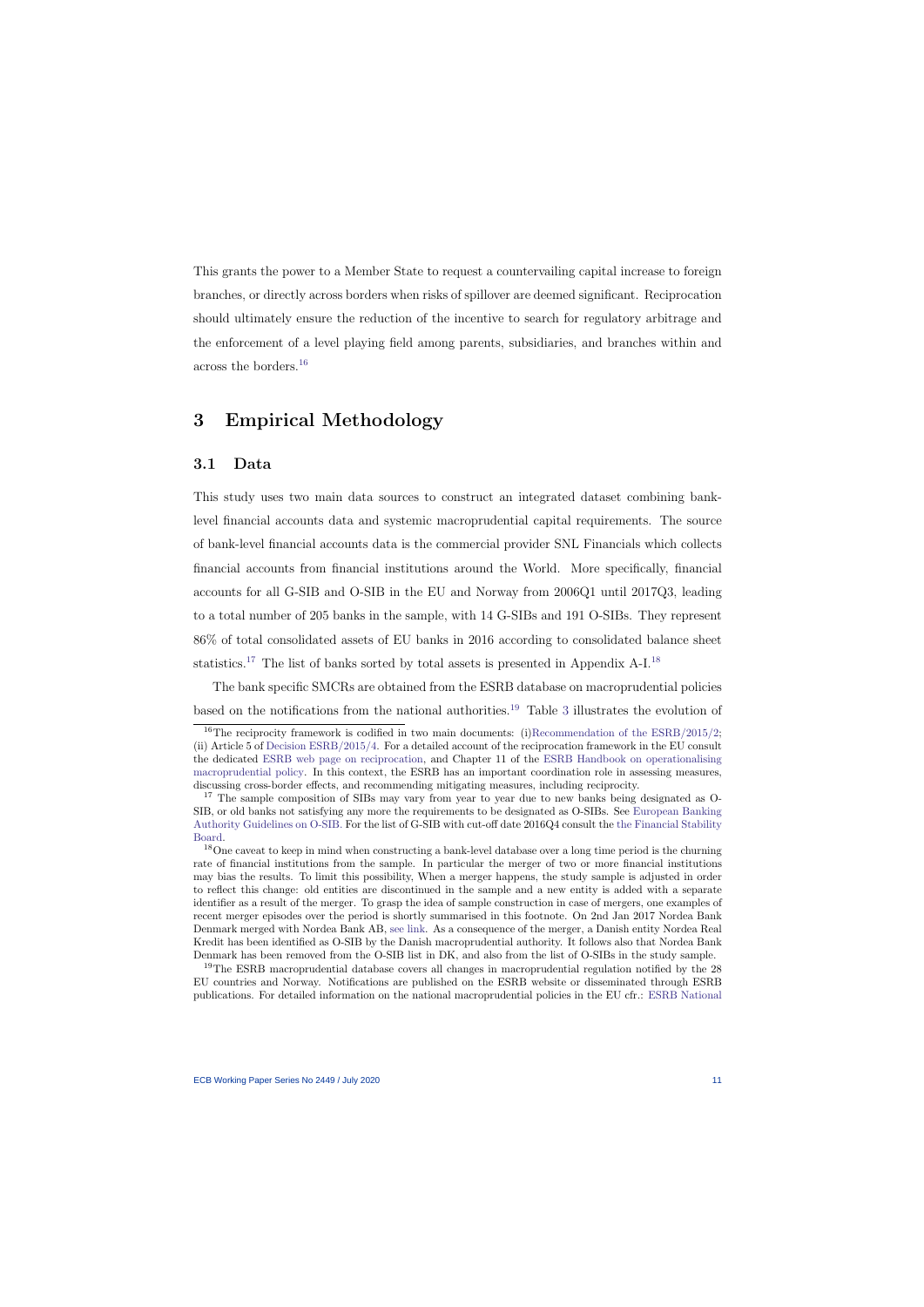capital requirements for the sample [of EU G-SIBs and O-SIBs from 2010Q1 until 2017Q3. In](https://www.esrb.europa.eu/national_policy/html/index.en.html) Panel A of Table [3](#page-55-0) [we present the simple mean of the capital requirements for both treated](https://www.esrb.europa.eu/national_policy/html/index.en.html) [and non-treated banks. The first row shows the phasing-in of the SMCR after 2014. From](https://www.esrb.europa.eu/national_policy/html/index.en.html) [2014 onward the SMCR CET1 capital requirements for EU G-SIBs and O-SIBs increase by an](https://www.esrb.europa.eu/national_policy/html/index.en.html) [average of 0.21 percentage points yearly.](https://www.esrb.europa.eu/national_policy/html/index.en.html)[20](#page-12-0)

[The average capital requirement is higher if we compute the average conditional on effec](https://www.esrb.europa.eu/national_policy/html/index.en.html)[tively treated banks. This conditional mean is shown in Panel B of Table](https://www.esrb.europa.eu/national_policy/html/index.en.html) [3](#page-55-0) and implies an [average increase of the SMCR by 1.18 percentage points in 2017Q3. This is a substantial](https://www.esrb.europa.eu/national_policy/html/index.en.html) [increase in capital requirement, in particular for banks that are closer to the minimum re](https://www.esrb.europa.eu/national_policy/html/index.en.html)[quirement. An inspection of the standard deviation of SMCR shows that there is a significant](https://www.esrb.europa.eu/national_policy/html/index.en.html) [variation in capital requirements. This is a welcome feature of the data since it contributes to](https://www.esrb.europa.eu/national_policy/html/index.en.html) [lower the variance of the estimated coefficient of interest and provide more precise estimation](https://www.esrb.europa.eu/national_policy/html/index.en.html) [of the relationship between risk-taking and capital requirements.](https://www.esrb.europa.eu/national_policy/html/index.en.html)

As explained in Section [2, an O-SIB may not have any macroprudential capital requirement](https://www.esrb.europa.eu/national_policy/html/index.en.html) [imposed if the national regulator decides not to activate the requirement for that bank. This](https://www.esrb.europa.eu/national_policy/html/index.en.html) [result that in our sample 26.34% of bank-quarter observations are not treated. In other terms,](https://www.esrb.europa.eu/national_policy/html/index.en.html) [for those banks the regulator opted not to activate the SMCR. While this is a discretionary](https://www.esrb.europa.eu/national_policy/html/index.en.html) [decision, there are substantial institutional arrangements to guarantee that the decisions are](https://www.esrb.europa.eu/national_policy/html/index.en.html) [taken objectively without favoring any national champion.](https://www.esrb.europa.eu/national_policy/html/index.en.html)

The second row of each panel of Table [3](#page-55-0) [shows the Overall Capital Requirement \(OCR\)](https://www.esrb.europa.eu/national_policy/html/index.en.html) [for CET1 capital, i.e. the sum of the Pillar I capital requirements and the combined macro](https://www.esrb.europa.eu/national_policy/html/index.en.html)[prudential capital requirement. The average supply levels of CET1 capital are shown in the](https://www.esrb.europa.eu/national_policy/html/index.en.html) [third row of each panel. The difference between the OCR and the supply of capital by banks](https://www.esrb.europa.eu/national_policy/html/index.en.html) [is then computed in order to derive a proxy for the stringency of the binding of the capital](https://www.esrb.europa.eu/national_policy/html/index.en.html) requirement at bank-level (row four of Table [3\). Banks' response to higher capital requirement](https://www.esrb.europa.eu/national_policy/html/index.en.html) [are expected to be a function of the distance to the regulatory minimum, or in other words an](https://www.esrb.europa.eu/national_policy/html/index.en.html)

[Policies](https://www.esrb.europa.eu/national_policy/html/index.en.html)

<span id="page-12-0"></span><sup>&</sup>lt;sup>20</sup>Note that over the sample period, other type of *country level* macroprudential buffers were also levied on EU banks, as for instance the CCoB and the CCyB. The total combined yearly average of macroprudential buffer averaged 0.65% from 2014 until 2017Q3. However, in this paper, the focus is exclusively on bank-level macroprudential buffers since they allow for more precise estimates and allow to control for time varying countrylevel variation by including country-time fixed effects. In other terms, the country-time fixed effects absorb the variation generated by the country-level capital requirements. Note also that there is a small average increase (i.e. 0.01%) of the SMCR across the sample already in 2013 since in Norway the macroprudential capital requirements where the Systemic Risk Buffer (SRB) was introduced in 2013Q3.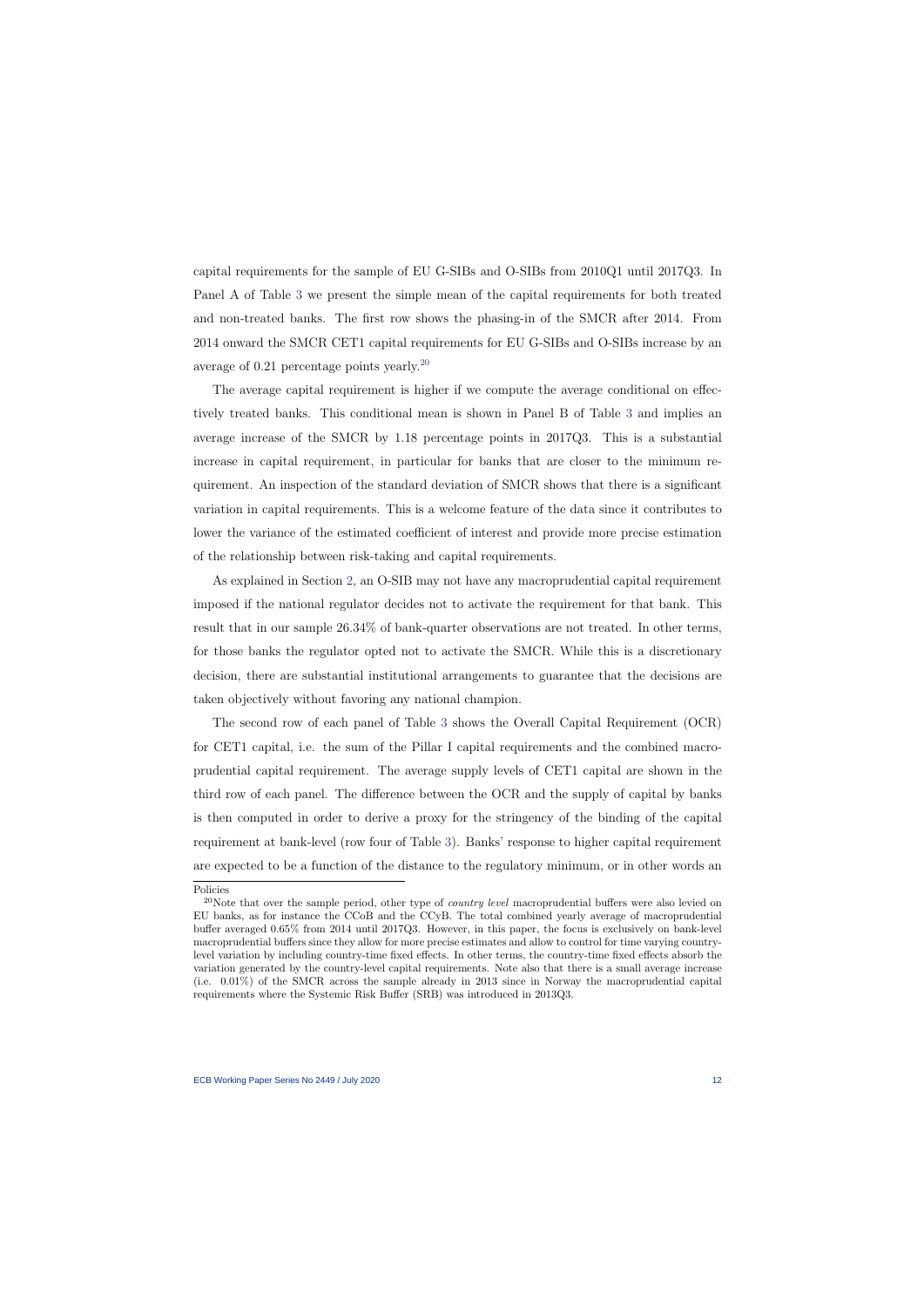inverse function of their excess capital above the minimum requirement. In particular, banks are expected to increase their capital supply if they are close to the regulatory minimum as found already in [Jacques and Nigro](#page-44-2) [\(1997\)](#page-44-2) and [Rime](#page-46-5) [\(2001\)](#page-46-5).

Table [4](#page-56-0) illustrates descriptive statistics of banks' financial accounts as extracted from the SNL Financials database. Descriptive statistics are shown for all variables used in the subsequent empirical analysis, when absolute values are shown these are expressed in EUR throughout the paper. The asset side of the balance sheet is composed by three major components: loans gross of provisions for impairment  $(58.29\%)$ , securities  $(25.13\%)$  and cash  $(15.29\%)$ .<sup>[21](#page-13-0)</sup> It is worth noting the average level of RWA over total assets, i.e. the risk-ratio, which is 50.91%, as this measure will be a useful benchmark for the following analysis. Securities can be further broken down by Held for Trading (HFT), Available for Sale (AFS) and Held to Maturity (HTM). On the liabilities side the table shows the means of the main funding sources for banks: deposits (48.5% of total assets), short and long-term wholesale funding (33.3%) and debt  $(17.9\%)$ <sup>[22](#page-13-1)</sup>

Importantly, the SNL Financials database also allows to capture the extent to which systemically important financial institutions are interconnected with each other and the wider financial system. Excluding measures of bank interconnectedness and complexity would bias the results due to their direct correlation with the level of the SMCR, see Section [2](#page-7-3) above and EBA Guidelines on the criteria to assess systemically important banks in the EU. Table [4](#page-56-0) presents four indicators used in the paper as proxies for interconnectedness and complexity, namely: i) interbank lending as a direct measure of interconnectedness; ii) assets held for trade as measure of complexity and interconnection with financial markets' developments through mark-to-market trading book accounting which directly impacts banks' profit and loss statements; iii) over the counter (OTC) derivatives securities held on the balance sheet as a measure of both complexity and interrelation with the counterparty risk in he financial system; iv) cash held at the Central Bank for interbank payments' settlements.<sup>[23](#page-13-2)</sup>

<sup>21</sup>Cash includes reserves and balances at the Central Bank, operating cash, cash and cash equivalents according to the relevant accounting standard, i.e. "short-term, highly liquid investments that are readily convertible to known amounts of cash and which are subject to an insignificant risk of changes in value".

 $^{22}$ The total sum of funding sources and equity is not 100% of total assets due to few missing observations across these variables.

<span id="page-13-2"></span><span id="page-13-1"></span><span id="page-13-0"></span><sup>&</sup>lt;sup>23</sup>Cash held at the central bank is also an important bank-level control variable for unconventional monetary policy operations of quantitative easing whereby bank's accounts at the ECB were credited with cash after monetary policy operations.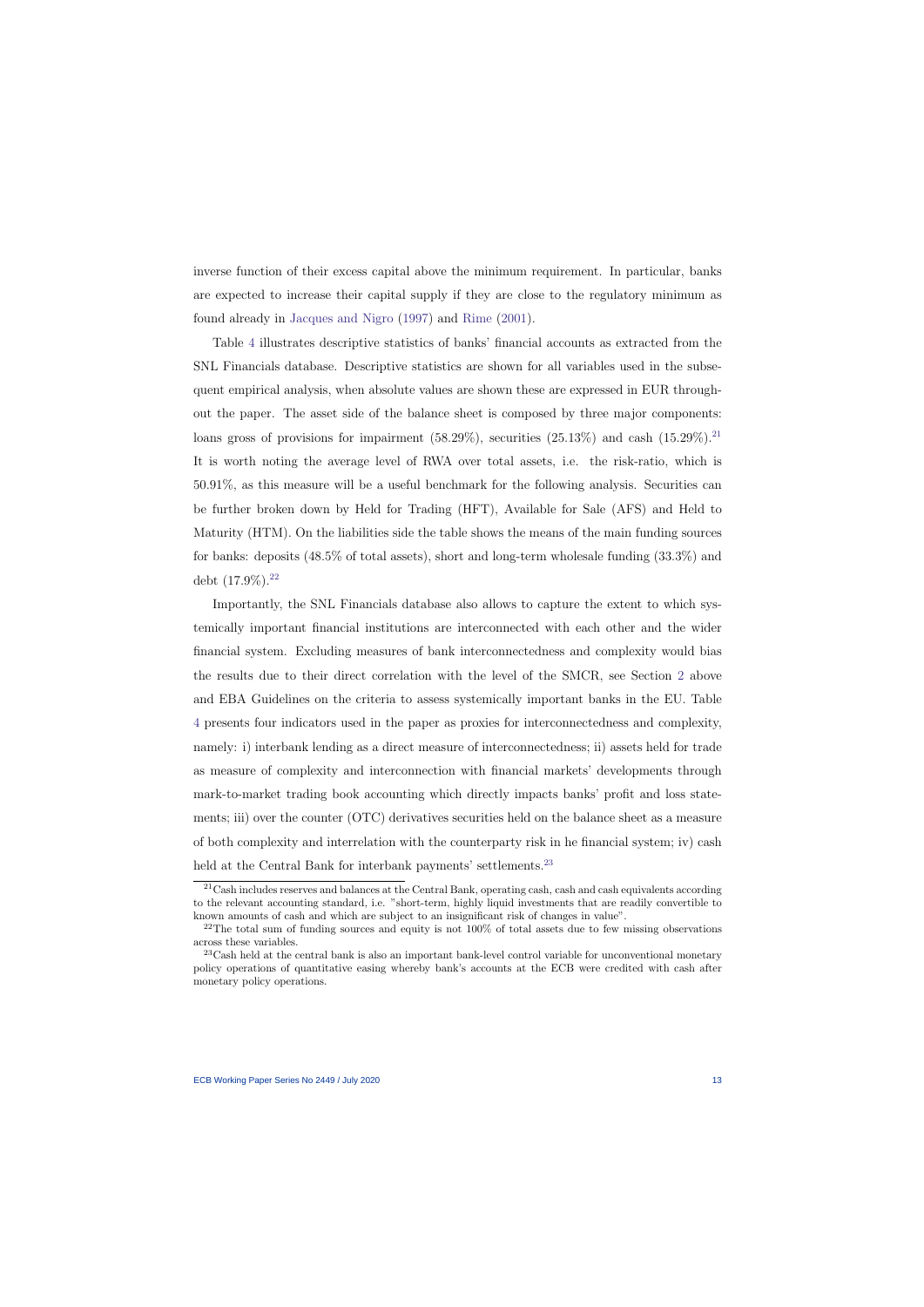### 3.2 Empirical Methodology

The introduction of the CRD IV/CRR regulatory framework and of the new macroprudential capital requirement offers an opportunity to employ an identification strategy based on a controlled comparison by studying the effect of a policy change on differently affected banks. As noted in previous sections, the SMCRs are set at individual bank-level for systemically important banks in the EU. This implies that within a country banks are subject to different level of requirements depending on their systemic importance. This ensures cross-country and within-country variation at bank-level, which in turn is suited for using a multi-treatment group difference-in-difference identification strategy.  $24$  The baseline estimated equation is:

$$
Y_{ict} = \alpha_i + \beta SMCR_{ict} + \ln X_{ic,t-1}\gamma + \delta_{ct} + [\phi_i \cdot t] + u_{ict}
$$
\n
$$
\tag{1}
$$

Where  $i, c$  and  $t$  are indicators for bank, country and time respectively and  $u_{ict}$  is the residual unexplained term.

<span id="page-14-1"></span>The outcome variables of interest are in the vector  $Y_{ict}$  and they include the capital ratio (CET1/RWA), the logarithm of the levels of CET1 and total capital for the capital based specifications; the logarithm of the RWA, and its decomposition in RWA/Assets (i..e risk density) and the logarithm of total assets for risk based specifications. The policy variable of interest is the level of the systemic macroprudential capital requirement  $SMCR_{ict}$  which is imposed at individual bank-level and is gradually phased-in over five years. Both the outcomes and the policy variables are at time  $t$  to reflect a contemporanous reaction to higher capital requirements. The main coefficient of interest in the equation is  $\beta$ , which can be interpreted as the average treatment effect of a one percentage point increase in capital requirement on the outcome variable of interest.

The matrix  $X_{ict-1}$  includes bank-specific, time varying control variables lagged by one quarter to limit simultaneity bias. The set of control variables is motivated by two main reasons. The first is to control for the EBA criteria for designating systemically important banks and the resulting implied calibration of the SMCR, see Section [2.](#page-7-3) The EBA criteria are taken into account using total assets (as proxy for size), loans (the importance of the bank in the financial

<span id="page-14-0"></span><sup>&</sup>lt;sup>24</sup>In this setting each bank is a group of treatment and is compared with other treated banks in terms of intensity of treatment (i.e. different levels of capital requirement increases) and with the group of banks that had not have any increase in the SMCR over the sample period. For details on the multi-treatment group difference-in-difference estimation technique see Chapter 5.2. in Angrist and Pischke (2008).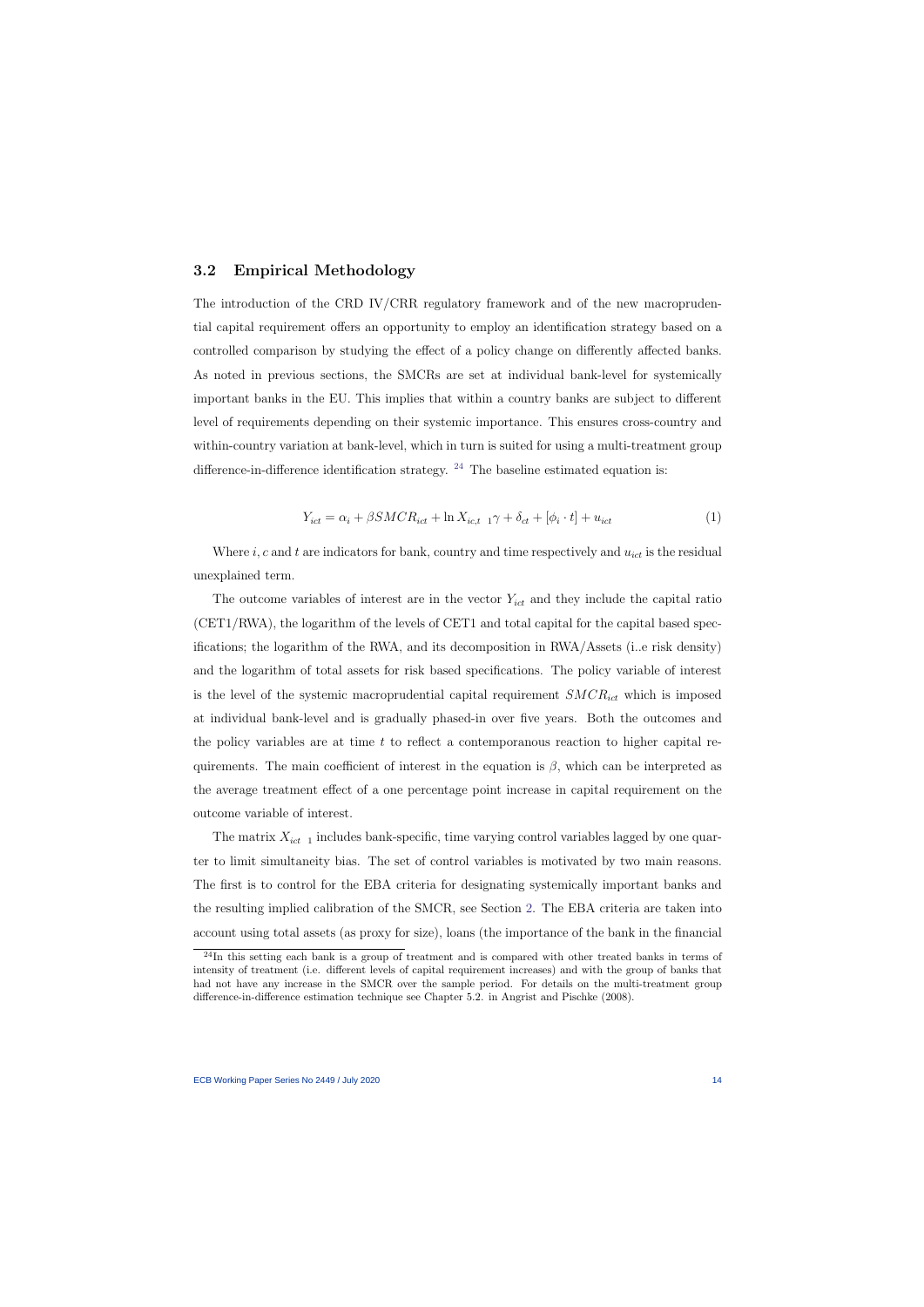system), interbank lending, holding of securities and OTC derivatives (the complexity and the interconnectedness of a bank with the financial system). The second is to control for structural and cyclical characteristics that may confound risk-taking or equity raising. For those the model uses total debt and deposits (as proxy for leverage and funding), return on assets and the cost to income ratio (cyclical and structural profitability), total cash (liquidity) and reserves held at the central bank (quantitative easing).[25](#page-15-0)

In addition, the specification includes bank fixed effects,  $\alpha_i$ , to control for time-invariant bank heterogeneity as for instance the business model (i.e. retail vs investment bank). The parameters  $\delta_{ct}$  are interacted country-quarter dummy variables for capturing within country endogenous variation, for instance time varying macroeconomic effects such as: credit and economic growth, supply and demand shocks or fiscal and monetary policy changes within a country. In a cyclical downturn, when counterparties are more likely to be downgraded than upgraded, the resulting effect is a mechanincal increase in risk weights to account for major counterparty risk and viceversa. Moreover, during an economic upturn banks may underestimate risks and shift the composition of their portfolios to riskier activities [\(Rajan](#page-46-6) [\(1994\)](#page-46-6); [Jokipii and Milne](#page-45-8) [\(2008\)](#page-45-8); [Shim](#page-47-5) [\(2013\)](#page-47-5)). Therefore, the  $\delta_{ct}$  fixed effects control for time varying country-level factors that might simultaneously affect the level of the SMCR and any of the dependent variables in  $Y_{ict}$ . In addition, with respect to the use of simple macroeconomic controls the country-quarter fixed effects ensure a lower risk of omitted variable bias.

A version of Equation [1](#page-14-1) is augmented with the bank specific trends  $\phi_i \cdot t$ , this is for a robustness test of the common trends assumption. In fact, the inclusion of trends at the level of the change of the policy variable should be a standard robustness test for diff-in-diff specifications, see [Wolfers](#page-47-6) [\(2006\)](#page-47-6) and [Angrist and Pischke](#page-41-9) [\(2008\)](#page-41-9).<sup>[26](#page-15-1)</sup>

### 3.3 Threats to Identification and Solutions

Throughout the paper, the identification of a more robust casual impact is facilitated exploiting the flexibility of a cross-country bank-level panel. The advantages of a bank-level cross-country dataset are manifold. Firstly, a cross-country bank-level panel allows for a robust method

<sup>&</sup>lt;sup>25</sup>All the control variables in  $X_{ict}$  1 are scaled by total assets to limit heteroscedasticity, except of course total assets which are included using the natural logarithm.

<span id="page-15-1"></span><span id="page-15-0"></span><sup>&</sup>lt;sup>26</sup>Notice that matching methods are often more intuitive but regression techniques are more straightforward to implement, this is true in particular when covariates are continuously distributed and matching on continuous covariates would requires stratification or pairing as in our case [\(Cochran,](#page-43-5) [1968;](#page-43-5) [Angrist,](#page-41-10) [1998\)](#page-41-10)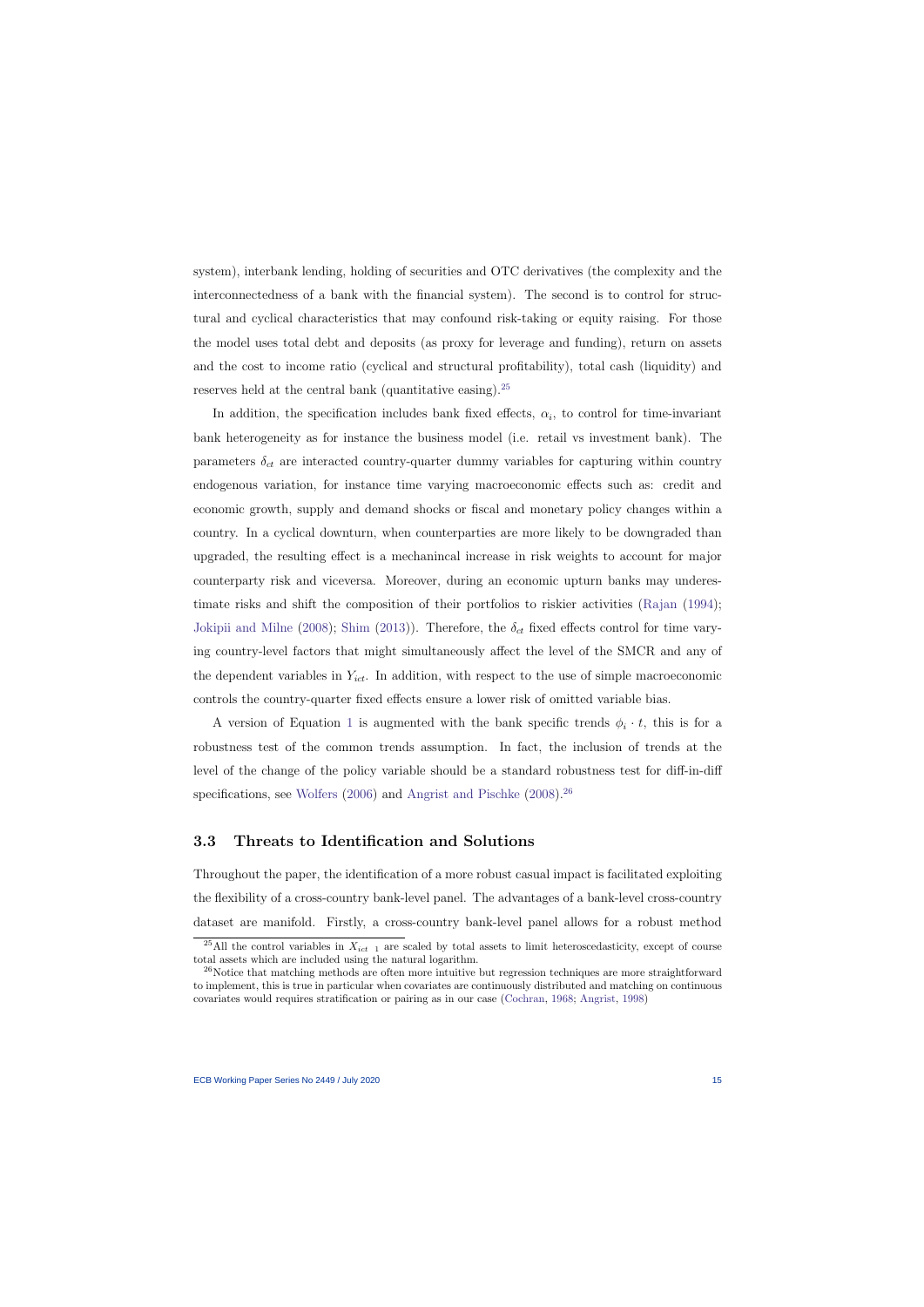to control for time varying macroeconomic variation which is absorbed by country-time fixed effects. Second, the paper exploits the granular bank-level data to measure banks interconnectedness with the financial system through interbank lending and OTC derivatives. This is an essential for delivering unbiased estimates since by regulation the calibration of capital requirements is a function of banks' interconnectedness with the broader financial system and its operational complexity. Third, in the bank-level panel utilised in this paper it is possible to control for the quantitative-easing effects due to non-conventional monetary policy by including excess reserves held at the Central Bank. Quantitative easing may influence banks ability to raise equity since they would have a more stable source of alternative funding, omitting the quantitative easing channel may thus bias the estimates. Fourth, in contrast to single country bank-level studies, it can increase the external validity of the results. Finally, in comparison to macro country-level panels, a bank-level dataset improves on the granularity of available data fostering the study of heterogeneous effects across banks.

Notwithstanding these advantages, threats to the identification of causal effects may still arise from violations of one of one of the following assumptions of the D-i-D technique: i) banks do not anticipate the change, i.e. the common trend assumption is violated, ii) the policy change is exogenous, iii) there are no spillovers across borders.

The failure of the common trend assumption due to anticipating behavior by control group banks is a standard threat for the identification. Section [6](#page-30-0) discusses those threats and presents two robustness tests. The first test of the common trend assumption controls for bank-level trends in the regression as in [Wolfers](#page-47-6) [\(2006\)](#page-47-6). The second test investigates the presence of announcement effects of the policy and is akin to [Alpert](#page-41-11) [\(2016\)](#page-41-11). Both tests present robust evidence on the absence of diverging pre-treatment effects across the treated and the control group.

The exogeneity of the policy change may not be warranted because capital requirements are set by national macroprudential authorities and are not centralised at EU level. This leaves discretion to national regulators and could cause the introduction of these requirements to be endogenous if the Member State acts strategically to protect (weaker) domestic banks. If this is the case then capital requirements may not be effective as planned because of Member States inaction bias. The paper investigates the potential presence of policy-maker protective behavior and inaction bias in Section [7](#page-35-0) without finding evidence supporting endogenous behavior. This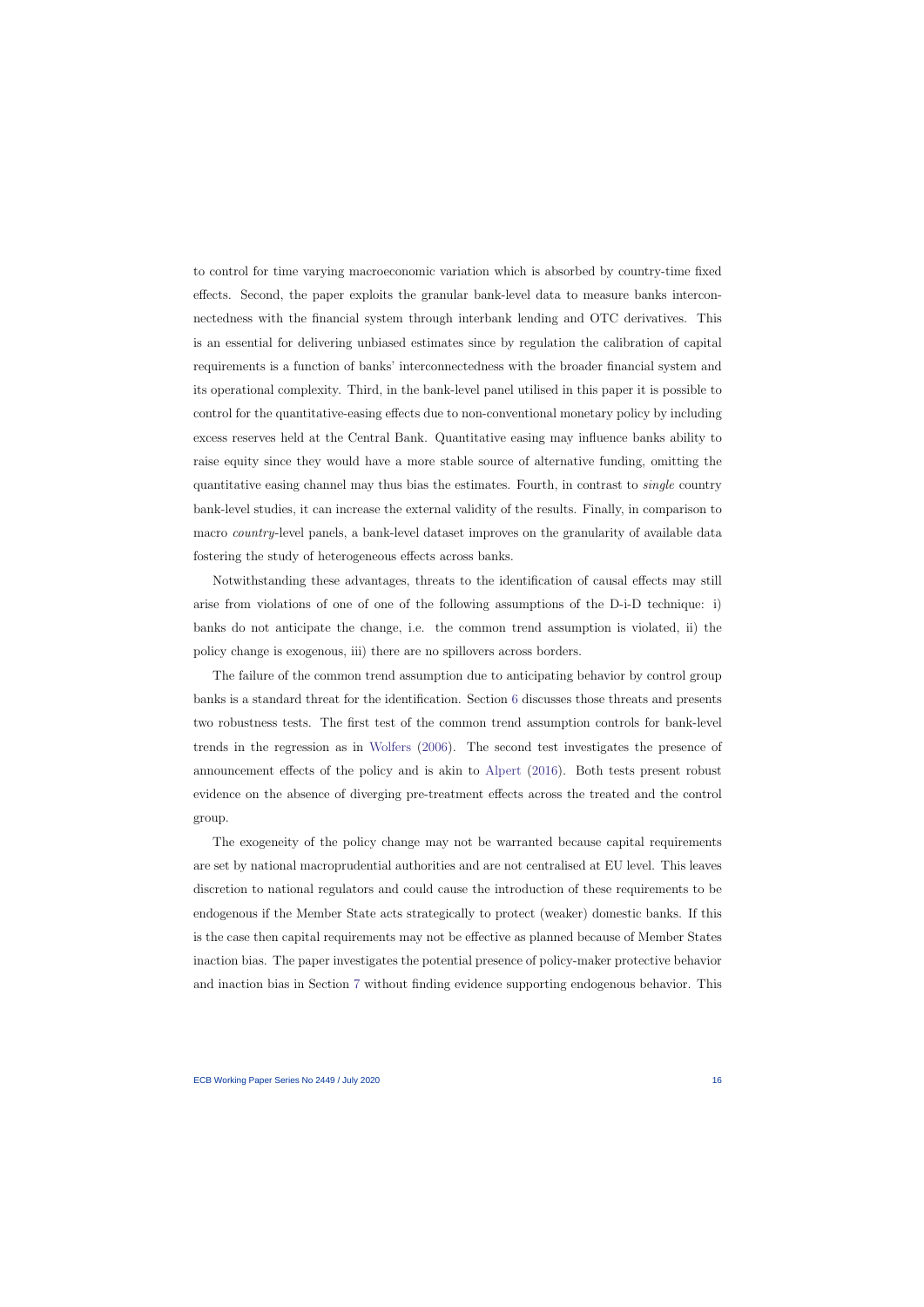is not surprising since several arrangements enshrined in EU banking regulation are specifically aimed at eliminating national biases with respect to macroprudential risks, as described in Section [2.](#page-7-3)

Concerns on spillovers are addressed by using consolidated financial accounts of EU banks which eliminate the possibility of arbitrage. The use of consolidated data is warranted also because macroprudential capital requirements are levied at a group consolidated level. In a nutshell, the robustness tests provided in the paper, in conjunction with other provisions established in the EU banking regulation, address the concerns on the validity of the research method due to endogeneity.

#### 3.3.1 Bank Risk Measure

In terms of measurement, one of the most important elements of the analysis presented in this paper is the measurement of risk-taking behaviour which must be able to identify individual bank specific risk-taking. One way to approach this problem is to look directly at the intrinsic risk stemming from the combination and composition of the portfolios on the assets side of banks' balance sheet. This is the approach followed by the Basel Committee on Banking Supervision (BCBS) under the Basel II rules on risk sensitive capital requirements.

But how can banks adjust their CET1 ratio after an increase in the regulatory capital requirement? A look at the CET1 ratio can help discerning the effects:

$$
CET1Ratio = \frac{CET1}{RW_a Asset_a} \tag{2}
$$

<span id="page-17-0"></span>where CET1 is the amount of Common Equity Tier 1 capital held by the bank, RW represents the non-negative risk weight specific to asset  $a$ , and Asset is the amount of nominal exposure in asset a. As Equation [2](#page-17-0) shows, banks can increase their regulatory capital ratio in three mutually non-exclusive ways: by increasing capital, reducing the risk-weights or reducing their assets. A bank can raise capital by either issuing new shares and/or not paying dividends to its shareholders to retain earnings. The newly issued shares and retained earnings increase the CET1 ratio, provided that the bank does not increase its risk-weighted assets. Alternatively, holding equity constant, the management of the bank can reduce risk-weighted assets, either through shifting assets composition towards exposures with lower risk-weights such as government securities, or reducing assets, that is by reducing lending, selling securities,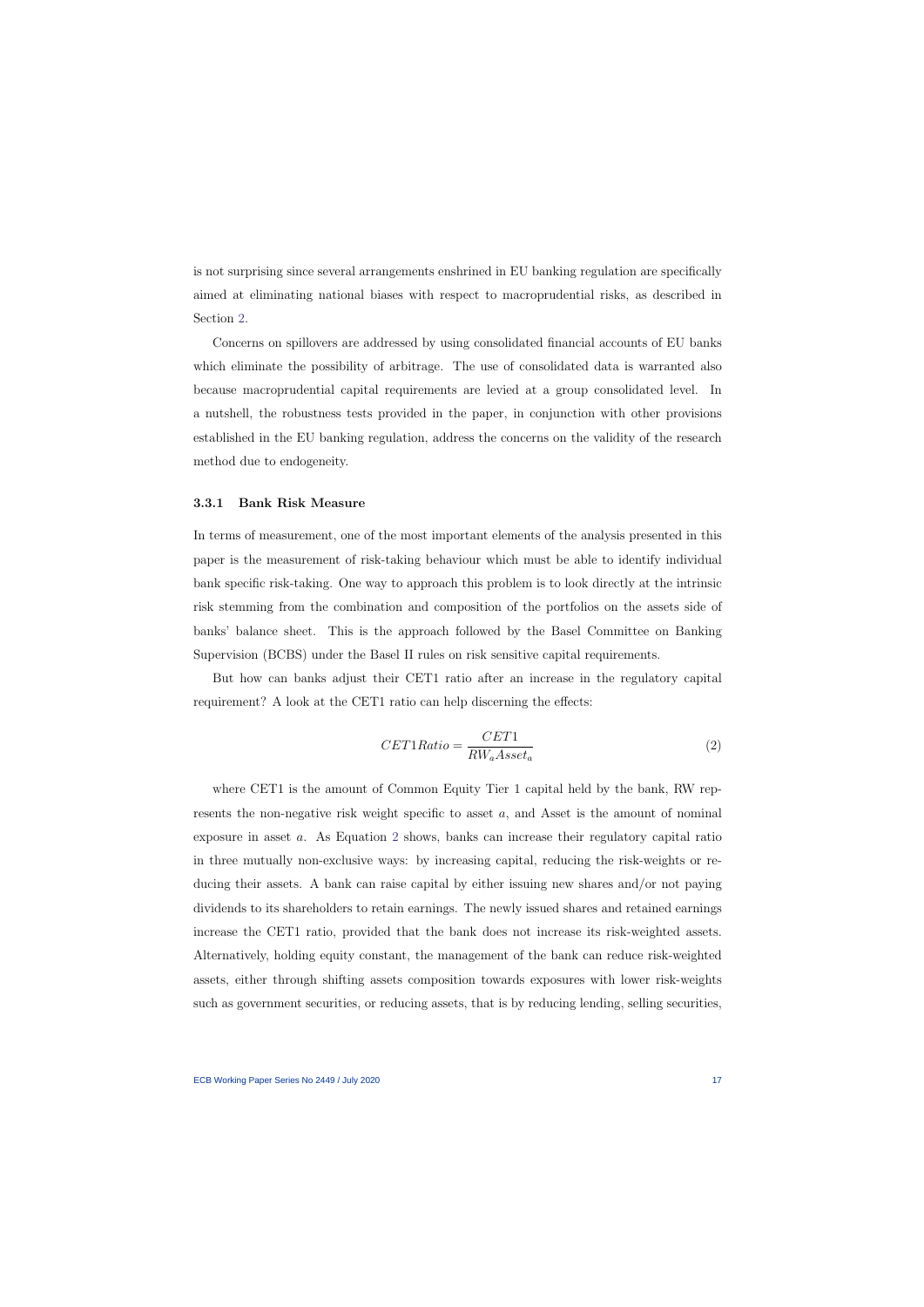impaired loans or other assets. $27$ 

From Equation [2](#page-17-0) a logical approach for the measurement of bank specific risk-taking behaviour lies in the Basel II rules on risk-sensitiveness of assets. The ratio of RWA over total assets, for simplicity risk density, is a natural measure of bank risk-taking behaviour if we keep fixed the risk weights measurement approach. The risk density provides the average risk the bank's portfolio according to the risk-weight associated with each asset. It has the advantage of being a simple and very intuitive measure of bank risk-taking, [\(Berger,](#page-42-7) [1995\)](#page-42-7), even if the appropriateness of risk-weights has been questioned in the literature, [\(Hellwig,](#page-44-6) [2010\)](#page-44-6). A further benefit of using the risk density is that it takes into account the deterioration of the quality of a credit portfolio, as already noted by [Shrieves and Dahl](#page-47-4) [\(1992\)](#page-47-4) and [Jacques and Nigro](#page-44-2) [\(1997\)](#page-44-2). In fact, regulatory provisions foresee higher risk-weights for non performing exposures and impaired assets.[28](#page-18-1)

In addition, the risk density indicator is a *decision* variable within the reaction function of banks' risk-management and its decision making process to changes in capital requirements determined by the regulator. The response of the risk management is exclusively determined by strategic decision and thus more apt to measure risk-taking behaviour than market based risk measures such as CDS spreads which are usually measures of solvency. In addition, the latter are of minor interest since they are external to the decision making of the banks management, and are a mere reflection on how the financial markets judge the probability of the bank being solvent when payments are due.<sup>[29](#page-18-2)</sup>

A further advantage of the use of internal risk-weights is that they provide for a timely and not delayed response when an increase in capital requirements occurs. Banks find issuing new capital generally more expensive than issuing debt or retain earnings, and they do not find profitable reducing their assets in order not to hamper their returns. As such, either increasing

<sup>&</sup>lt;sup>27</sup>Note that this paper does not look at alternative supervisory measures aimed at increasing the risk-weighted capital ratio, as for instance the CRR Art. 458 measure on the floor of risk-weights to be applied to specific exposures such as real estate. Despite having a similar effect on the overall risk-weighted capital requirements this provision is fundamentally different since constraints banks' reaction to a specific channel of adjustment.

<sup>28</sup>Some authors suggest to use directly non-performing loans (NPLs) as proxies for risk-taking since granting high-return, but high-risk, loans underlines a risk-taking propensity. However, NPLs would not be entirely apt to our task due to lags in their accounting rules, they are recognized as non-performing starting on the 90th day past due (depending on the type of asset and the accounting classification) implying a difficult identification problem for the econometrician regarding the timing of the impact.

<span id="page-18-2"></span><span id="page-18-1"></span><span id="page-18-0"></span> $^{29}$ It is also important to notice that the scope of application of CDS pricing is very limited in our sample since CDS prices are generally available only for some of the large systemic banks. In our sample, this translates to only 49 banks with available CDS prices.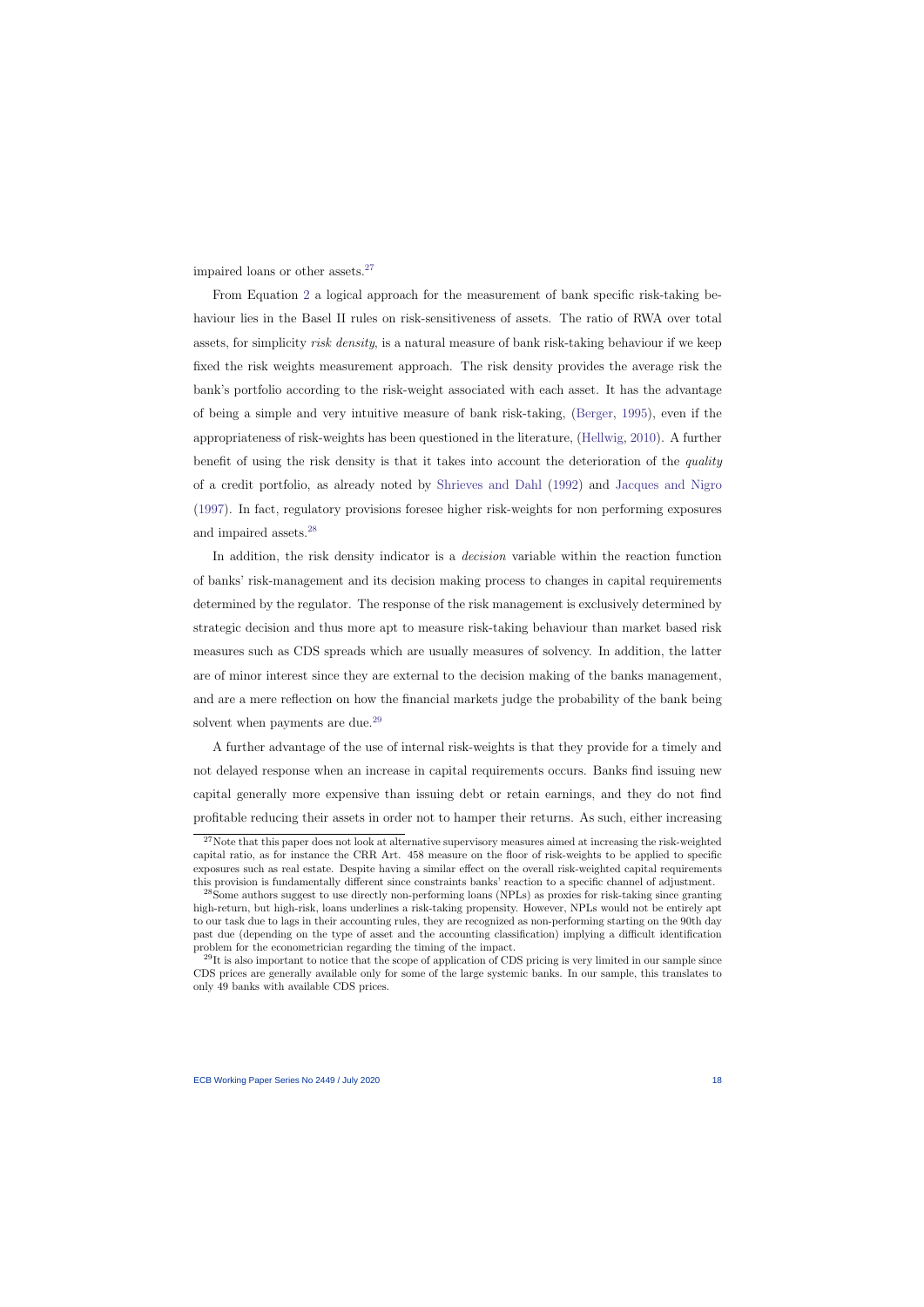CET1 or shrinking the balance sheet earlier than necessary is not an efficient allocation of resources. Similarly, the costs of regulatory sanctions for non-compliance ensure there is no lag in the reaction. The absence of lags or delays in the reaction of bank managers in setting their preferred risk level entails that risk-taking can be readily discernible in regular financial statements.

Some notes of caution in using the risk density are due. Banks using internal rating based approach (IRB) to set risk-weights on their portfolio have a competitive advantage with respect to banks using standardized approach (SA), [\(Praet,](#page-46-7) [2004;](#page-46-7) [Tschemernjak,](#page-47-7) [2004;](#page-47-7) [Haselmann](#page-44-7) [and Wahrenburg,](#page-44-7) [2016\)](#page-44-7). The competitive advantage arises because IRB banks use their own empirical models to estimate more appropriately market and credit risk, while SA banks use the one-size-fit-all risk weights defined in the regulation which are generally more stringent. This study controls for this heterogeneity using bank-level fixed effects in all specifications (the risk weights measurement approach is generally sticky in time), in addition it explores the extent of the competitive advantage of IRB banks by interacting the macroprudential capital requirement with an IRB dummy in Section [4.](#page-20-0)

A final note of caution is warranted since, by construction, the risk density identifies risk stemming predominantly from on-balance sheet exposures, while the risk associated with offbalance sheet exposures transactions are not entirely captured in this metric. In the transposition of Basel standards in the EU, the CRR asserts that off-balance sheet items are treated like on-balance sheet exposures and shall be risk-weighted, however the calculation method implies a lower risk weight for off-balance sheet exposures.<sup>[30](#page-19-0)</sup> Since off-balance sheet items are unobserved in the dataset, we can only try to form an educated guess on the bias arising from omitted variable. Table [2](#page-54-0) shows the direction of omitted variable bias given the correlation patterns between the omitted variable, the treatment variable and the dependent variable. Due to the preferential regulatory treatment for off-balance sheet assets, it is likely that banks arbitrage and react to higher capital requirement by shifting some of their risky assets to unobserved off-balance sheet positions implying a *positive correlation* between a hike in regulatory

<span id="page-19-0"></span> $30$ Not all activities of the banks can be moved off-balance sheet, off-balance sheet items are typically exclusively those not owned by or not a direct obligation of the bank, for instance securitised activities and operating leases are the most common off-balance items, others are credit conversion factors which calculate the amount of a free credit line or guarantees. The key difference between off-balance and on-balance sheet exposures relates to the calculation method of the exposure value that should be risk-weighted. The definition and calculation of the exposure value of off-balance sheet items is detailed in CRR Article 166 for the IRB approach and CRR Article 111 for the SA.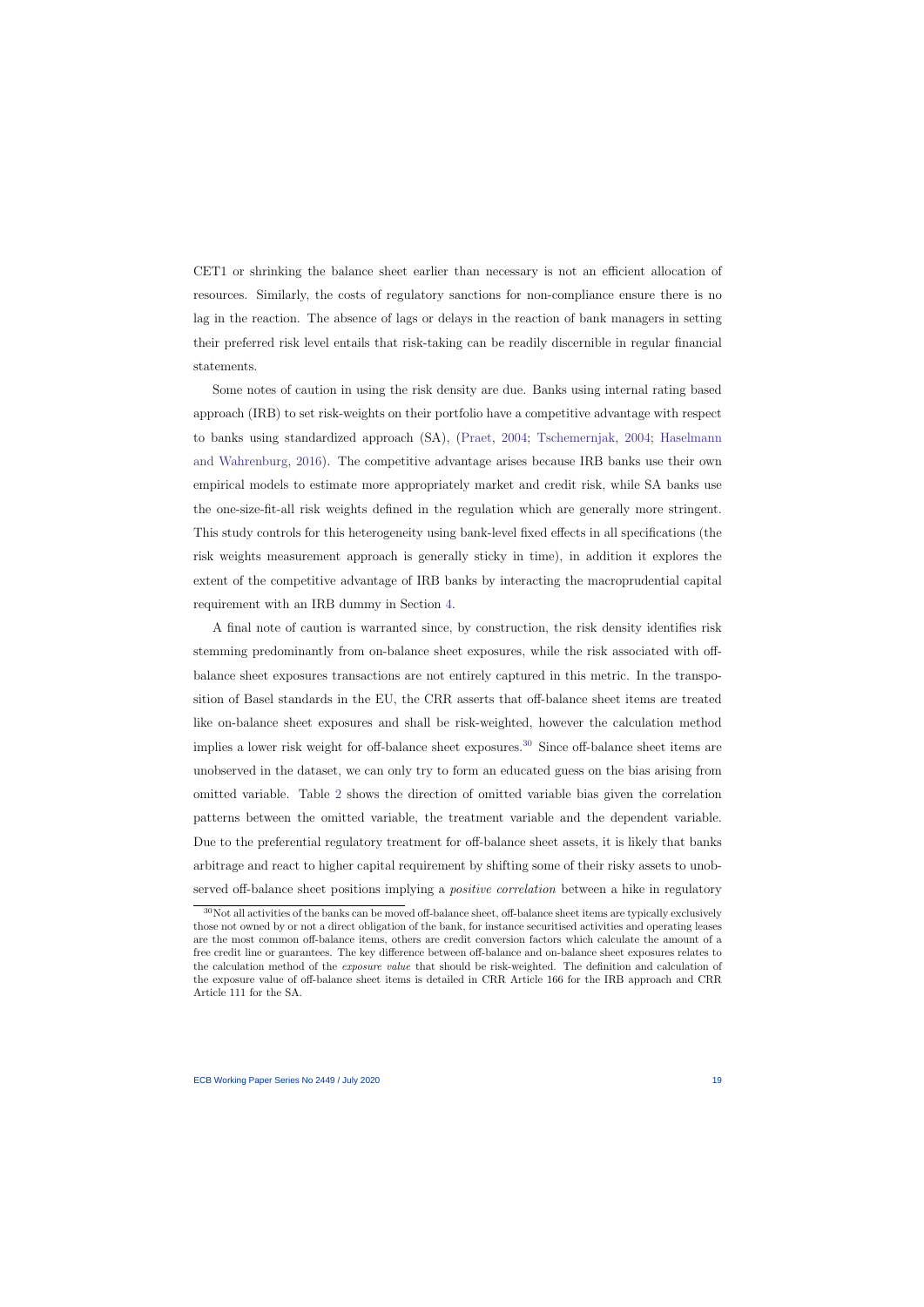capital and off-balance sheet activity. In addition, due to lower risk weights of off-balance sheet exposures, the  $\beta_2$  $\beta_2$  coefficient in Table 2 should be lower than zero. It follows that the estimates on the impact of capital requirements on risk-taking behaviour may result downward biased. This downward bias may underestimate the real risk-taking behaviour in our estimates, probably even more for more complex institutions which have a higher capacity to transfer assets off-balance sheet.

# 4 Results

By presenting the first set of results, the paper acknowledges that banks tend to maintain a capital buffer on top of the regulatory minima as a signal of financial health to the markets, to attract funding and to minimize supervisory interference [\(Shrieves and Dahl,](#page-47-4) [1992;](#page-47-4) [Jacques and](#page-44-2) [Nigro,](#page-44-2) [1997\)](#page-44-2). Moreover, microprudential supervisors encourage banks to maintain an additional voluntary buffer on top of the requirements, this indicates the adequate level of capital to be maintained in order to withstand stressed situations.<sup>[31](#page-20-1)</sup> This study sorts banks by how binding is the new capital requirement. To this end, an indicator of the distance from the OCR is interacted with the change in the systemic macroprudential capital requirement.<sup>[32](#page-20-2)</sup>

### <span id="page-20-0"></span>4.1 Capital: Baseline and binding distance interaction

Before investigating the relative importance of the moral hazard versus the skin in the game channels, it is instructive to understand how effective the capital requirement is at increasing the banks' capital. This section provides evidence on whether banks increase the numerator of the capital ratio and, as a consequence, whether their solvency is strengthened. Table [5](#page-57-0) illustrates the results of the impact of an increase in the Systemic macroprudential Capital Requirements (SMCR) on three measures of capital: the risk-weighted CET1 ratio, the volume of available CET1 capital and the volume of supplied total capital. All regressions follow the specification in Equation [1,](#page-14-1) and include quarterly varying country-time fixed effects. The first

<span id="page-20-3"></span><sup>31</sup>In the Banking Union framework, this is regulated via an additional Pillar 2 Guidance which is calibrated on the basis of the adverse scenario in the supervisory stress tests. see [ECB description of the Pillar 2 Guidance](https://www.bankingsupervision.europa.eu/press/publications/newsletter/2016/html/nl161116.en.html)

<span id="page-20-2"></span><span id="page-20-1"></span> $32$ In turn, levels of desired capital may depend on external factors such as the macroeconomic environment, the market interest rate, the degree of tax differentials between debt and equity financing [Schepens](#page-47-8) [\(2016\)](#page-47-8), as well as the degree of regulatory pressure. In a bank-level empirical setting, the country-level features can be controlled for in specification [1](#page-14-1) via country-time fixed-effects, these help to absorb the bias in the estimates arising from country-level specific influences.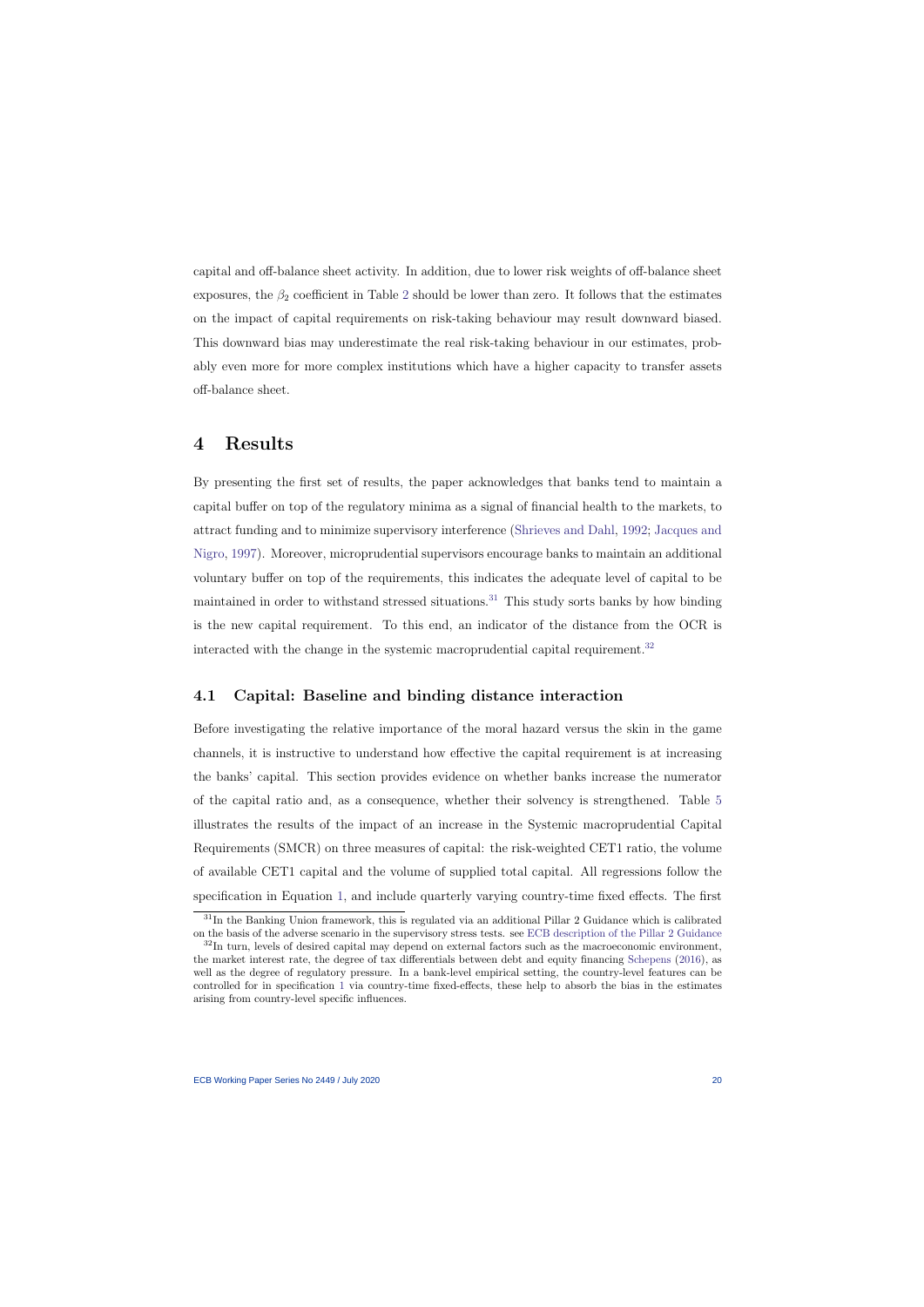columns  $(1)-(3)$  present the baseline estimates, while Columns  $(4)-(6)$  differentiate the impact by the cushion banks maintain from the OCR.

Column (1) shows how the resulting average impact on the risk-weighted capital ratio is not statistically significant. For the average bank, and without categorizing banks by distance from the minimum requirement, the impact of the SMCR is not strictly binding. This result is however not distinguishing by the buffer banks maintain on top of regulatory minima.<sup>[33](#page-21-0)</sup> Column (4) indicates that once we include in the regressions dummies for distance, and their interaction with the SMCR, a one percentage point increase in the capital requirement induces an increase of the CET1 ratio by 0.83 percentage points, providing evidence that significant European banks are effectively constrained by the regulatory change. The interaction effect is not statistically different for the group of banks with a more than two percentage points excess capital with respect to the minimum requirement. The absence of negative sign for non capital constrained banks, provides evidence that the reaction to the hike in capital requirement is widespread. This finding is in line with the notion that banks have a preference to maintain a desired, or target level of capital, above the minimum to assuage market pressure and reduce supervisory interference, [\(Shrieves and Dahl,](#page-47-4) [1992;](#page-47-4) [Jacques and Nigro,](#page-44-2) [1997\)](#page-44-2).

But how this increase in the ratio occurs? In Column (2), the focus shifts to the amount of CET1 capital, i.e. the numerator of the CET1 ratio. On average, a one percentage point higher SMCR yields CET1 to increase by 8.9 percent. In Column  $(5)$ , we differentiate the impact by distance to OCR: the result highlights again that banks with a relative shortage of capital have almost a double effect (17.7 percent) with respect to the average impact in Column (2). The coefficient for the reference group of banks with less than 2 p.p. of CET1 buffer above the minimum, translates in a 17.7 percent increase of CET1 ratio for a 1 p.p. rise in capital requirements. This positive impact provides evidence of the direct benefits of capital based macroprudential regulation in the EU. The reforms promoted widespread increase in capital levels across the sample of systemically important banks, and in particular for banks with lower loss absorption capacity, increasing capital for banks with lower buffers and therefore improving the overall resilience of the system. Significant banks with capital in excess of the minimum regulatory threshold have somewhat weaker, but still strong effects, in terms of the magnitude

<span id="page-21-0"></span><sup>33</sup>In the following note that the estimation sample is composed by 137 significant banks, the distribution of the OCR distance variable in the estimation sample has mean 8.7 percentage points and median at 7.8 percentage points. Similar results are obtained with different break-down of the distance from OCR, the results are available from the author.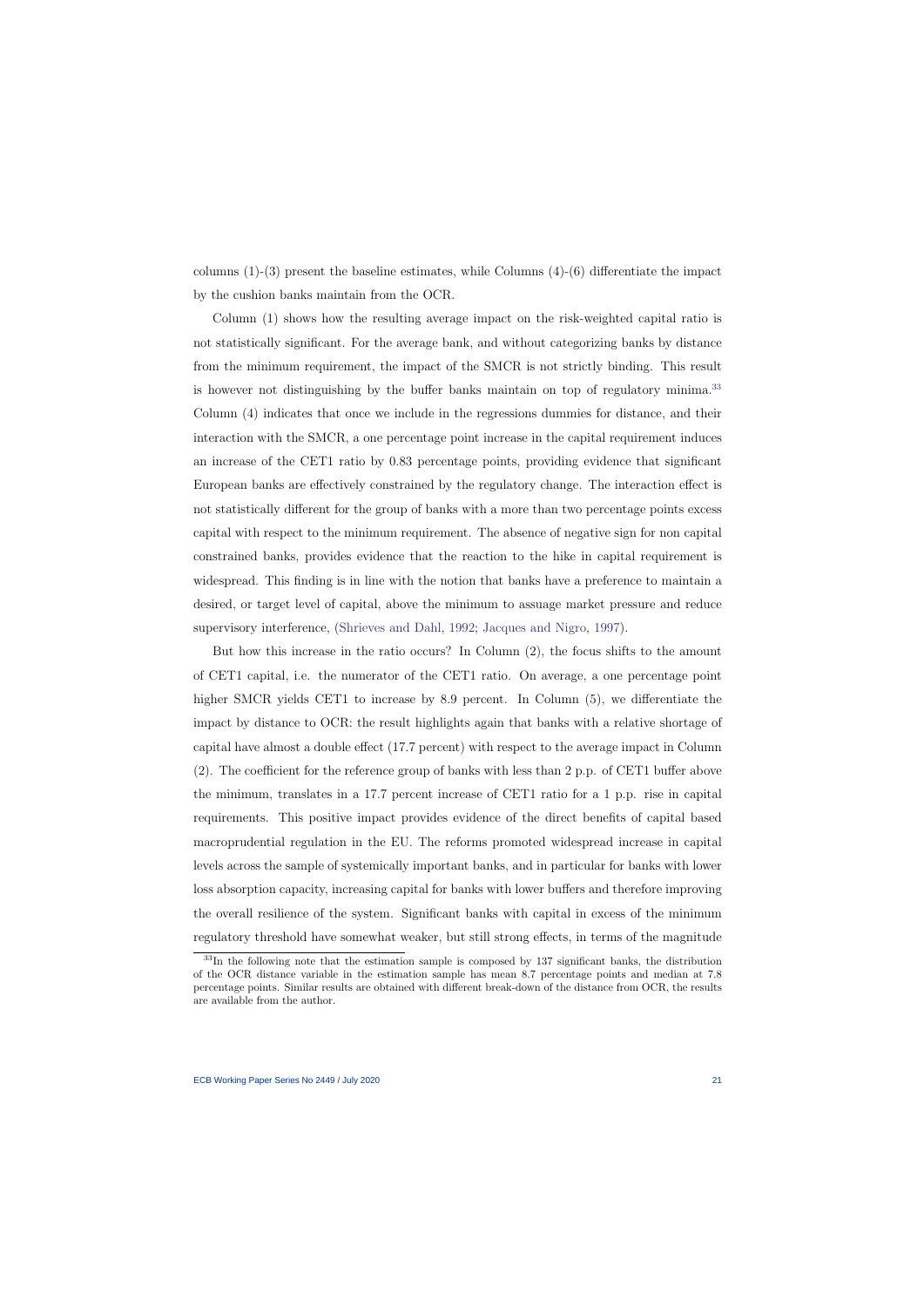of CET1 capital increase.

Column (3) and Column (6) corroborate the results on CET1 capital when including additional Tier1 capital and Tier2 instruments in the numerator. The net impact is attenuated since the bulk of the increase is borne by CET1 capital, a natural consequence of the SMCR requirement. The induced higher levels of capital ratios mean a greater loss absorption capacity for European banks when the next financial crisis hits, Jiménez et al.  $(2016)$ .

#### 4.2 Risk: Baseline and binding distance interaction

This section presents the first results on the skin in the game versus moral hazard channels. As summarized in Appendix A-II, a branch of the banking literature shows how more regulated banks can have risk-taking incentives due to the negative effect of higher capital requirements on bank profits.<sup>[34](#page-22-0)</sup> On the other hand, the skin in the game argument postulates that for banks with higher capital ratios there is an incentive by bank managers to avoid excessive risk-taking since more risk increases the variance of returns with higher probability of significant losses on banks' equity.[35](#page-22-1) This section shed lights on the capital requirements and risk-incentive relationship using the risk density as a measure for riskier assets, and interacting the SMCR with the distance from the OCR in order to study the interaction of risk-taking with the supply of regulatory capital.

Table [6](#page-58-0) presents the estimates. Columns  $(1)-(3)$  investigate the effect without distinguishing banks by their distance from the overall capital requirement. Column (1) shows the estimates on the impact on the combined risk weighted assets, columns (2) and (3) presents the impact on the decomposition of RWA in risk density and total assets. The results suggest that, on average, banks have a significant tendency to increase their RWA after a tightening of the capital requirements. In particular, in Column (2), the impact stems from higher risk-taking, as the composition of the asset side of banks' balance sheets tilts toward more riskier assets. The risk-taking behaviour manifests in considerably higher risk densities (RWA/Assets), with a one percentage point hike in capital requirements being associated with 6.9 percentage points increase of the risk density. The estimates are significant at 1 percent confidence level and are indicative of the existence of a risk-taking channel of capital adequacy requirements, raising concerns on the non-intended consequences and perverse effects of capital based regulation.

<sup>34</sup>See for instance [Koehn and Santomero](#page-45-3) [\(1980\)](#page-45-3); [Kim and Santomero](#page-45-4) [\(1988\)](#page-45-4); [Blum](#page-42-2) [\(1999\)](#page-42-2).

<span id="page-22-1"></span><span id="page-22-0"></span><sup>35</sup>See for instance [Hellmann et al.](#page-44-1) [\(2000\)](#page-44-1); [Repullo and Suarez](#page-46-0) [\(2004\)](#page-46-0); [Repullo](#page-46-1) [\(2004\)](#page-46-1)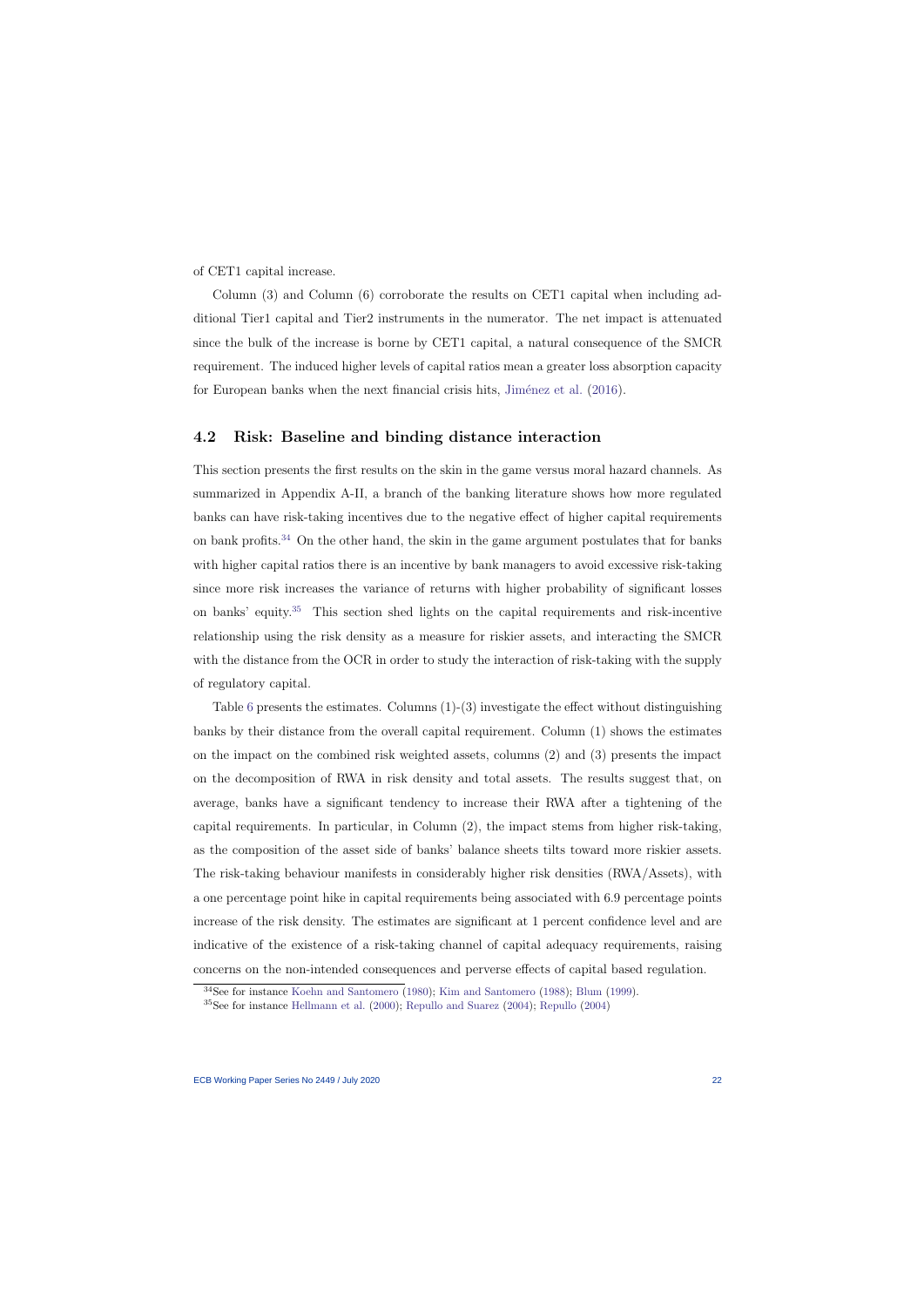To understand better the magnitude of this impact, recall that the average risk density level in the sample is 50.9 percent (see Table [4\)](#page-56-0). In other words, a one percentage point increase in the SMCR could shift the average risk density to 57.8 percent. This is an economically significant amount and, as noted in Appendix A-II, the qualitative impact is consistent with previous theoretical and empirical work. Moreover, we can try to extrapolate this impact to the average EU systemically important bank, we can compare how much this risk-taking relates to the effective increase in capital requirement occurred during the observation period. Table [3](#page-55-0) shows that over the four years between 2014 and 2017, the SMCR increase on average in the sample of systemically important EU banks by 0.87 percentage points. A simple linear approximation would thus entail an average increase of risk weights by 6 percentage points, i.e. 0.87 multiplied by 6.9 the coefficient of Column (2).

The second part of Table [6](#page-58-0) tests the hypothesis of a non-linear relationship between capital requirement and risk-taking, [\(Hellmann et al.,](#page-44-1) [2000;](#page-44-1) [Repullo and Suarez,](#page-46-0) [2004;](#page-46-0) [Repullo,](#page-46-1) [2004\)](#page-46-1). In particular, [Jokipii and Milne](#page-45-5) [\(2011\)](#page-45-5) find that banks with a lower management buffer above the minimum capital requirement reduce their risk while banks with a higher buffer increase risk. Contrary to the predictions of this strand of the literature, the evidence in Columns (4)-(6) does not show signs of a decreasing risk-taking behaviour by more capitalized banks. The interaction terms in the specification are not significant at standard confidence levels, i.e. irrespective of their level of capital supply, banks have similar propensities to take on more risk after a hike in capital demand.

The results of this section present a clear banks' tendency to react to more capital by shifting the portfolio toward riskier assets. The predisposition to take on more risk can be interpreted as evidence that the moral hazard channel is stronger than the skin in the game channel of capital regulation. Potential losses to equity holders arising from greater risk-taking are not the main driver of risk management decisions in the adjustment process. The positive aspect of the new regulation is that banks react by increasing the amount for capital even if this does not restrain them from taking on more risk.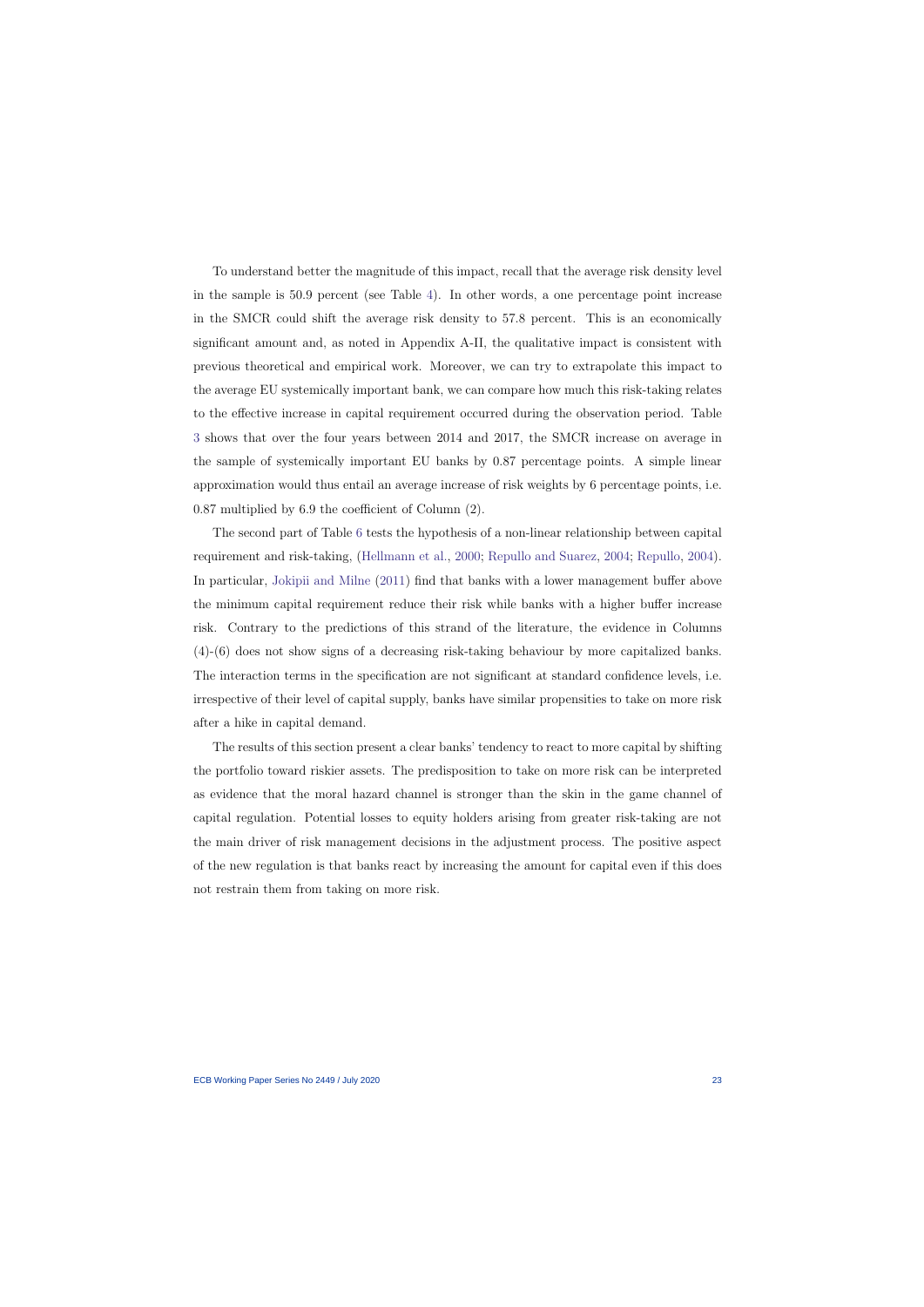## 5 Heterogeneity

### 5.1 Heterogeneity by Size and IRB

This section investigates how size and internal rating based approach affect the relationship between capital requirements and risk-taking behaviour. Bank size is measured using total assets, with small banks classified as those having less than EUR 20 billions in total assets, medium banks defined as banks with assets between EUR 20 to EUR 100 billions and large banks have more than EUR 100 billions in total assets.<sup>[36](#page-24-1)</sup>

<span id="page-24-0"></span>Further, banks are distinguished by their risk weights measurement approach in order to gauge whether more sophisticated financial institutions can successfully circumvent the riskweighting system and present lower risk-weights on their books. The indicator variable for the IRB approach is constructed from SNL Financials where the risk weights measurement framework is provided and the dummy takes value one if the bank is using either the advanced or the foundation IRB.[37](#page-24-2) A priori, we expect a positive correlation between size and IRB, due to resource constraints smaller banks may not have the required human capital to design and deploy the IRB approach which is more demanding in terms of modelling skills. In our sample, size and IRB have a positive pairwise Paerson correlation coefficient of 0.31, this correlation is significant at one percent significance level. Table [7](#page-59-0) presents the evidence on the impact of a hike in capital requirements for capital indicators, while Table [8](#page-60-0) shows the estimates for measures of risk. All regressions include bank-level controls, bank fixed effects and country-quarter fixed effects, the latter control for time varying macroeconomic heterogeneity.

<sup>36</sup>The classification of banks follows a division of the sample in three approximately equal parts in order not to lose observations and hence statistical power when performing heterogeneity effects, see Table [A-I.](#page-67-0) For the smaller banks, this subdivision is also in line with the EU Banking Union criteria to distinguish Least Significant Institutions (i.e. total assets < EUR 30 billions) and Significant Institutions (total assets > EUR 30 billions). Other thresholds for size have been tested and results do not alter the conclusions presented in this section. Regressions by other categorizations are available from the author.

<span id="page-24-2"></span><span id="page-24-1"></span><sup>&</sup>lt;sup>37</sup>There are two versions of the IRB approaches. The Advanced (A-IRB) is the most sophisticated of two credit risk modelling approaches agreed by regulators in 2004. It allows banks to calculate the probability of default (PD) for a loan, as well as the exposure at the point of default and the resulting losses. Its simpler cousin, the foundation IRB, only allows PD to be modelled. In the following we consider a dummy one for banks using either the A-IRB or the foundation IRB approaches, or a mixture of the two. The dummy is set to zero for purely standardized approaches (SA).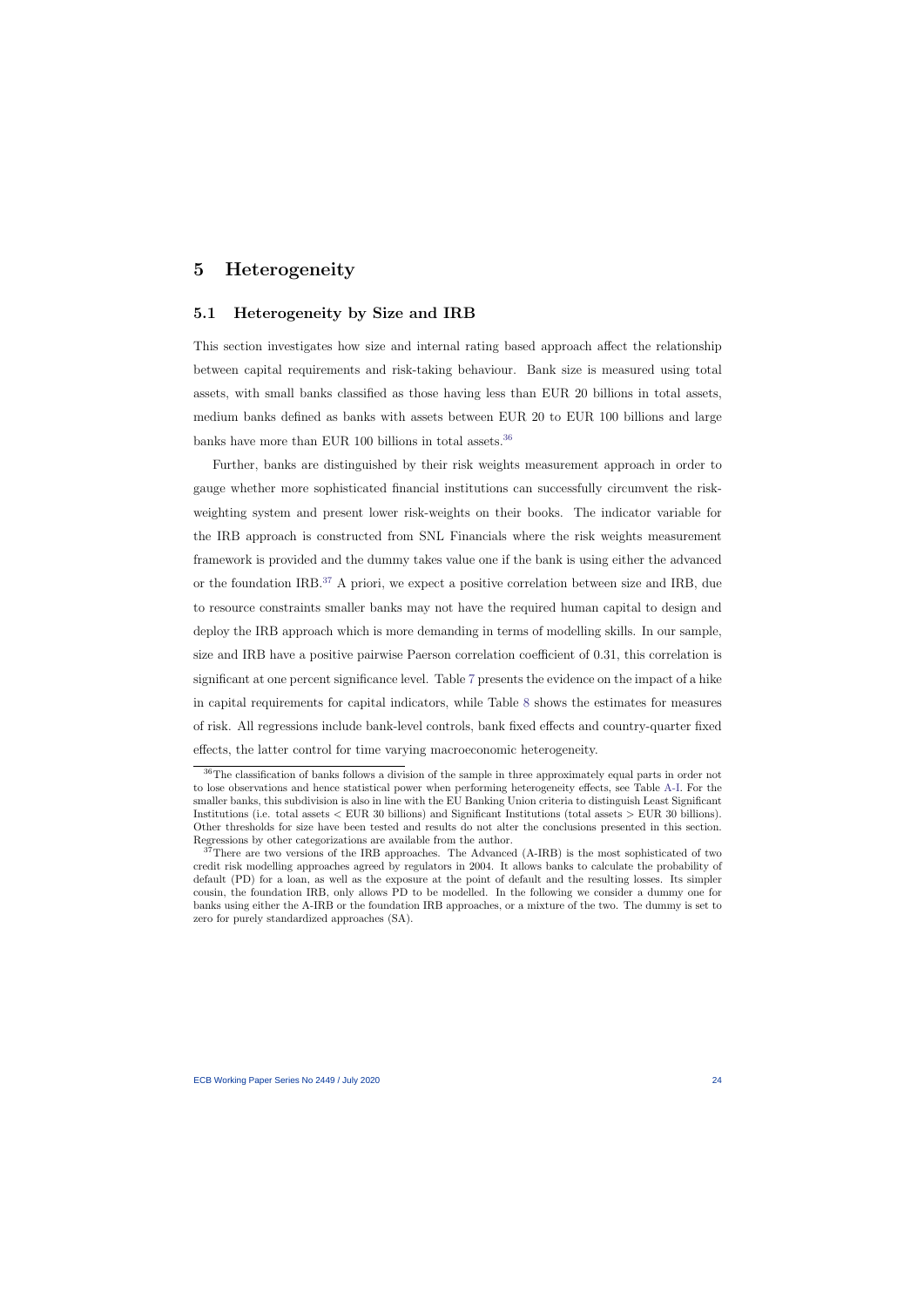#### 5.1.1 Impact on Capital by Size and IRB

Following the results in Section [4.1,](#page-20-3) Table [7](#page-59-0) adopts the specification with a dummy variable for distance which is 1 if the distance from the OCR is greater than two percentage points, for the sake of space and according to the results of Table [5](#page-57-0) the dummy for distance takes on only two values.[38](#page-25-0) The estimates on the impact of capital do not present strong evidence of hetereogeneous impact by size or risk weights measurement framework. The interaction with the distance from the overall capital requirement is likewise not significant. The evidence on capital raising from Table [7](#page-59-0) leads to conclude that there is no significant heterogeneous behaviour between small and big banks or between banks adopting the IRB or the SA.

#### 5.1.2 Impact on Risk by Size and IRB

The results related to the risk-taking behaviour are more informative. Table [8](#page-60-0) illustrates the outcome of the regression without differentiating by distance from the OCR since risk-taking behaviour does not appear to be related to the buffer of capital the bank maintains on top of the minimum requirement, this was shown in Table [6.](#page-58-0) Columns  $(1)-(3)$  present the results by bank size while Columns (4)-(6) illustrate the estimates for banks with IRB and for the interaction of size and IRB.

Column (1) of Table [8](#page-60-0) indicates that RWA are increasing by approximately seven percent for a one percentage point increase of capital requirements. The impact on RWA does not appear significantly different between smaller and bigger banks. In Column (2), RWA are divided by total assets to obtain the risk density. The evidence indicates a clear increase of the impact on the risk density as the size of the banks increases. Banks with total assets above EUR 20 billions tend to take on more risk compared to small banks, approximately a two percentage point more for every percentage point increase in capital requirements. Column (3) confirms further that banks do not decrease their assets size significantly following an increase in capital requirements.[39](#page-25-1)

In Column (4)-(6) we augment the specification with the risk weight measurement framework

<sup>38</sup>Same categories for the breakdown of distance from OCR as in the previous section, as well as other categories of size of the bank have been experimented, the results are similar in terms of both magnitude and statistical significance, they are available from the author.

<span id="page-25-1"></span><span id="page-25-0"></span><sup>&</sup>lt;sup>39</sup>In a separate set of regressions the interaction with size is tested by interacting a dummy for G-SIBs with the SMCR, these results do not have a significant interaction term, this is likely due to the fact that variation of treatment status is not sufficient enough among the G-SIBs, see Appendix A-I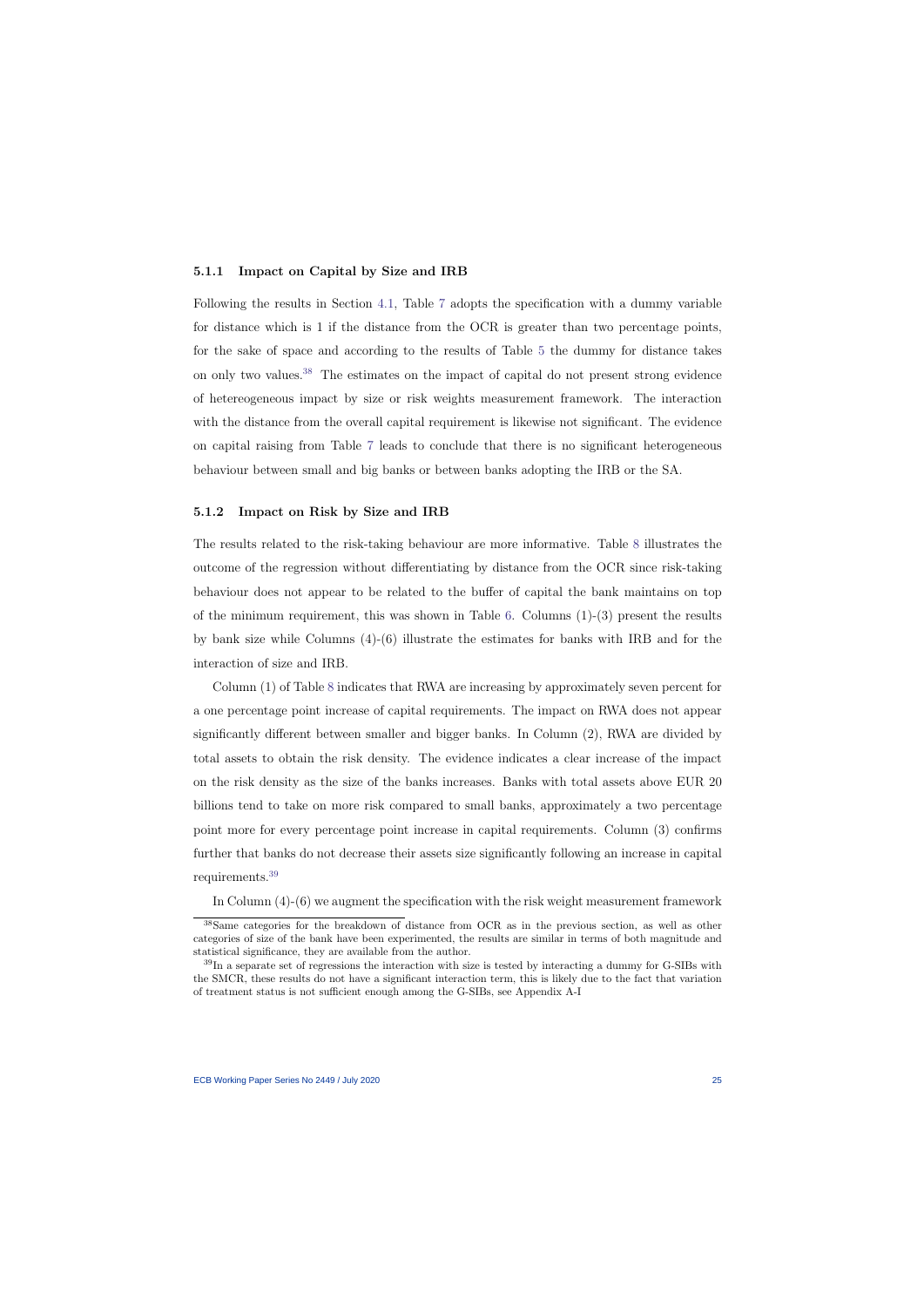represented by the indicator variable for IRB, which takes the value one if the bank is using the internal rating based approach. Column (4) reveals that the increase in RWA is driven exclusively by banks with assets greater than EUR 100 billions. The coefficient for large banks increased to eighteen percent following a one percentage point hike in capital requirements. The impact for smaller banks is no longer significant. More telling is the impact for banks with more than EUR 100 billions in assets using the IRB approach, they have lower risk-taking by fifteen percent with respect to large banks relying on the SA. The marginal impact of one percentage point increase of the SMCR on large IRB banks is a two percent increase in RWA.

Column (5) of Table [8](#page-60-0) takes a closer look by netting out the confounding effect of the RWA ratio denominator. The first and the forth row of Column (5) confirm that even smaller banks take more risks following a rise in capital requirements while the IRB approach for small banks does not bring significant benefit in curtailing their risk density. For smaller banks, a one percentage point increase in capital requirements induces an increase of the risk density by 4.3 percentage points. More interestingly, the second and the third row of Column (5) suggests that there is a positive relation between risk-taking behaviour and bank size. As the size of the bank increases, and with it its systemic importance, the risk-taking behaviour is more accentuated. A one percentage point increase in capital requirements is associated with a 7.3 percentage points increase of the risk density for medium banks, and with a 9.6 percentage points increase for large banks, both at 5% significance level. These results are consistent with the presence and intensification of agency costs as the financial institutions becomes larger with a more fragmented shareholders base. In fact, as pointed out by [Ang et al.](#page-41-8) [\(2000\)](#page-41-8), agency problems are directly proportional with the dilution of the ownership structure, and it can be inferred that in large publicly traded banks these are substantial.

Can IRB banks reduce the observed risk-taking behaviour by using the more advanced approach to measure risk weights? The last row of Table [8](#page-60-0) presents the results. For medium banks, the interaction coefficient between size and IRB is negative but is not statistically significant. Large IRB banks with total assets above EUR 100 billions have a significantly lower propensity to augment their risk density when capital requirements are incremented, the point estimate is 3.6 percentage points lower relative to SA banks of same size. This implies that large IRB banks present a reduced risk exposure from a supervisory perspective, suggesting overall lower levels of risk-taking than large SA banks. To what extent this risk reduction is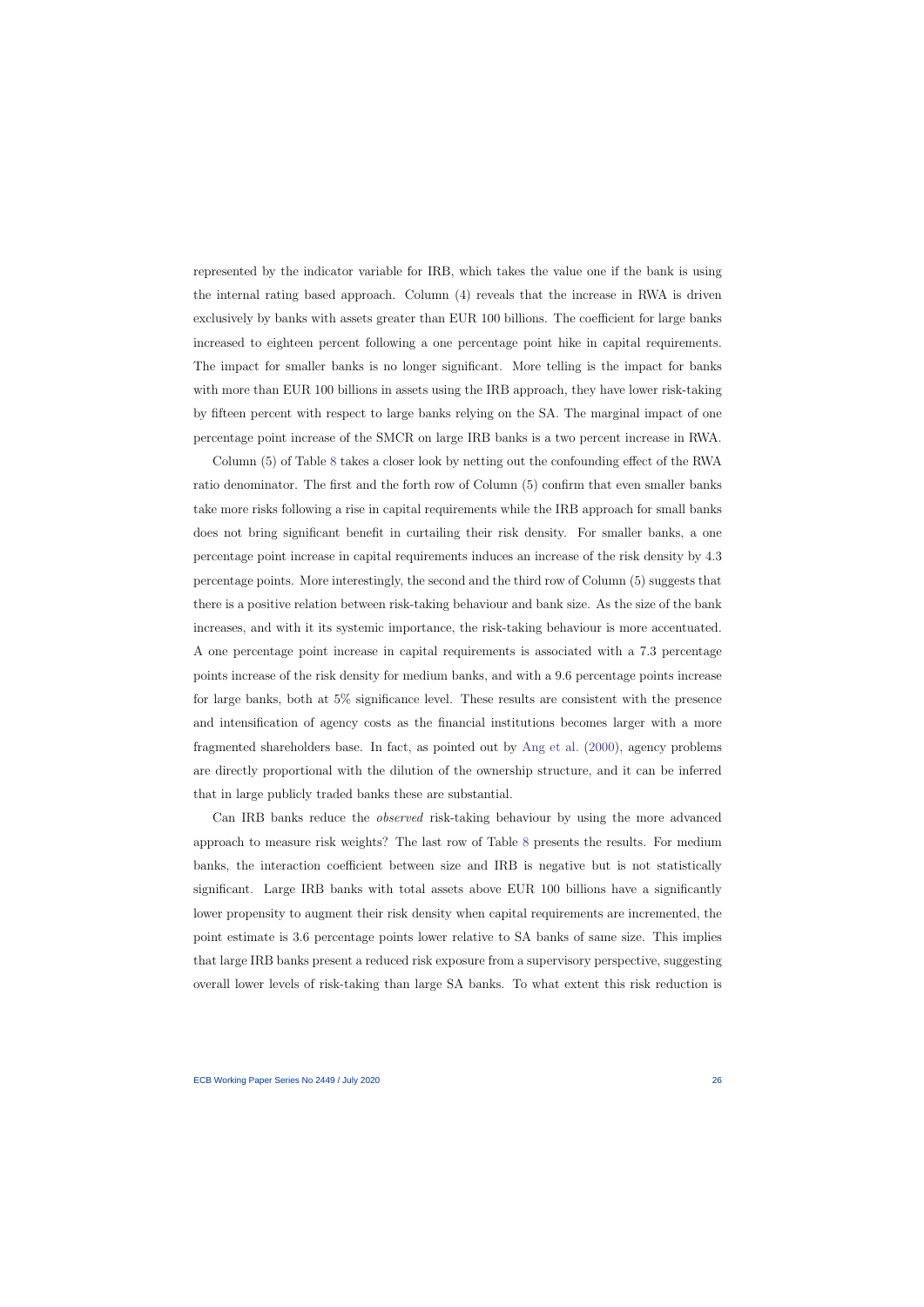real and effective, or is just the result of manipulating the risk weights in their own favor, it is impossible to discern with the data used in this paper.<sup>[40](#page-27-0)</sup> Nevertheless, the evidence establishes the presence of a competitive advantage for IRB banks since lower risk weights imply a lower cost of compliance to a hike of regulatory capital requirements.<sup>[41](#page-27-1)</sup>

### 5.2 Heterogeneity on Risk by Profitability, Funding and Leverage

This section explores further the heterogenous impacts of a change in capital requirements on bank risk-taking behaviour by looking at three measures of bank performance: net interest income as a proxy for profitability, wholesale funding as a proxy for inherent liquidity risk, and the leverage ratio as a measure of bank capitalization.

#### 5.2.1 Profitability and risk-taking

The low interest rate environment which characterised the past decade shrinks the interest income margin of banks and increases pressure on their profitability. The literature has shown convincingly this link in both theoretical and empirical contributions, [\(Samuelson,](#page-46-8) [1945;](#page-46-8) [Han](#page-44-8)[cock,](#page-44-8) [1985;](#page-44-8) [Borio et al.,](#page-42-8) [2017\)](#page-42-8). Therefore, less profitable banks may take more risk in order to compensate for the reduced profitability. This argument is strictly intertwined with the proponents of the charter value theory of the bank, as summarized in Appendix A-II, which support the skin in the game argument whereby banks have more incentives to operate conservatively when the amount of equity is at risk, [\(Marcus,](#page-45-1) [1984;](#page-45-1) [Benston,](#page-42-0) [1986\)](#page-42-0).

If the above arguments are true, more profitable banks should have a less risk-taking behaviour when faced with a capital increase. To test this proposition, the specification is augmented including an interaction of the SMCR and an indicator dummy of net interest income (NII) as a proxy for profitability. NII is defined as interest income less interest expense before provisions for loan losses, and hence is a direct measure of return stemming from interest rate. Table [9](#page-61-0) presents the results for profitability in Columns (1)-(2). The dummy for profitability is

<sup>&</sup>lt;sup>40</sup>The marginal effect for large IRB banks is however still greater than the small banks with assets lower than EUR 20 billions.

<span id="page-27-1"></span><span id="page-27-0"></span><sup>41</sup>These result raise the question whether very big and sophisticated banks, the G-SIBs and their subsidiaries across Europe, are driving this behaviour. Unfortunately, all 14 G-SIB in our sample are sophisticated enough to adopt the IRB approach for risk weights measurement, this lack of variation does not permit to test this hypothesis. A solution is to use a higher threshold for the size of the very large banks and as a proxy rule we defined the threshold of EUR 300 billions for the very big banks in the EU, but even in this case the required variation in the IRB variable was not sufficient to obtain the estimates, see Table [A-I.](#page-67-0) Only three banks with assets greater than EUR 300 billions adopt the SA and 29 use the IRB.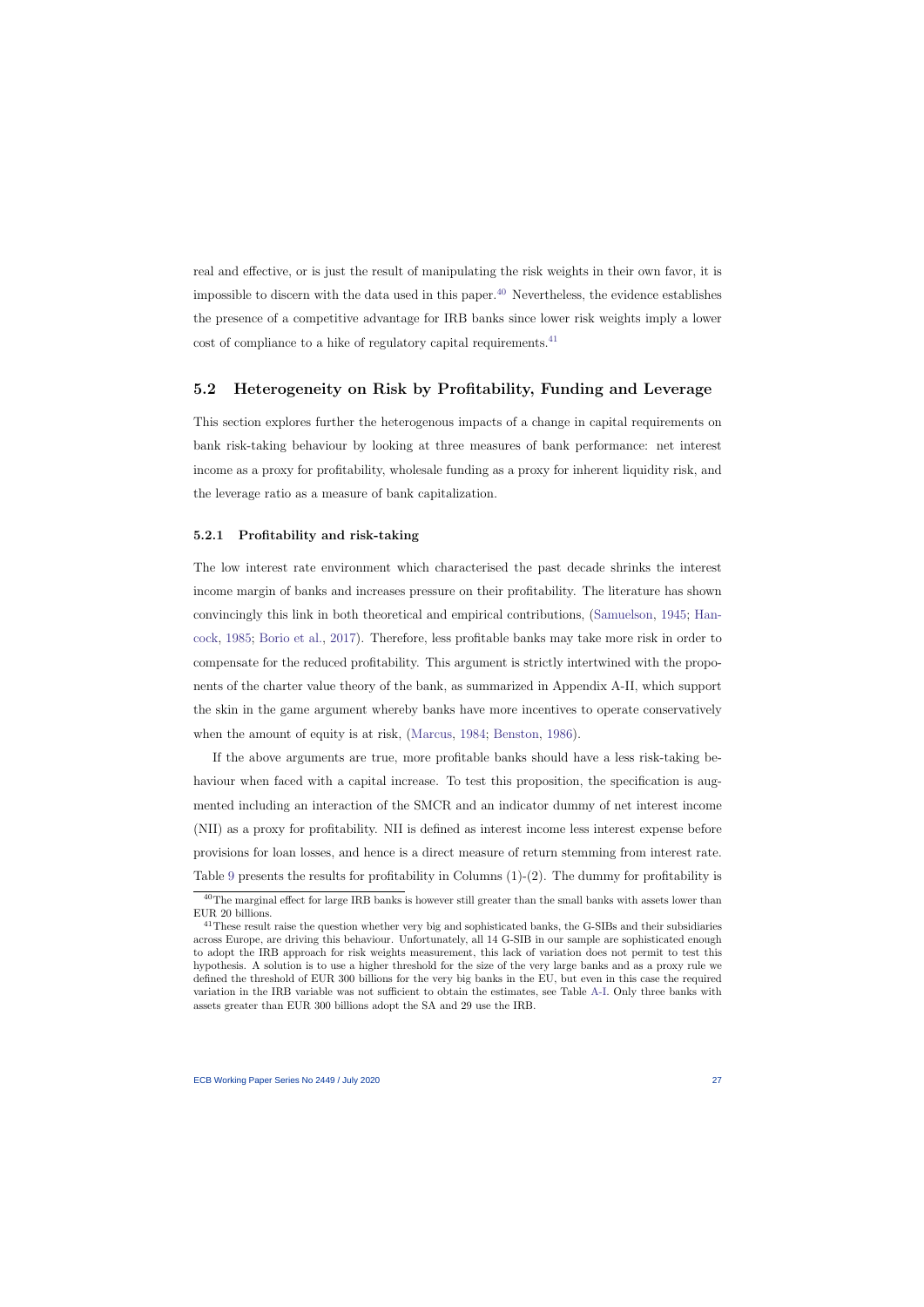switched on if net interest income is above median  $(NII = 1)$ , reporting the estimates for more profitable banks.

The evidence suggest that there is a greater tendency to take on more risk by the cluster of less profitable banks, i.e. when the dummy for profitable banks is turned on  $(NII = 1)$ . The interaction coefficient of small banks with a net interest income above the median has a positive albeit insignificant magnitude. More interestingly, profitable medium and large banks have a significantly lower propensity to increase risk with respect to similarly sized less profitable banks. Medium banks with above median net interest income decrease their risk density by 1.6 percentage points (s.d. 0.741) less than same sized banks with below median NII. The same compensatory pattern in risk-taking is observed for large profitable banks, they decrease the risk density by 2.07 percentage points (s.d. 0.925) with respect large banks with below median NII. For both median and large banks, a test of the sum of the coefficients for above and below median NII banks, fails to reject the null.<sup>[42](#page-28-0)</sup>

These results confirm the fact that more profitable banks have a less aggressive risk-taking behaviour when faced with a capital increase, and indicate that most of the increase in risktaking associated with size is related to less profitable institutions. This leads to the conclusion that the increase in risk-taking associated with bank size is due to less profitable banks and the tendency to gamble for resurrection.

#### 5.2.2 Wholesale funding and risk-taking

This section introduces a link between liquidity risk and the risk-taking behaviour. In general, banks with a greater reliance on market funding are more prone to liquidity runs in times of crisis, [\(Rajan,](#page-46-9) [2006;](#page-46-9) [Brunnermeier,](#page-42-9) [2009\)](#page-42-9).<sup>[43](#page-28-1)</sup> wholesale-funded banks have to frequently rollover large amounts of funds which makes them particularly vulnerable when market or interbank liquidity dries up. In addition, [Huang and Ratnovski](#page-44-9) [\(2011\)](#page-44-9) show how on the supply side of wholesale funding the financiers do not have incentives to conduct costly monitoring of banks since they may withdraw on short notice based on negative news signals, exacerbating further the risk of a potential bunk run. This inherent liquidity risk residing in wholesale-funded banks poses a threat to their stability.

<sup>&</sup>lt;sup>42</sup>For median banks the null hypothesis of the linear combination  $2.158-1.634=0$  has a p-value=0.63 and fails to reject the null. For large banks the tested linear combination is 2.842-2.067=0 with a resulting p-value=0.48

<span id="page-28-1"></span><span id="page-28-0"></span><sup>&</sup>lt;sup>43</sup>For instance, [Shin](#page-47-9) [\(2009\)](#page-47-9) notes that in the Northern Rock bank run case, wholesale funding plummeted by more than 50%, from 26.7 billion pounds in June to 11.5 billion pounds in December 2007.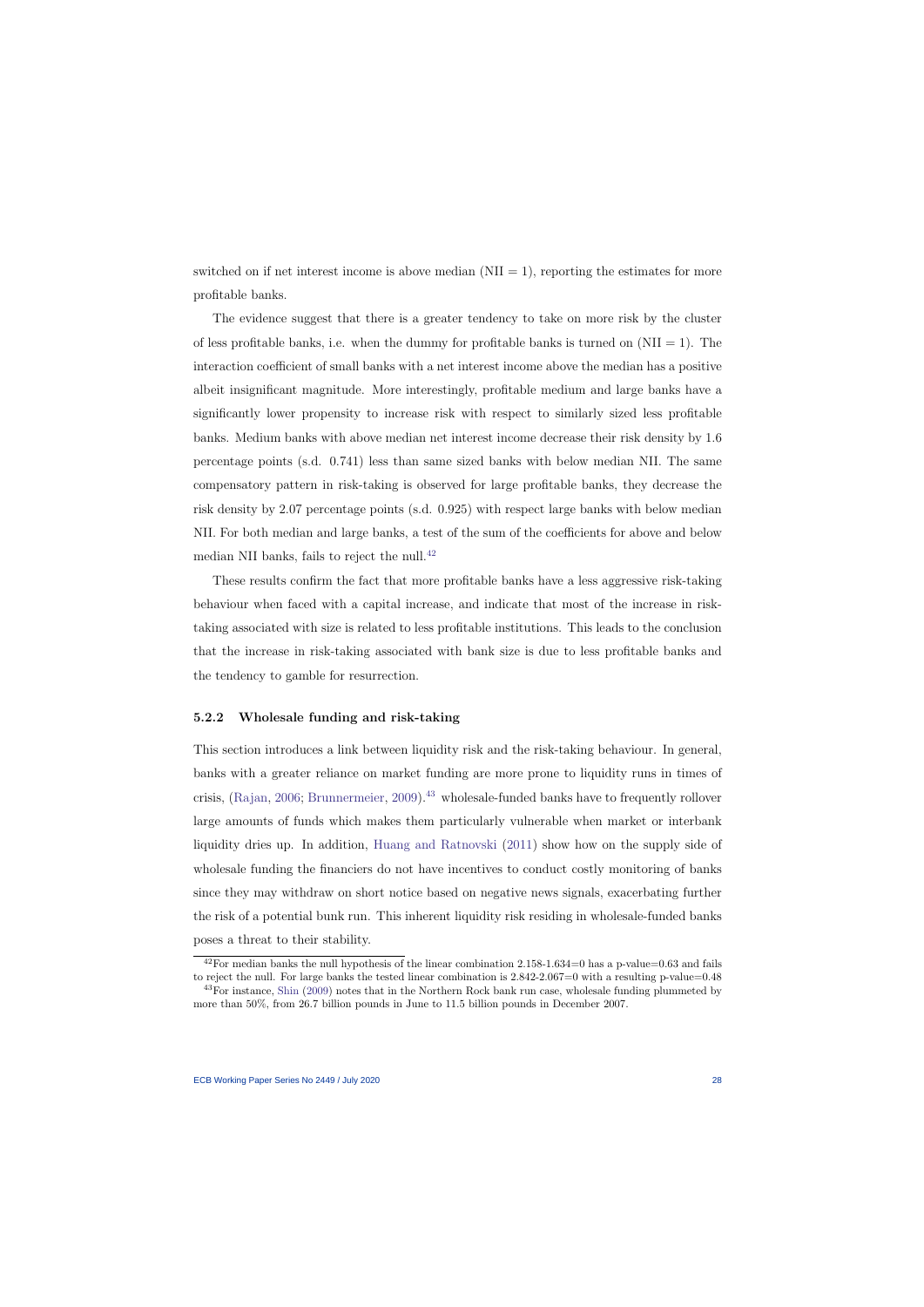Based on the evidence provided in previous sections the question arises as to whether wholesale-funded banks recognize the inherent liquidity risk of their funding model when reacting to a hike in regulatory capital or not. If not, the consequences of an increase in capital requirement from a systemic standpoint may be even more worrisome since higher risk-taking is more likely to lead to negative news signals and subsequent bunk runs.

The evidence on the interaction between wholesale funding model and risk-taking behaviour following an increment of the SMCR is provided in Column (3)-(4) of Table [9.](#page-61-0) wholesale-funded banks are coded with a dummy being one when the ratio of wholesale funding, short and long term, over total assets is greater than the median. The first three rows corroborate the results observed in previous specifications. Medium and large banks have more than two percentage points higher reaction than smaller banks, corroborating that agency costs may be a driver of this difference. The results change significantly when the SMCR increase is interacted with size and a dummy representing wholesale-funded banks (WHS=1). Smaller wholesale-funded banks show a further increase in the risk density by 1.34 percentage points with respect to similar size non wholesale-funded banks. On the contrary, medium and large wholesale-funded banks decrease their risk density by the same amount of their risk increase after the hike in capital requirements.

This reduction compensates the propensity to rise the risk density associated with medium and large banks and indicates that the increase of the risk density is largely driven by medium and large retail-funded banks. The results suggest that wholesale-funded banks have a lower incentive to increase the riskiness of their portfolio when faced with a capital requirement hike.

This may be due to several factors, in particular can be interpreted as a strategic need to reduce the publicly observed risk density in view of the already riskier funding model. A further interpretation may be related to profitability and the results in Column (3)-(4) on wholesale funding can be reconciled with the evidence provided in the previous section on profitability and risk-taking in Columns (1)-(2). Recent literature has shown that wholesale-funded banks have a competitive advantage in a low interest rate environment since they can shift their funding globally towards regions where monetary policy conditions are looser and exploit thus crossborder funding to limit the negative pressure on profitability due to low interest rates, [\(Bruno](#page-42-4) [and Shin,](#page-42-4) [2015\)](#page-42-4). It follows that wholesale banks are on average more profitable than banks relying on standard deposit funding, this is described in Figure [1](#page-48-0) for our sample of G-SIBs and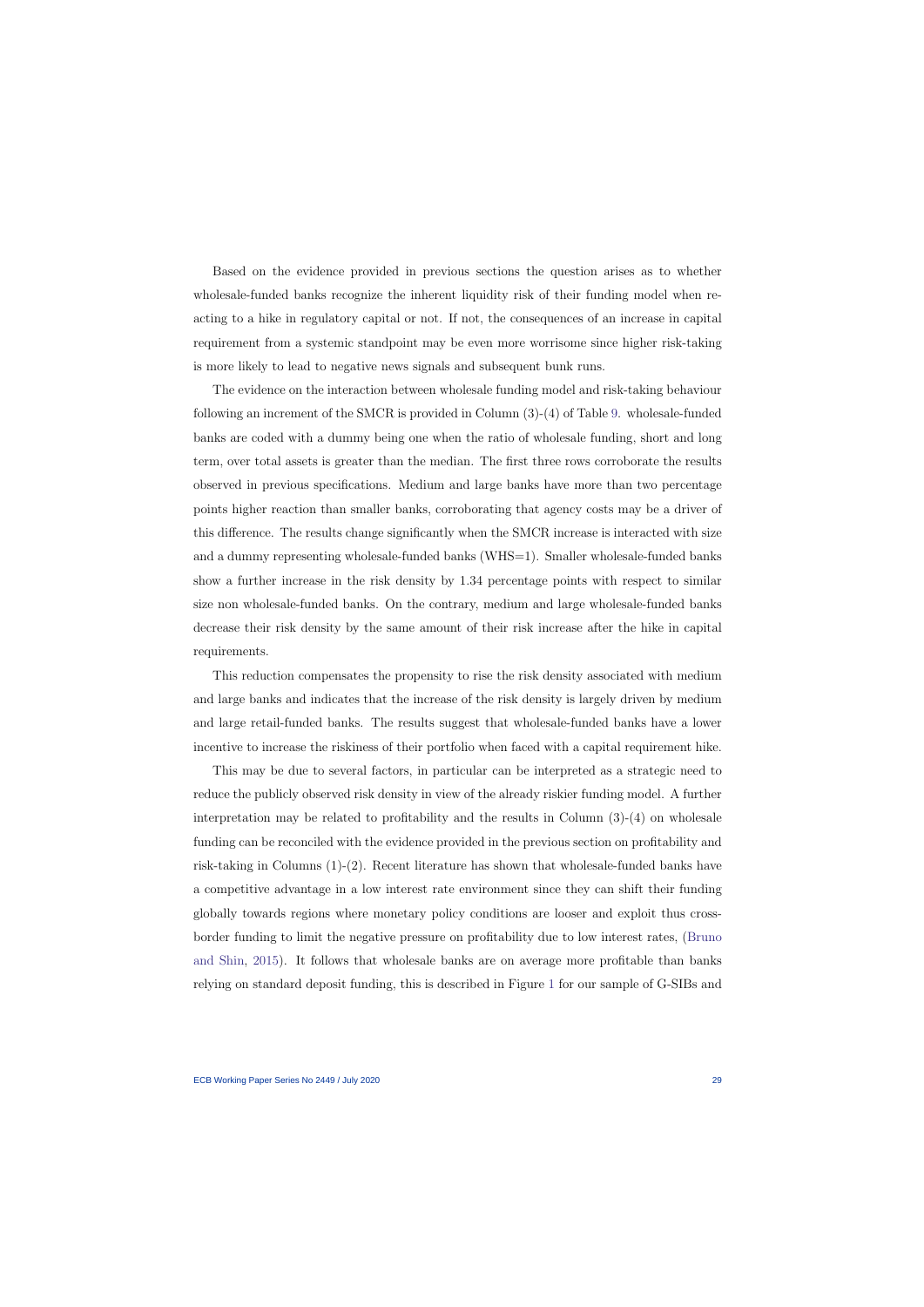O-SIBs in the EU, and therefore have lower incentives to increase their riskiness to compensate for lower interest income.

#### 5.2.3 Leverage and risk-taking

This section investigates the link between the leverage ratio and risk-taking. The relationship is expected to be positive according to the previous contributions by [Furlong and Keeley](#page-43-0) [\(1989\)](#page-43-0), [Dewatripont and Tirole](#page-43-1) [\(1994\)](#page-43-1) and [Jokipii and Milne](#page-45-5) [\(2011\)](#page-45-5). Leverage is measured following the Bank of International Settlements definition by dividing Tier 1 capital by the bank's average total consolidated assets (i.e. the sum of the exposures of all assets and non-balance sheet items).<sup>[44](#page-30-1)</sup> In addition, a dummy variable is defined for above  $(LR=1)$  or below  $(LR=0)$  the median leverage ratio in the sample. The evidence for the interlinkages between leverage and risk-taking subject to a regulatory capital increase is presented in Columns (5)-(6) of Table [9.](#page-61-0)

While the first three rows confirm again the incremental impact of regulatory capital on the risk-taking behaviour by bank size, the heterogeneous impact by above median leverage ratio is not statistically significant. The sign of the interaction coefficients for medium and large banks hints at a negative relationships, however the estimates are rather noisy suggesting an absence of relationship between risk-taking and leverage ratio following an increase in regulatory capital requirement. This result is consistent with the evidence presented for the baseline regression for risk-taking presented in Table [6](#page-58-0) where the impact was broken down by the distance from the minimum overall capital requirement. Despite the distance from OCR being a risk-sensitive measure of capital due to the use of risk-weighted assets at the denominator, it is positively correlated (correlation coeff.  $= 0.35$ ) with the non-risk-based leverage ratio measure and has a similar economic interpretation.

# 6 Robustness: Common Trends

The failure of the common trend assumption due to diverging behavior between treated and control banks is a standard threat for the identification of Difference-in-Difference (DiD) empirical strategies, [\(Angrist and Pischke,](#page-41-9) [2008\)](#page-41-9). In the current setting the common trend assumption implies that the risk-taking behaviour of banks would be same in the absence of treatment. This

<span id="page-30-1"></span><span id="page-30-0"></span><sup>44</sup>For more detailed information on the Basel III leverage ratio consult the [documentation](https://www.bis.org/publ/bcbs270.htm) provided on the BIS website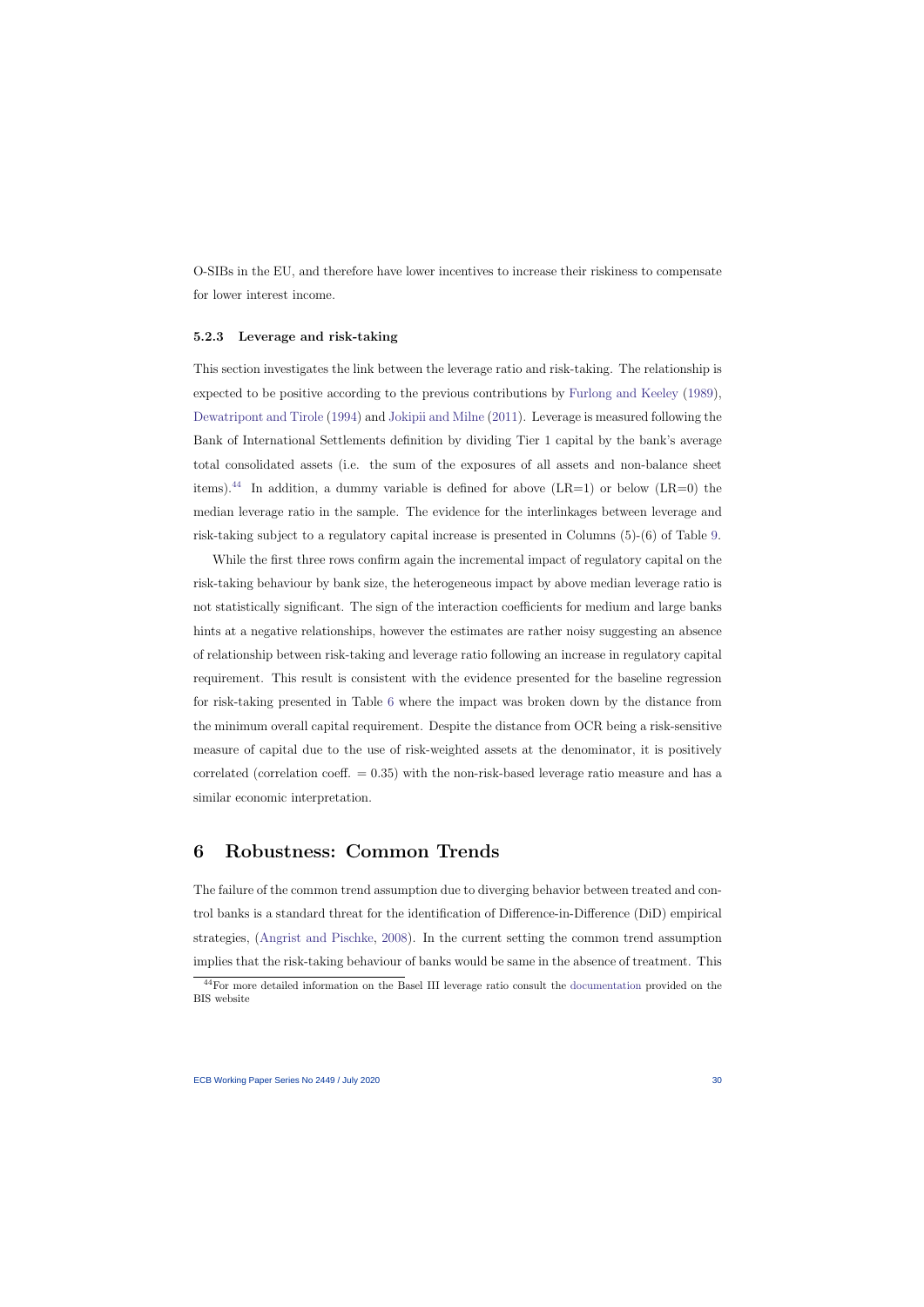section presents the evidence of two alternative tests of the common trend assumption for DiD regressions. The first test controls for bank specific trends in the specification and estimates them on a longer time dimension in the panel; the second interacts a treatment dummy with a dummy for the announcement period to investigates for diverging behavior between treated and control groups prior to the phasing-in of the SMCR.<sup>[45](#page-31-0)</sup>

### 6.1 Bank specific trends and a longer T

The first test studies the influence of confounding pre-existing trends at the level of the policy variable by including a bank specific trend in the model as in [Wolfers](#page-47-6) [\(2006\)](#page-47-6). If banks' trends are not controlled for, and treated and control banks have diverging trend, then the estimates of the impact of capital requirements may suffer of bias due to the confounding effect on them induced by the diverging trends across the two groups.[46](#page-31-1)

It is important to note another reason why including bank specific trends in the regression is necessary for unbiased identification. When pre-existing bank trends are correlated with both the change in capital requirements (i.e. main regressor of interest) and the risk-taking behaviour of banks (i.e. the dependent variable), the inclusion of bank specific trends in the model ensures that the estimated coefficient on the variable of interest is not affected by omitted trend bias, [\(Wolfers,](#page-47-6) [2006\)](#page-47-6).

Formally, to test for the robustness of the inclusion of bank trends the baseline model is augmented with bank specific trends represented by the product  $\phi_i \cdot t$  where i is the indicator for banks and t stands for the time dimension (i.e. quarters):

$$
Y_{ict} = \alpha_i + \beta SMCR_{ict} + \ln X_{ic,t-1} \gamma + \phi_i \cdot t + \delta_{ct} + u_{ict}
$$
\n
$$
\tag{3}
$$

If the impact of the increment in capital requirements on the risk density is not statistically

 $^{45}$ It is useful to note the difference between the standard two-way DiD setting and the multi-group setting. In the two groups setting, uniformly treated and non-treated groups are compared and the uniform treatment variables is a dummy  $(1/0)$ . In the multi-group DiD setting the intensity of treatment varies across the treated group: in this paper these are represented by heterogeneous capital requirements across banks, i.e. the treatment variable is not a simple dummy but varies across banks. In addition, in this study the time dimension is not constituted by only two periods (after/before) as in the standard two-way DiD approach, instead, each quarter can have progressively stricter treatment intensity per bank introducing thus a more dynamic multi-period treatment.

<span id="page-31-2"></span><span id="page-31-1"></span><span id="page-31-0"></span><sup>46</sup>Note that trends in risk-taking behaviour may diverge because of several reasons: for instance structural changes in bank business models or because of the formation of expectations on future regulation as for example the introduction of new rules within Basel IV that may affect strategic portfolio allocation of banks.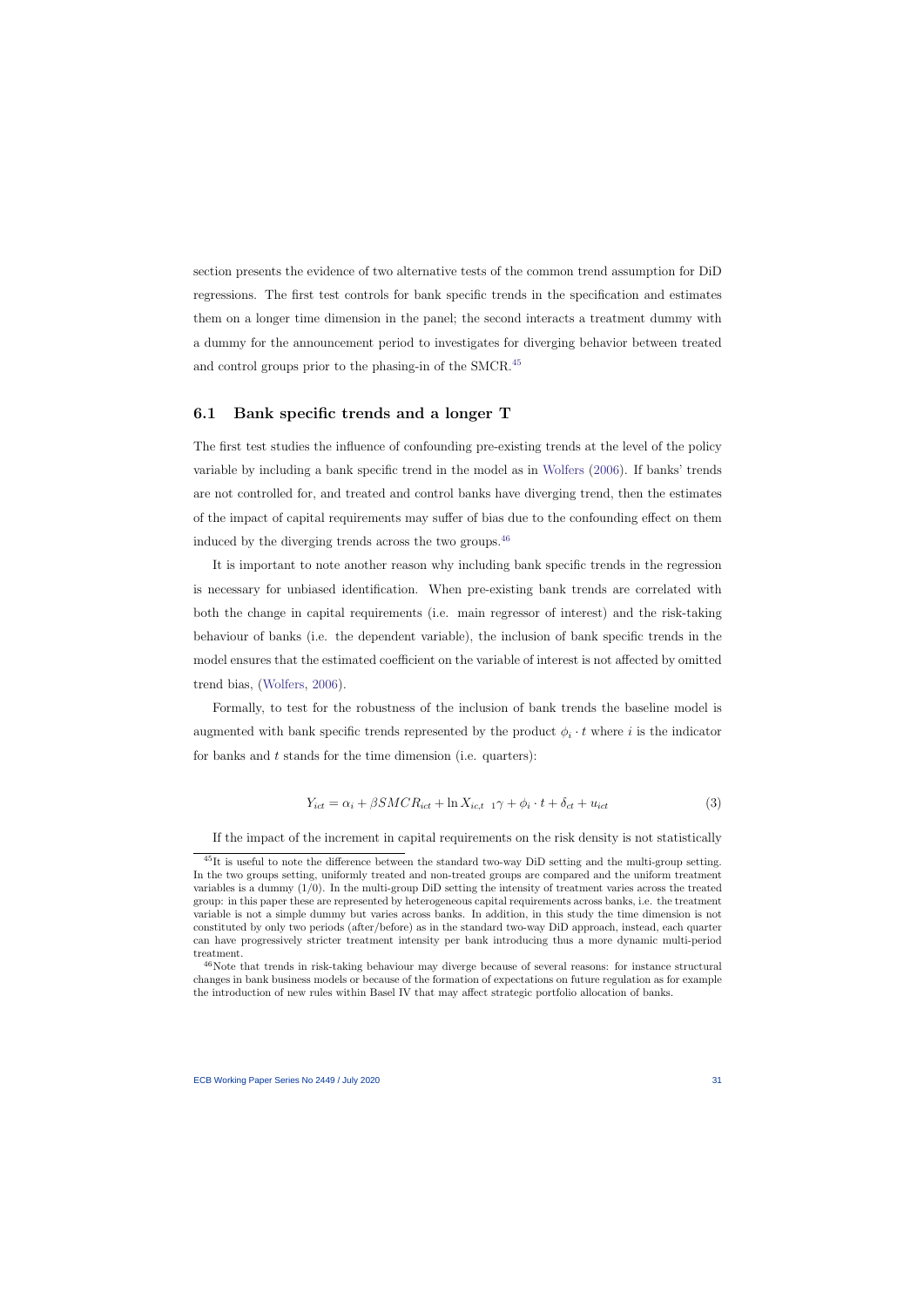significant after including bank-level trends then the evidence presented should be interpreted with caution. In that case, it is very likely that divergent trends would affect the findings, i.e. the increment in capital requirements would have happened predominantly in banks where already a rising risk density was being implemented by bank management.

The first evidence for the first test on common trends is illustrated in Table [10.](#page-62-0) The Table is split in two parts, Columns  $(1)-(3)$  present the results for capital to be compared with baseline regression without bank specific trend as in Table [5;](#page-57-0) Columns (4)-(6) presents the results for risk-taking behaviour to be compared with baseline Table [6.](#page-58-0) After including bank specific trends the statistical significance of the coefficients remains unchanged for both capital and risk-taking. The magnitude of the coefficients for the level of CET1 and total capital are slightly smaller than in the baseline regressions. Similarly, the coefficient on the risk density decreases after including bank trends, the impact of higher capital requirement on risk-taking results halved to 3.1 percentage point increase for a one percentage point increase of the SMCR. While this is a considerable reduction of risk-taking, it is a symptom that bank specific trends play a significant role in the estimates driving down the overall results.[47](#page-32-0)

For the second part of the evidence on the bank specific trends, it is important to notice that the estimated trends may depend on the length of the time series. As shown in [Wolfers](#page-47-6) [\(2006\)](#page-47-6), controlling for bank specific trends only works well when there is a sufficient sample period available before the treatment period commences. As such, the estimated trends in Equation [3](#page-31-2) may require more observations to be properly fitted to the data.<sup>[48](#page-32-1)</sup> The test is therefore repeated extending the estimation sample to begin in 2006 rather than in 2010. This allows to estimate bank specific trends on a full financial cycle starting in 2006 before the financial crisis and ending with the introduction in 2014 of macroprudential capital buffers.

The second part of the evidence is presented in Figure [3.](#page-50-0) From left to right in each plot, the dots represent different  $\beta$ s estimated when increasing progressively the starting period of the sample by one year and shrinking thus the available observations for the estimation of the trend. The first column of Figure [3](#page-50-0) presents the evidence for capital variables with one plot each for CET1 ratio, CET1 capital and total capital. The second column illustrates the

<sup>&</sup>lt;sup>47</sup>Note that the coefficient of determination R-squared is considerably higher since data now explain a greater portion of the variation of dependent variables. As common when trends at the policy variable are included standard errors are bigger implying a higher p-value.

<span id="page-32-1"></span><span id="page-32-0"></span><sup>&</sup>lt;sup>48</sup>The problem is exacerbated when there is a structural break in the pre-existing trend of the outcome variable as it is likely to have happened after the 2007-8 financial crisis as illustrated for capital levels in Figure [2.](#page-49-0)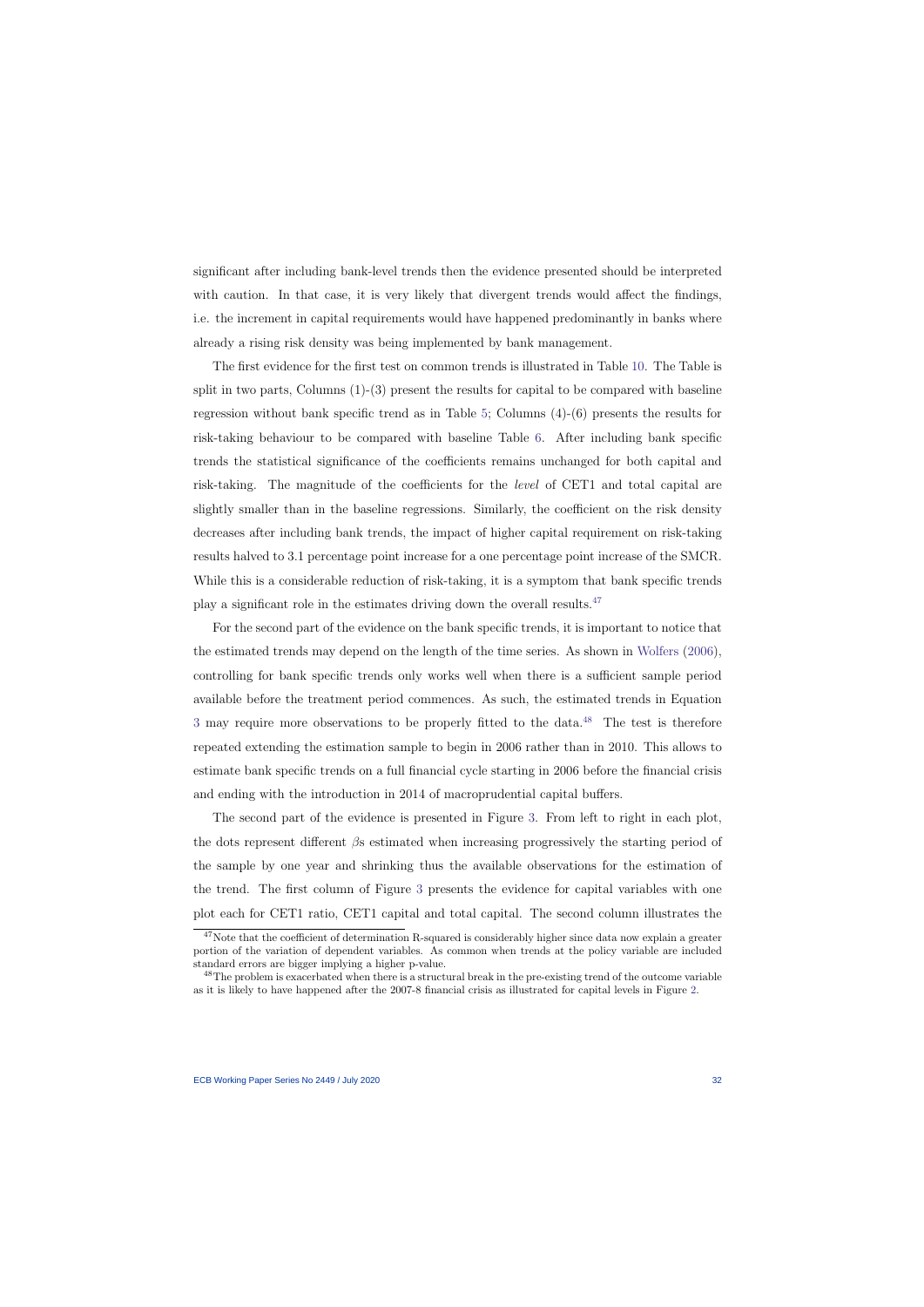evidence for risk with one plot for RWA, the risk density and total assets. Vertical bars show confidence intervals for every estimated  $\beta$ .

By looking at the results, it is confirmed that the assumption of common trends is robust also to different lengths and starting years of the sample which allow for a better fit of preexisting trends to the data. Consistently with the previous results, the risk density and the RWA show similar estimated coefficients as in Table [10.](#page-62-0) The level of CET1 is however not always significant when the trend is allowed to be computed prior to 2010, even if the failure to accept is due to few decimals of a percentage points, indicating that the results for the level of CET1 may suffer marginally from the non holding of the common trend assumption.

### 6.2 Announcement effects

A further method to test for the presence of diverging trends prior to the implementation of the policy is to look at announcement effects. The announcement of a change in the capital requirements policy may itself lead to strategic reactions by banks invalidating the common trend assumption. The European Commission anticipated publicly the intention to strengthen its capital framework for systemically important banks in September 2009, when it introduced the possibility to increase macroprudential capital buffers in good times to be released in a downturn.[49](#page-33-0) This change of paradigm may have induced banks to anticipate their reaction to the capital increase before the implementation in 2014 and may confound the previous findings. In order to test formally for the impact during the announcement period this section relies on an event analysis framework akin to [Alpert](#page-41-11) [\(2016\)](#page-41-11). In the following set-up, the announcement period dummy D(Announcement) is defined as one for the period from 2009Q4, the first period since the announcement, until 2013Q4, the last quarter before the phasing-in of the policy.

During the announcement period, large European banks may already expect to be charged with higher capital requirement and may have an incentive to send positive signals to the market by increase their capital supply. However, being effectively levied a capital requirement and hence assigned a treatment status happens only after 2014 and is a discretionary choice of the regulator. The treatment status is exogenous to banks' expectations which are predetermined

<span id="page-33-0"></span><sup>&</sup>lt;sup>49</sup>The proposed changes were introduced under the Commission Directive 2009/111/EC of the European Parliament and of the Council of 16 September 2009 amending Directives 2006/48/EC, 2006/49/EC and 2007/64/EC as regards banks affiliated to central institutions, certain own funds items, large exposures, supervisory arrangements and crisis management. A copy of this directive may be found at this [link.](https://eur-lex.europa.eu/LexUriServ/LexUriServ.do?uri=OJ:L:2009:302:0097:0119:EN:PDF)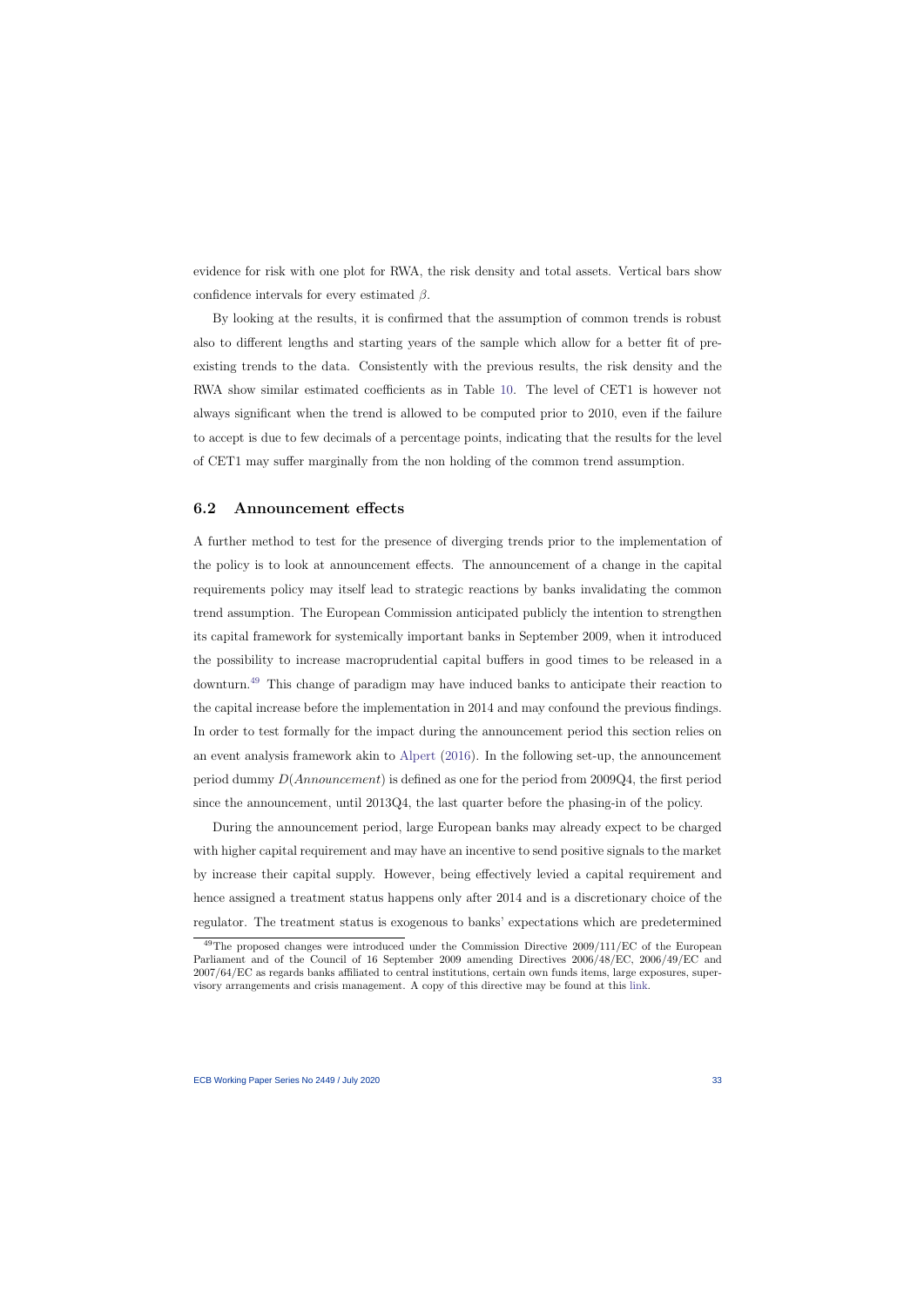to the regulators' decision. In other terms, during the announcement period banks are not aware of what would be the regulators revealed preferences in 2014. This set-up ensures that banks cannot self-select in the treatment group since the decision to levy a capital requirement on a specific bank is exogenous to their expectations. As such, in the following, the treatment status  $D(Treated)$  is defined equal to one if the bank has been subject to a positive SMCR in any quarter after the phasing-in of the policy from 2014q1 until 2017Q3.

Formally, variants of the following DiD equation are estimated:

$$
lnY_{ict} = \alpha_i + \beta SMCR_{ict} + \omega D(Announcement) * D(Treated) + \ln X_{ict-1} \gamma +
$$
  
+  $\eta D(Announcement) + \theta D(Treated) + \delta_{ct} + u_{ict}$  (4)

This basic strategy compares deviations from trends of capital and risk-taking between a treatment and a control group of banks during the announcement period, the coefficient of interest is the  $\omega$  of the interaction term  $D(Announcement) * D(Treated)$ . If the coefficient is statistically significant then the trend deviations across the treated and control groups are diverging and the common trend assumption across the two groups would not hold.

<span id="page-34-0"></span>The results are presented in Figure [4](#page-51-0) for the level of CET1 capital and in Figure [5](#page-52-0) when the dependent variable is the risk density. The left panels of each figure depict the  $\omega$  coefficient of the interaction term  $D(Announcement) * D(Treated)$  for different starting periods of the estimation sample similar to the reasoning of Table [3.](#page-50-0) The right panels of each figure plot the  $\beta$  coefficient for the level of the  $SMCR_{ict}$  as specified in Equation [4.](#page-34-0)

For either capital or risk indicators, the evidence indicates that there is generally no statistically significant difference in the reaction of treatment banks during the announcement period and in comparison to the non-treated group. For the risk density, and only when the sample begins in 2006, the impact is significant at the ten percent confidence level. The impact of the SMCR in the implementation period, i.e. after 2014, remains in line with the coefficient found in the baseline Tables [5](#page-57-0) and [6.](#page-58-0) In other words, the impact of the SMCRs is not absorbed or curtailed by the introduction of a dummy that captures the announcement period and we can conclude that the estimated positive relationship between higher capital requirements and higher capital and risk-taking is robust to the inclusion of announcement periods.<sup>[50](#page-34-1)</sup>

<span id="page-34-1"></span><sup>&</sup>lt;sup>50</sup>Alternative later periods may be considered as the beginning of the new macroprudential framework in the EU as for instance since the EU Commission public consultation on the new CRD-IV in 2010Q2. Nevertheless, similar results to those presented in Figures [4](#page-51-0) and [5](#page-52-0) are obtained when the announcement period is set in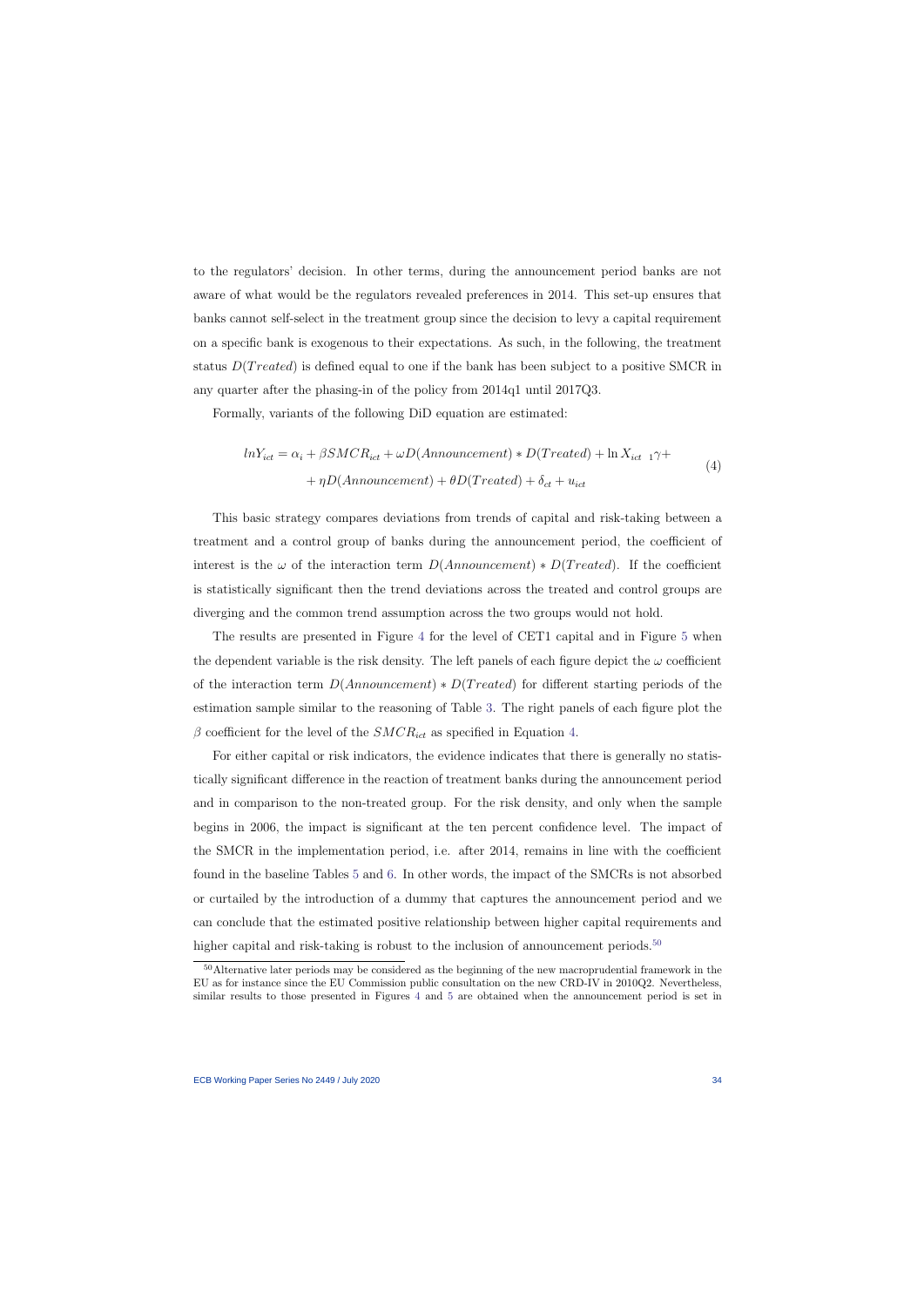### 7 Robustness: Endogeneity

The exogeneity of the policy change may not be warranted even if the change in the SMCR is external to the bank decision making process. A variable of interest that is external, but not exogeneous, will not yield consistent estimates of the parameter of interest, see [Deaton](#page-43-6) [\(2010\)](#page-43-6).

<span id="page-35-0"></span>Macroprudential capital requirements are set for each bank individually at national level by its own macroprudential authority. This leaves discretion to national regulators and could cause the introduction of macroprudential capital requirements to be endogenous if the Member State behaves strategically and wants to protect (weaker) domestic banks. If it does, then undercapitalised banks may have a favorable treatment and the level of capital will be determining the SMCR introducing reverse causality. As described earlier, significant regulatory provisions are aimed at ensuring that this does not happen, nevertheless a test for this possibility is warranted.

This section presents a simple procedure to test for the possibility of endogeneity by looking if the outcome variables of interest are correlated with the SMCR exploiting the within variation of the fixed effect estimator. The following equation is estimated:

$$
SMCR_{ict} = \alpha_i + \psi Y_{ict} * D_{2010Q1 \ 2013Q4} + \ln X_{ict \ 1} \gamma + [\phi_i \cdot t] + \chi D_{2010Q1 \ 2013Q4} + \zeta Y_{ict} + \delta_{ct} + u_{ict}
$$
\n(5)

In Equation [5,](#page-35-1) the systemic macroprudential capital requirement is regressed separately on the series of outcomes of interest  $Y_{ict}$  representing in turn the capital and risk variables used as dependent variables throughout the paper. The dummy variable  $D_{2010Q12013Q4}$  is turned on in the period prior to the commencement of the phasing-in of the SMCR in the EU, that is prior to 2014. The specification controls for bank-level characteristics  $\ln X_{ict-1}$  and a bank trend  $\phi_i \cdot t$ is included to control for diverging trends across treated and control groups, as before,  $\alpha_i$  are bank fixed effects and  $\delta_{ct}$  are country-time fixed effects.

<span id="page-35-1"></span>The main coefficient of interest in the equation is the coefficient of the interaction term  $Y_{ict} * D_{2010Q1}$  2013Q4 estimating the relationship between pre-determined outcome variables prior to the treatment period and the realised capital requirement after 2014. If the coefficient  $\psi$  is significant then bank capital situation prior to the phasing-in may have influenced the setting of the SMCR questioning the exogeneity assumption. If this is not the case, then results 2010Q2. Results are available from the author. The document of the consultation is available at this [link.](http://ec.europa.eu/finance/consultations/2010/crd4/)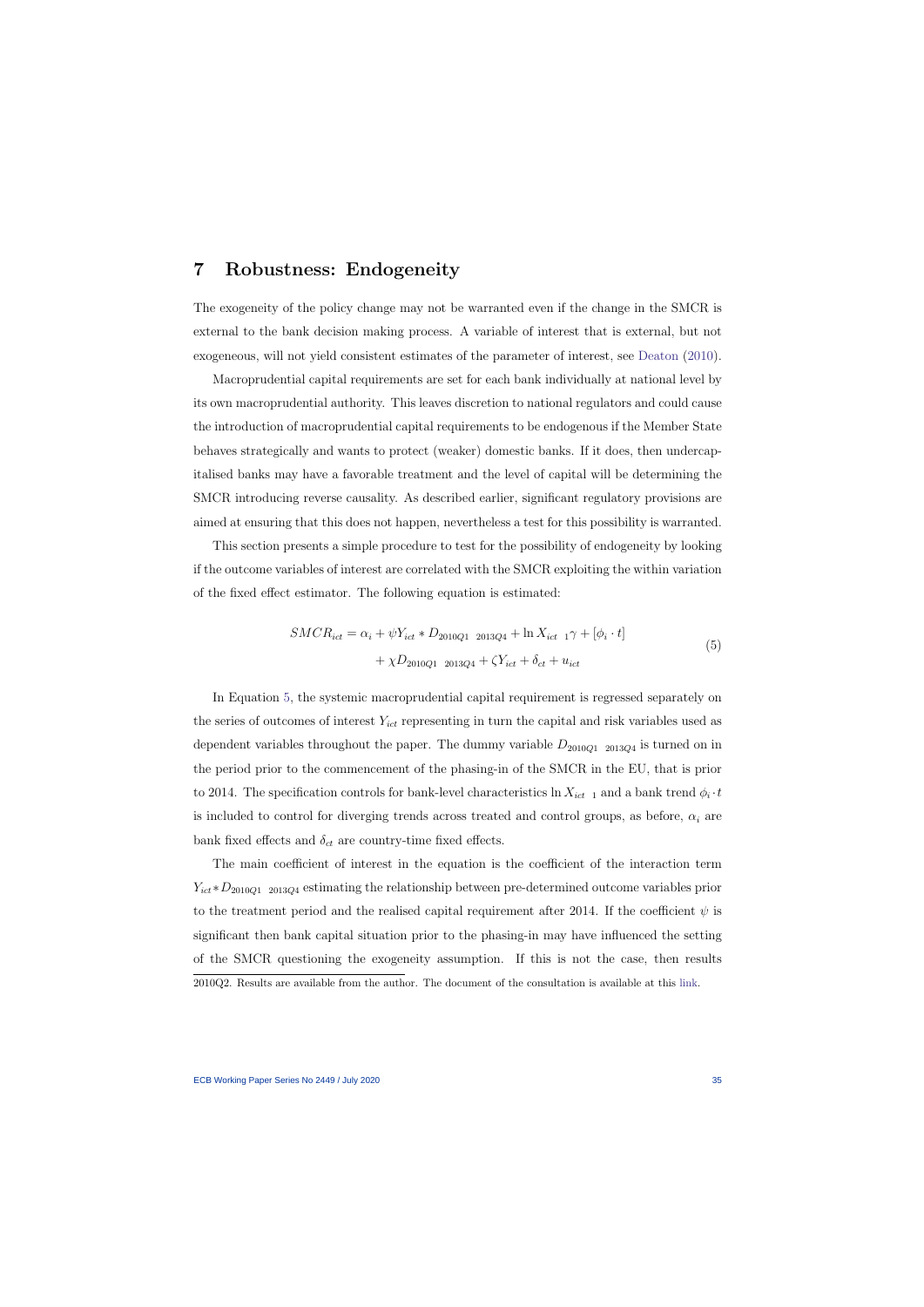will substantiate the assumption on the absence of strategic targeting by policy makers. For simultaneity bias then it is useful to observe the  $\zeta$  coefficient of  $Y_{ict}$ .

Results are presented in Table [11](#page-63-0) for capital and in Table [12](#page-64-0) for risk. In both tables any sign of correlation between outcome variables and the SMCR vanishes as bank specific trends are included in the regression. For capital, in Table [11](#page-63-0) Columns (1)-(2) the CET1 ratio is not related with the SMCR even without bank trends. The level of CET1 in Columns (3), however, presents negative relation prior to 2014, as a potential sign of favouritism towards weaker banks. In the robustness check, this disappears once bank trends are controlled for in Column (4). For risk, in Table [12](#page-64-0) Columns (1), (3) and (5) may suggest endogeneity, this however is not robust to inclusion of bank specific trends in Columns (2), (4) and (6). Importantly, for the risk density which is the main variable of interest, the simultaneous bias does not appear to be a problem even when bank trend are not controlled for in Column (3). Overall, the results indicate once more the importance of bank specific trend in the estimation and the relevance of the tests presented and discussed in Section [6.1.](#page-31-0)

A similar result is presented in Table [13.](#page-65-0) The table presents a simple regression of the average of the SMCR by bank after 2014 on the average prior to 2014 of the bank-level outcome variables. The aim is to investigate whether the average of the outcome variables before 2014 correlates with the regulation after 2014. If there is positive correlation then is likely that the SMCR is endogenous since bank capital and risk-taking prior to the implementation of the macroprudential capital requirements would have affected the discretionary decision of national competent authorities in setting the capital requirement. Note that by taking banklevel averages prior and post the start of the implementation phase the bank-level trend is controlled for by construction.

Results in Table [13](#page-65-0) confirm that there is no statistical relationship between the capital and risk position of the bank prior to 2014 and the subsequently levied capital requirements. Column (1) indicates that there is some positive relation between the average CET1 ratio before 2014 and the later SMCR, however this relation is positive suggesting that stronger (and not weaker) capitalised banks may have been subject to harsher capital requirements. Nevertheless this relationship is not robust to the inclusion of country dummies. Similarly, from Column (3) to (8) there is no systematically strong evidence of capital and risk prior to 2014 influencing the setting of the SMCR post policy implementation. The absence of significant correlation is an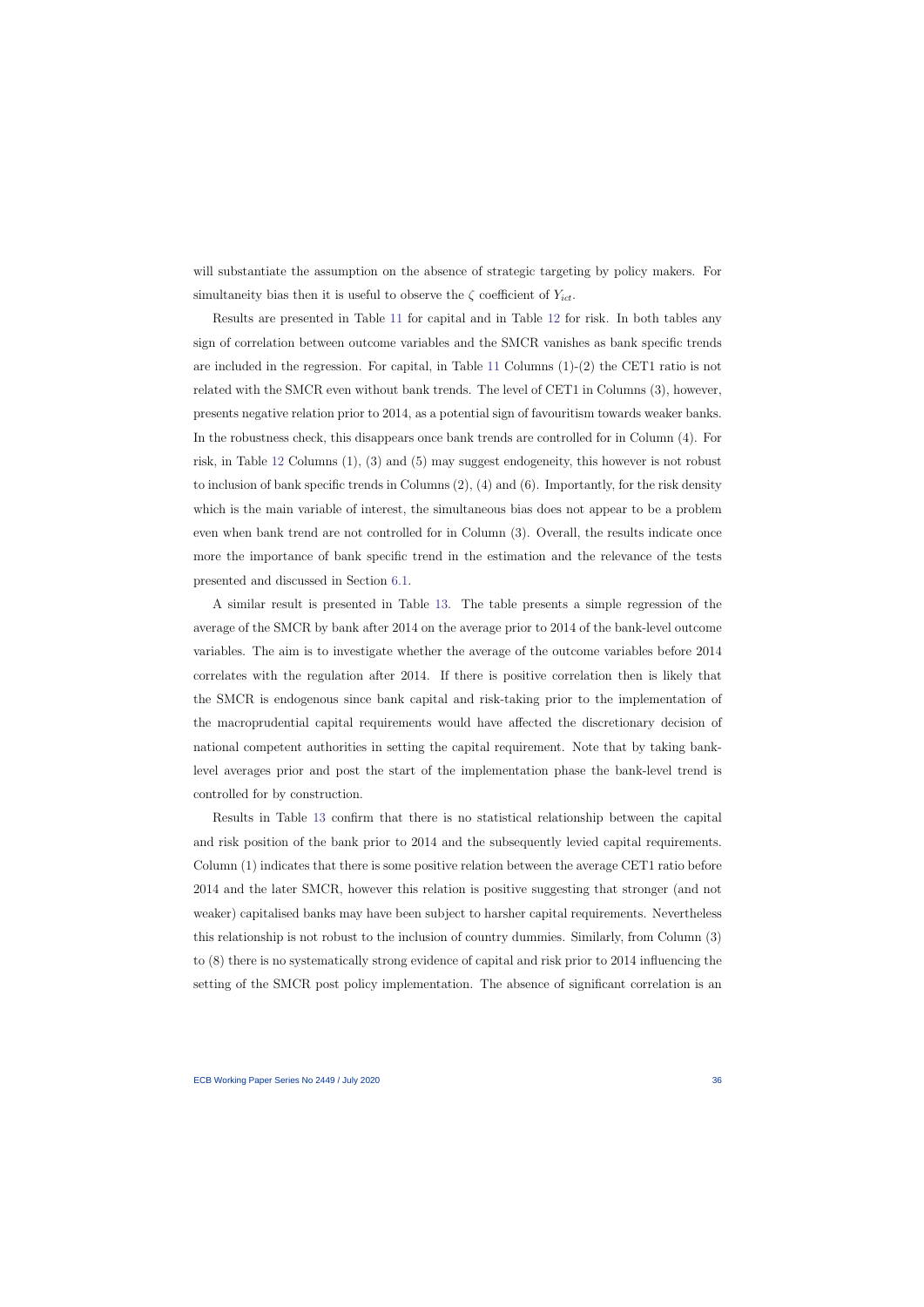encouraging sign since it shows that SMCR were not systematically levied on less capitalised banks or banks with higher risk densities.

## 8 Solvency: Probability of Default

This section explores the impact of a hike in capital requirements on the solvency of financial institutions. As presented in Section [4,](#page-20-0) the tightening of the capital requirements has two opposing effects: i) results of Section [4.1](#page-20-1) would suggest that higher capital requirements would make banks more solvent and, consequently, reduce their probability of default; ii) at the same time, the findings in Section [4.2](#page-22-0) indicate that higher capital requirements may lead to moral hazard and increased risk-taking, thus weakening banks solvency. Hence, the net impact of the two opposing effects on banks' probability of default is ambiguous.

In order to shed light on which of the two opposing effects on solvency is stronger, this section uses credit ratings as a gauge of banks' probabilities of default. The advantage of using credit ratings is that regulatory action is not directly taken into account but only financial performance and solvency is assessed, a stringent regulation is encompassed in the evaluation only to the extent that banks react to higher capital requirement. Nevertheless, a caveat is that they are provide only probabilities of default through the financial cycle and may have lags in their setting. The default probabilities are extrapolated from bank issuer ratings provided by three major rating agencies.[51](#page-37-0) The probabilities of default are obtained by mapping and converting of alphanumeric ratings using publicly available conversion tables on rating agencies websites. The constructed distance to default variable informs about the solvency of a bank by estimating the default probability over the next, two, three, four and five years. It provides timely information reflecting current market perception, and summarises market-wide information on the drivers of default probability.

Similarly to Section [3.2,](#page-14-0) the phasing-in of SMCR in the EU is used as a tool for a controlled comparison whereby different institutions across Europe are subject to heterogeneous intensity of capital requirements. However, this section departs fundamentally from the previous estimates since the dependent variable is now part of the reaction function of market agents to higher capital requirements and not a reaction of the bank itself. Results are presented in Table [14.](#page-66-0) The table presents in each column the evidence for a different probability of default horizon.

<span id="page-37-0"></span><sup>51</sup>The rating agencies are Fitch, Moody's and S&Ps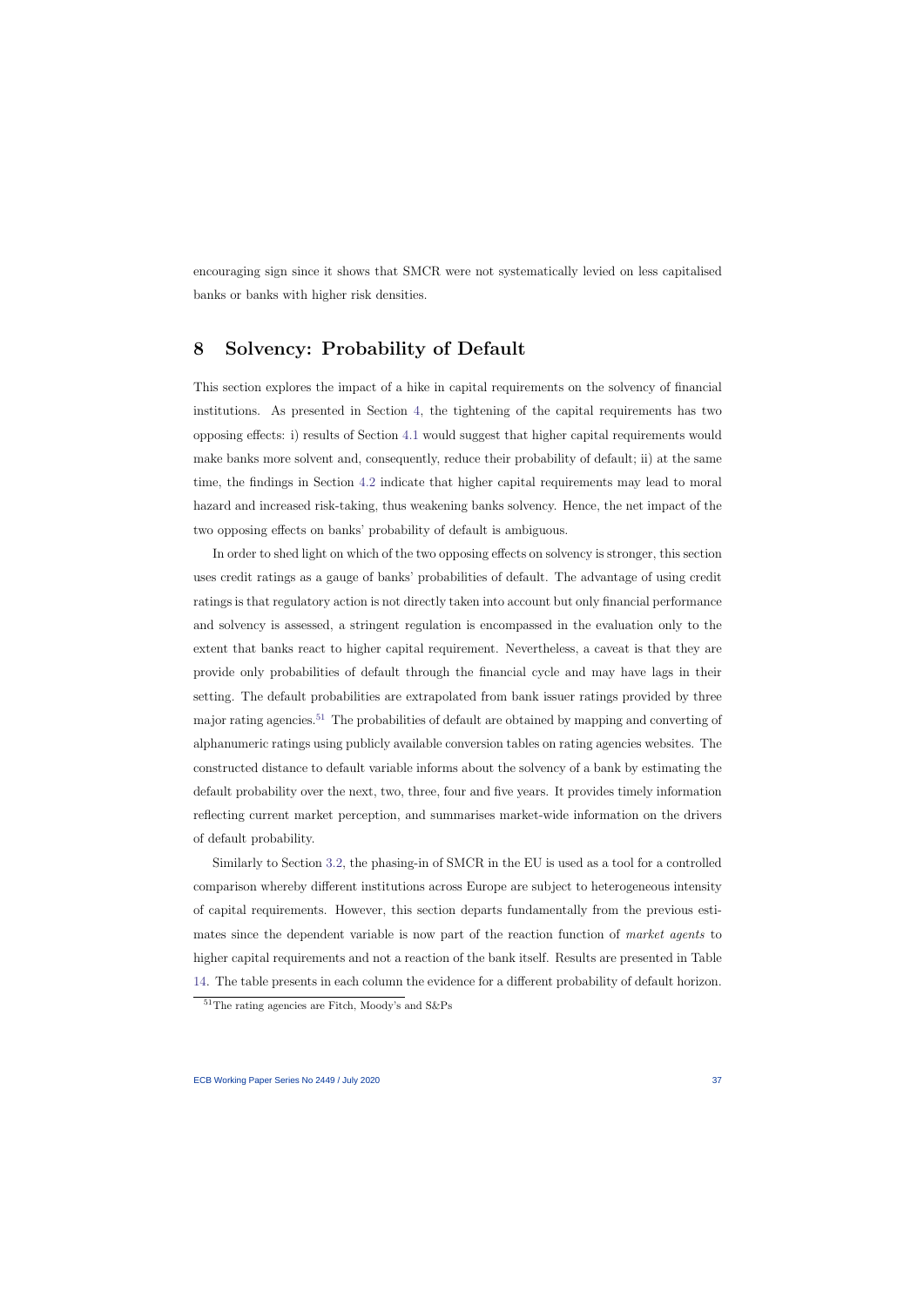Estimates are broken down by the size of the bank. Notice that the sample size decreased due to the limited availability of ratings for some banks with respect to previous specifications, the consequence is that results should be interpreted with caution for external consistency.[52](#page-38-0)

The evidence suggests that the market reaction to higher capital requirements is bringing some benefits to medium and large banks in terms of reduced probability of default but only relative to smaller banks. The relative impact is slightly greater for banks with total assets above EUR 100 millions, and increasing in the probability of default horizon for both medium and large banks. Depending on the maturity horizon of the probability of default, medium and large banks have a lower probability of default with respect to small banks, i.e. 1.3-2.0 percentage points lower for a one percentage point increase in capital requirements. This result suggests that, relative to small banks, for medium and large banks the effect of the increase in CET1 capital is stronger than the risk-taking channel.

Nevertheless, the *marginal* effects for medium and large banks, while having a negative sign, is not statistically significant as shown in the second panel of Table [14.](#page-66-0) For instance for the one year horizon, the marginal effect of a one percentage point increase in capital requirements for large banks is -0.938 (st.dev. 0.900). While this indicates that the rating agencies may tend to assess the capital increase channel to be stronger, this assessment cannot be statistically corroborated. Similar results are obtained for the marginal effects at different time horizons and for medium sized banks.<sup>[53](#page-38-1)</sup>

The evidence on leads to conclude that the increase of capital requirements does not improve banks' probability of default in absolute terms. In other words, the positive effect of accumulating more equity capital is counterbalanced by the negative substitution effect toward more riskier assets, the overall net effect on solvency is zero. This raises a concern for the policy maker since the improved resilience achieved by demanding higher capital requirements can be crowded-out by an increase in risk-taking.

<sup>52</sup>An alternative market based measure of banks' solvency are CDS prices. Nevertheless, contrary to the ratings, the scope of application of CDS pricing is very limited in our sample since CDS prices are generally available only for some of the large systemic banks. In our sample, this translates to 49 banks with available CDS prices which is much less than the number of clusters in previous regressions. The use of CDS prices would thus create a sample composition bias relative to previous estimates.

<span id="page-38-1"></span><span id="page-38-0"></span><sup>&</sup>lt;sup>53</sup>This is further confirmed by a baseline regression of the probability of default without the dummy for size, and those broken down by the distance from the OCR, the net interest income and wholesale funding dummies. All of them do not have statistically significant results at standard confidence levels, these specifications are available from the author.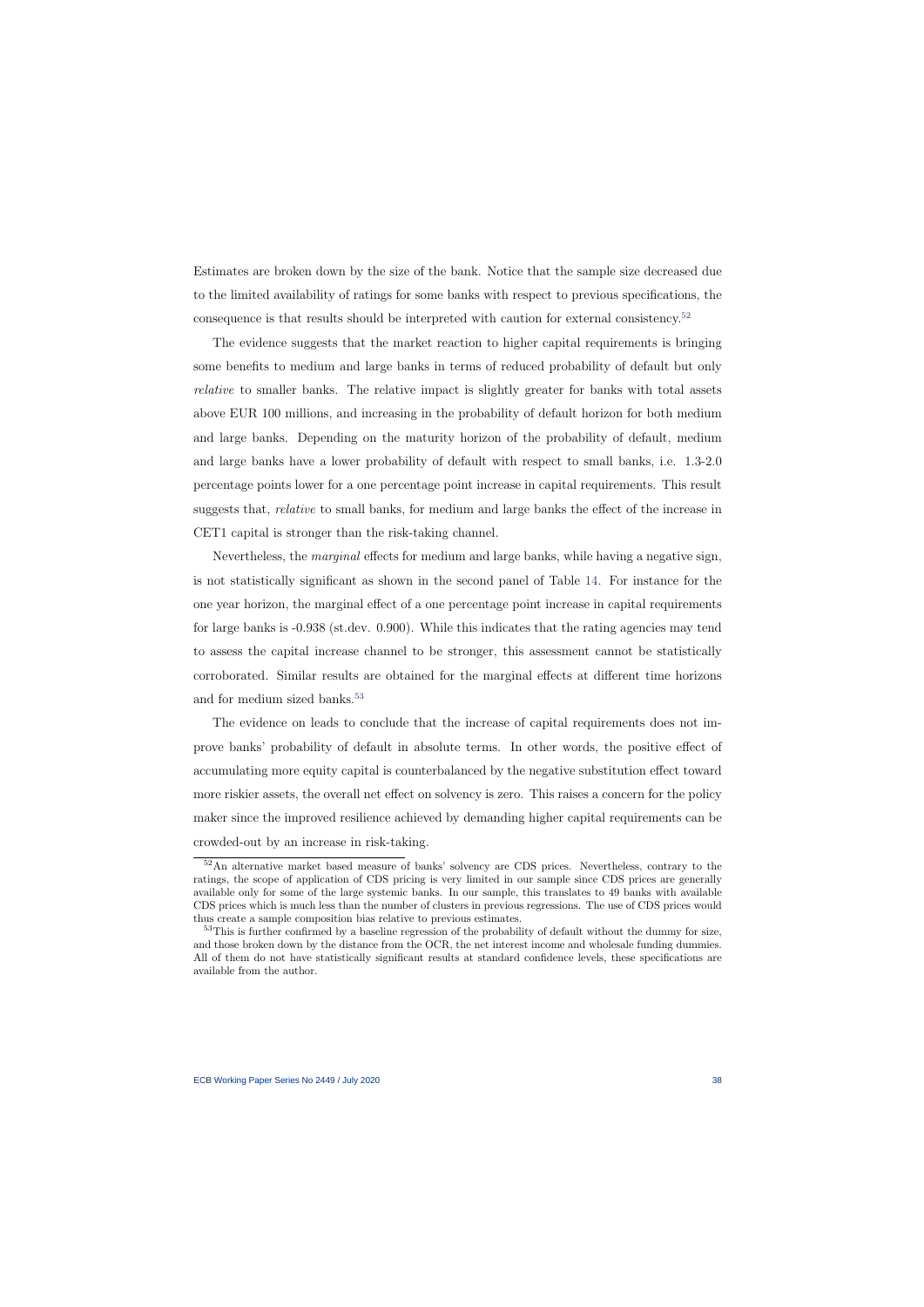## 9 Conclusions

The paper presents empirical evidence on the reaction of systemically important EU banks to a phased-in capital requirement regulation. Contrary to one-off leverege requirement exercises, the evidence indicates that the impact contributed to a substantial increase of equity capital in the EU banking sector. As such, the resilience of European systemically important banks increased. At the same time, some unintended consequences appear. In a phased-in set up, the increased resilience comes at the cost of a higher incentive to exploit moral hazard by banks, which shift the asset composition towards more risky assets.

The findings add to more recent evidence on EU capital exercises [Gropp et al.](#page-43-0) [\(2018\)](#page-43-0) which is based on a one-off capital increase. Their contribution does not find evidence of a increase in bank equity but a substantial deleveraging effect through lending reduction. As a complement, this paper concludes that the pace of introduction of capital requirements is fundamental if we want to fully understand the banks' responses. On one side, a one-off fast shock to capital requirements may have negative consequences on the real economy; on the other side, a more gradual approach leaves time for banks to plan their funding needs promoting an increase in equity, but also risk-taking.

The paper documents that risks-taking is particularly relevant for less profitable and large banks, suggesting that gambling for resurrection and agency costs may be promote moral hazard. At the same time, banks adopting the IRB approach mitigate substantially the increase in risk-taking, and wholesale-funded banks have lower risk-taking which may be explained by a strategic need to reduce the observable risk in view of their already fragile funding model.

The paper then investigates the net effect of improved resilience at the cost of higher risktaking on the probability of default of banks as measured by external ratings. It documents that the positive effect of accumulating more equity capital is counterbalanced by the negative substitution effect toward more riskier assets. In other words, the increased risk-taking is perceived to compensate the positive results of higher capital, such that the overall marginal effect on banks' probabilities of default results insignificant.

This raises the question as to how regulation should aim at constraining bank's risk-taking behaviour. While this is not in the scope of this paper, the main message is that the pace of introduction of capital requirement has an important role when assessing how banks react to leverage restrictions. If the objective is to increase high quality bank capital such as equity,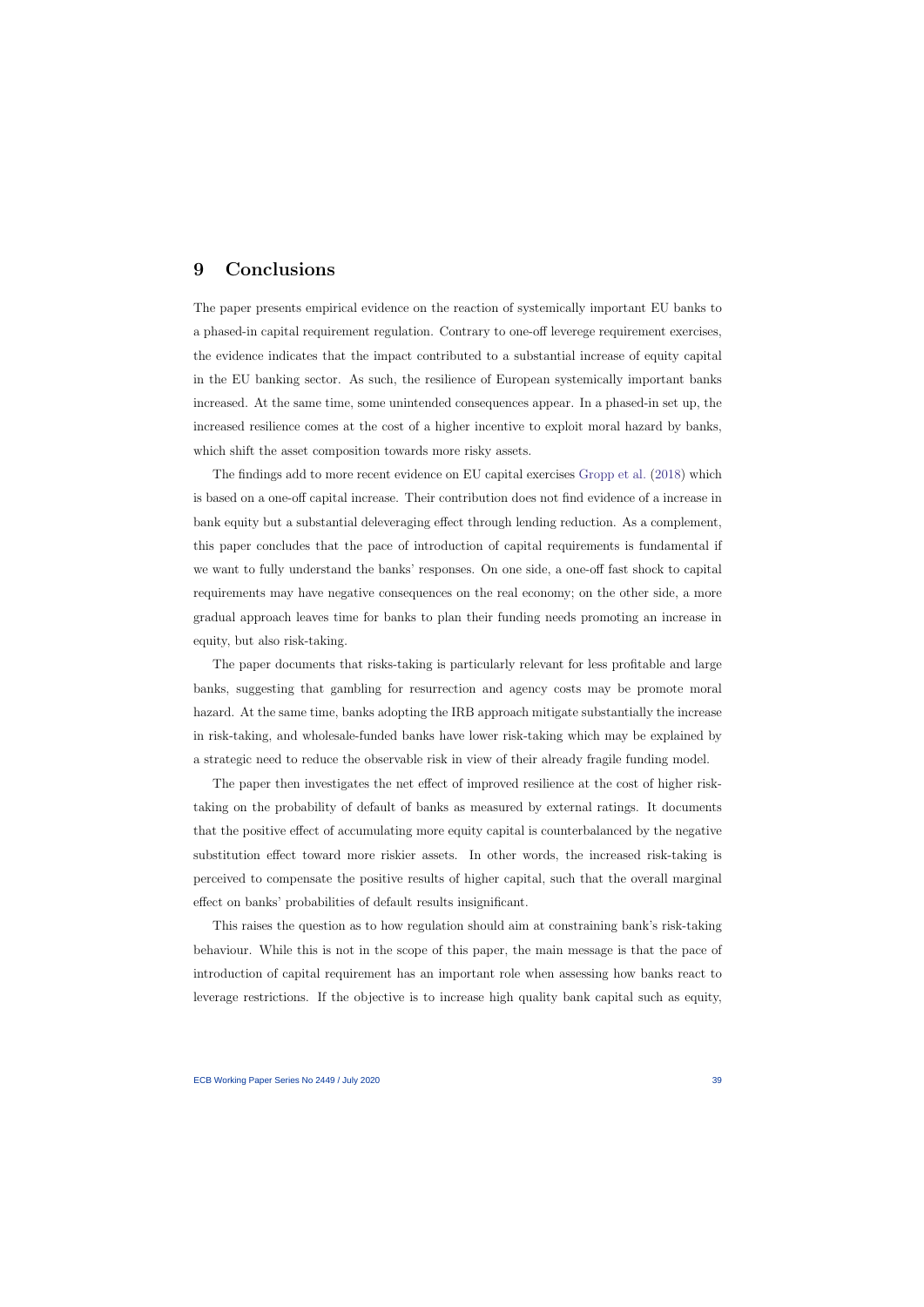then a phased-in approach can be optimal. The caveat is that the improved absorption capacity may induce banks to exploit moral hazard and increase risk-taking.

To limit the risk-taking behavior, the regulator can contemplate, for instance, to introduce a cap on the risk weight densities as a tool to limit the incentives for moral hazard. The cap on risk-weight densities would be automatically complemented by the leverage ratio if banks would try to increase their assets with low risk-weight investments such as sovereign or corporate bonds. Future research is planned to assess this interplay with a rigorous model.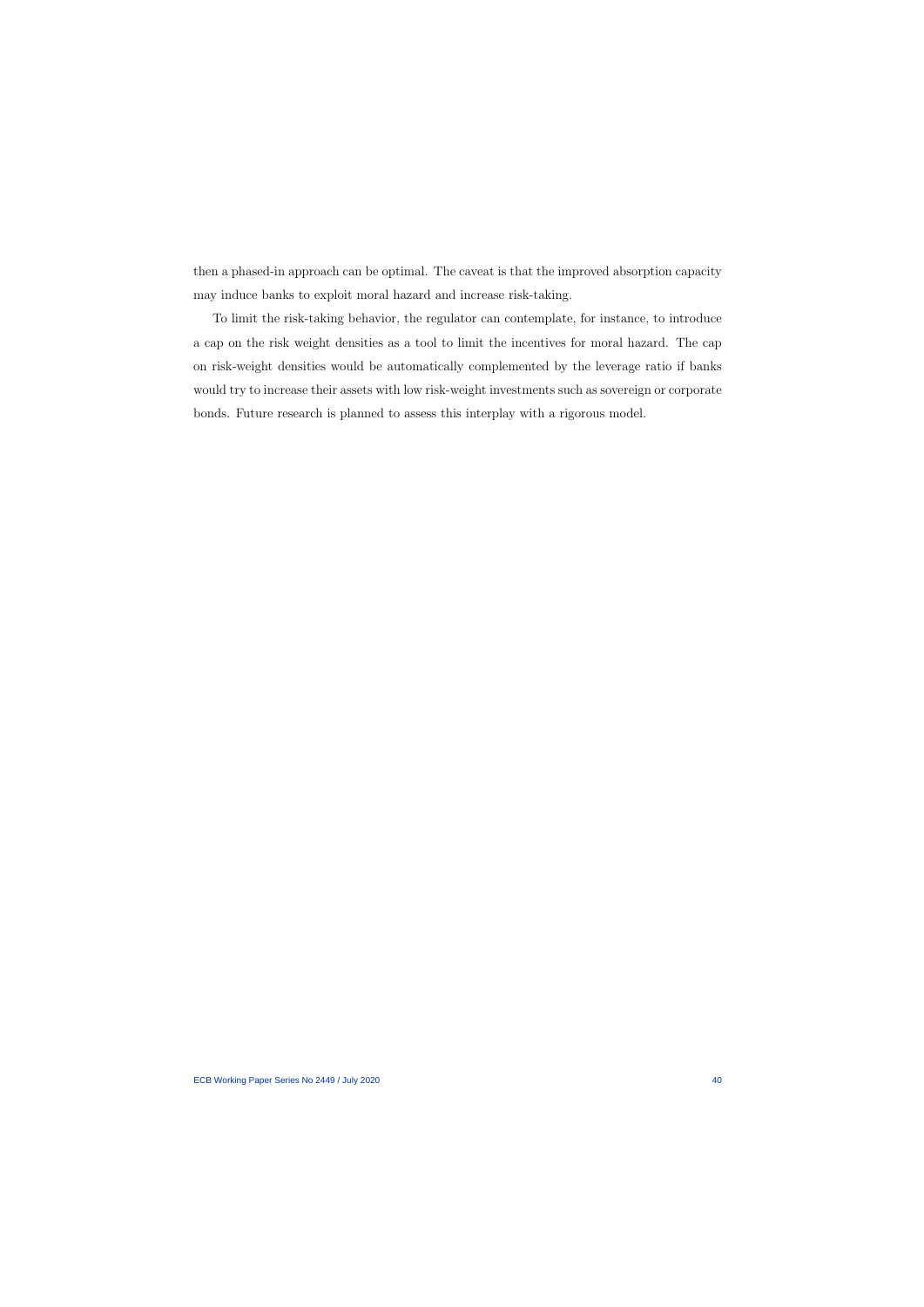# References

- Acharya, V. V. (2009). A theory of systemic risk and design of prudential bank regulation. Journal of Financial Stability, 5(3):224–255.
- Acharya, V. V., Mehran, H., and Thakor, A. V. (2016). Caught between scylla and charybdis? regulating bank leverage when there is rent seeking and risk shifting. The Review of Corporate Finance Studies, 5(1):36–75.
- Acharya, V. V. and Naqvi, H. (2012). The seeds of a crisis: A theory of bank liquidity and risk taking over the business cycle. Journal of Financial Economics, 106(2):349–366.
- Admati, A. and Hellwig, M. (2014). The Bankers' New Clothes: What's Wrong with Banking and What to Do about It. Princeton University Press.
- Admati, A. R., DeMarzo, P. M., Hellwig, M. F., and Pfleiderer, P. (2018). The leverage ratchet effect. The Journal of Finance, 73(1):145–198.
- Akinci, O. and Olmstead-Rumsey, J. (2018). How effective are macroprudential policies? an empirical investigation. Journal of Financial Intermediation, 33:33–57.
- Alexander, K. (2006). Corporate governance and banks: The role of regulation in reducing the principal-agent problem. Journal of Banking Regulation, 7(1-2):17–40.
- Alpert, A. (2016). The anticipatory effects of medicare part d on drug utilization. Journal of Health Economics, 49:28–45.
- Ang, J. S., Cole, R. A., and Lin, J. W. (2000). Agency costs and ownership structure. the Journal of Finance,  $55(1):81-106$ .
- Angrist, J. D. (1998). Estimating the labor market impact of voluntary military service using social security data on military applicants. Econometrica, 66(2):249–288.
- Angrist, J. D. and Pischke, J.-S. (2008). Mostly harmless econometrics: An empiricist's companion. Princeton University Press.
- Barth, A. and Seckinger, C. (2018). Capital regulation with heterogeneous banks–unintended consequences of a too strict leverage ratio. Journal of Banking & Finance, 88:455–465.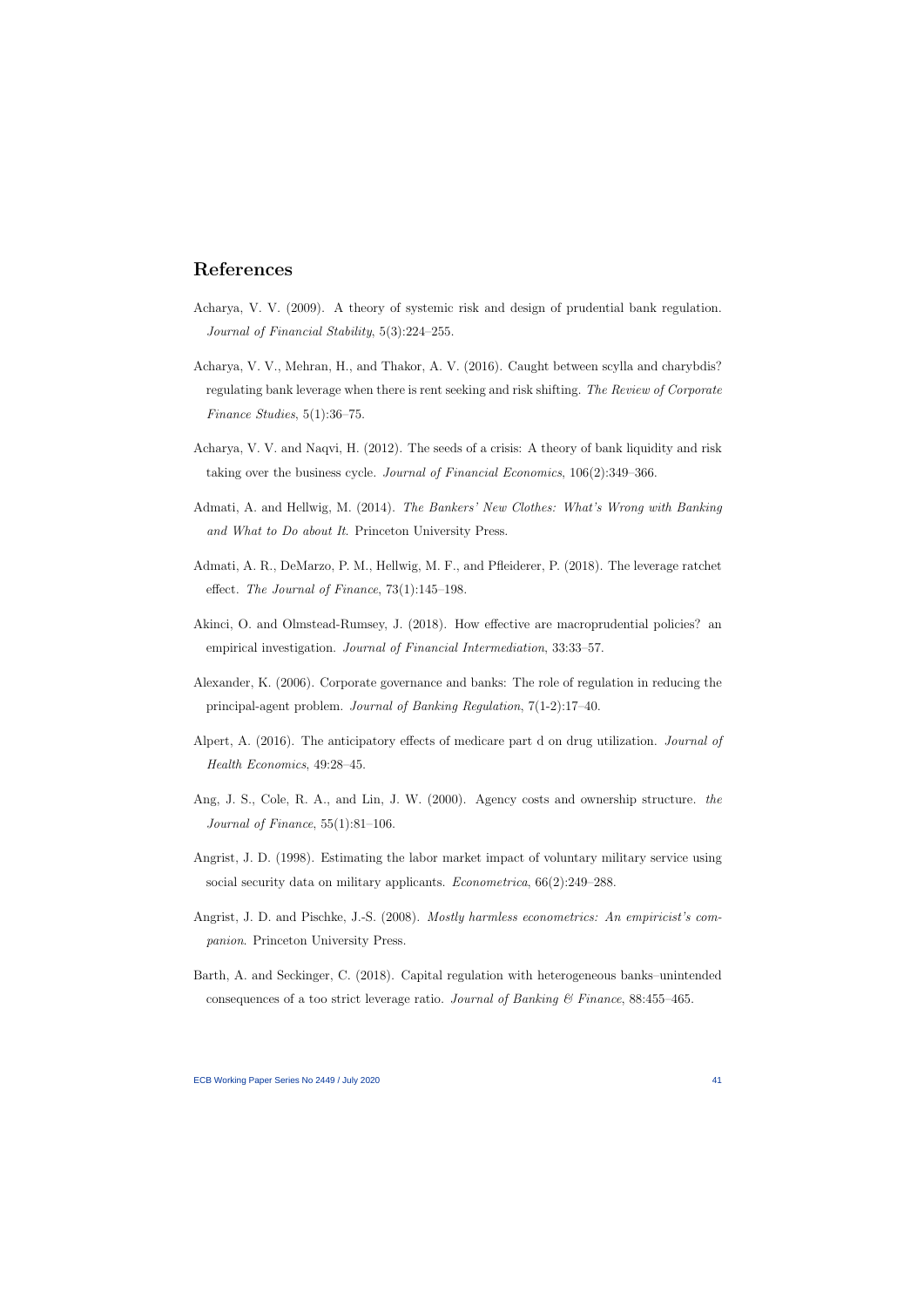- BCBS (2010). An assessment of the long-term economic impact of the new regulatory framework. Bank for International Settlements.
- BCBS (2013). Global systemically important banks-updated assessment methodology and the higher loss absorbency requirement. Bank for International Settlements.
- Benston, G. J. (1986). Perspectives on Safe & Sound Banking: Past, Present, and Future. Cambridge, Mass.: MIT Press.
- Berger, A. N. (1995). The relationship between capital and earnings in banking. *Journal of* Money, Credit and Banking, 27(2):432–456.
- Blum, J. (1999). Do capital adequacy requirements reduce risks in banking? Journal of Banking  $\&\ Finance$ , 23(5):755-771.
- Bolton, P., Mehran, H., and Shapiro, J. (2015). Executive compensation and risk taking. Review of Finance, 19(6):2139–2181.
- Borio, C., Gambacorta, L., and Hofmann, B. (2017). The influence of monetary policy on bank profitability. International Finance, 20(1):48–63.
- Brealey, R. (2006). Basel II: The route ahead or cul-de-sac? *Journal of Applied Corporate* Finance, 18(4):34–43.
- Brunnermeier, M. K. (2009). Deciphering the liquidity and credit crunch 2007-2008. Journal of Economic Perspectives, 23(1):77–100.
- Bruno, V. and Shin, H. S. (2015). Capital flows and the risk-taking channel of monetary policy. Journal of Monetary Economics, 71:119–132.
- Calomiris, C. W. and Jaremski, M. (2019). Stealing deposits: Deposit insurance, risk-taking, and the removal of market discipline in early 20th-century banks. The Journal of Finance, 74(2):711–754.
- Cerutti, E., Claessens, S., and Laeven, L. (2017). The use and effectiveness of macroprudential policies: New evidence. Journal of Financial Stability, 28:203–224.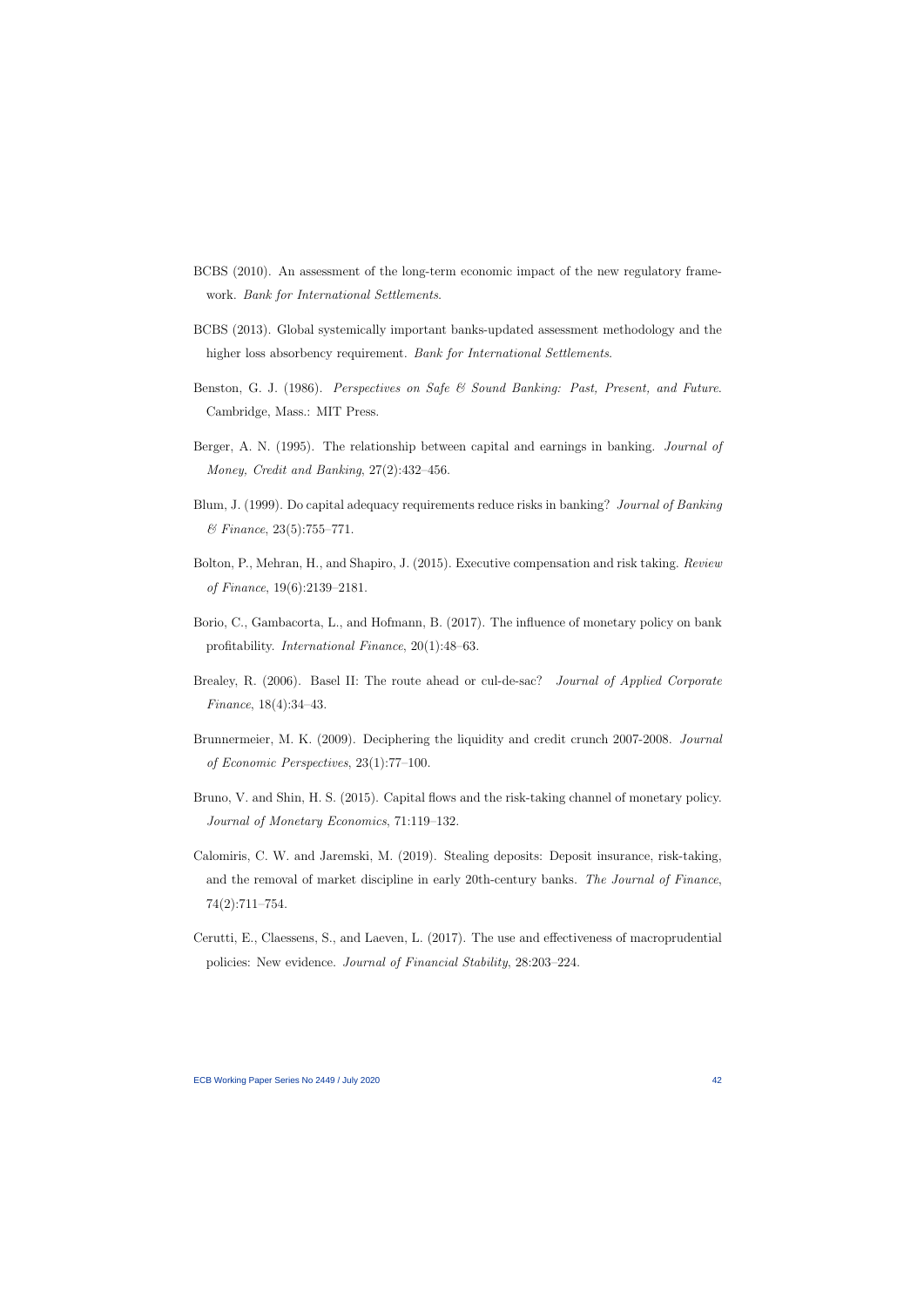- Cizel, J., Frost, J., Houben, A., and Wierts, P. (2019). Effective macroprudential policy: Crosssector substitution from price and quantity measures. Journal of Money, Credit and Banking, 51(5):1209–1235.
- Cochran, W. G. (1968). The effectiveness of adjustment by subclassification in removing bias in observational studies. Biometrics, 24(2):295–313.
- Deaton, A. (2010). Instruments, randomization, and learning about development. *Journal of* Economic Literature, 48(2):424–55.
- Dewatripont, M. and Tirole, J. (1994). The prudential regulation of banks. Cambridge, Mass.: MIT Press.
- Diamond, D. W. and Dybvig, P. H. (1983). Bank runs, deposit insurance, and liquidity. Journal of Political Economy, 91(3):401–419.
- Ferrari, S., Pirovano, M., and Rovira Kaltwasser, P. (2016). The impact of sectoral macroprudential capital requirements on mortgage loan pricing: Evidence from the belgian risk weight add-on. Technical report, NBB Working Paper N.306.
- Flannery, M. J. (1989). Capital regulation and insured banks choice of individual loan default risks. Journal of Monetary Economics, 24(2):235–258.
- Furlong, F. T. and Keeley, M. C. (1989). Capital regulation and bank risk-taking: A note. Journal of Banking & Finance,  $13(6)$ :883-891.
- Galai, D. and Masulis, R. W. (1976). The option pricing model and the risk factor of stock. Journal of Financial Economics, 3(1-2):53–81.
- Gennotte, G. and Pyle, D. (1991). Capital controls and bank risk. Journal of Banking  $\mathcal C$ Finance, 15(4-5):805–824.
- Green, R. C. (1984). Investment incentives, debt, and warrants. *Journal of Financial Eco*nomics, 13(1):115–136.
- <span id="page-43-0"></span>Gropp, R., Mosk, T., Ongena, S., and Wix, C. (2018). Banks response to higher capital requirements: Evidence from a quasi-natural experiment. The Review of Financial Studies, 32(1):266–299.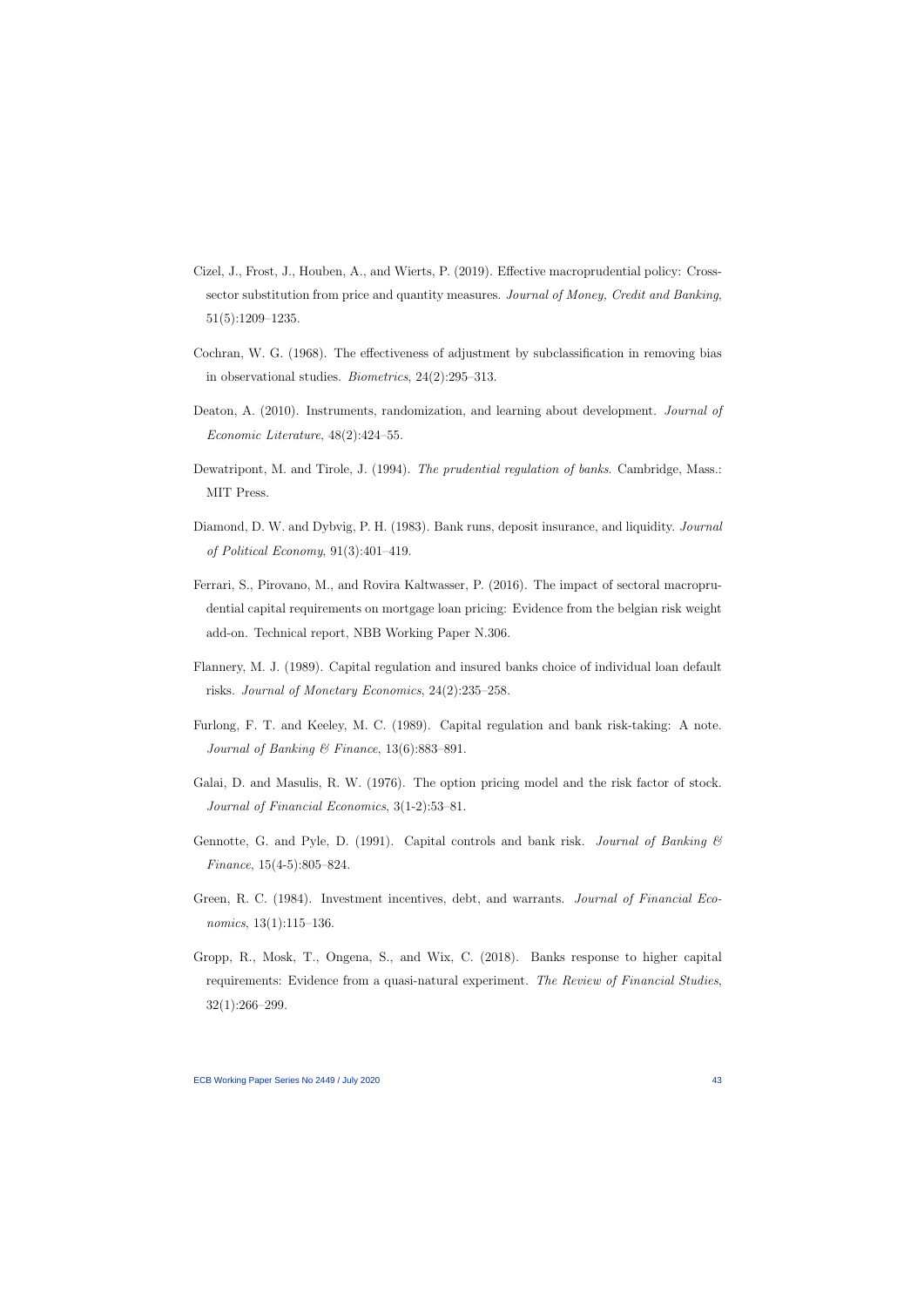- Haldane, A. G. and May, R. M. (2011). Systemic risk in banking ecosystems. Nature, 469(7330):351.
- Hancock, D. (1985). Bank profitability, interest rates, and monetary policy. *Journal of Money*, Credit and Banking, 17(2):189–202.
- Hart, O. and Zingales, L. (2011). A new capital regulation for large financial institutions. American Law and Economics Review, 13(2):453–490.
- Haselmann, R. and Wahrenburg, M. (2016). Banks' internal rating models time for a change? the "system of floors" as proposed by the Basel committee. Technical report, European Parliament.
- Haubrich, J. and Wachtel, P. (1993). Capital requirements and shifts in commercial bank portfolios. Economic Review, (Q III):2–15.
- Hellmann, T. F., Murdock, K. C., and Stiglitz, J. E. (2000). Liberalization, moral hazard in banking, and prudential regulation: Are capital requirements enough? American Economic Review, 90(1):147–165.
- Hellwig, M. (1995). Systemic aspects of risk management in banking and finance. Swiss Journal of Economics and Statistics (SJES), 131(IV):723–737.
- Hellwig, M. (2010). Capital regulation after the crisis: Business as usual? Technical report, Max Planck Institute for Research on Collective Goods.
- Huang, R. and Ratnovski, L. (2011). The dark side of bank wholesale funding. Journal of Financial Intermediation, 20(2):248–263.
- Jacques, K. and Nigro, P. (1997). Risk-based capital, portfolio risk, and bank capital: A simultaneous equations approach. Journal of Economics and Business, 49(6):533–547.
- Jensen, M. C. and Meckling, W. H. (1976). Theory of the firm: Managerial behavior, agency costs and ownership structure. Journal of Financial Economics, 3(4):305–360.
- Jiménez, G., Ongena, S., Peydró, J. L., and Saurina, J. (2016). Macroprudential policy, countercyclical bank capital buffers and credit supply: Evidence from the spanish dynamic provisioning experiments. Journal of Political Economy, 125(6).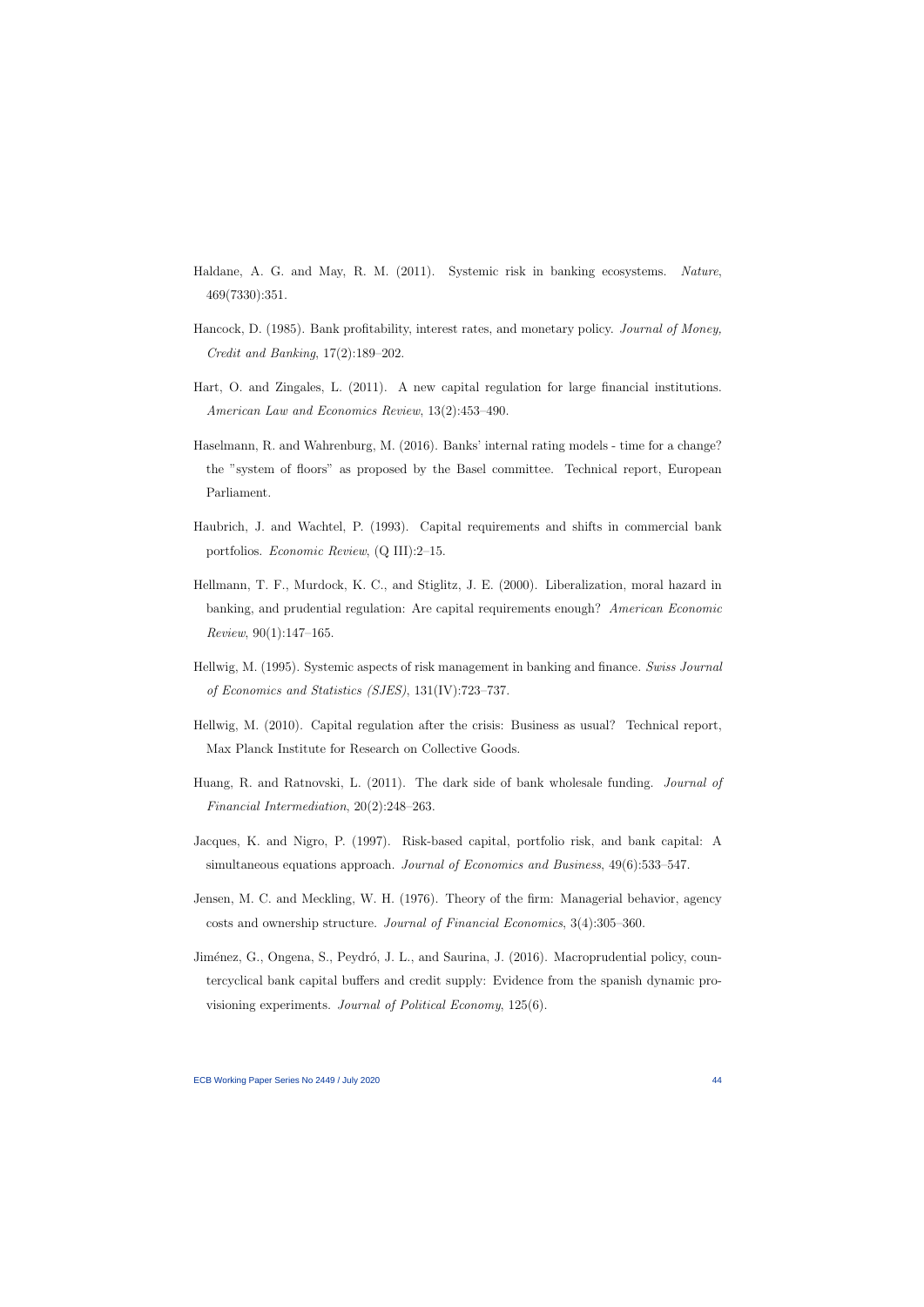- Jokipii, T. and Milne, A. (2008). The cyclical behaviour of european bank capital buffers. Journal of Banking & Finance,  $32(8)$ :1440-1451.
- Jokipii, T. and Milne, A. (2011). Bank capital buffer and risk adjustment decisions. Journal of Financial Stability, 7(3):165–178.
- Jorda, O., Richter, B., Schularick, M., and Taylor, A. M. (2017). Bank capital redux: solvency, liquidity, and crisis. Technical report, National Bureau of Economic Research.
- Kahane, Y. (1977). Capital adequacy and the regulation of financial intermediaries. Journal of Banking & Finance,  $1(2):207-218$ .
- Kareken, J. H. and Wallace, N. (1978). Deposit insurance and bank regulation: A partialequilibrium exposition. Journal of Business, 51(3):413–438.
- Keeley, M. C. (1990). Deposit insurance, risk, and market power in banking. The American Economic Review, 80(5):1183–1200.
- Khatkhate, D. (1998). Timing and sequencing of financial sector reforms: evidence and rationale. Economic and Political Weekly, pages 1831–1840.
- Kim, D. and Santomero, A. M. (1988). Risk in banking and capital regulation. The Journal of Finance, 43(5):1219–1233.
- Koehn, M. and Santomero, A. M. (1980). Regulation of bank capital and portfolio risk. The Journal of Finance, 35(5):1235–1244.
- Lall, R. (2012). From failure to failure: The politics of international banking regulation. Review of International Political Economy, 19(4):609–638.
- Marcus, A. J. (1984). Deregulation and bank financial policy. Journal of Banking  $\mathscr B$  Finance,  $8(4):557-565.$
- Merton, R. C. (1977). An analytic derivation of the cost of deposit insurance and loan guarantees an application of modern option pricing theory. Journal of Banking  $\mathcal C$  Finance, 1(1):3–11.
- Miller, M. H. (1995). Do the m & m propositions apply to banks? Journal of Banking  $\mathcal C$ Finance, 19(3-4):483–489.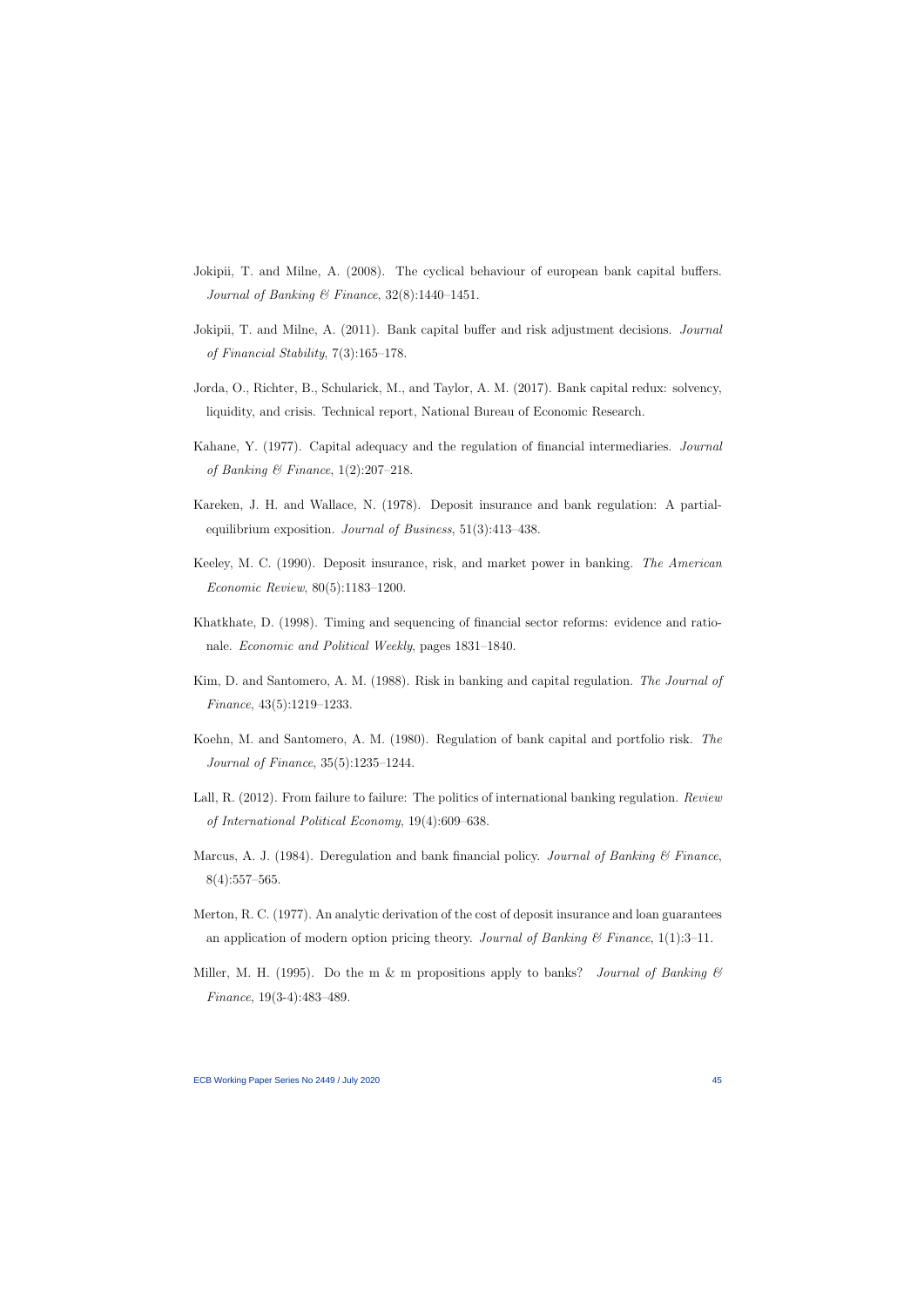- Modigliani, F. and Miller, M. H. (1958). The cost of capital, corporation finance and the theory of investment. The American Economic Review, 48(3):261–297.
- Modigliani, F. and Miller, M. H. (1963). Corporate income taxes and the cost of capital: a correction. The American Economic Review, 53(3):433–443.
- Praet, P. (2004). Basel II what does it mean and what is the impact on small and medium sized companies. Belgian Yearbook Corporate Finance 2004.
- Rajan, R. G. (1994). Why bank credit policies fluctuate: A theory and some evidence. The Quarterly Journal of Economics, 109(2):399–441.
- Rajan, R. G. (2006). Has finance made the world riskier? European Financial Management, 12(4):499–533.
- Repullo, R. (2004). Capital requirements, market power, and risk-taking in banking. Journal of Financial Intermediation, 13(2):156–182.
- Repullo, R. and Saurina, J. (2011). The countercyclical capital buffer of Basel III: A critical assessment. Technical report, CEMFI.
- Repullo, R. and Suarez, J. (2004). Loan pricing under Basel capital requirements. Journal of Financial Intermediation, 13(4):496–521.
- Repullo, R. and Suarez, J. (2012). The procyclical effects of bank capital regulation. The Review of Financial Studies, 26(2):452–490.
- Rime, B. (2001). Capital requirements and bank behaviour: Empirical evidence for switzerland. Journal of Banking & Finance,  $25(4)$ :789–805.
- Rochet, J. (1992). Capital requirements and the behaviour of commercial banks. European Economic Review, 36(5):1137–1170.
- Ross, S. A. (1973). The economic theory of agency: The principal's problem. The American Economic Review, 63(2):134–139.
- Samuelson, P. A. (1945). The effect of interest rate increases on the banking system. The American Economic Review, 35(1):16–27.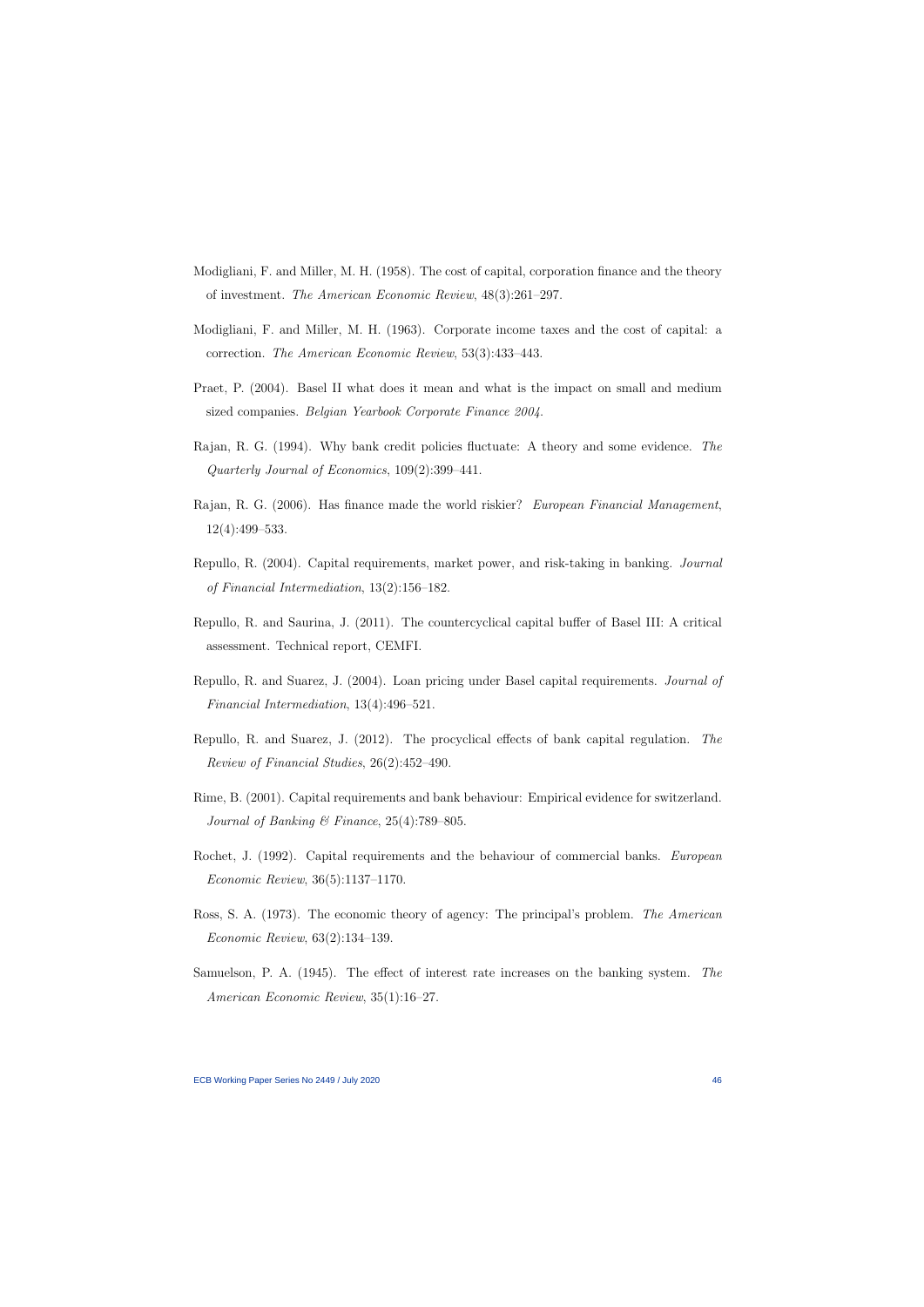- Saunders, A., Strock, E., and Travlos, N. G. (1990). Ownership structure, deregulation, and bank risk taking. The Journal of Finance, 45(2):643–654.
- Schepens, G. (2016). Taxes and bank capital structure. *Journal of Financial Economics*, 120(3):585–600.
- Shim, J. (2013). Bank capital buffer and portfolio risk: The influence of business cycle and revenue diversification. Journal of Banking & Finance,  $37(3)$ :761–772.
- Shin, H. S. (2009). Reflections on northern rock: The bank run that heralded the global financial crisis. Journal of Economic Perspectives, 23(1):101–19.
- Shrieves, R. E. and Dahl, D. (1992). The relationship between risk and capital in commercial banks. Journal of Banking & Finance,  $16(2):439-457$ .
- Stiglitz, J. E. and Weiss, A. (1981). Credit rationing in markets with imperfect information. The American Economic Review, 71(3):393–410.
- Thakor, A. V. (2014). Bank capital and financial stability: An economic trade-off or a faustian bargain? Annual Review of Financial Economics, 6(1):185–223.
- Tschemernjak, R. (2004). Assessing the regulatory impact: credit risk going beyond Basel II. Balance Sheet, 12(4):37–41.
- Wiseman, R. M. and Gomez-Mejia, L. R. (1998). A behavioral agency model of managerial risk taking. Academy of Management Review, 23(1):133–153.
- Wolfers, J. (2006). Did unilateral divorce laws raise divorce rates? a reconciliation and new results. The American Economic Review, 96(5):1802–1820.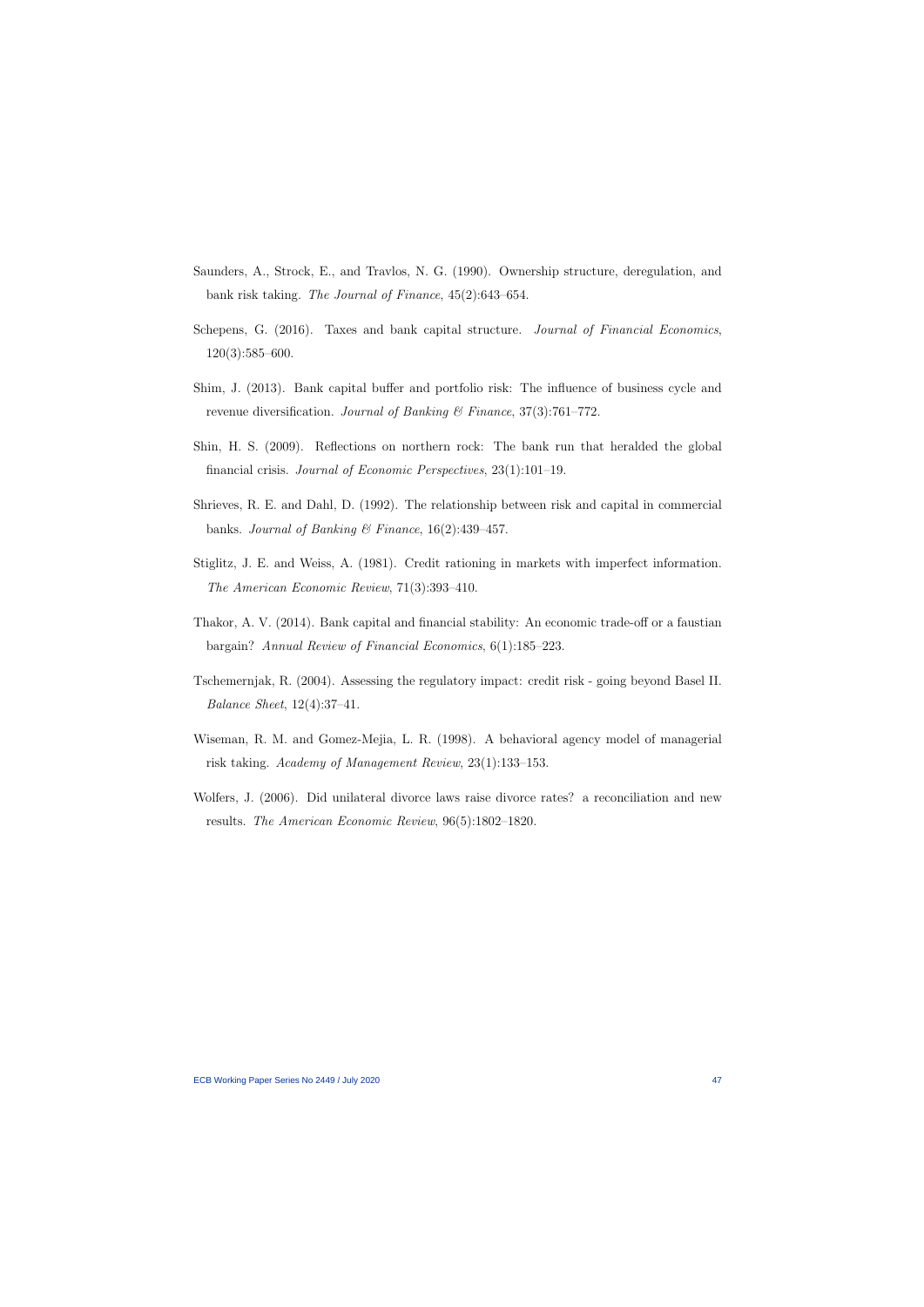



Note: the bar chart show some profitability measures broken down by above and below median wholesale funding reliance. For profitability it is used net overall income, net interest income (NII) and total interest income. A standard test of mean difference is run separately for the three income variables in a pooled panel. They are regressed on a dummy for wholesale funding above median. For net interest income and interest income the estimated  $\beta$  coefficients are both significant and respectively 0.45 (s.d. 0.091) and 1.67 (s.d. 0.182) where standard errors are robust to heteroschedasticity and serial correlation. The coefficient on mean difference for net income is 0.04 (s.e. 0.035) and thus not statistically significant.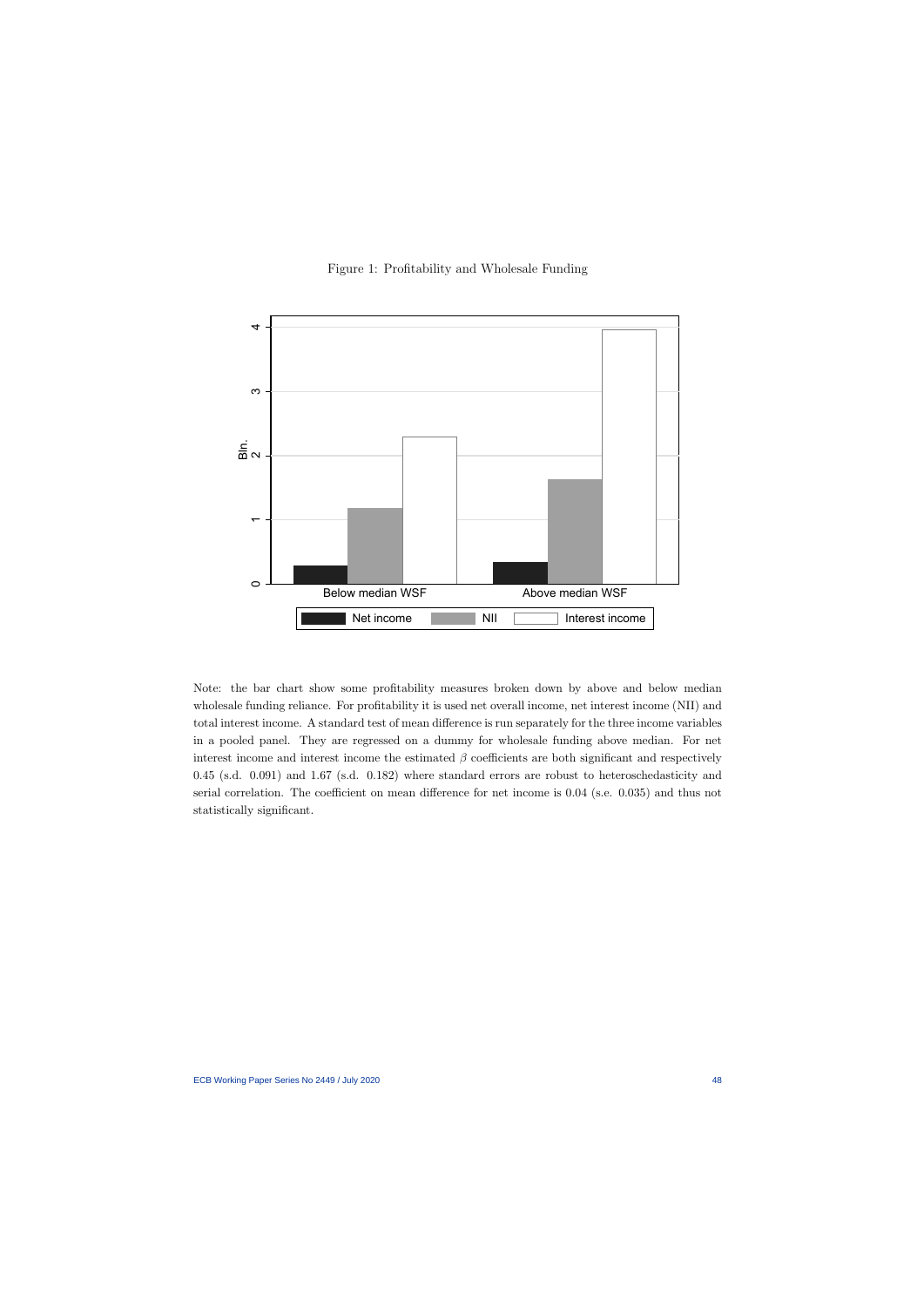

Figure 2: The longer term trend of Capital

Note: The plot illustrates the evolution of the average CET1 and Total capital levels across the systemically important banks in the EU. The red line illustrates the average level of the SMCR across the EU G-SIBs and O-SIBs.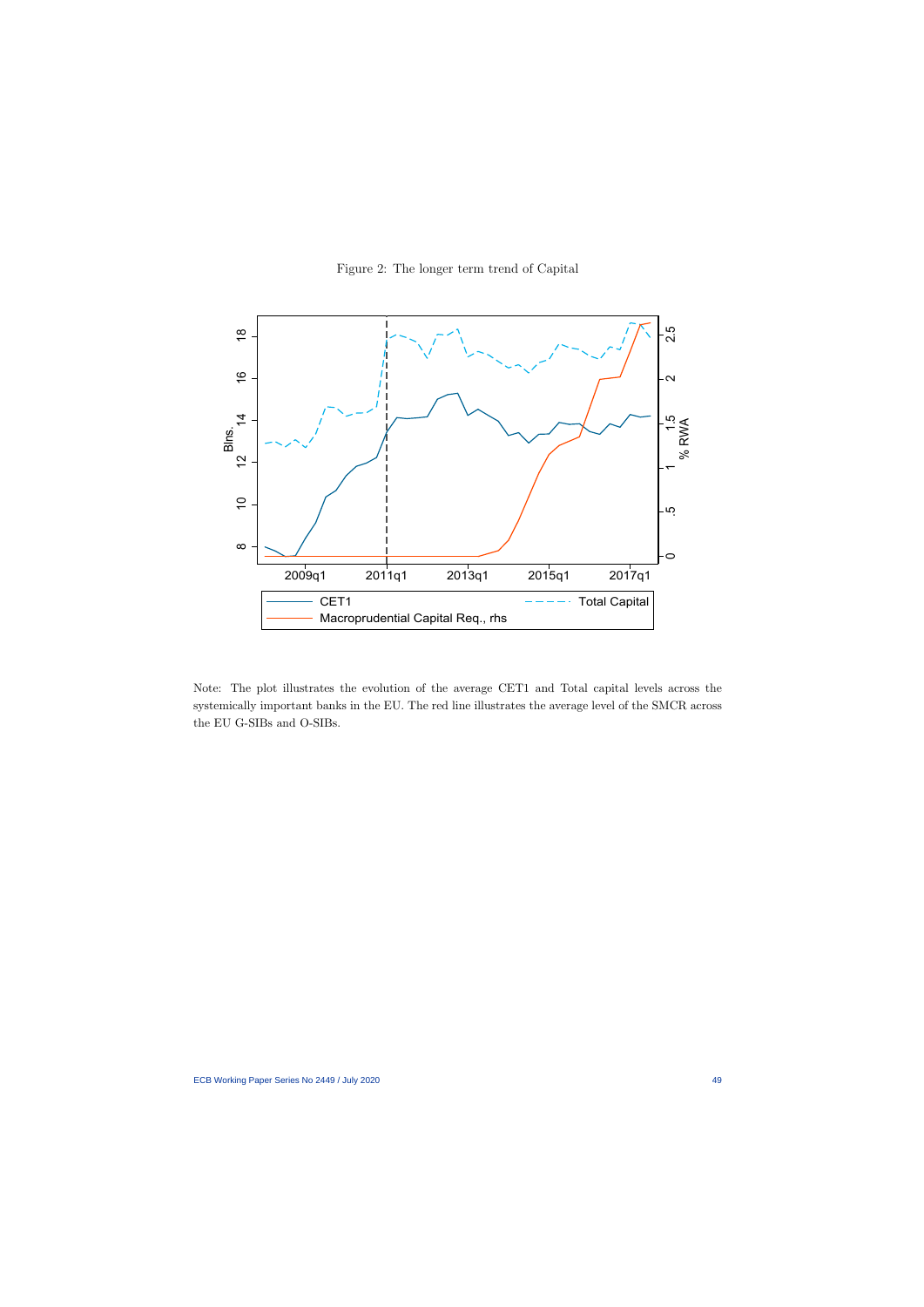

Figure 3: Robustness: Bank Trends and Longer T

Note: The figure shows the evolution of the  $\beta$  coefficient for the level of the SMCR in equation [3](#page-31-1) when the estimation sample is progressively reduced by one year. All models have bank trends included in the specification. On the horizontal axis every point represents the staring year of the respective estimation sample, for each sample the last quarter is 2017Q3. Moving to the right of each plot the sample period shrinks by one year each time and hence there are less observations available to compute bank-level trends. On the y-axis, the coefficients represent the impact of a hike in the macroprudential capital requirement. Vertical bars represent confidence interval at 10% significance level. Standard errors are clustered at bank-level and robust for serial correlation and heteroschedasticity.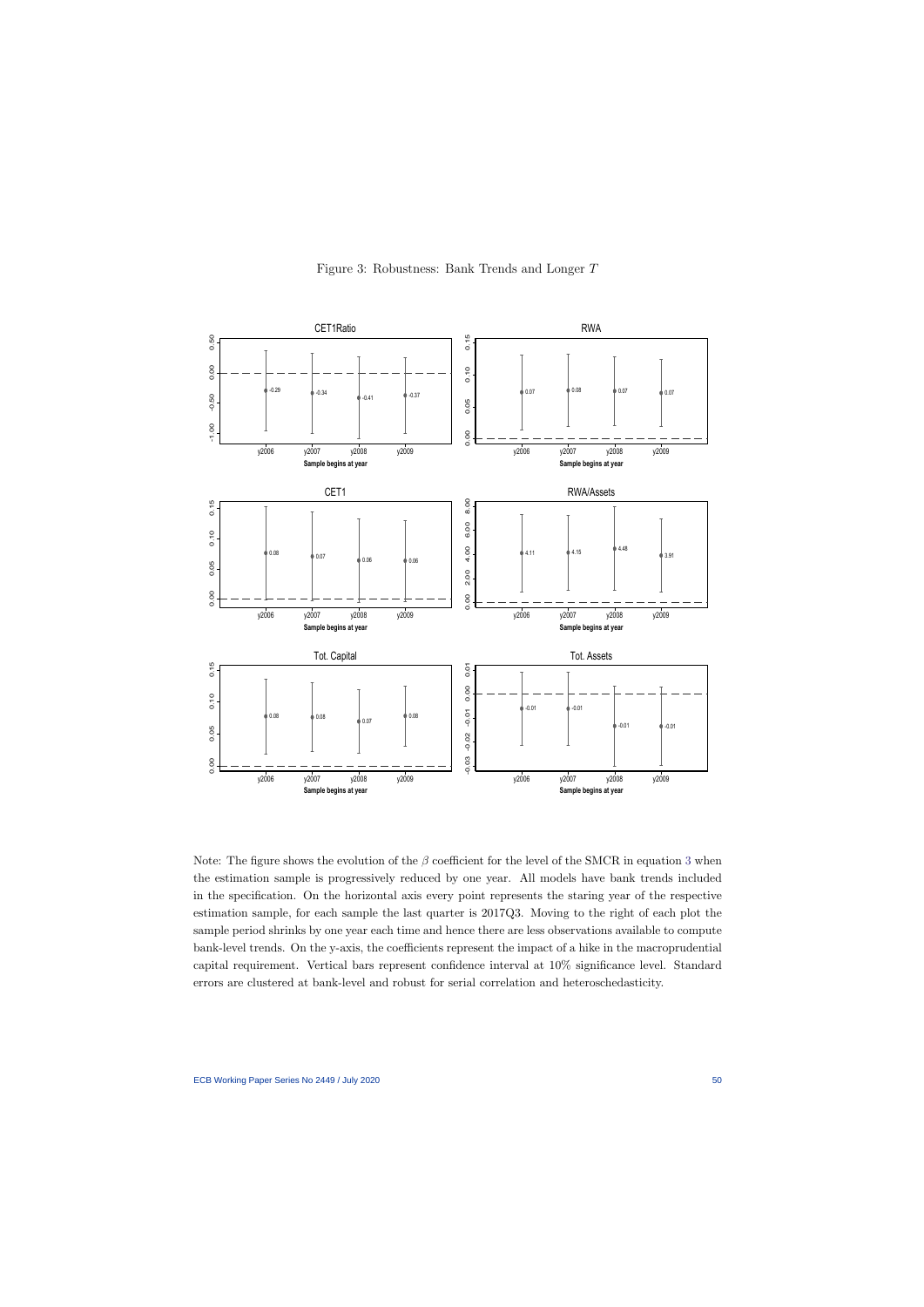Figure 4: Robustness: Announcement effect of EU macroprudential policy on CET1 Capital



Note: The graph shows the evolution of  $\omega$  and  $\beta$  coefficients of equation [4](#page-34-0) when the dependent variable is the level of CET1 Capital. The estimation sample is progressively reduced by one year, notice that for each sample the last quarter used in all regressions is 2017Q3. The announcement period is represented by a dummy for the period between 2009Q4-2013Q4, that is since the publication of the EU Commission Directive 2009/111/EC of the European Parliament and of the Council of 16 September pre-announcing a change in macroprudential regulation in the EU. Vertical bars represent confidence interval at 10% significance level. Standard errors are clustered at bank-level and robust for serial correlation and heteroschedasticity. Similar results are obtained when the regressions control for bank specific trends, these results are available from the author.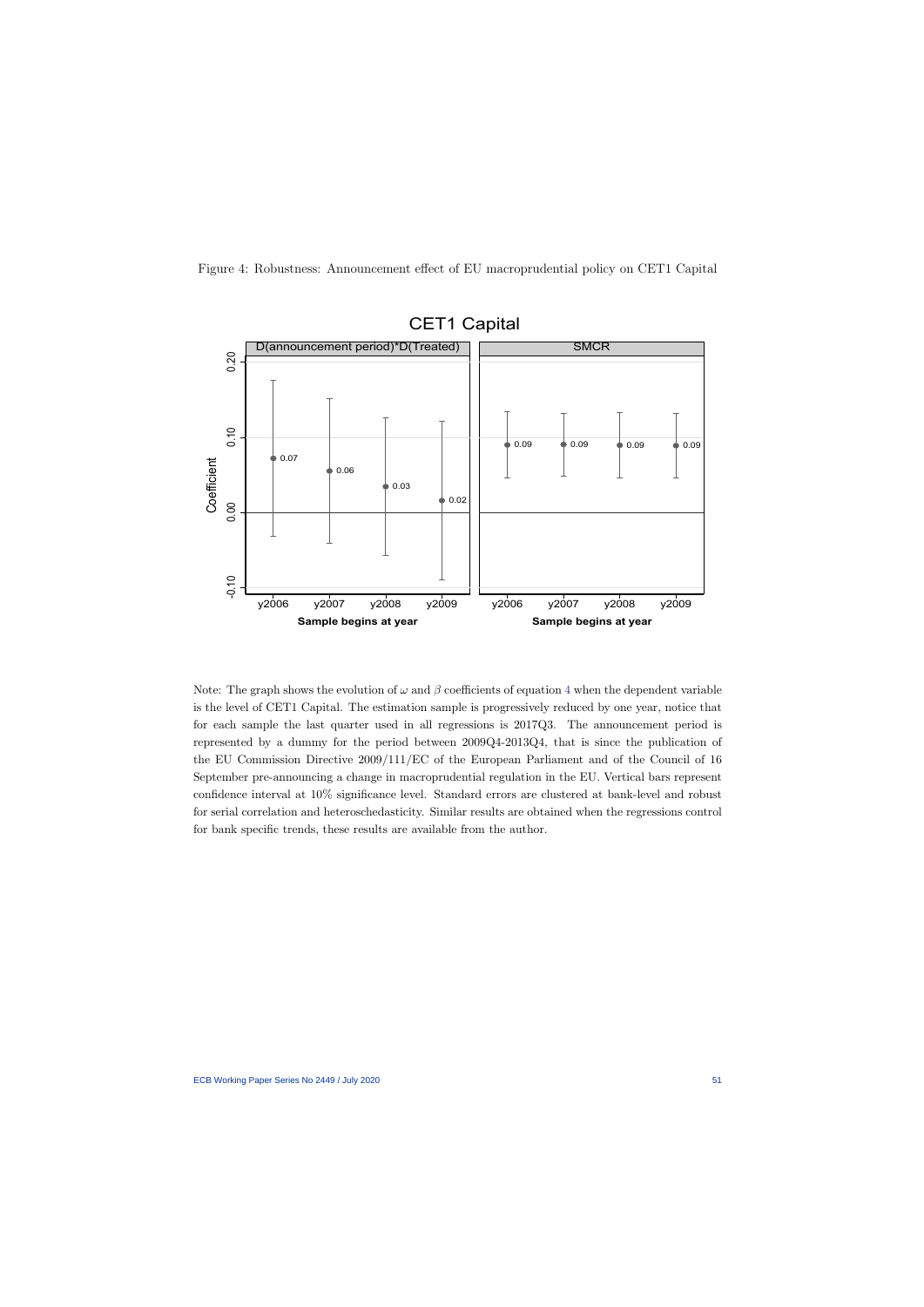Figure 5: Robustness: Announcement effect of EU macroprudential policy on the risk density



Note: The graph shows the evolution of  $\omega$  and  $\beta$  coefficients of equation [4](#page-34-0) when the dependent variable is the risk density (i.e. RWA/Assets). The estimation sample is progressively reduced by one year, notice that for each sample the last quarter used in all regressions is 2017Q3. The announcement period is represented by a dummy for the period between 2009Q4-2013Q4, that is since the publication of the EU Commission Directive 2009/111/EC of the European Parliament and of the Council of 16 September pre-announcing a change in macroprudential regulation in the EU. Vertical bars represent confidence interval at 10% significance level. Standard errors are clustered at bank-level and robust for serial correlation and heteroschedasticity. Similar results are obtained when the regressions control for bank specific trends, these results are available from the author.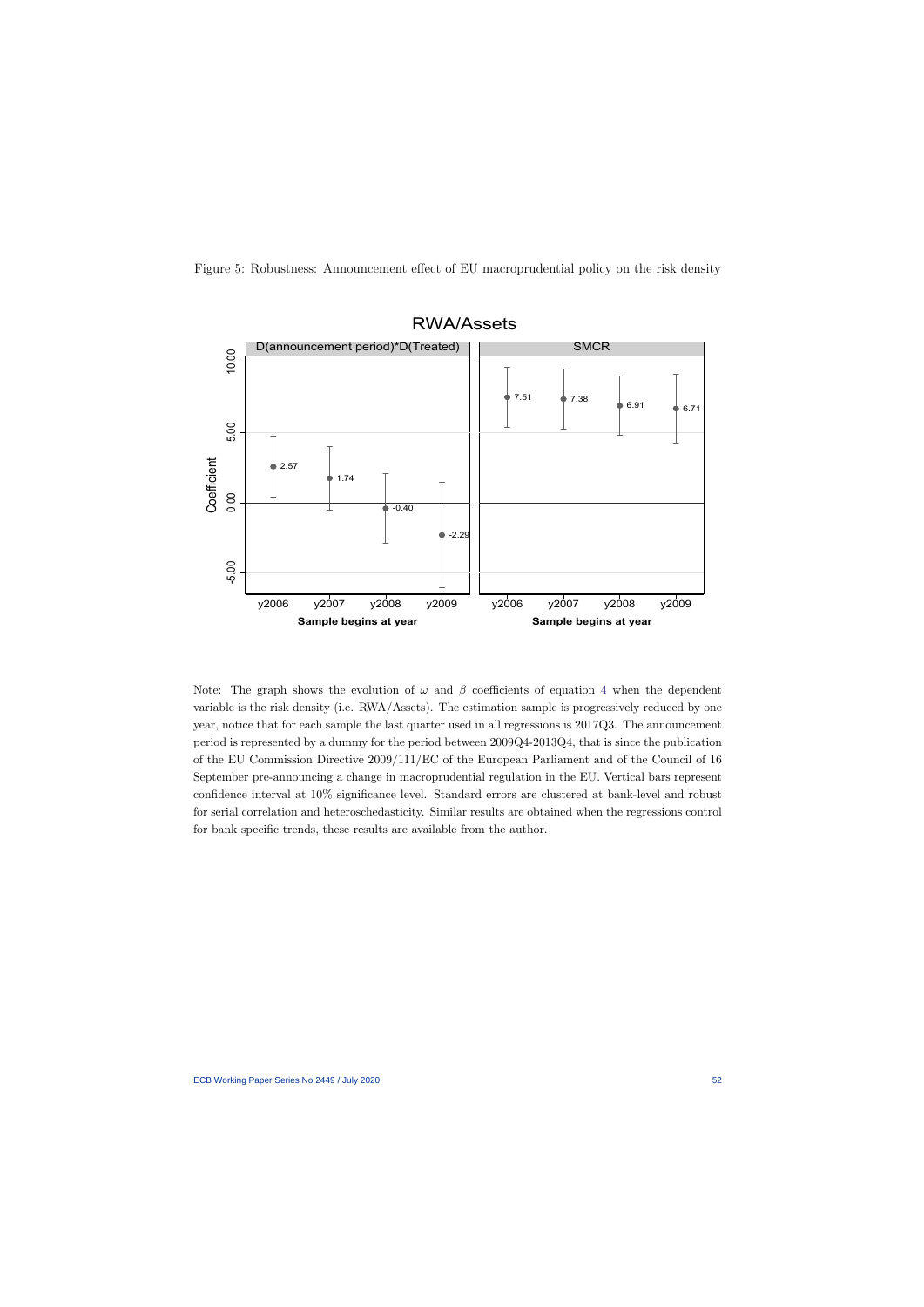|  | Table 1: Macroprudential Capital Requirements in Europe |  |  |  |  |
|--|---------------------------------------------------------|--|--|--|--|
|--|---------------------------------------------------------|--|--|--|--|

| <b>Buffer</b>                                                             | <b>CRD</b><br>Article | Level                                                                                                                                                                     | Scope                                                |
|---------------------------------------------------------------------------|-----------------------|---------------------------------------------------------------------------------------------------------------------------------------------------------------------------|------------------------------------------------------|
| Capital<br>conservation buffer<br>(CCoB)                                  | Art. 129              | The objective is to conserve the bank's capital.<br>Mandatory capital buffer equal to 2.5% of RWAs, this<br>implies a minimum CET1 ratio requirement is 7%                | same for all banks<br>$\operatorname{Country-level}$ |
| Counter-cyclical<br>Capital buffer<br>(CCyB)                              | Art. 130,<br>135-140  | The purpose of this buffer is to counteract the effects of<br>the economic cycle. Buffer rate calibrated on MS credit-<br>to-GDP gap.                                     | within MS<br>(i.e.                                   |
| G-SIB and O-SIB<br>Systemically<br>Important<br><b>Banks buffer (SIB)</b> | Art. 131              | For banks that are identified by the relevant authority<br>as systemically important:<br>$1 \leq x \leq 3.5\%$ of RWAs for G-SII<br>$0 \le x \le 2.0\%$ of RWAs for O-SII | (i.e. set at bank level within<br>Bank-level         |
| Systemic risk<br>buffer (SRB)                                             | Art. 133<br>and $134$ | To prevent and mitigate long term non-cyclical<br>systemic or macro-prudential risks:<br>$0 \le x \le 5.0\%$ of RWA<br>Above 5% the MS must be authorized by Commission   | M <sub>S</sub>                                       |

Note: The table summarises the four macroprudential capital requirements introduced in EU in 2014. The CCoB and the CCyB are country-level capital requirements levied on all banks within a country. The capital requirement for systemically important banks and the SRB buffer are applied at banklevel. MS stands for EU Member States, Norway, despite not being an EU Member State implemented the EU capital based macroprudential regulation.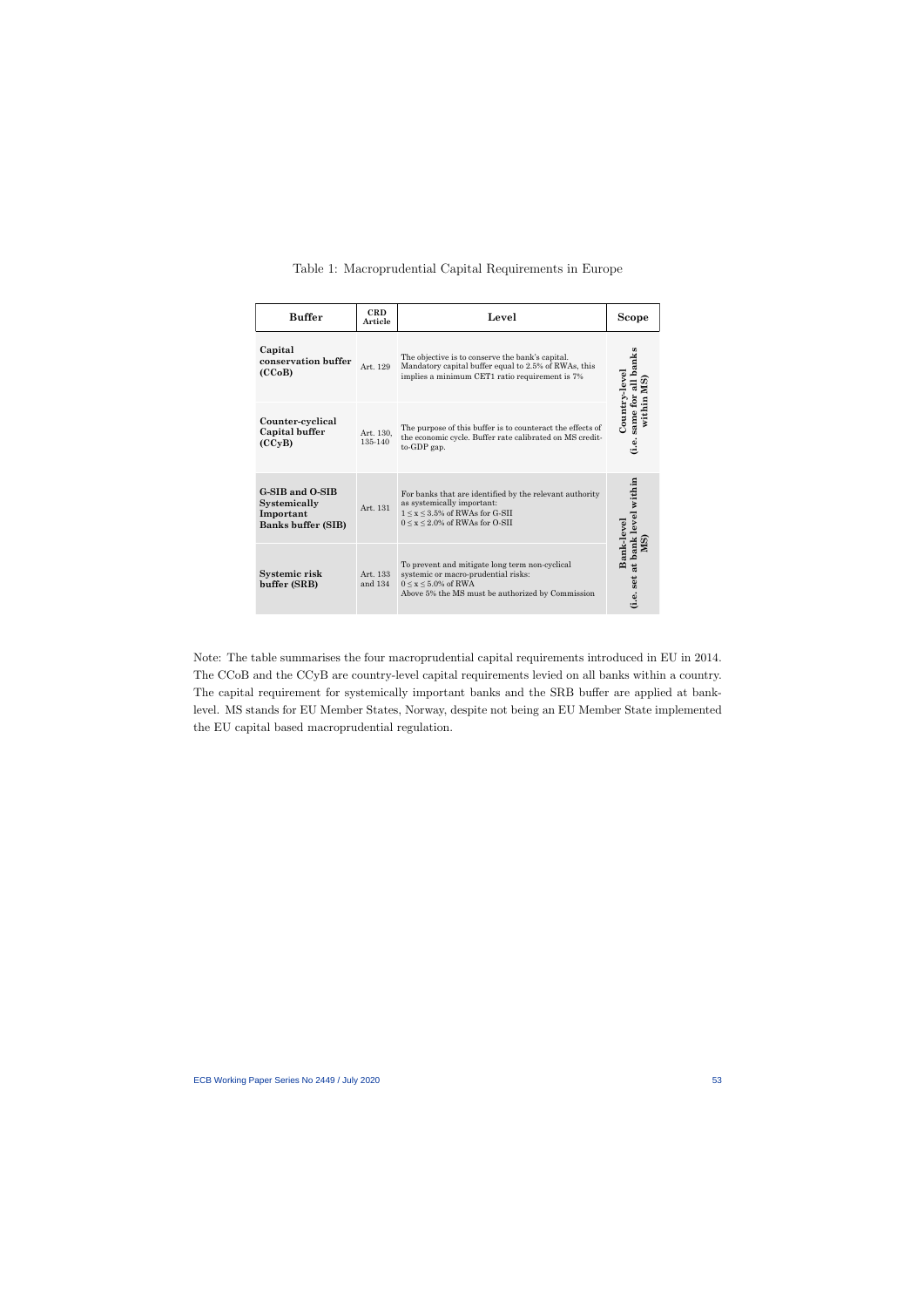## Table 2: Direction of Omitted Variable Bias

The table illustrates the sign of the bias due to omitted variable in a simple bivariate model where  $x_1$  is the treatment variable and  $x_2$  is the omitted variable:

|               | $y = \beta_1 x_1 + \beta_2 x_2 + u$ |                                           |
|---------------|-------------------------------------|-------------------------------------------|
|               |                                     | $Corr(x_1, x_2 > 0)$ $Corr(x_1, x_2 < 0)$ |
| $\beta_2>0$   | Bias > 0                            | Bias < 0                                  |
| $\beta_2 < 0$ | Bias < 0                            | Bias > 0                                  |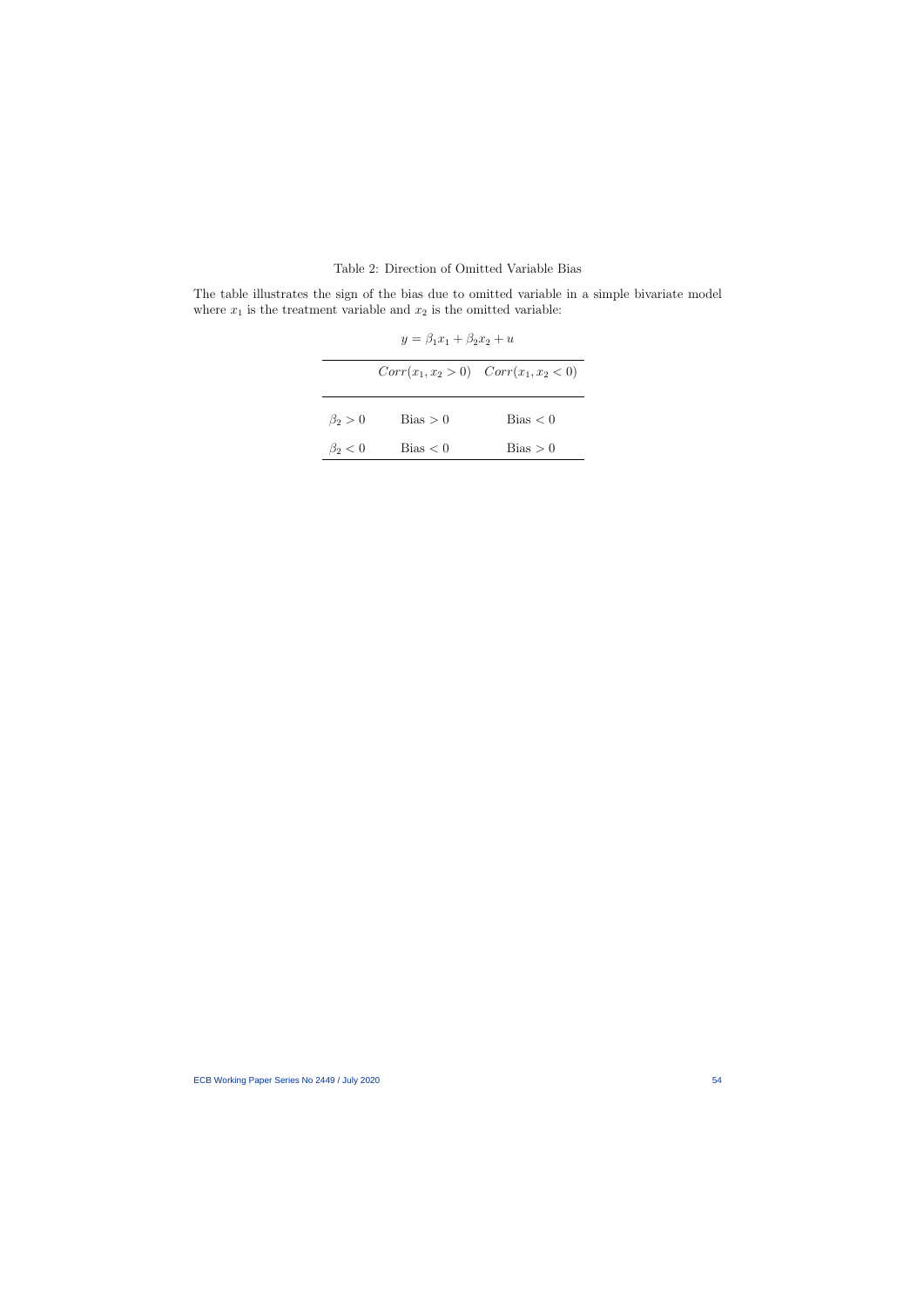### Table 3: Descriptive statistics by year: Capital, Requirements and Distance

The table summarize the evolution over time of simple means (Panel A), means conditional on treatment (Panel B) and means for non-treated banks (Panel C) o: the level of the SMCR, the level of the OCR, the level of the CET1 ratio, the distance from the OCR and the level of the total capital ratio. Note that the OCR for the control group increases after 2014 due to phasing in of the CCoB and CCyB buffers which change at country level and are absorbed in the equation [1](#page-14-1) by the country-time fixed effects. Standard deviations in parenthesis.

|                                         | 2010             | $2011\,$             | 2012             | 2013             | 2014             | 2015                 | 2016             | 2017             |
|-----------------------------------------|------------------|----------------------|------------------|------------------|------------------|----------------------|------------------|------------------|
| Panel A: Simple Means:                  |                  |                      |                  |                  |                  |                      |                  |                  |
| SMCR $(\%)$                             | $\overline{0}$   | $\theta$             | $\overline{0}$   | 0.014            | 0.149            | 0.442                | 0.656            | 0.870            |
|                                         | (0)              | (0)                  | (0)              | (0.170)          | (0.618)          | (1.032)              | (1.070)          | (1.100)          |
| Overall CET1 Req. $(OCR)$ $(\%)$        | 4.500            | 4.500                | 4.500            | 4.533            | 5.174            | 5.800                | 6.510            | 7.124            |
|                                         | (0)              | (0)                  | (0)              | (0.384)          | (1.414)          | (2.014)              | (1.824)          | (1.705)          |
| CET1 Ratio $(\%)$                       | 10.70<br>(2.872) | 11.51<br>(3.314)     | 12.58<br>(3.848) | 13.90<br>(4.752) | 14.90<br>(5.372) | 16.16<br>(6.895)     | 17.09<br>(6.998) | 17.58<br>(7.415) |
| Distance from OCR $(\%)$                | 7.190            | 8.043                | 8.523            | 9.806            | 9.993            | 10.33                | 10.50            | 10.47            |
|                                         | (6.295)          | (6.536)              | (6.432)          | (6.935)          | (6.192)          | (6.622)              | (6.620)          | (7.270)          |
| Tot. Capital Ratio $(\%)$               | 15.26            | 15.92                | 16.12            | 17.44            | 17.83            | 19.08                | 20.17            | 20.83            |
|                                         | (7.175)          | (8.050)              | (7.288)          | (8.015)          | (6.800)          | (7.584)              | (8.692)          | (10.59)          |
| Observations                            | 820              | 820                  | 820              | 820              | $820\,$          | 820                  | 820              | 615              |
| Panel B: Means Conditional on Treatment |                  |                      |                  |                  |                  |                      |                  |                  |
|                                         |                  |                      |                  |                  |                  |                      |                  |                  |
| SMCR $(\%)$                             | $\boldsymbol{0}$ | $\overline{0}$       | $\overline{0}$   | 0.020            | 0.203            | 0.600                | 0.892            | 1.184            |
| Overall CET1 Cap. Req. $(OCR)$ $(\%)$   | (0)<br>4.500     | (0)<br>4.500         | (0)<br>4.500     | (0.199)<br>4.545 | (0.712)<br>5.349 | (1.163)<br>6.067     | (1.160)<br>6.849 | (1.130)<br>7.509 |
|                                         | (0)              | (0)                  | (0)              | (0.447)          | (1.564)          | (2.203)              | (1.967)          | (1.809)          |
| CET1 Ratio $(\%)$                       | 11.36            | 11.93                | 12.81            | 14.16            | 15.07            | 16.39                | 17.15            | 17.63            |
|                                         | (2.858)          | (2.921)              | (3.278)          | (4.179)          | (5.327)          | (7.264)              | (7.301)          | (7.029)          |
| Distance from OCR $(\%)$                | 7.416            | 8.052                | 8.676            | 9.803            | 9.938            | 10.27                | 10.24            | 10.24            |
|                                         | (4.408)          | (4.612)              | (4.352)          | (4.726)          | (5.556)          | (6.904)              | (6.766)          | (6.847)          |
| Tot. Capital Ratio $(\%)$               | 15.50<br>(5.077) | 15.96<br>(5.508)     | 16.21<br>(4.972) | 17.26<br>(5.149) | 17.80<br>(5.761) | 19.15<br>(7.609)     | 20.08<br>(8.090) | 20.76<br>(7.988) |
|                                         |                  |                      |                  |                  |                  |                      |                  |                  |
| Observations                            | $604\,$          | 604                  | 604              | 604              | 604              | 604                  | 604              | 453              |
| <b>Panel C:</b> Means Non-treated Banks |                  |                      |                  |                  |                  |                      |                  |                  |
| SMCR $(\%)$                             | $\boldsymbol{0}$ | $\overline{0}$       | $\overline{0}$   | $\theta$         | $\theta$         | 0                    | $\theta$         | $\theta$         |
|                                         | (0)              | (0)                  | (0)              | (0)              | (0)              | (0)                  | (0)              | (0)              |
| Overall CET1 Cap. Req. $(OCR)$ $(\%)$   | 4.500            | 4.500                | 4.500            | 4.500            | 4.685            | 5.056                | 5.565            | 6.046            |
|                                         | (0)<br>8.668     | (0)                  | (0)              | (0)              | (0.656)          | (1.042)<br>$15.54\,$ | (0.778)          | (0.563)          |
| CET1 Ratio $(\%)$                       | (1.752)          | $10.26\,$<br>(4.026) | 11.88<br>(5.175) | 13.20<br>(5.996) | 14.46<br>(5.482) | (5.795)              | 16.96<br>(6.205) | 17.47<br>(8.244) |
| Distance from OCR $(\%)$                | 6.505            | 8.020                | 8.084            | 9.812            | 10.14            | 10.48                | 11.17            | 11.02            |
|                                         | (10.05)          | (10.20)              | (10.29)          | (10.85)          | (7.657)          | (5.828)              | (6.192)          | (8.196)          |
| Tot. Capital Ratio $(\%)$               | 14.52            | 15.82                | 15.85            | 17.95            | 17.94            | 18.90                | 20.42            | 21.01            |
|                                         | (11.44)          | (12.93)              | (11.61)          | (13.03)          | (9.143)          | (7.529)              | (10.13)          | (15.51)          |
| Observations                            | $216\,$          | $216\,$              | 216              | 216              | 216              | 216                  | 216              | 162              |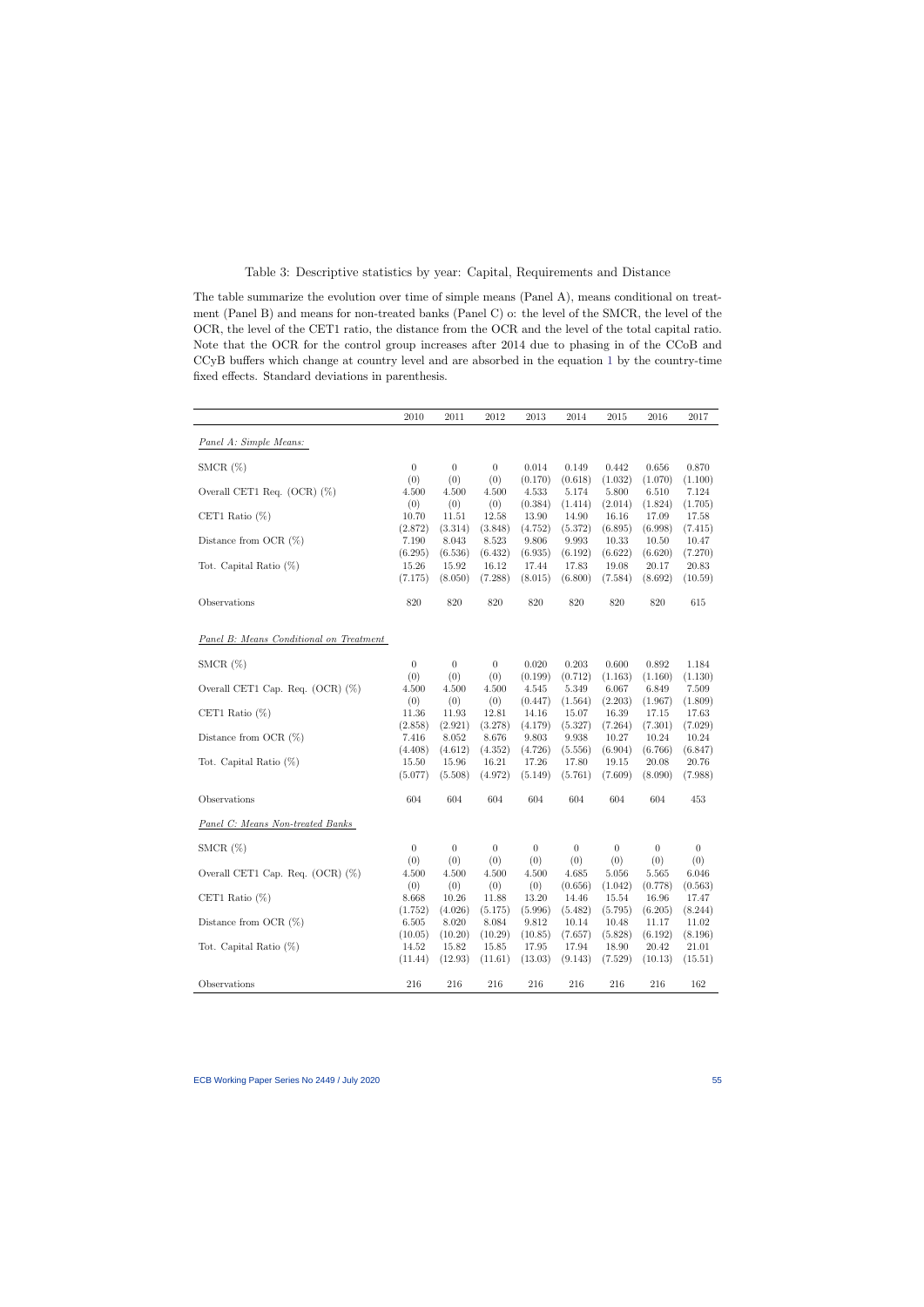#### Table 4: Descriptive statistics: EU G-SIB and O-SIB Financial Accounts

The table summarizes descriptive statistics of the balance sheet variables used in the paper. The sample is the sample of designated Systemically Important Banks (SIB) in the EU as described in section [3.1.](#page-11-0) For each variable the simple mean, standard deviation, the median, the 25th and 75th quintiles and the maximum are shown. Time period: 2006Q1-2017Q3. The data source is SNL Financials.

|                                                       | Mean     | Std.dev. | p25       | p50   | p75    | Max.    |
|-------------------------------------------------------|----------|----------|-----------|-------|--------|---------|
| Capital Position:                                     |          |          |           |       |        |         |
| CET1 Ratio(%)                                         | 13.64    | 6.06     | 10.20     | 12.60 | 15.70  | 74.93   |
| Distance from OCR $(\%)$                              | 8.34     | 6.56     | 4.84      | 7.29  | 10.14  | 82.36   |
| Tot. Capital Ratio $(\%)$                             | 16.58    | 7.87     | 12.28     | 15.00 | 18.30  | 111.64  |
| Leverage Ratio $(\%)$                                 | 7.60     | 4.07     | 4.66      | 6.86  | 9.80   | 32.98   |
| Risk:                                                 |          |          |           |       |        |         |
| $RWA$ (bln.)                                          | 70.37    | 139.15   | 5.54      | 19.26 | 60.89  | 1129.63 |
| $\text{RWA}/\text{Assets}(\%)$                        | 50.06    | 21.41    | $33.14\,$ | 50.29 | 64.91  | 261.02  |
| Assets:                                               |          |          |           |       |        |         |
| Tot. Assets (bln.)                                    | 196.15   | 379.97   | 8.58      | 39.19 | 198.37 | 2506.28 |
| Gross Loans/Assets $(\%)$                             | 58.29    | 19.62    | 48.08     | 62.57 | 71.59  | 121.83  |
| Net Loans/Assets $(\%)$                               | 54.71    | 19.06    | 44.77     | 59.03 | 67.53  | 105.21  |
| Securities Holdings/Assets $(\%)$                     | 25.13    | 16.92    | 13.86     | 22.15 | 32.22  | 99.56   |
| Total $\operatorname{Cash}/\operatorname{Assets}(\%)$ | 15.29    | 11.86    | 6.94      | 12.23 | 20.58  | 93.64   |
| Securities Holdings:                                  |          |          |           |       |        |         |
| Securities Held for trading/Assets $(\%)$             | 7.55     | 9.50     | 1.17      | 4.15  | 10.08  | 65.40   |
| Securities Available for Sale/Assets $(\%)$           | 9.34     | 8.29     | 2.59      | 8.13  | 13.88  | 57.99   |
| Securities Held to Maturity/Assets $(\%)$             | 2.68     | 5.63     | 0.00      | 0.24  | 2.51   | 89.18   |
| Funding Structure:                                    |          |          |           |       |        |         |
| Deposits/Assets $(\%)$                                | 48.45    | 22.96    | 31.46     | 51.25 | 66.51  | 98.31   |
| Total Wholesale Funding/Assets $(\%)$                 | 33.23    | 21.95    | 16.69     | 29.29 | 45.48  | 95.82   |
| Debt/Assets $(\%)$                                    | 17.92    | 18.13    | 4.62      | 13.08 | 24.69  | 95.82   |
| Interconnectedness:                                   |          |          |           |       |        |         |
| Loans to Banks/Assets $(\%)$                          | 10.01    | 11.23    | 3.07      | 6.21  | 12.95  | 92.65   |
| Tot. HFT Assets/Assets $(\%)$                         | 8.34     | 10.63    | 1.23      | 4.22  | 11.40  | 67.32   |
| Securities OTC derivatives/Assets $(\%)$              | 5.56     | 10.01    | 0.37      | 1.84  | 6.12   | 74.30   |
| Total cash balance at C.B./Assets $(\%)$              | 5.34     | 6.08     | 1.13      | 3.09  | 7.19   | 43.88   |
| Profitability:                                        |          |          |           |       |        |         |
| $ROA (\%)$                                            | $0.32\,$ | 1.14     | 0.10      | 0.31  | 0.71   | 6.56    |
| $Cost/ Income (\%)$                                   | 58.64    | 21.87    | 47.83     | 56.14 | 65.60  | 390.50  |
|                                                       |          |          |           |       |        |         |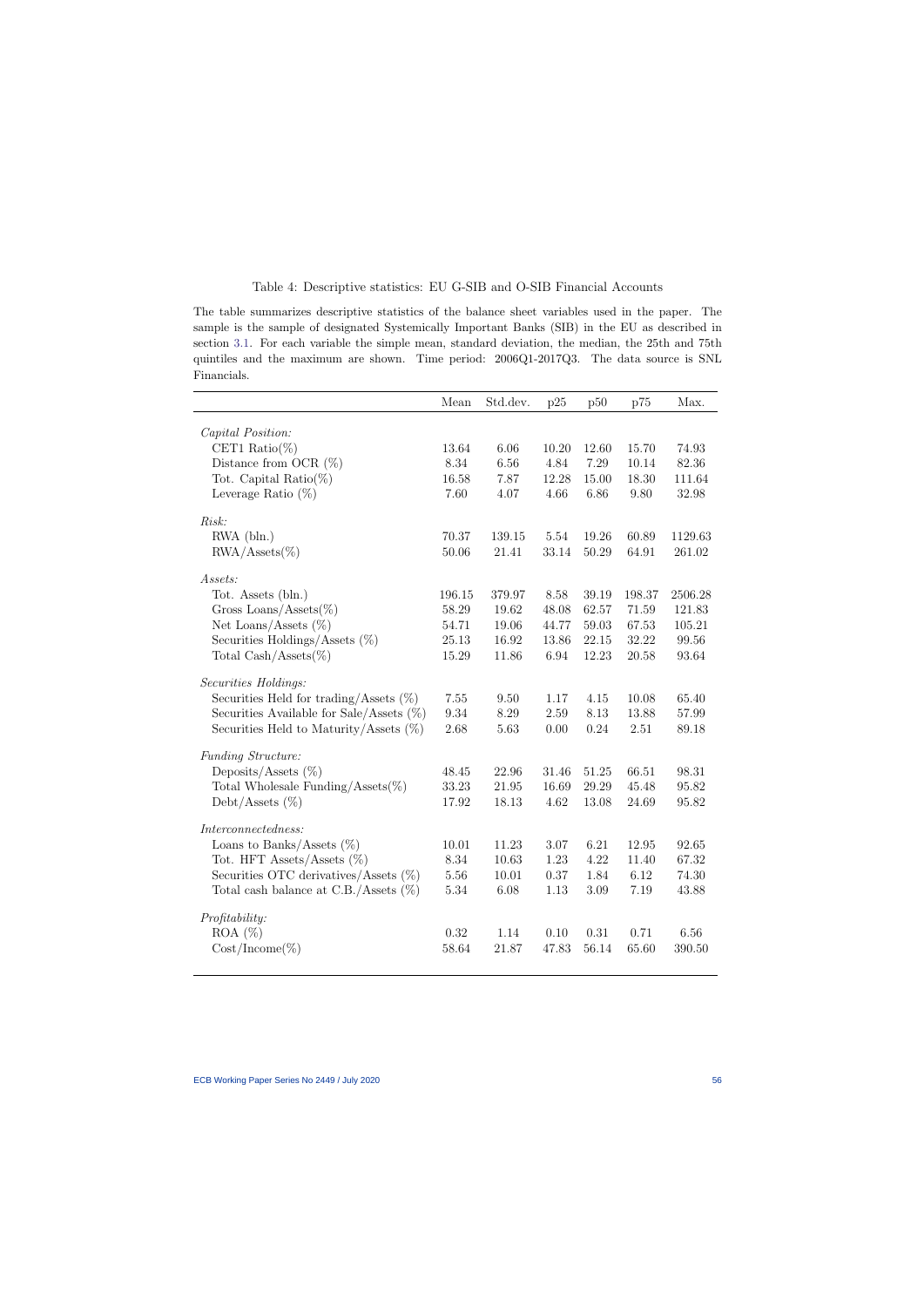#### Table 5: The Impact on Capital

The table summarises the baseline reduced form specification of the change in systemic macroprudential capital requirements (SMCR) on bank capital in Columns (1)-(3). Columns (4)-(6) present the heterogenous impact by bank distance from the overall CET1 capital requirements (OCR). All dependent variables that are measured in levels, i.e. CET1 capital in columns (2) and (5) and total capital in columns (3) and (6), are transformed using natural logarithms. Bank-level control variables are as specified in equation [1.](#page-14-1) Time period: 2010Q1-2017Q3. Standard errors are shown in parenthesis clustered at bank-level, robust to heteroscedasticity and serial correlation. FE stands for fixed-effects. Stars indicate statistical significance levels: \*\*\*  $p<0.01$ , \*\*  $p<0.05$ , \*  $p<0.10$ .

|                                                     |            | Non-Binding   |               | Binding             |                          |                     |  |
|-----------------------------------------------------|------------|---------------|---------------|---------------------|--------------------------|---------------------|--|
|                                                     | (1)        | (2)           | (3)           | (4)                 | (5)                      | (6)                 |  |
|                                                     | CET1 Ratio | CET1          | Tot. Capital  | CET1 Ratio          | CET1                     | Tot. Capital        |  |
|                                                     | (p.p.)     | $(\ln)$       | $(\ln)$       | (p.p.)              | $(\ln)$                  | $(\ln)$             |  |
| <b>SMCR</b>                                         | $-0.054$   | 0.089         | 0.081         | 0.834               | 0.177                    | 0.116               |  |
|                                                     | (0.359)    | $(0.027)$ *** | $(0.027)$ *** | $(0.402)$ **        | $(0.036)$ ***            | $(0.042)$ ***       |  |
| SMCR $\times$<br>$2pp<$ OCR distance $<$ 5pp        |            |               |               | $-0.143$<br>(0.215) | $-0.042$<br>$(0.022)^*$  | $-0.003$<br>(0.026) |  |
| SMCR $\times$<br>$5pp<$ OCR distance $\langle 10pp$ |            |               |               | 0.003<br>(0.214)    | $-0.047$<br>$(0.024)^*$  | $-0.012$<br>(0.031) |  |
| SMCR $\times$<br>$OCR$ distance $>10$ pp            |            |               |               | 0.087<br>(0.232)    | $-0.053$<br>$(0.024)$ ** | $-0.013$<br>(0.031) |  |
| Bank Controls                                       | yes        | yes           | yes           | yes                 | yes                      | yes                 |  |
| Bank FE                                             | yes        | yes           | yes           | yes                 | yes                      | yes                 |  |
| Country-quarter FE                                  | yes        | yes           | yes           | yes                 | yes                      | yes                 |  |
| Obs.                                                | 3174       | 3174          | 3174          | 3173                | 3173                     | 3173                |  |
| N. clusters                                         | 137        | 137           | 137           | 137                 | 137                      | 137                 |  |
| R <sub>2</sub>                                      | 0.688      | 0.672         | 0.663         | 0.800               | 0.763                    | 0.695               |  |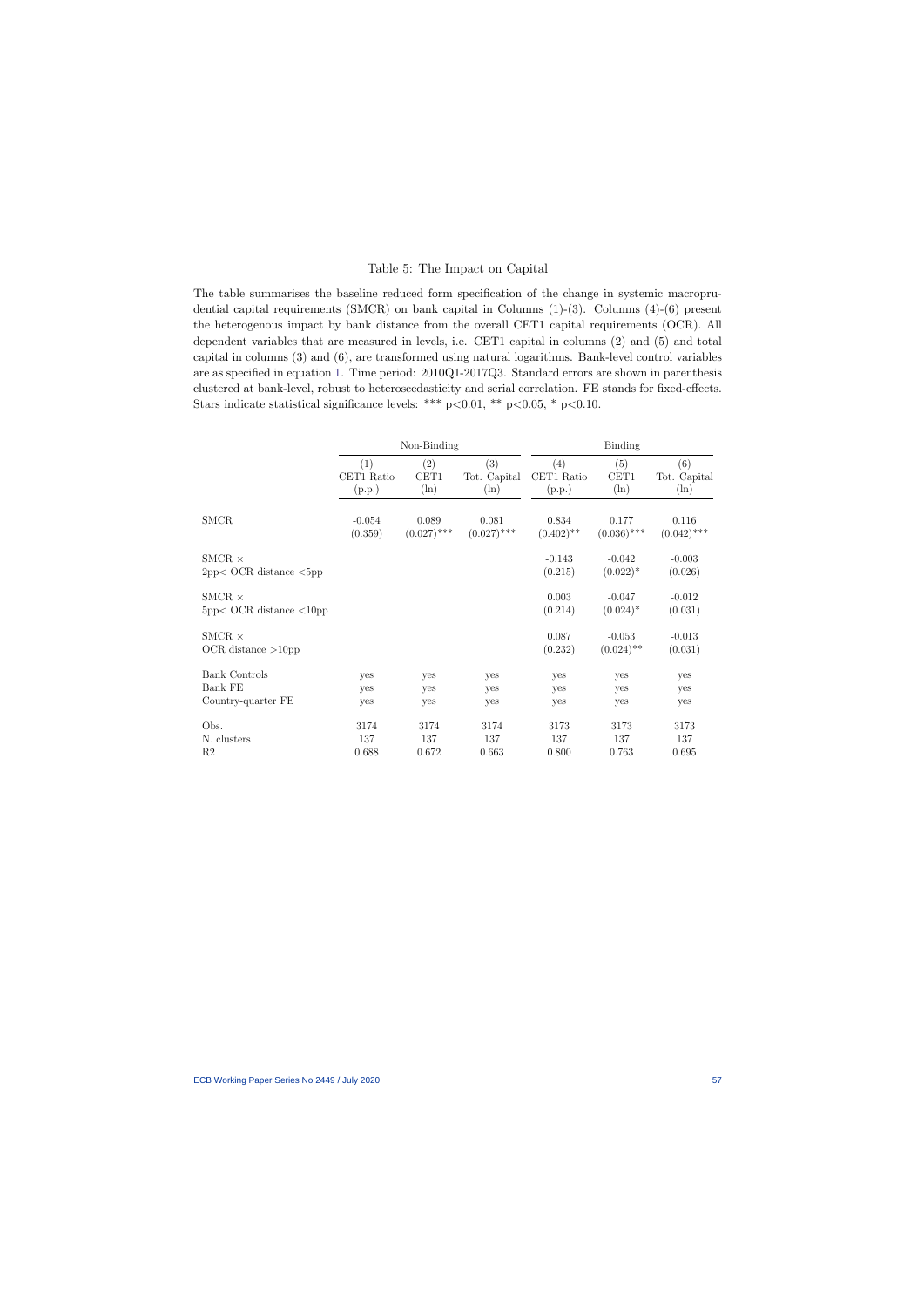#### Table 6: The Impact on Risk

The table illustrates the baseline reduced form specification of the change in systemic macroprudential capital requirements (SMCR) on banks' risk-taking and assets in Columns  $(1)-(3)$ . Columns  $(4)-(6)$ show the heterogenous impact by bank distance from the overall CET1 capital requirements (OCR). All dependent variables that are measured in levels, i.e. CET1 capital in column (2) and Risk-weighted Assets in column (3), are transformed using natural logarithms. Bank-level control variables are as specified in equation [1.](#page-14-1) Time period: 2010Q1-2017Q3. Standard errors are shown in parenthesis clustered at bank-level, robust to heteroscedasticity and serial correlation. FE stands for fixed-effects. Stars indicate statistical significance levels: \*\*\*  $p<0.01$ , \*\*  $p<0.05$ , \*  $p<0.10$ .

<span id="page-58-0"></span>

|                                               |               | Non-Binding   |             | <b>Binding</b>   |                     |                     |  |
|-----------------------------------------------|---------------|---------------|-------------|------------------|---------------------|---------------------|--|
|                                               | (1)           | (2)           | (3)         | (4)              | (5)                 | (6)                 |  |
|                                               | <b>RWA</b>    | RWA/Assets    | Tot. Assets | <b>RWA</b>       | RWA/Assets          | Tot. Assets         |  |
|                                               | $(\ln)$       | (p.p.)        | $(\ln)$     | $(\ln)$          | (p.p.)              | $(\ln)$             |  |
| <b>SMCR</b>                                   | 0.101         | 6.873         | $-0.007$    | 0.065            | 6.073               | $-0.016$            |  |
|                                               | $(0.023)$ *** | $(1.388)$ *** | (0.008)     | $(0.026)$ **     | $(1.455)$ ***       | (0.012)             |  |
| $SMCR \times$<br>$2pp<$ OCR distance $<$ 5pp  |               |               |             | 0.002<br>(0.009) | $-0.139$<br>(0.419) | $-0.002$<br>(0.006) |  |
| $SMCR \times$<br>$5pp < OCR$ distance $<10pp$ |               |               |             | 0.011<br>(0.011) | $-0.219$<br>(0.533) | 0.005<br>(0.005)    |  |
| $SMCR \times$<br>OCR distance $>10$ pp        |               |               |             | 0.013<br>(0.011) | 0.242<br>(0.523)    | 0.004<br>(0.005)    |  |
| <b>Bank Controls</b>                          | yes           | yes           | yes         | yes              | yes                 | yes                 |  |
| Bank FE                                       | yes           | yes           | yes         | yes              | yes                 | yes                 |  |
| Country-quarter FE                            | yes           | yes           | yes         | yes              | yes                 | yes                 |  |
| Obs.                                          | 3277          | 3277          | 3277        | 3195             | 3195                | 3195                |  |
| N. clusters                                   | 137           | 137           | 137         | 137              | 137                 | 137                 |  |
| R2                                            | 0.749         | 0.646         | 0.875       | 0.768            | 0.677               | 0.875               |  |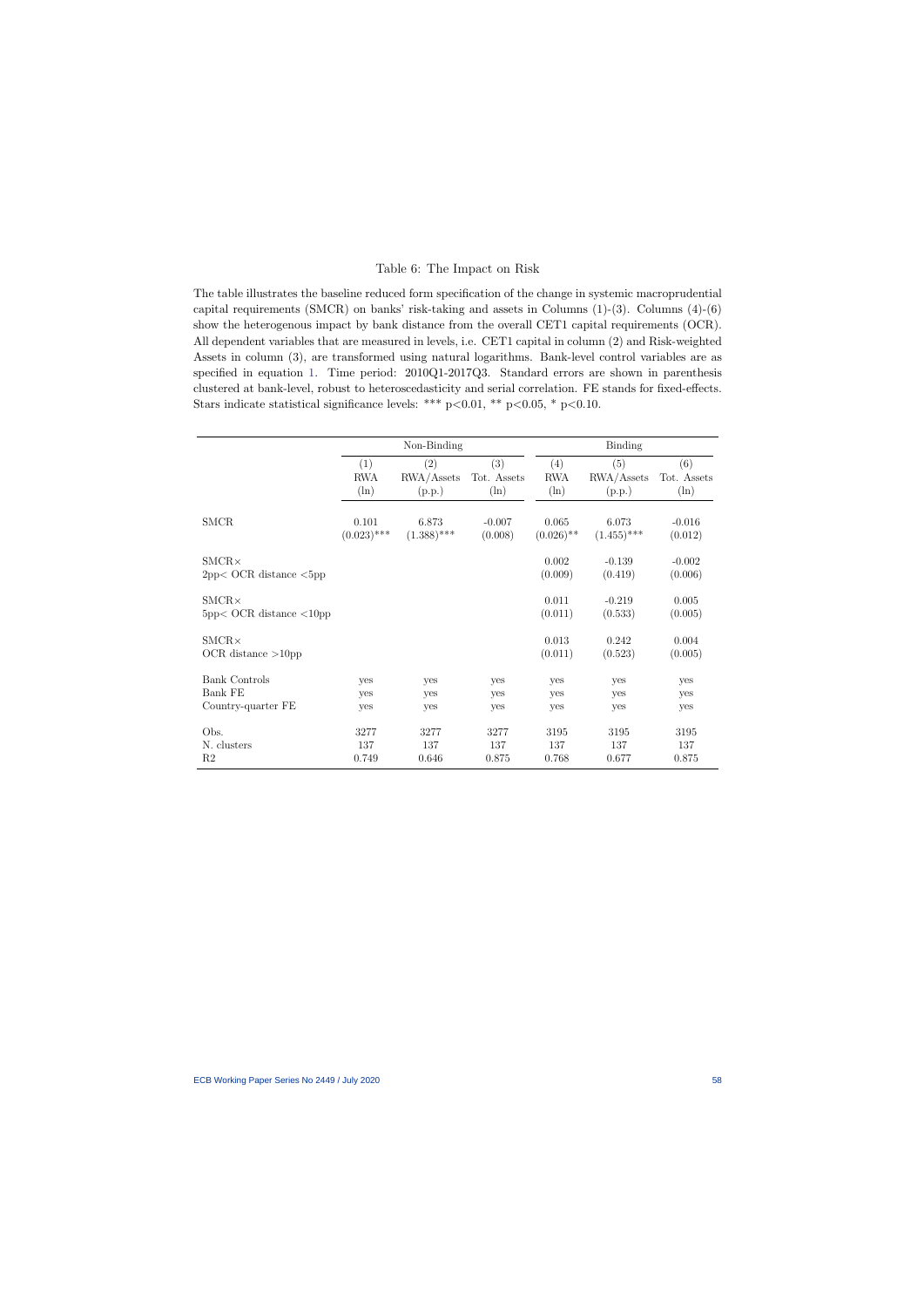Table 7: The Impact on Capital: the role of bank size and internal rating approach (IRB)

The table summarises the reduced form specification of the change in systemic macroprudential capital requirements (SMCR) on bank capital. Columns (1)-(3) present the heterogenous impact by bank size and distance from the overall CET1 capital requirements (OCR). Columns (4)-(6) show the heterogeneous impact by IRB and distance from the OCR. Bank-level control variables are as specified in equation [1.](#page-14-1) Time period: 2010Q1-2017Q3. Standard errors are shown in parenthesis clustered at bank-level, robust to heteroscedasticity and serial correlation. FE stands for fixed-effects. Stars indicate statistical significance levels: \*\*\*  $p<0.01$ , \*\*  $p<0.05$ , \*  $p<0.10$ .

|                                   |                  | Size                   |                  |                     | IRB                    |                       |
|-----------------------------------|------------------|------------------------|------------------|---------------------|------------------------|-----------------------|
|                                   | (1)              | (2)                    | (3)              | (4)                 | (5)                    | (6)                   |
|                                   | CET1 Ratio       | CET1                   | Tot. Capital     | CET1 Ratio          | CET1                   | Tot. Capital          |
|                                   | (p.p.)           | $(\ln)$                | $(\ln)$          | (p.p.)              | $(\ln)$                | $(\ln)$               |
|                                   |                  |                        |                  |                     |                        |                       |
| <b>SMCR</b>                       | 0.214<br>(0.680) | 0.133<br>$(0.049)$ *** | 0.057<br>(0.056) | $-0.006$<br>(0.543) | 0.149<br>$(0.046)$ *** | 0.099<br>$(0.049)$ ** |
| $\text{SMCR}\times$               |                  |                        |                  |                     |                        |                       |
| OCR distance $>\!\!2pp$           | 0.131            | $-0.027$               | $-0.006$         | 0.164               | $-0.049$               | $-0.025$              |
|                                   | (0.463)          | (0.024)                | (0.031)          | (0.503)             | (0.035)                | (0.038)               |
| $SMCR \times$                     |                  |                        |                  |                     |                        |                       |
| $20bh. <$ Tot.Ass $<$ 100 $bh$    | 0.701            | 0.458                  | $\,0.013\,$      |                     |                        |                       |
|                                   | (3.232)          | (0.503)                | (0.420)          |                     |                        |                       |
| $SMCR \times$                     |                  |                        |                  |                     |                        |                       |
| Tot.Ass>100bln.                   | $-0.506$         | $-0.043$               | $-0.055$         |                     |                        |                       |
|                                   | (0.655)          | (0.062)                | (0.070)          |                     |                        |                       |
| $\text{SMCR}\times$               |                  |                        |                  |                     |                        |                       |
| OCR distance $>2$ pp $\times$     |                  |                        |                  |                     |                        |                       |
| $20bh. <$ Tot.Ass $<$ 100 $bh$    | $-0.683$         | $-0.455$               | 0.006            |                     |                        |                       |
|                                   | (3.213)          | (0.504)                | (0.421)          |                     |                        |                       |
| $SMCR \times$                     |                  |                        |                  |                     |                        |                       |
| OCR distance $>2$ pp $\times$     |                  |                        |                  |                     |                        |                       |
| Tot.Ass>100bln.                   | $-0.300$         | 0.011                  | 0.065            |                     |                        |                       |
|                                   | (0.622)          | (0.056)                | (0.068)          |                     |                        |                       |
| $\text{SMCR} \times \text{IRB}$   |                  |                        |                  | $-0.229$            | $-0.075$               | $-0.100$              |
|                                   |                  |                        |                  | (0.495)             | (0.056)                | (0.069)               |
| $SMCR \times$                     |                  |                        |                  |                     |                        |                       |
| OCR distance $>2$ pp $\times$ IRB |                  |                        |                  | 0.051               | 0.065                  | 0.097                 |
|                                   |                  |                        |                  | (0.555)             | (0.056)                | (0.070)               |
| Bank Controls                     | yes              | yes                    | yes              | yes                 | yes                    | yes                   |
| Bank FE                           | yes              | yes                    | yes              | yes                 | yes                    | yes                   |
| Country-quarter FE                | yes              | yes                    | yes              | yes                 | yes                    | yes                   |
| Obs.                              | 3312             | 3312                   | $3312\,$         | 3298                | 3298                   | 3298                  |
| N. clusters                       | 144              | 144                    | 144              | 143                 | 143                    | 143                   |
| R2                                | 0.692            | 0.711                  | 0.662            | 0.696               | 0.706                  | 0.656                 |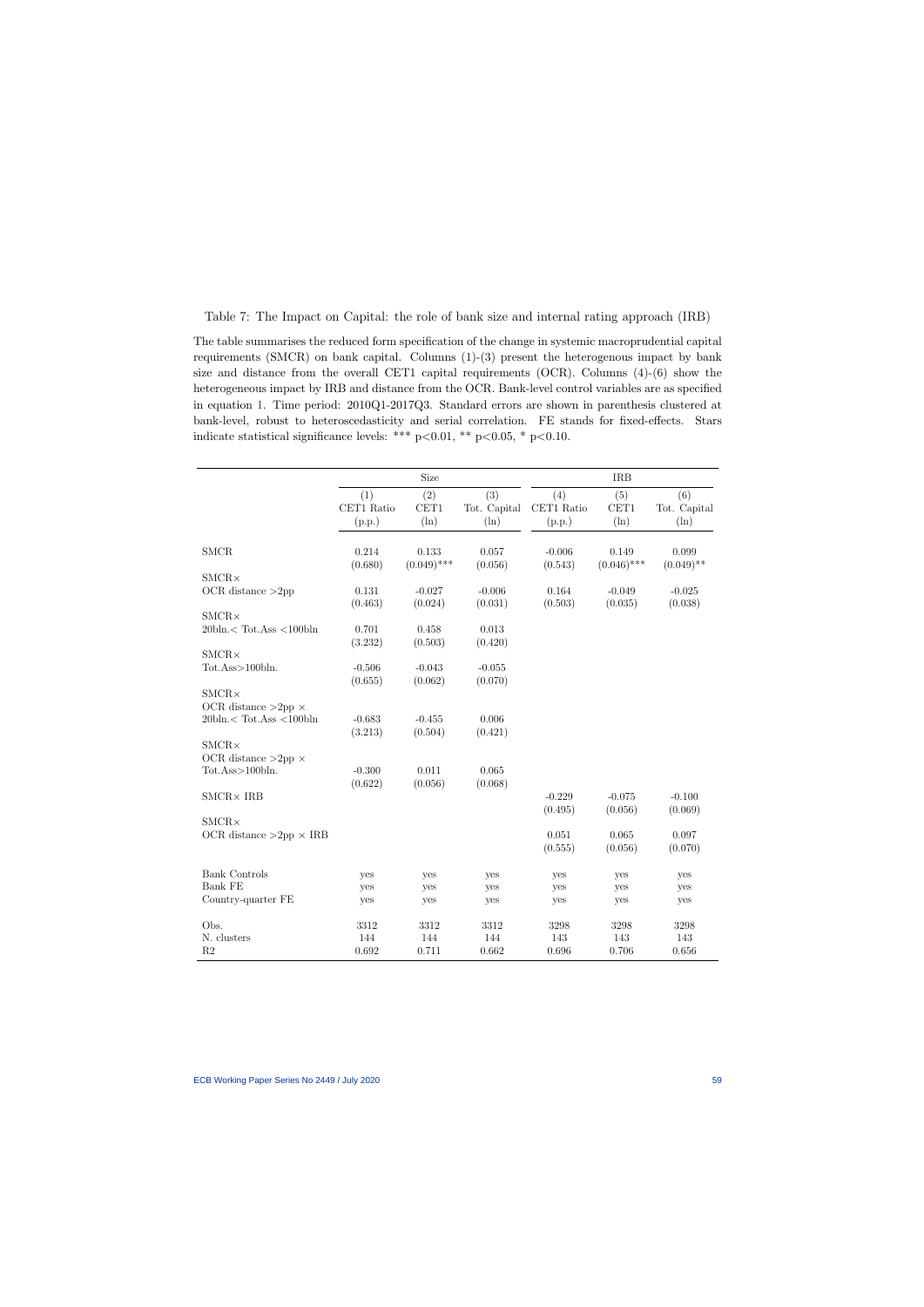Table 8: The Impact on Risk: the role of bank size and internal rating approach (IRB)

The table illustrates the estimates of a reduced form specification for the impact of the change in systemic macroprudential capital requirements (SMCR) on banks' risk-taking and assets. Columns  $(1)-(3)$  show the heterogenous impact by bank size. Columns  $(4)-(6)$  show the heterogenous impact by bank size and IRB. Variables measured in levels, i.e. risk-weighted Assets and total assets, are transformed using natural logarithms. Bank-level control variables are as specified in equation [1.](#page-14-1) Time period: 2010Q1-2017Q3. Standard errors are shown in parenthesis clustered at bank-level, robust to heteroscedasticity and serial correlation. FE stands for fixed-effects. Stars indicate statistical significance levels: \*\*\*  $p<0.01$ , \*\*  $p<0.05$ , \*  $p<0.10$ .

|                                                     |                              | Size                        |                              |                              | Size and IRB Banks         |                              |  |  |
|-----------------------------------------------------|------------------------------|-----------------------------|------------------------------|------------------------------|----------------------------|------------------------------|--|--|
|                                                     | (1)<br><b>RWA</b><br>$(\ln)$ | (2)<br>RWA/Assets<br>(p.p.) | (3)<br>Tot.Assets<br>$(\ln)$ | (4)<br><b>RWA</b><br>$(\ln)$ | (5)<br>RWA/Assets<br>(p.p) | (6)<br>Tot.Assets<br>$(\ln)$ |  |  |
| <b>SMCR</b>                                         | 0.071<br>$(0.036)^*$         | 3.944<br>$(1.731)$ **       | $-0.004$<br>(0.018)          | 0.066<br>(0.043)             | 4.345<br>$(1.904)$ **      | $-0.020$<br>(0.019)          |  |  |
| $SMCR \times$                                       |                              |                             |                              |                              |                            |                              |  |  |
| $20 \text{bh} <$ Tot.Ass $\lt 100 \text{bh}$ .      | 0.020                        | 1.864                       | $-0.002$                     | 0.030                        | 2.963                      | $-0.006$                     |  |  |
|                                                     | (0.019)                      | $(1.073)^*$                 | (0.010)                      | (0.024)                      | $(1.224)$ **               | (0.010)                      |  |  |
| $SMCR \times$                                       |                              |                             |                              |                              |                            |                              |  |  |
| Tot.Ass>100bln.                                     | 0.022<br>(0.024)             | 2.079<br>$(1.149)^*$        | $-0.001$<br>(0.011)          | 0.181<br>$(0.049)$ ***       | 5.324<br>$(2.149)$ **      | 0.004<br>(0.018)             |  |  |
|                                                     |                              |                             |                              |                              |                            |                              |  |  |
| $\text{SMCR}\times\,\text{IRB}$                     |                              |                             |                              | 0.001                        | $-0.034$                   | 0.008                        |  |  |
|                                                     |                              |                             |                              | (0.014)                      | (0.901)                    | $(0.004)*$                   |  |  |
| SMCR $\times$ IRB $\times$                          |                              |                             |                              |                              |                            |                              |  |  |
| $20 \text{bh} <$ Tot.Ass < 100 $\text{bh}$ .        |                              |                             |                              | $-0.009$                     | $-1.498$                   | 0.008                        |  |  |
|                                                     |                              |                             |                              | (0.031)                      | (1.469)                    | (0.010)                      |  |  |
| SMCR $\times$ IRB $\times$<br>$Tot. Ass > 100$ bln. |                              |                             |                              | $-0.157$                     | $-3.595$                   | $-0.002$                     |  |  |
|                                                     |                              |                             |                              | $(0.042)$ ***                | $(1.802)$ **               | (0.016)                      |  |  |
|                                                     |                              |                             |                              |                              |                            |                              |  |  |
| <b>Bank Controls</b>                                | yes                          | yes                         | yes                          | yes                          | yes                        | yes                          |  |  |
| <b>Bank FE</b>                                      | yes                          | yes                         | yes                          | yes                          | yes                        | yes                          |  |  |
| Country-quarter FE                                  | yes                          | yes                         | yes                          | yes                          | yes                        | yes                          |  |  |
| Obs.                                                | 3277                         | 3277                        | 3277                         | 3277                         | 3277                       | 3277                         |  |  |
| N. clusters                                         | 137                          | 137                         | 137                          | 137                          | 137                        | 137                          |  |  |
| R <sub>2</sub>                                      | 0.750                        | 0.648                       | 0.878                        | 0.756                        | 0.655                      | 0.878                        |  |  |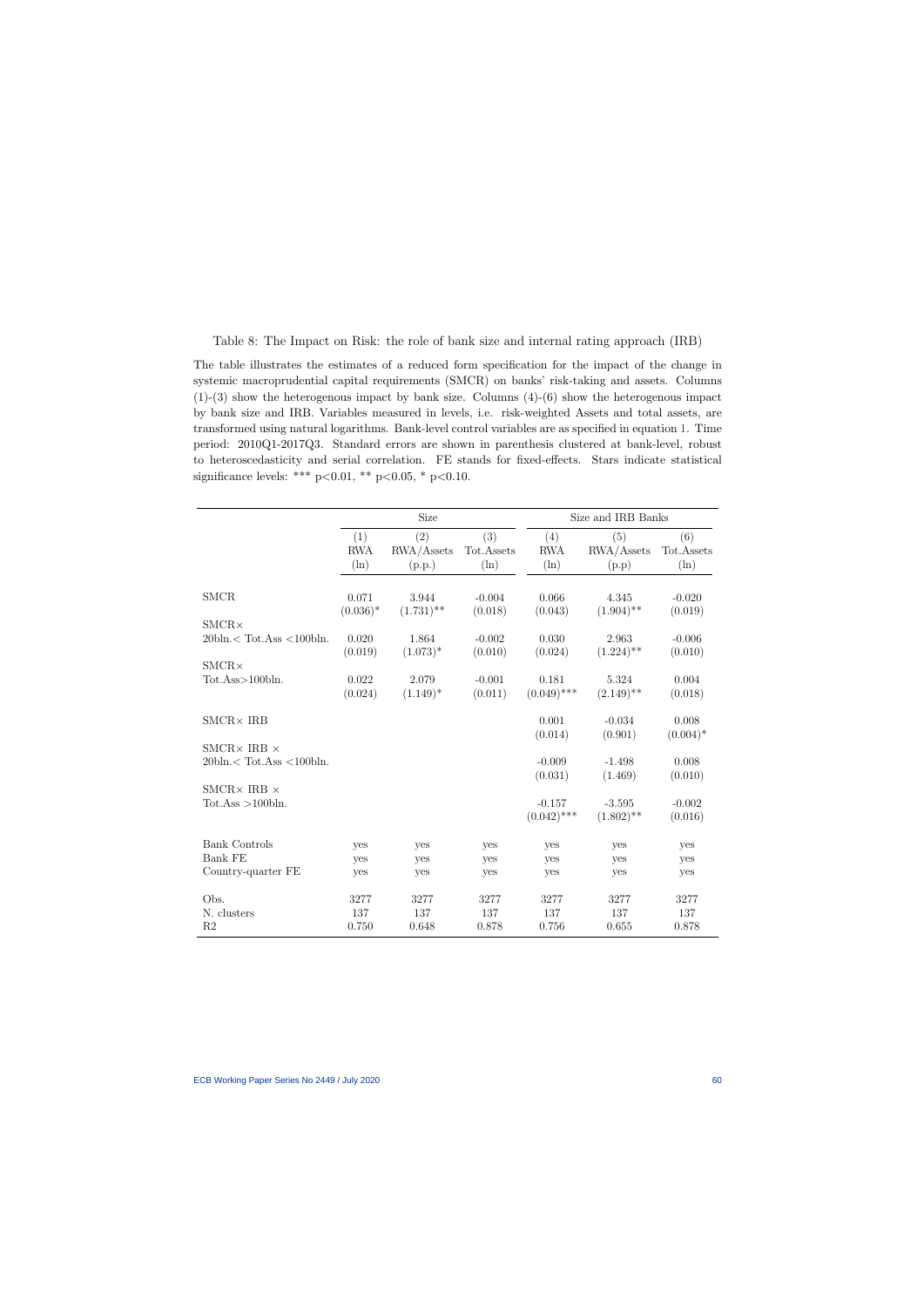#### Table 9: Profitability, Funding and Leverage

The table illustrates the reduced form specification for the impact of the change in systemic macroprudential capital requirements (SMCR) on banks' risk-taking. Columns (1)-(2) show the heterogenous impact by bank profitability as measured with a dummy equal to one if the bank has above the sample median net interest income (NII). Columns (3)-(4) show the heterogenous impact by wholesale funding (WSF) as captured by a dummy equal to one for above median WSF. Columns (5)-(6) illustrate the impact by bank leverage as measured by a dummy above median for the ratio of Tier1 capital on total assets (LR). Bank-level control variables are as specified in equation [1.](#page-14-1) Time period: 2010Q1-2017Q3. Standard errors are shown in parenthesis clustered at bank-level, robust to heteroscedasticity and serial correlation. FE stands for fixed-effects. Stars indicate statistical significance levels: \*\*\* p<0.01, \*\*  $p<0.05$ , \*  $p<0.10$ .

|                                                                                                       |                                                       | NII                                                  |                                                      | Wholesale Funding                                   |                                            | Leverage Ratio                             |
|-------------------------------------------------------------------------------------------------------|-------------------------------------------------------|------------------------------------------------------|------------------------------------------------------|-----------------------------------------------------|--------------------------------------------|--------------------------------------------|
|                                                                                                       | (1)<br><b>RWA</b><br>$(\ln)$                          | (2)<br>RWA/Assets<br>(p.p.)                          | (3)<br><b>RWA</b><br>$(\ln)$                         | (4)<br>RWA/Assets<br>(p.p.)                         | (5)<br>$\operatorname{RWA}$<br>$(\ln)$     | (6)<br>RWA/Assets<br>(p.p.)                |
| <b>SMCR</b>                                                                                           | 0.070<br>$(0.029)$ **                                 | 4.296<br>$(1.262)$ ***                               | 0.066<br>$(0.032)$ **                                | 3.699<br>$(1.341)$ ***                              | $0.052\,$<br>(0.032)                       | 3.943<br>$(1.389)$ ***                     |
| $SMCR \times$<br>$>$ 20bln. $<$ Tot.Ass $<$ 100bln.<br>$SMCR \times$                                  | 0.026<br>(0.017)<br>0.055                             | 2.158<br>$(0.815)$ ***<br>2.842                      | $0.022\,$<br>(0.018)<br>0.027                        | 2.101<br>$(0.897)$ **<br>2.310                      | $0.030\,$<br>(0.024)<br>0.033              | 2.199<br>$(1.226)^*$<br>2.605              |
| Tot.Ass>100bln.                                                                                       | $(0.025)$ **                                          | $(0.993)$ ***                                        | (0.027)                                              | $(1.104)$ **                                        | (0.026)                                    | $(1.141)$ **                               |
| $\text{SMCR}\times$ NII                                                                               | 0.018<br>(0.013)                                      | 1.142<br>(0.741)                                     |                                                      |                                                     |                                            |                                            |
| SMCR× NII $\times$<br>$>$ 20bln. $<$ Tot.Ass $<$ 100bln.<br>SMCR× NII $\times$<br>Tot.Ass $>100$ bln. | $-0.029$<br>$(0.013)$ **<br>$-0.055$<br>$(0.020)$ *** | $-1.634$<br>$(0.761)$ **<br>$-2.067$<br>$(0.925)$ ** |                                                      |                                                     |                                            |                                            |
| $SMCR \times WSF$                                                                                     |                                                       |                                                      | 0.011<br>(0.011)                                     | 1.339<br>$(0.633)$ **                               |                                            |                                            |
| SMCR× WSF $\times$<br>$>$ 20bln. $<$ Tot.Ass $<$ 100bln.<br>SMCR× WSF $\times$<br>Tot.Ass $>100$ bln. |                                                       |                                                      | $-0.059$<br>$(0.025)$ **<br>$-0.060$<br>$(0.025)$ ** | $-2.124$<br>$(1.132)^*$<br>$-2.110$<br>$(0.994)$ ** |                                            |                                            |
| $\text{SMCR} \times \text{LR}$                                                                        |                                                       |                                                      |                                                      |                                                     | 0.026<br>(0.027)                           | 0.456<br>(1.328)                           |
| SMCR× LR $\times$<br>$>$ 20bln. $<$ Tot.Ass $<$ 100bln.<br>SMCR× LR $\times$<br>Tot.Ass $>100$ bln.   |                                                       |                                                      |                                                      |                                                     | $-0.014$<br>(0.027)<br>$-0.021$<br>(0.027) | $-0.451$<br>(1.355)<br>$-1.010$<br>(1.396) |
| <b>Bank Controls</b><br><b>Bank FE</b>                                                                | yes<br>yes                                            | yes<br>yes                                           | yes<br>yes                                           | yes<br>yes                                          | yes<br>yes                                 | yes<br>yes                                 |
| Country-quarter FE                                                                                    | yes                                                   | yes                                                  | yes                                                  | yes                                                 | yes                                        | yes                                        |
| Obs.<br>N. clusters<br>R2                                                                             | 2794<br>142<br>0.747                                  | 2794<br>142<br>0.644                                 | 2713<br>142<br>0.747                                 | 2713<br>142<br>0.649                                | 2794<br>142<br>0.748                       | 2794<br>142<br>0.644                       |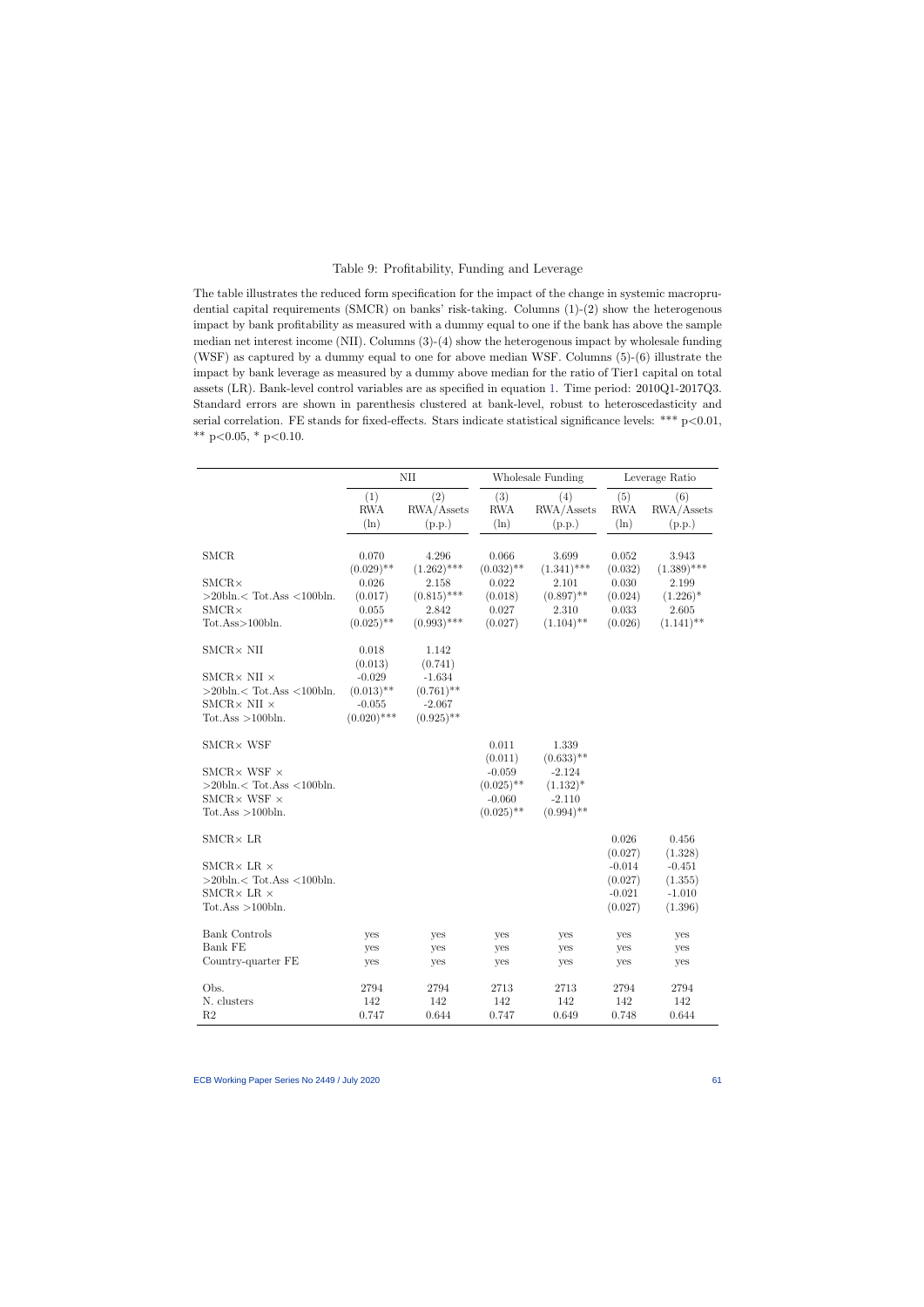#### Table 10: Bank Trends

The table presents the reduced form specification augmented with bank specific trends to control for the presence of diverging trend across banks. SMCR stands for the level in the systemic macroprudential capital requirement. Columns (1)-(3) present the estimates for the impact on capital differentiated by the distance from the OCR. Columns (4)-(5) show the evidence for risk and assets without differentiating by distance from OCR since risk and capital are not sensitive to distance from OCR, see [6.](#page-58-0) Bank-level control variables are as specified in equation [1.](#page-14-1) Time period: 2010Q1-2017Q3. Standard errors are shown in parenthesis clustered at bank-level, robust to heteroscedasticity and serial correlation. FE stands for fixed-effects. Stars indicate statistical significance levels: \*\*\*  $p<0.01$ , \*\*  $p<0.05$ ,  $*$  p<0.10.

|                    |                             | Capital                |                                |                              | Risk                        |                               |  |  |
|--------------------|-----------------------------|------------------------|--------------------------------|------------------------------|-----------------------------|-------------------------------|--|--|
|                    | (1)<br>CET1 Ratio<br>(p.p.) | (2)<br>CET1<br>$(\ln)$ | (3)<br>Tot. Capital<br>$(\ln)$ | (4)<br><b>RWA</b><br>$(\ln)$ | (5)<br>RWA/Assets<br>(p.p.) | (6)<br>Tot. Assets<br>$(\ln)$ |  |  |
| <b>SMCR</b>        | $-0.265$<br>(0.371)         | 0.064<br>$(0.037)^*$   | 0.074<br>$(0.028)$ ***         | 0.061<br>$(0.029)$ **        | 3.115<br>$(1.555)$ **       | $-0.008$<br>(0.012)           |  |  |
| Bank Controls      | yes                         | yes                    | yes                            | yes                          | yes                         | yes                           |  |  |
| Bank FE            | yes                         | yes                    | yes                            | yes                          | yes                         | yes                           |  |  |
| Country-quarter FE | yes                         | yes                    | yes                            | yes                          | yes                         | yes                           |  |  |
| <b>Bank Trends</b> | yes                         | yes                    | yes                            | yes                          | yes                         | yes                           |  |  |
| Obs.               | 3312                        | 3312                   | 3312                           | 3312                         | 3312                        | 3312                          |  |  |
| N. clusters        | 144                         | 144                    | 144                            | 144                          | 144                         | 144                           |  |  |
| R <sub>2</sub>     | 0.804                       | 0.778                  | 0.791                          | 0.845                        | 0.824                       | 0.898                         |  |  |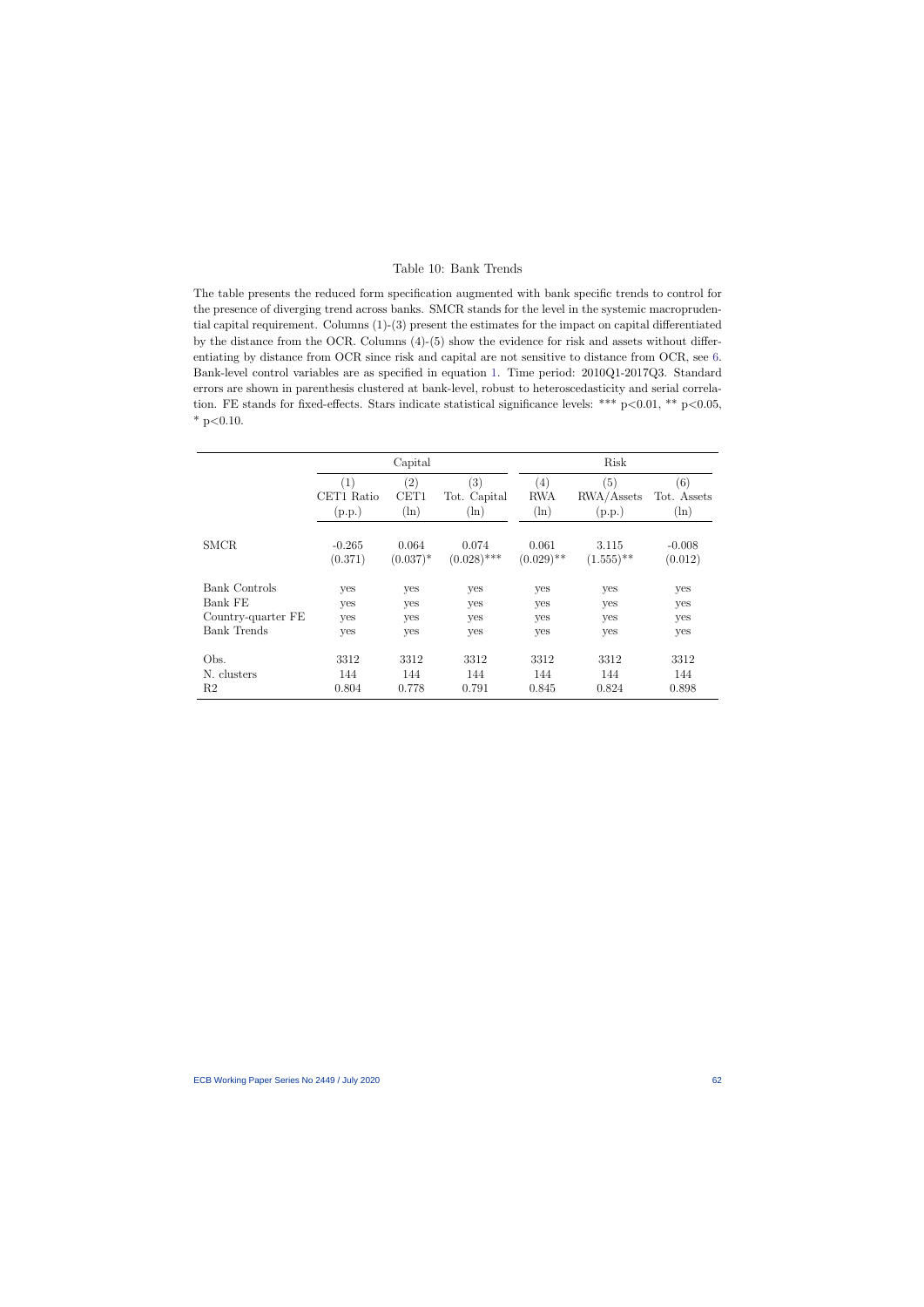#### Table 11: Endogeneity: Capital

The table shows the relation between the level of the Systemic Macroprudential Capital Requirement (SMCR) and the main the main outcome variables used in the capital equation. A dummy representing the period prior to the phasing-in of the SMCR (2010Q1-2013Q4) is interacted with the main outcomes of interest for capital. Columns (2), (4) and (6) presents the estimates with bank specific trends. Bank-level control variables are as specified in equation [1.](#page-14-1) Overall time period: 2010Q1-2017Q3. Standard errors are shown in parenthesis clustered at bank-level, robust to heteroscedasticity and serial correlation. FE stands for fixed-effects. Stars indicate statistical significance levels: \*\*\* p<0.01, \*\*  $p<0.05$ , \*  $p<0.10$ .

<span id="page-63-0"></span>

|                                               |                                |                                | <b>SMCR</b>                             |                             |                                     |                             |
|-----------------------------------------------|--------------------------------|--------------------------------|-----------------------------------------|-----------------------------|-------------------------------------|-----------------------------|
|                                               | (1)                            | (2)                            | (3)                                     | (4)                         | (5)                                 | (6)                         |
| $D_{2010Q1}$ 2013Q4                           | $-1.420$<br>$(0.161)$ ***      | $-2.612$<br>$(1.561)^*$        | $-0.484$<br>(0.480)                     | $-2.859$<br>$(1.621)^*$     | $-0.576$<br>(0.488)                 | $-2.302$<br>(1.749)         |
| CET1 Ratio                                    | 0.002                          | $-0.000$                       |                                         |                             |                                     |                             |
| $D_{2010Q1}$ 2013 $Q_4 \times$ CET1 Ratio     | (0.004)<br>$-0.005$<br>(0.006) | (0.002)<br>$-0.002$<br>(0.002) |                                         |                             |                                     |                             |
| ln(CET1)                                      |                                |                                | 0.145                                   | 0.028                       |                                     |                             |
| $D_{2010Q1}$ 2013Q4 $\times$ ln(CET1)         |                                |                                | $(0.075)^*$<br>$-0.059$<br>$(0.027)$ ** | (0.039)<br>0.014<br>(0.016) |                                     |                             |
| ln(Tot. Capital)                              |                                |                                |                                         |                             | 0.126                               | 0.045                       |
| $D_{2010Q1}$ 2013Q4 $\times$ ln(Tot. Capital) |                                |                                |                                         |                             | (0.076)<br>$-0.056$<br>$(0.027)$ ** | (0.036)<br>0.014<br>(0.015) |
| Bank FE                                       | yes                            | yes                            | yes                                     | yes                         | yes                                 | yes                         |
| Country-quarter FE                            | yes                            | yes                            | yes                                     | yes                         | yes                                 | yes                         |
| <b>Bank Trends</b>                            |                                | yes                            |                                         | yes                         |                                     | yes                         |
| Obs.                                          | 3334                           | 3334                           | 3330                                    | 3330                        | 3405                                | 3405                        |
| N. clusters<br>R <sub>2</sub>                 | 144<br>0.991                   | 144<br>0.996                   | 144<br>0.991                            | 144<br>0.996                | 144<br>0.991                        | 144<br>0.996                |
|                                               |                                |                                |                                         |                             |                                     |                             |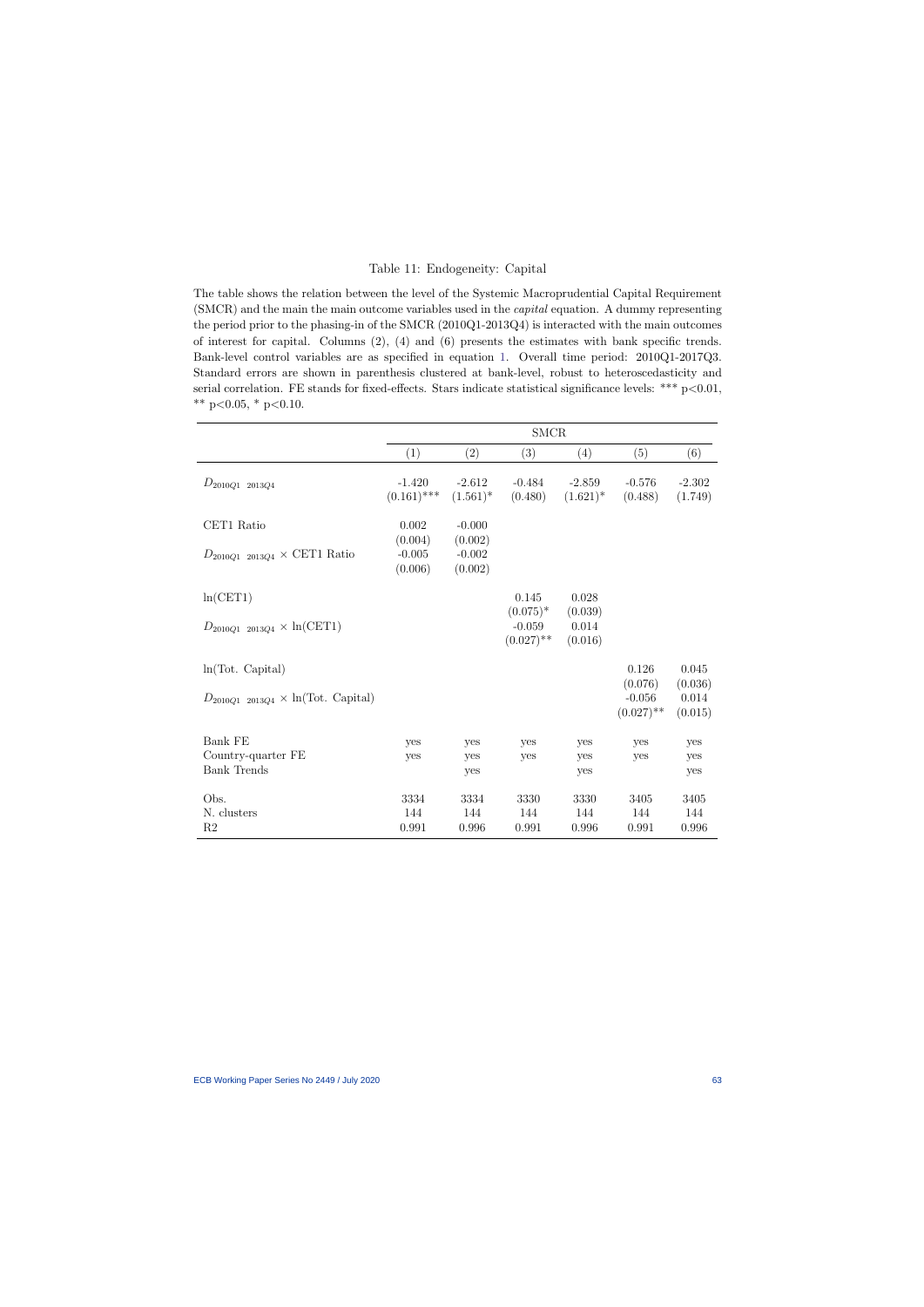#### Table 12: Endogeneity: Risk

The table shows the relation between the level of the Systemic Macroprudential Capital Requirement (SMCR) and the main outcome variables used in risk equation. A dummy representing the period prior to the phasing-in of the SMCR (2010Q1-2013Q4) is interacted with the main outcomes of interest for risk-taking. Columns (2), (4) and (6) presents the estimates with bank specific trends. Bank-level control variables are as specified in equation [1.](#page-14-1) Overall time period: 2010Q1-2017Q3. Standard errors are shown in parenthesis clustered at bank-level, robust to heteroscedasticity and serial correlation. FE stands for fixed-effects. Stars indicate statistical significance levels: \*\*\* p<0.01, \*\* p<0.05, \*  $p<0.10$ .

<span id="page-64-0"></span>

|                                                              |                                         |                             | $\operatorname{SMCR}$            |                                |                                      |                             |
|--------------------------------------------------------------|-----------------------------------------|-----------------------------|----------------------------------|--------------------------------|--------------------------------------|-----------------------------|
|                                                              | (1)                                     | (2)                         | (3)                              | (4)                            | (5)                                  | (6)                         |
| $D_{2010Q1}$ 2013Q4                                          | $-0.560$<br>(0.441)                     | $-2.940$<br>$(1.646)^*$     | $-1.640$<br>$(0.163)$ ***        | $-2.606$<br>(1.598)            | 0.074<br>(0.608)                     | $-3.019$<br>$(1.624)^*$     |
| ln(RWA)                                                      | 0.214                                   | 0.065                       |                                  |                                |                                      |                             |
| $D_{2010Q1}$ 2013 $Q_4 \times \ln(\text{RWA})$               | $(0.118)^*$<br>$-0.051$<br>$(0.023)$ ** | (0.057)<br>0.018<br>(0.015) |                                  |                                |                                      |                             |
| $\text{RWA}/\text{Assets}$                                   |                                         |                             | 0.005                            | 0.003                          |                                      |                             |
| $D_{2010Q1}$ 2013 $Q_4 \times$ RWA/Assets                    |                                         |                             | (0.003)<br>0.003<br>$(0.002)$ ** | (0.002)<br>$-0.000$<br>(0.001) |                                      |                             |
| ln(Tot. Assets)                                              |                                         |                             |                                  |                                | $-0.006$                             | $-0.050$                    |
| $D_{2010Q1}$ 2013 $Q_4 \times \ln(\text{Tot}.\text{Assets})$ |                                         |                             |                                  |                                | (0.041)<br>$-0.079$<br>$(0.030)$ *** | (0.036)<br>0.021<br>(0.018) |
| <b>Bank FE</b>                                               | yes                                     | yes                         | yes                              | yes                            | yes                                  | yes                         |
| Country-quarter FE<br><b>Bank Trends</b>                     | yes                                     | yes<br>yes                  | yes                              | yes<br>yes                     | yes                                  | yes<br>yes                  |
| Obs.                                                         | 3423                                    | 3423                        | 3423                             | 3423                           | 3573                                 | 3573                        |
| N. clusters<br>R <sub>2</sub>                                | 144<br>0.991                            | 144<br>0.996                | 144<br>0.991                     | 144<br>0.996                   | 144<br>0.990                         | 144<br>0.996                |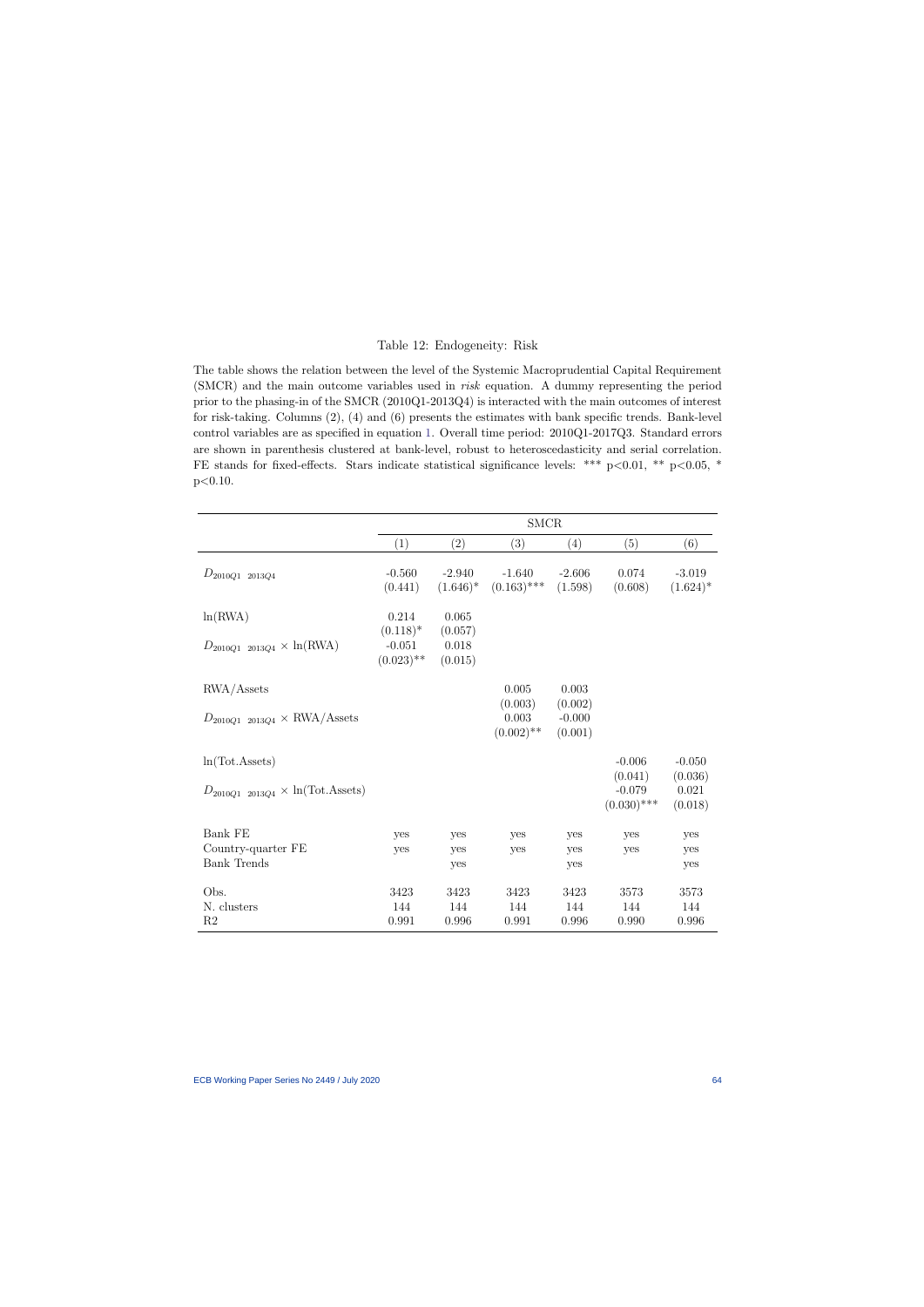#### Table 13: Endogeneity: Averaging pre and post treatment periods

The table presents a simple OLS regression of the change in the bank-level SMCR averaged for the period 2014-2017Q3 on the bank-level averages of outcome variables for the period prior to the implementation of the macroprudential policy 2010Q1-2013Q4. The aim is to investigate whether the average of the outcome variables before 2014 correlates with the regulation after 2014. If yes, this may suggest that weaker bank prior to the phasing-in were protected by national authorities. Bank-level control variables are also averaged prior to 2014 and are the ones as specified in equation [1.](#page-14-1) Columns (2), (4), (6) and (8) presents the estimates with bank specific trends. Standard errors are shown in parenthesis robust to heteroscedasticity and serial correlation. FE stands for fixed-effects. Stars indicate statistical significance levels: \*\*\*  $p<0.01$ , \*\*  $p<0.05$ , \*  $p<0.10$ .

<span id="page-65-0"></span>

|                                                                                     |                       |                   | Average bank-level SMCR post 2014 |                     |                     |                     |                     |                        |
|-------------------------------------------------------------------------------------|-----------------------|-------------------|-----------------------------------|---------------------|---------------------|---------------------|---------------------|------------------------|
|                                                                                     | (1)                   | $\left( 2\right)$ | $\left( 3\right)$                 | $\left( 4\right)$   | (5)                 | (6)                 | (7)                 | (8)                    |
| $\overline{CET1Rati}$ <i>o</i> <sub><i>i</i></sub> ,2010 <i>Q</i> 1 2013 <i>Q</i> 4 | 0.049<br>$(0.021)$ ** | 0.011<br>(0.007)  |                                   |                     |                     |                     |                     |                        |
| $\overline{ln(CET1)}_{i,2010Q1}$ 2013<br>Q4                                         |                       |                   | 0.274<br>(0.231)                  | $-0.024$<br>(0.057) |                     |                     |                     |                        |
| $\overline{ln(RWA)}_{i,2010Q1}$ 2013Q4                                              |                       |                   |                                   |                     | $-0.278$<br>(0.229) | $-0.169$<br>(0.106) |                     |                        |
| $\overline{RWA/}Ass._{i, 2010Q1}$ 2013<br>Q4                                        |                       |                   |                                   |                     |                     |                     | $-0.007$<br>(0.006) | $-0.005$<br>$(0.003)*$ |
| Bank-level controls<br>Country FE                                                   | yes                   | yes<br>yes        | yes                               | yes<br>yes          | yes                 | yes<br>yes          | yes                 | yes<br>yes             |
| Obs.<br>R2                                                                          | 138<br>0.292          | 138<br>0.968      | 138<br>0.264                      | 138<br>0.967        | 138<br>0.263        | 138<br>0.968        | 138<br>0.265        | 138<br>0.969           |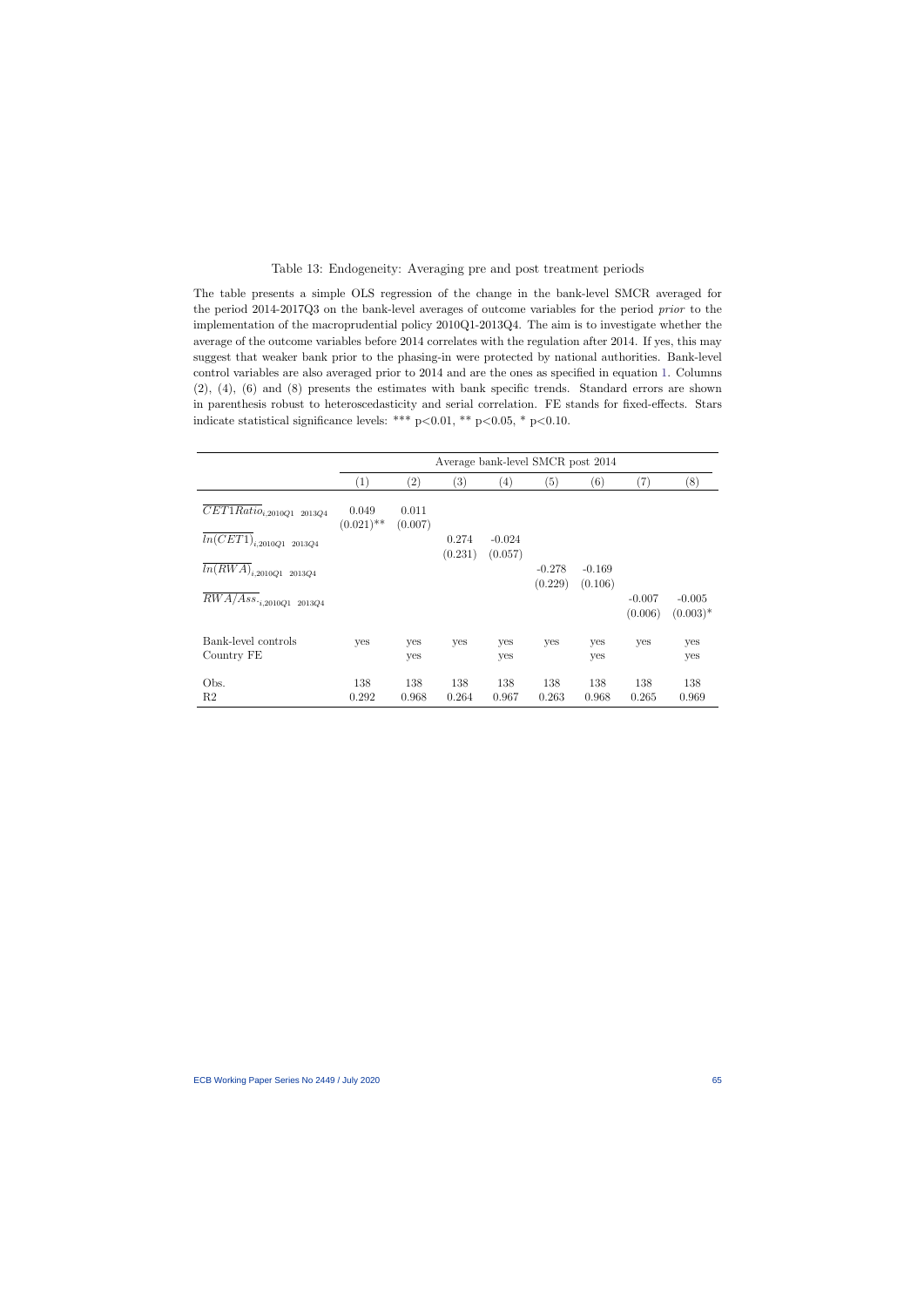#### Table 14: Impact on the Probability of Default

The table presents the baseline reduced form specification for the impact of the change in the SMCR on the probability of default as inferred from banks' ratings. Bank-level control variables are as specified in equation [1.](#page-14-1) Time period: 2010Q1-2017Q3. Standard errors are shown in parenthesis and are clustered at bank-level, robust to heteroscedasticity and serial correlation. FE stands for fixed-effects. Stars indicate statistical significance levels: \*\*\* p<0.01, \*\* p<0.05, \* p<0.10.

<span id="page-66-0"></span>

|                                    | Probability of Default Horizon |              |              |              |              |  |  |  |
|------------------------------------|--------------------------------|--------------|--------------|--------------|--------------|--|--|--|
|                                    | 5yrs                           | 4yrs         | 3yrs         | 2yrs         | 1yr          |  |  |  |
|                                    | (p.p.)                         | (p.p.)       | (p.p.)       | (p.p.)       | (p.p.)       |  |  |  |
|                                    |                                |              |              |              |              |  |  |  |
| <b>SMCR</b>                        | 1.346                          | 1.293        | 1.161        | 0.930        | 0.533        |  |  |  |
|                                    | (1.044)                        | (1.042)      | (1.028)      | (0.981)      | (0.776)      |  |  |  |
| $SMCR \times$                      |                                |              |              |              |              |  |  |  |
| $>$ 20bln. $<$ Tot.Ass $<$ 100bln. | $-1.843$                       | $-1.840$     | $-1.811$     | $-1.717$     | $-1.345$     |  |  |  |
|                                    | $(0.833)$ **                   | $(0.835)$ ** | $(0.831)$ ** | $(0.803)$ ** | $(0.654)$ ** |  |  |  |
| $SMCR \times$                      |                                |              |              |              |              |  |  |  |
| Tot.Ass>100bln.                    | $-2.011$                       | $-1.999$     | $-1.960$     | $-1.868$     | $-1.471$     |  |  |  |
|                                    | $(0.893)$ **                   | $(0.895)$ ** | $(0.888)$ ** | $(0.858)$ ** | $(0.699)$ ** |  |  |  |
|                                    |                                |              |              |              |              |  |  |  |
| <b>Bank Controls</b>               | yes                            | yes          | yes          | yes          | yes          |  |  |  |
| <b>Bank FE</b>                     | yes                            | yes          | yes          | yes          | yes          |  |  |  |
| Country-quarter FE                 | yes                            | yes          | yes          | yes          | yes          |  |  |  |
| Obs.                               | 1969                           | 1969         | 1969         | 1969         | 1969         |  |  |  |
| N. clusters                        | 87                             | 87           | 87           | 87           | 87           |  |  |  |
| R <sub>2</sub>                     | 0.451                          | 0.451        | 0.446        | 0.433        | 0.396        |  |  |  |
|                                    |                                |              |              |              |              |  |  |  |
|                                    | Marginal Effects               |              |              |              |              |  |  |  |
| $SMCR \times$                      |                                |              |              |              |              |  |  |  |
| $>$ 20bln. $<$ Tot.Ass $<$ 100bln. | $-0.497$                       | $-0.548$     | $-0.650$     | $-0.787$     | $-0.811$     |  |  |  |
|                                    | (1.100)                        | (1.101)      | (1.094)      | (1.052)      | (0.840)      |  |  |  |
| $SMCR \times$                      |                                |              |              |              |              |  |  |  |
| Tot.Ass>100bln.                    | $-0.665$                       | $-0.706$     | $-0.799$     | $-0.938$     | $-0.938$     |  |  |  |
|                                    | (1.183)                        | (1.182)      | (1.172)      | (1.126)      | (0.900)      |  |  |  |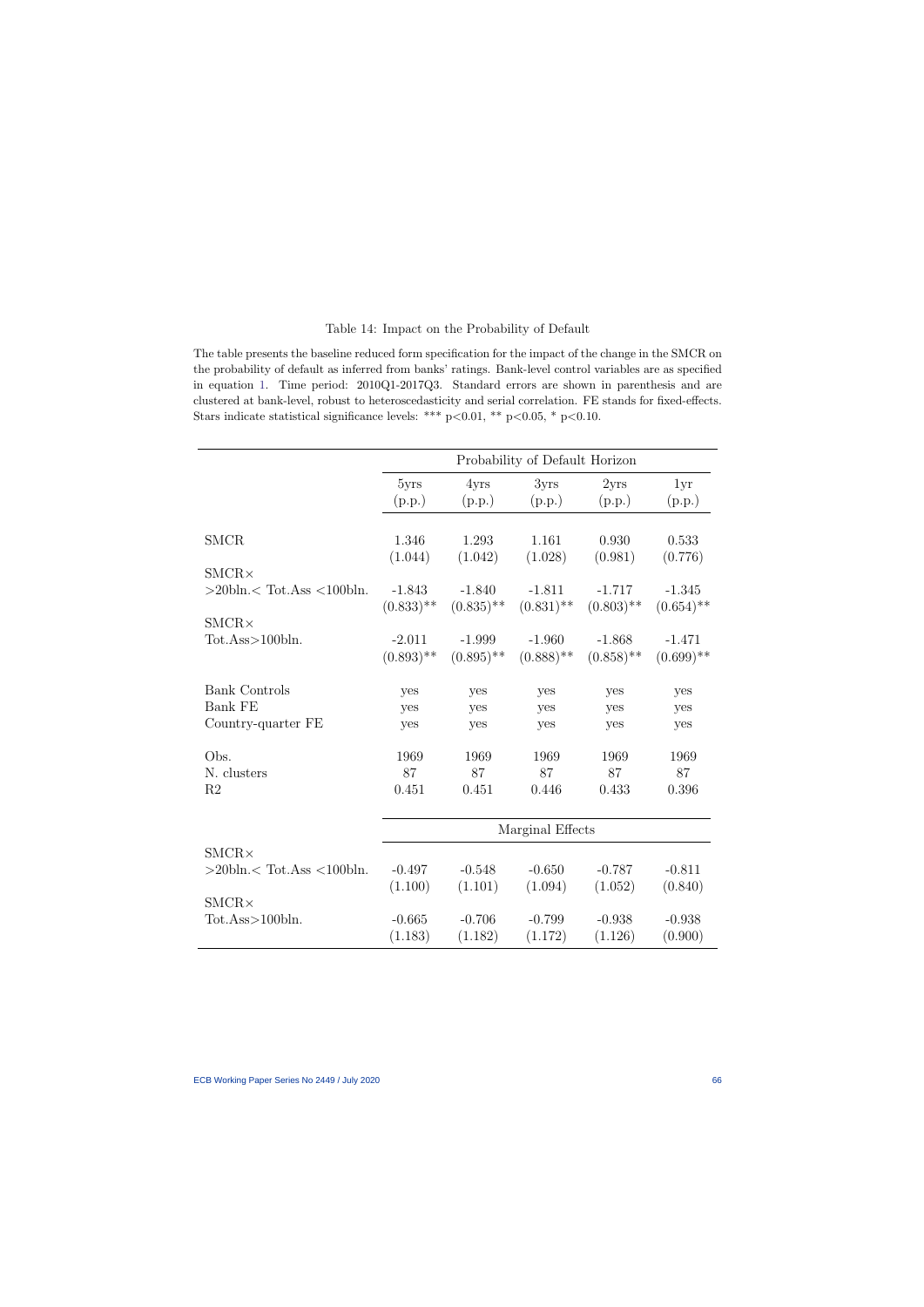# A-I Online Appendix: List of Banks

Table A-I: List of GSIBs and O-SIBs with more than EUR 300 billions in total assets as of 2016Q4

| Number         | Country                  | GSI-OSI              | <b>Bank Name</b>                                | Euro Area      | Total Assets | <b>IRB</b>     |
|----------------|--------------------------|----------------------|-------------------------------------------------|----------------|--------------|----------------|
| 1              | UK                       | GSI                  | <b>HSBC</b> Holdings Plc                        | No             | 2251961725   | 1              |
| $\overline{2}$ | FR                       | GSI                  | <b>BNP</b> Paribas SA                           | Yes            | 2076959000   | 1              |
| 3              | DE                       | GSI                  | Deutsche Bank AG                                | Yes            | 1590546000   | $\mathbf 1$    |
| $\overline{4}$ | FR                       | $\operatorname{GSI}$ | Credit Agricole SA                              | Yes            | 1524232000   | 1              |
| 5              | UK                       | GSI                  | Barclays Bank Plc                               | No             | 1421778818   | $\mathbf{1}$   |
| 6              | FR                       | $\operatorname{GSI}$ | Societe Generale SA                             | Yes            | 1382241000   | $\mathbf{1}$   |
| $\overline{7}$ | $\mathop{\hbox{\rm ES}}$ | GSI                  | Banco Santander, SA                             | Yes            | 1339124751   | $\mathbf{1}$   |
| 8              | UK                       | OSI                  | Lloyds Banking Group Plc                        | N <sub>o</sub> | 957795606    | $\mathbf{1}$   |
| 9              | UK                       | GSI                  | Royal Bank of Scotland Group Plc                | No             | 935382435    | $\mathbf{1}$   |
| 10             | UK                       | OSI                  | Goldman Sachs International                     | N <sub>o</sub> | 885924120    | $\mathbf{1}$   |
| 11             | $\operatorname{IT}$      | $\operatorname{GSI}$ | UniCredit SpA                                   | Yes            | 859532774    | $\mathbf{1}$   |
| 12             | NL                       | $\operatorname{GSI}$ | ING Groep N.V.                                  | Yes            | 845081000    | $\mathbf{1}$   |
| 13             | FR                       | OSI                  | Credit Mutuel Group                             | Yes            | 793522000    | $\mathbf{1}$   |
| 14             | FR                       | $\operatorname{GSI}$ | <b>BPCE SA</b>                                  | Yes            | 765069000    | $\mathbf{1}$   |
| 15             | $\mathop{\hbox{\rm ES}}$ | $\operatorname{GSI}$ | Banco Bilbao Vizcaya Argentaria, SA             | Yes            | 731855527    | $\mathbf{1}$   |
| 16             | $\operatorname{IT}$      | OSI                  | Intesa Sanpaolo SpA                             | Yes            | 725100000    | $\mathbf{1}$   |
| 17             | <b>SE</b>                | $\operatorname{GSI}$ | Nordea Bank AB (publ)                           | N <sub>o</sub> | 615659000    | $\mathbf{1}$   |
| 18             | UK                       | $\operatorname{GSI}$ | Standard Chartered Plc                          | $\rm No$       | 613193354    | $\mathbf{1}$   |
| 19             | UK                       | OSI                  | J.P. Morgan Capital Holdings Ltd.               | N <sub>o</sub> | 555986552    | $\theta$       |
| 20             | UK                       | OSI                  | Nomura Europe Holdings plc                      | $\rm No$       | 548007616    | $\mathbf{1}$   |
| 21             | DE                       | OSI                  | DZ BANK AG Deutsche Zentral-Genossenschaftsbank | Yes            | 509447000    | 1              |
| 22             | NL                       | OSI                  | Rabobank                                        | Yes            | 498468992    | $\mathbf{1}$   |
| 23             | DE                       | <b>OSI</b>           | Commerzbank AG                                  | Yes            | 480450000    | n/a            |
| 24             | DK                       | OSI                  | Danske Bank $A/S$                               | N <sub>o</sub> | 468501389    | $\overline{0}$ |
| 25             | UK                       | OSI                  | Morgan Stanley & Co. International Plc          | No             | 401416677    | 1              |
| 26             | UK                       | OSI                  | Merrill Lynch International                     | N <sub>o</sub> | 395201226    | $\mathbf 1$    |
| 27             | NL                       | OSI                  | ABN AMRO Group NV                               | Yes            | 394482000    | $\mathbf{1}$   |
| 28             | UK                       | OSI                  | Santander UK Plc                                | N <sub>o</sub> | 355038592    | $\theta$       |
| 29             | $\mathop{\hbox{\rm ES}}$ | OSI                  | CaixaBank, SA                                   | Yes            | 347927262    | 1              |
| 30             | UK                       | OSI                  | Citigroup Global Markets Ltd.                   | $\rm No$       | 327705506    | $\mathbf{1}$   |
| 31             | UK                       | OSI                  | Credit Suisse International                     | N <sub>o</sub> | 315163664    | 1              |
| 32             | DE                       | OSI                  | UniCredit Bank AG                               | Yes            | 302090000    | $\mathbf{1}$   |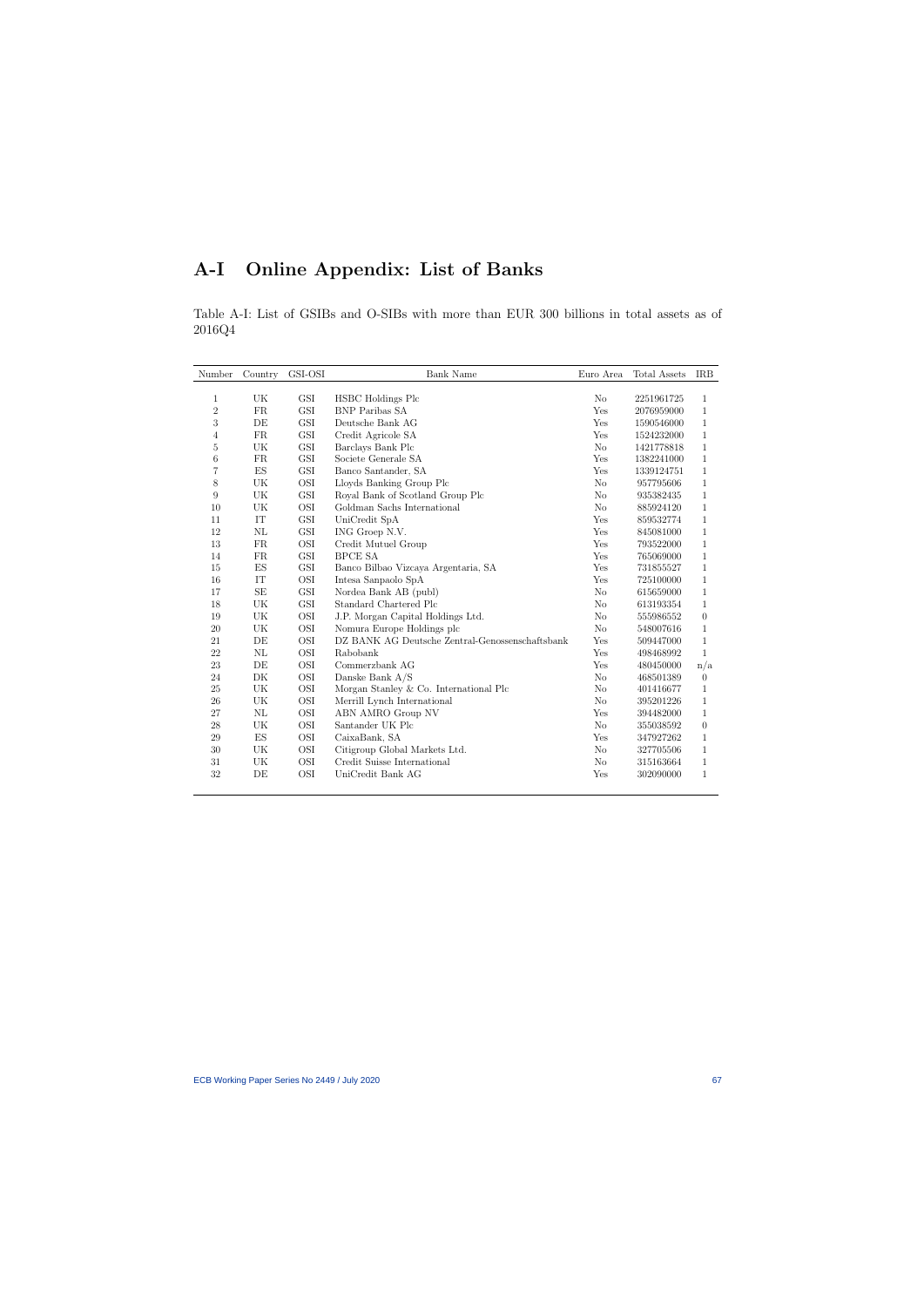| Number       | Country                  | GSI-OSI           | Bank Name                                    | Euro Area      | Total Assets | <b>IRB</b>       |
|--------------|--------------------------|-------------------|----------------------------------------------|----------------|--------------|------------------|
|              |                          |                   |                                              |                |              |                  |
| 33<br>$34\,$ | BE<br>BE                 | OSI<br><b>OSI</b> | <b>BNP</b> Paribas Fortis SA                 | Yes<br>Yes     | 297790000    | $\mathbf{1}$     |
|              |                          |                   | KBC Group NV                                 |                | 275200000    | $\mathbf{1}$     |
| 35           | SE                       | OSI               | Svenska Handelsbanken AB (publ)              | N <sub>o</sub> | 274321632    | $\mathbf{1}$     |
| 36           | $\operatorname{SE}$      | OSI               | Skandinaviska Enskilda Banken AB (publ.)     | N <sub>o</sub> | 273597716    | $\mathbf{1}$     |
| 37           | UK                       | OSI               | Nationwide Building Society                  | N <sub>o</sub> | 263401902    | $\mathbf{1}$     |
| 38           | NO                       | <b>OSI</b>        | DNB Bank ASA                                 | N <sub>o</sub> | 258682038    | $\mathbf{1}$     |
| $39\,$       | DE                       | OSI               | Landesbank Baden-Wurttemberg                 | Yes            | 243620000    | $\boldsymbol{0}$ |
| $40\,$       | ${\rm FI}$               | OSI               | Nordea Pankki Suomi Oyj                      | Yes            | 238775000    | $\mathbf{1}$     |
| 41           | FR                       | OSI               | La Banque Postale, SA                        | Yes            | 229577420    | $\mathbf{1}$     |
| 42           | $\operatorname{SE}$      | OSI               | Swedbank AB (publ)                           | $\rm No$       | 224900662    | $\mathbf{1}$     |
| 43           | $\mathop{\hbox{\rm ES}}$ | OSI               | Banco de Sabadell, SA                        | Yes            | 212507719    | $\mathbf{1}$     |
| 44           | DE                       | OSI               | Bayerische Landesbank                        | Yes            | 212150000    | $\mathbf{1}$     |
| 45           | $\mathbf{A}\mathbf{T}$   | OSI               | Erste Group Bank AG                          | Yes            | 208227070    | $\mathbf{1}$     |
| 46           | $\mathop{\hbox{\rm ES}}$ | OSI               | Bankia, SA                                   | Yes            | 190167459    | $\mathbf{1}$     |
| 47           | DK                       | OSI               | Nykredit Realkredit A/S                      | $\rm No$       | 188360510    | $\mathbf{1}$     |
| 48           | BE                       | OSI               | Belfius Banque SA                            | Yes            | 176720926    | $\mathbf{1}$     |
| 49           | DE                       | OSI               | NORD/LB Norddeutsche Landesbank Girozentrale | Yes            | 174797000    | $\mathbf{1}$     |
| $50\,$       | DE                       | OSI               | Landesbank Hessen-Thuringen Girozentrale     | Yes            | 165164000    | $\theta$         |
| 51           | DE                       | OSI               | $ING-DiBaAG$                                 | Yes            | 157553000    | $\mathbf{1}$     |
| 52           | NL                       | <b>OSI</b>        | NV Bank Nederlandse Gemeenten                | Yes            | 154000000    | $\mathbf{1}$     |
| $53\,$       | IT                       | OSI               | Banca Monte dei Paschi di Siena SpA          | Yes            | 153178466    | 1                |
| 54           | BE                       | OSI               | <b>ING Belgie NV</b>                         | Yes            | 150418720    | $\boldsymbol{0}$ |
| 55           | $\mathop{\hbox{\rm ES}}$ | OSI               | Banco Popular Espanol, SA                    | Yes            | 147925728    | $\mathbf{1}$     |
| 56           | DE                       | OSI               | NRW.BANK                                     | Yes            | 142065678    | $\mathbf{1}$     |
| 57           | AT                       | OSI               | Raiffeisen Zentralbank osterreich AG         | Yes            | 134846575    | $\theta$         |
| 58           | FI                       | OSI               | OP Financial Group                           | Yes            | 133747000    | $\mathbf{1}$     |
| 59           | DE                       | <b>OSI</b>        | Volkswagen Financial Services AG             | Yes            | 130148000    | $\mathbf{1}$     |
| 60           | $\rm NL$                 | OSI               | SNS REAAL NV                                 | Yes            | 124806000    | $\mathbf{1}$     |
| 61           | IE                       | OSI               | Governor and Company of the Bank of Ireland  | Yes            | 123129000    | $\mathbf{1}$     |
| 62           | UK                       | OSI               | Credit Suisse Securities (Europe) Ltd.       | N <sub>o</sub> | 112791235    | $\mathbf{1}$     |
| 63           | AT                       | OSI               | Raiffeisen Bank International AG             | Yes            | 111863845    | $\boldsymbol{0}$ |
| 64           | DK                       | $\rm OSI$         | Nordea Bank Danmark A/S                      | $\rm No$       | 108970440    | $\mathbf{1}$     |
| $65\,$       | $\mathbf{A}\mathbf{T}$   | $\rm OSI$         | UniCredit Bank Austria AG                    | Yes            | 105785411    | $\mathbf{1}$     |
| 66           | DE                       | OSI               | Landesbank Berlin Holding AG                 | Yes            | 102437000    | 1                |
|              |                          |                   |                                              |                |              |                  |

Table A-II: Banks with total assets between EUR 100 and EUR 300 billions in total assets as of 2016Q4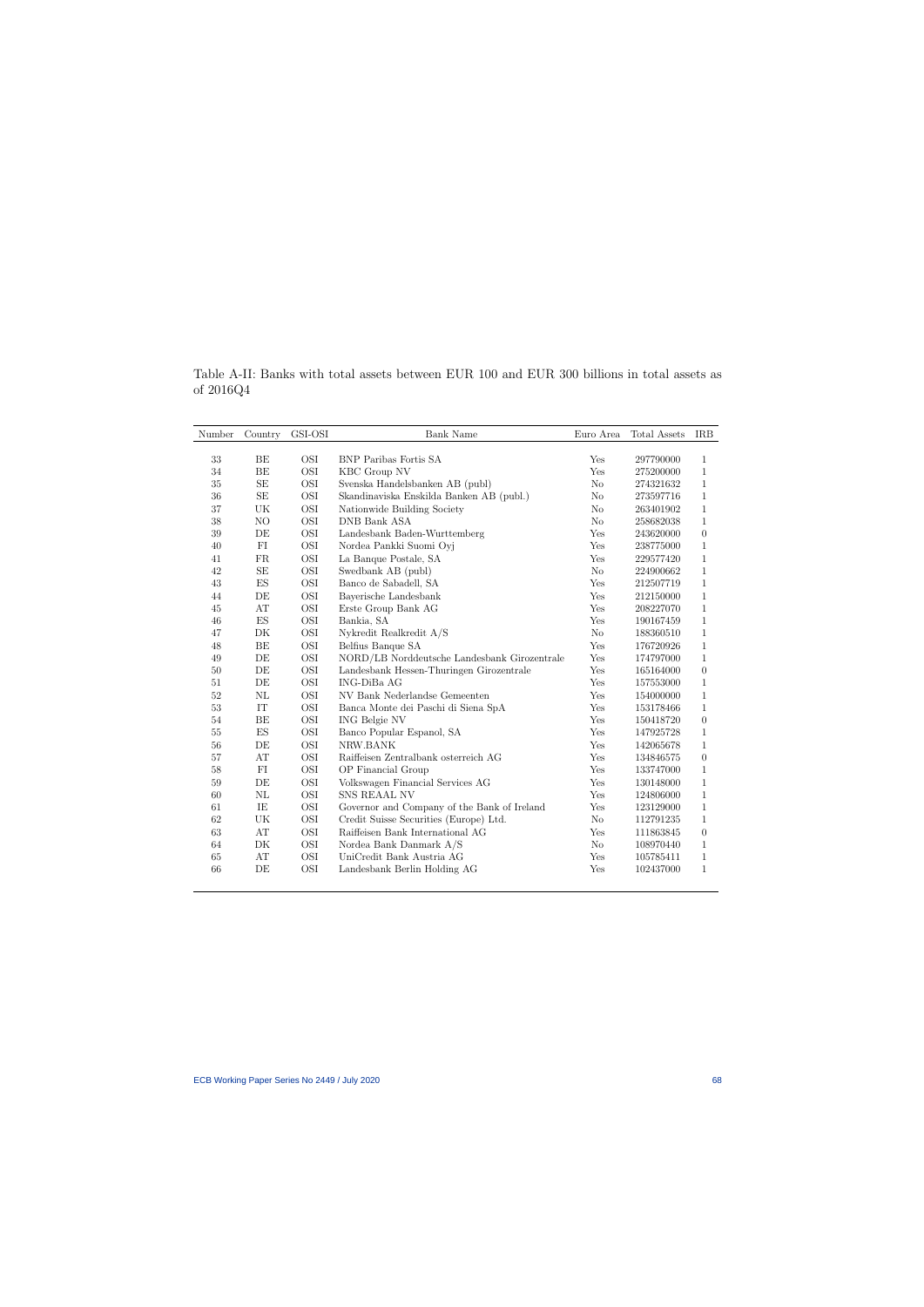Table A-III: Banks with total assets between EUR 20 and EUR 100 billions in total assets as of 2016Q4

| Yes<br>67<br>IE<br>OSI<br>Allied Irish Banks, Plc<br>95622000<br>$\overline{0}$<br>68<br>DE<br>OSI<br>Yes<br>Landwirtschaftliche Rentenbank<br>95045800<br>$\mathbf{1}$<br>PT<br>OSI<br>Yes<br>69<br>Caixa Geral de Depositos, SA<br>93547313<br>$\mathbf{1}$<br>DE<br>OSI<br>Westdeutsche Genossenschafts-Zentralbank AG<br>Yes<br>70<br>$\mathbf{1}$<br>89794496<br>71<br>DE<br>OSI<br>Yes<br>DekaBank Deutsche Girozentrale<br>$\mathbf{1}$<br>85954700<br>OSI<br>72<br>DE<br>HSH Nordbank AG<br>Yes<br>$\mathbf{1}$<br>84365000<br>OSI<br>Yes<br>73<br>GR<br>Piraeus Bank SA<br>$\mathbf{1}$<br>81500534<br><b>OSI</b><br>No<br>74<br>DK<br>Jyske Bank $A/S$<br>$\mathbf{1}$<br>78902758<br>OSI<br>GR<br>National Bank of Greece SA<br>Yes<br>$\mathbf{1}$<br>75<br>78531000<br>76<br>NO<br>OSI<br>Nordea Bank Norge ASA<br>No<br>$\mathbf{1}$<br>73744593<br>PT<br>OSI<br>Yes<br>$\overline{0}$<br>Banco Comercial Portugus, SA<br>77<br>71264811<br>OSI<br>78<br>$_{\rm GR}$<br>Eurobank Ergasias SA<br>Yes<br>n/a<br>66393000<br>79<br>OSI<br>Alpha Bank AE<br>Yes<br>GR<br>64872266<br>n/a<br>PL<br>OSI<br>Powszechna Kasa Oszczednosci Bank Polski SA<br>N <sub>o</sub><br>80<br>64851280<br>$\mathbf{1}$<br>PT<br>OSI<br>Yes<br>81<br>Novo Banco, SA<br>52332672<br>$\mathbf{1}$<br>OSI<br>Yes<br>82<br>LU<br>Deutsche Bank Luxembourg SA<br>$\mathbf{1}$<br>51787398<br>83<br>UK<br>OSI<br>No<br>UBS Ltd.<br>$\mathbf{1}$<br>47624329<br>OSI<br>84<br>IE<br>Citibank Europe Plc<br>Yes<br>$\mathbf{1}$<br>46729176<br>OSI<br>N <sub>o</sub><br>85<br>NO<br>Kommunalbanken AS<br>$\mathbf{1}$<br>46082260<br>OSI<br>Yes<br>$\overline{0}$<br>LU<br>CACEIS Bank Luxembourg SA<br>86<br>46081972<br>PT<br>OSI<br>Santander Totta, SGPS SA<br>Yes<br>87<br>$\mathbf{1}$<br>44991681<br>OSI<br>88<br>LU<br><b>BGL BNP Paribas SA</b><br>Yes<br>$\theta$<br>44980200<br>OSI<br>Banque et Caisse d'Epargne de l'Etat, Luxembourg<br>Yes<br>$\overline{0}$<br>89<br>LU<br>43468625<br>$\boldsymbol{0}$<br>LU<br>OSI<br>Societe Generale Bank & Trust SA<br>Yes<br>90<br>42187856<br>OSI<br>91<br>CZ<br>No<br>$\boldsymbol{0}$<br>ceskoslovenska obchodn banka, a.s.<br>40177083<br>92<br>AT<br>OSI<br>Bank fur Arbeit und Wirtschaft und Osterreichische Postsparkasse AG<br>Yes<br>$\mathbf{1}$<br>39743000<br>PL<br>OSI<br>No<br>93<br>Bank Polska Kasa Opieki SA<br>39562822<br>$\mathbf{1}$<br>CZ<br>OSI<br>No<br>$\boldsymbol{0}$<br>94<br>ceska spoitelna, a.s.<br>39473826<br>OSI<br>Raiffeisenlandesbank Oberosterreich AG<br>Yes<br>$\boldsymbol{0}$<br>95<br>AT<br>39385129<br>PT<br>OSI<br>Yes<br>96<br>Banco BPI, SA<br>$\mathbf{1}$<br>38284652<br>97<br>ВE<br>OSI<br>Bank of New York Mellon SA/NV<br>Yes<br>$\mathbf{1}$<br>36427299<br>HU<br>OSI<br>OTP Bank Nyrt.<br>No<br>$\mathbf{1}$<br>98<br>36291787<br>BE<br><b>OSI</b><br>99<br>Argenta Spaarbank NV<br>Yes<br>$\mathbf{1}$<br>36156329<br>OSI<br>100<br>CZ<br>Komercn banka, a.s.<br>No<br>$\overline{0}$<br>34151966<br>OSI<br>101<br>PL<br>Bank Zachodni WBK SA<br>No<br>$\mathbf{1}$<br>34086447<br>OSI<br>102<br>FI<br>Kuntarahoitus Oyj<br>Yes<br>$\boldsymbol{0}$<br>34052186<br>103<br>IE<br>OSI<br>Ulster Bank Ireland DAC<br>Yes<br>$\mathbf{1}$<br>30694000<br>PL<br>OSI<br>N <sub>o</sub><br>104<br>mBank SA<br>$\mathbf{1}$<br>30372081<br>OSI<br>Yes<br>105<br>FI<br>Danske Bank Oyj<br>$\mathbf{1}$<br>28962100<br>BE<br>OSI<br>Yes<br>$\boldsymbol{0}$<br>106<br>AXA Bank Belgium SA<br>27994508<br>IE<br>OSI<br>Yes<br>$\boldsymbol{0}$<br>107<br>DEPFA BANK Plc<br>27596000 | Number | Country | GSI-OSI | Bank Name | Euro Area | Total Assets | <b>IRB</b> |
|--------------------------------------------------------------------------------------------------------------------------------------------------------------------------------------------------------------------------------------------------------------------------------------------------------------------------------------------------------------------------------------------------------------------------------------------------------------------------------------------------------------------------------------------------------------------------------------------------------------------------------------------------------------------------------------------------------------------------------------------------------------------------------------------------------------------------------------------------------------------------------------------------------------------------------------------------------------------------------------------------------------------------------------------------------------------------------------------------------------------------------------------------------------------------------------------------------------------------------------------------------------------------------------------------------------------------------------------------------------------------------------------------------------------------------------------------------------------------------------------------------------------------------------------------------------------------------------------------------------------------------------------------------------------------------------------------------------------------------------------------------------------------------------------------------------------------------------------------------------------------------------------------------------------------------------------------------------------------------------------------------------------------------------------------------------------------------------------------------------------------------------------------------------------------------------------------------------------------------------------------------------------------------------------------------------------------------------------------------------------------------------------------------------------------------------------------------------------------------------------------------------------------------------------------------------------------------------------------------------------------------------------------------------------------------------------------------------------------------------------------------------------------------------------------------------------------------------------------------------------------------------------------------------------------------------------------------------------------------------------------------------------------------------------------------------------------------------------------------------------------------------------------------------------------------------------------------------------------------------------------------------------------------------------------------------------------------------------------------------------------------------------------------------------------------------------------------------------------------------------------------------------------------------------------------------------------|--------|---------|---------|-----------|-----------|--------------|------------|
|                                                                                                                                                                                                                                                                                                                                                                                                                                                                                                                                                                                                                                                                                                                                                                                                                                                                                                                                                                                                                                                                                                                                                                                                                                                                                                                                                                                                                                                                                                                                                                                                                                                                                                                                                                                                                                                                                                                                                                                                                                                                                                                                                                                                                                                                                                                                                                                                                                                                                                                                                                                                                                                                                                                                                                                                                                                                                                                                                                                                                                                                                                                                                                                                                                                                                                                                                                                                                                                                                                                                                                          |        |         |         |           |           |              |            |
|                                                                                                                                                                                                                                                                                                                                                                                                                                                                                                                                                                                                                                                                                                                                                                                                                                                                                                                                                                                                                                                                                                                                                                                                                                                                                                                                                                                                                                                                                                                                                                                                                                                                                                                                                                                                                                                                                                                                                                                                                                                                                                                                                                                                                                                                                                                                                                                                                                                                                                                                                                                                                                                                                                                                                                                                                                                                                                                                                                                                                                                                                                                                                                                                                                                                                                                                                                                                                                                                                                                                                                          |        |         |         |           |           |              |            |
|                                                                                                                                                                                                                                                                                                                                                                                                                                                                                                                                                                                                                                                                                                                                                                                                                                                                                                                                                                                                                                                                                                                                                                                                                                                                                                                                                                                                                                                                                                                                                                                                                                                                                                                                                                                                                                                                                                                                                                                                                                                                                                                                                                                                                                                                                                                                                                                                                                                                                                                                                                                                                                                                                                                                                                                                                                                                                                                                                                                                                                                                                                                                                                                                                                                                                                                                                                                                                                                                                                                                                                          |        |         |         |           |           |              |            |
|                                                                                                                                                                                                                                                                                                                                                                                                                                                                                                                                                                                                                                                                                                                                                                                                                                                                                                                                                                                                                                                                                                                                                                                                                                                                                                                                                                                                                                                                                                                                                                                                                                                                                                                                                                                                                                                                                                                                                                                                                                                                                                                                                                                                                                                                                                                                                                                                                                                                                                                                                                                                                                                                                                                                                                                                                                                                                                                                                                                                                                                                                                                                                                                                                                                                                                                                                                                                                                                                                                                                                                          |        |         |         |           |           |              |            |
|                                                                                                                                                                                                                                                                                                                                                                                                                                                                                                                                                                                                                                                                                                                                                                                                                                                                                                                                                                                                                                                                                                                                                                                                                                                                                                                                                                                                                                                                                                                                                                                                                                                                                                                                                                                                                                                                                                                                                                                                                                                                                                                                                                                                                                                                                                                                                                                                                                                                                                                                                                                                                                                                                                                                                                                                                                                                                                                                                                                                                                                                                                                                                                                                                                                                                                                                                                                                                                                                                                                                                                          |        |         |         |           |           |              |            |
|                                                                                                                                                                                                                                                                                                                                                                                                                                                                                                                                                                                                                                                                                                                                                                                                                                                                                                                                                                                                                                                                                                                                                                                                                                                                                                                                                                                                                                                                                                                                                                                                                                                                                                                                                                                                                                                                                                                                                                                                                                                                                                                                                                                                                                                                                                                                                                                                                                                                                                                                                                                                                                                                                                                                                                                                                                                                                                                                                                                                                                                                                                                                                                                                                                                                                                                                                                                                                                                                                                                                                                          |        |         |         |           |           |              |            |
|                                                                                                                                                                                                                                                                                                                                                                                                                                                                                                                                                                                                                                                                                                                                                                                                                                                                                                                                                                                                                                                                                                                                                                                                                                                                                                                                                                                                                                                                                                                                                                                                                                                                                                                                                                                                                                                                                                                                                                                                                                                                                                                                                                                                                                                                                                                                                                                                                                                                                                                                                                                                                                                                                                                                                                                                                                                                                                                                                                                                                                                                                                                                                                                                                                                                                                                                                                                                                                                                                                                                                                          |        |         |         |           |           |              |            |
|                                                                                                                                                                                                                                                                                                                                                                                                                                                                                                                                                                                                                                                                                                                                                                                                                                                                                                                                                                                                                                                                                                                                                                                                                                                                                                                                                                                                                                                                                                                                                                                                                                                                                                                                                                                                                                                                                                                                                                                                                                                                                                                                                                                                                                                                                                                                                                                                                                                                                                                                                                                                                                                                                                                                                                                                                                                                                                                                                                                                                                                                                                                                                                                                                                                                                                                                                                                                                                                                                                                                                                          |        |         |         |           |           |              |            |
|                                                                                                                                                                                                                                                                                                                                                                                                                                                                                                                                                                                                                                                                                                                                                                                                                                                                                                                                                                                                                                                                                                                                                                                                                                                                                                                                                                                                                                                                                                                                                                                                                                                                                                                                                                                                                                                                                                                                                                                                                                                                                                                                                                                                                                                                                                                                                                                                                                                                                                                                                                                                                                                                                                                                                                                                                                                                                                                                                                                                                                                                                                                                                                                                                                                                                                                                                                                                                                                                                                                                                                          |        |         |         |           |           |              |            |
|                                                                                                                                                                                                                                                                                                                                                                                                                                                                                                                                                                                                                                                                                                                                                                                                                                                                                                                                                                                                                                                                                                                                                                                                                                                                                                                                                                                                                                                                                                                                                                                                                                                                                                                                                                                                                                                                                                                                                                                                                                                                                                                                                                                                                                                                                                                                                                                                                                                                                                                                                                                                                                                                                                                                                                                                                                                                                                                                                                                                                                                                                                                                                                                                                                                                                                                                                                                                                                                                                                                                                                          |        |         |         |           |           |              |            |
|                                                                                                                                                                                                                                                                                                                                                                                                                                                                                                                                                                                                                                                                                                                                                                                                                                                                                                                                                                                                                                                                                                                                                                                                                                                                                                                                                                                                                                                                                                                                                                                                                                                                                                                                                                                                                                                                                                                                                                                                                                                                                                                                                                                                                                                                                                                                                                                                                                                                                                                                                                                                                                                                                                                                                                                                                                                                                                                                                                                                                                                                                                                                                                                                                                                                                                                                                                                                                                                                                                                                                                          |        |         |         |           |           |              |            |
|                                                                                                                                                                                                                                                                                                                                                                                                                                                                                                                                                                                                                                                                                                                                                                                                                                                                                                                                                                                                                                                                                                                                                                                                                                                                                                                                                                                                                                                                                                                                                                                                                                                                                                                                                                                                                                                                                                                                                                                                                                                                                                                                                                                                                                                                                                                                                                                                                                                                                                                                                                                                                                                                                                                                                                                                                                                                                                                                                                                                                                                                                                                                                                                                                                                                                                                                                                                                                                                                                                                                                                          |        |         |         |           |           |              |            |
|                                                                                                                                                                                                                                                                                                                                                                                                                                                                                                                                                                                                                                                                                                                                                                                                                                                                                                                                                                                                                                                                                                                                                                                                                                                                                                                                                                                                                                                                                                                                                                                                                                                                                                                                                                                                                                                                                                                                                                                                                                                                                                                                                                                                                                                                                                                                                                                                                                                                                                                                                                                                                                                                                                                                                                                                                                                                                                                                                                                                                                                                                                                                                                                                                                                                                                                                                                                                                                                                                                                                                                          |        |         |         |           |           |              |            |
|                                                                                                                                                                                                                                                                                                                                                                                                                                                                                                                                                                                                                                                                                                                                                                                                                                                                                                                                                                                                                                                                                                                                                                                                                                                                                                                                                                                                                                                                                                                                                                                                                                                                                                                                                                                                                                                                                                                                                                                                                                                                                                                                                                                                                                                                                                                                                                                                                                                                                                                                                                                                                                                                                                                                                                                                                                                                                                                                                                                                                                                                                                                                                                                                                                                                                                                                                                                                                                                                                                                                                                          |        |         |         |           |           |              |            |
|                                                                                                                                                                                                                                                                                                                                                                                                                                                                                                                                                                                                                                                                                                                                                                                                                                                                                                                                                                                                                                                                                                                                                                                                                                                                                                                                                                                                                                                                                                                                                                                                                                                                                                                                                                                                                                                                                                                                                                                                                                                                                                                                                                                                                                                                                                                                                                                                                                                                                                                                                                                                                                                                                                                                                                                                                                                                                                                                                                                                                                                                                                                                                                                                                                                                                                                                                                                                                                                                                                                                                                          |        |         |         |           |           |              |            |
|                                                                                                                                                                                                                                                                                                                                                                                                                                                                                                                                                                                                                                                                                                                                                                                                                                                                                                                                                                                                                                                                                                                                                                                                                                                                                                                                                                                                                                                                                                                                                                                                                                                                                                                                                                                                                                                                                                                                                                                                                                                                                                                                                                                                                                                                                                                                                                                                                                                                                                                                                                                                                                                                                                                                                                                                                                                                                                                                                                                                                                                                                                                                                                                                                                                                                                                                                                                                                                                                                                                                                                          |        |         |         |           |           |              |            |
|                                                                                                                                                                                                                                                                                                                                                                                                                                                                                                                                                                                                                                                                                                                                                                                                                                                                                                                                                                                                                                                                                                                                                                                                                                                                                                                                                                                                                                                                                                                                                                                                                                                                                                                                                                                                                                                                                                                                                                                                                                                                                                                                                                                                                                                                                                                                                                                                                                                                                                                                                                                                                                                                                                                                                                                                                                                                                                                                                                                                                                                                                                                                                                                                                                                                                                                                                                                                                                                                                                                                                                          |        |         |         |           |           |              |            |
|                                                                                                                                                                                                                                                                                                                                                                                                                                                                                                                                                                                                                                                                                                                                                                                                                                                                                                                                                                                                                                                                                                                                                                                                                                                                                                                                                                                                                                                                                                                                                                                                                                                                                                                                                                                                                                                                                                                                                                                                                                                                                                                                                                                                                                                                                                                                                                                                                                                                                                                                                                                                                                                                                                                                                                                                                                                                                                                                                                                                                                                                                                                                                                                                                                                                                                                                                                                                                                                                                                                                                                          |        |         |         |           |           |              |            |
|                                                                                                                                                                                                                                                                                                                                                                                                                                                                                                                                                                                                                                                                                                                                                                                                                                                                                                                                                                                                                                                                                                                                                                                                                                                                                                                                                                                                                                                                                                                                                                                                                                                                                                                                                                                                                                                                                                                                                                                                                                                                                                                                                                                                                                                                                                                                                                                                                                                                                                                                                                                                                                                                                                                                                                                                                                                                                                                                                                                                                                                                                                                                                                                                                                                                                                                                                                                                                                                                                                                                                                          |        |         |         |           |           |              |            |
|                                                                                                                                                                                                                                                                                                                                                                                                                                                                                                                                                                                                                                                                                                                                                                                                                                                                                                                                                                                                                                                                                                                                                                                                                                                                                                                                                                                                                                                                                                                                                                                                                                                                                                                                                                                                                                                                                                                                                                                                                                                                                                                                                                                                                                                                                                                                                                                                                                                                                                                                                                                                                                                                                                                                                                                                                                                                                                                                                                                                                                                                                                                                                                                                                                                                                                                                                                                                                                                                                                                                                                          |        |         |         |           |           |              |            |
|                                                                                                                                                                                                                                                                                                                                                                                                                                                                                                                                                                                                                                                                                                                                                                                                                                                                                                                                                                                                                                                                                                                                                                                                                                                                                                                                                                                                                                                                                                                                                                                                                                                                                                                                                                                                                                                                                                                                                                                                                                                                                                                                                                                                                                                                                                                                                                                                                                                                                                                                                                                                                                                                                                                                                                                                                                                                                                                                                                                                                                                                                                                                                                                                                                                                                                                                                                                                                                                                                                                                                                          |        |         |         |           |           |              |            |
|                                                                                                                                                                                                                                                                                                                                                                                                                                                                                                                                                                                                                                                                                                                                                                                                                                                                                                                                                                                                                                                                                                                                                                                                                                                                                                                                                                                                                                                                                                                                                                                                                                                                                                                                                                                                                                                                                                                                                                                                                                                                                                                                                                                                                                                                                                                                                                                                                                                                                                                                                                                                                                                                                                                                                                                                                                                                                                                                                                                                                                                                                                                                                                                                                                                                                                                                                                                                                                                                                                                                                                          |        |         |         |           |           |              |            |
|                                                                                                                                                                                                                                                                                                                                                                                                                                                                                                                                                                                                                                                                                                                                                                                                                                                                                                                                                                                                                                                                                                                                                                                                                                                                                                                                                                                                                                                                                                                                                                                                                                                                                                                                                                                                                                                                                                                                                                                                                                                                                                                                                                                                                                                                                                                                                                                                                                                                                                                                                                                                                                                                                                                                                                                                                                                                                                                                                                                                                                                                                                                                                                                                                                                                                                                                                                                                                                                                                                                                                                          |        |         |         |           |           |              |            |
|                                                                                                                                                                                                                                                                                                                                                                                                                                                                                                                                                                                                                                                                                                                                                                                                                                                                                                                                                                                                                                                                                                                                                                                                                                                                                                                                                                                                                                                                                                                                                                                                                                                                                                                                                                                                                                                                                                                                                                                                                                                                                                                                                                                                                                                                                                                                                                                                                                                                                                                                                                                                                                                                                                                                                                                                                                                                                                                                                                                                                                                                                                                                                                                                                                                                                                                                                                                                                                                                                                                                                                          |        |         |         |           |           |              |            |
|                                                                                                                                                                                                                                                                                                                                                                                                                                                                                                                                                                                                                                                                                                                                                                                                                                                                                                                                                                                                                                                                                                                                                                                                                                                                                                                                                                                                                                                                                                                                                                                                                                                                                                                                                                                                                                                                                                                                                                                                                                                                                                                                                                                                                                                                                                                                                                                                                                                                                                                                                                                                                                                                                                                                                                                                                                                                                                                                                                                                                                                                                                                                                                                                                                                                                                                                                                                                                                                                                                                                                                          |        |         |         |           |           |              |            |
|                                                                                                                                                                                                                                                                                                                                                                                                                                                                                                                                                                                                                                                                                                                                                                                                                                                                                                                                                                                                                                                                                                                                                                                                                                                                                                                                                                                                                                                                                                                                                                                                                                                                                                                                                                                                                                                                                                                                                                                                                                                                                                                                                                                                                                                                                                                                                                                                                                                                                                                                                                                                                                                                                                                                                                                                                                                                                                                                                                                                                                                                                                                                                                                                                                                                                                                                                                                                                                                                                                                                                                          |        |         |         |           |           |              |            |
|                                                                                                                                                                                                                                                                                                                                                                                                                                                                                                                                                                                                                                                                                                                                                                                                                                                                                                                                                                                                                                                                                                                                                                                                                                                                                                                                                                                                                                                                                                                                                                                                                                                                                                                                                                                                                                                                                                                                                                                                                                                                                                                                                                                                                                                                                                                                                                                                                                                                                                                                                                                                                                                                                                                                                                                                                                                                                                                                                                                                                                                                                                                                                                                                                                                                                                                                                                                                                                                                                                                                                                          |        |         |         |           |           |              |            |
|                                                                                                                                                                                                                                                                                                                                                                                                                                                                                                                                                                                                                                                                                                                                                                                                                                                                                                                                                                                                                                                                                                                                                                                                                                                                                                                                                                                                                                                                                                                                                                                                                                                                                                                                                                                                                                                                                                                                                                                                                                                                                                                                                                                                                                                                                                                                                                                                                                                                                                                                                                                                                                                                                                                                                                                                                                                                                                                                                                                                                                                                                                                                                                                                                                                                                                                                                                                                                                                                                                                                                                          |        |         |         |           |           |              |            |
|                                                                                                                                                                                                                                                                                                                                                                                                                                                                                                                                                                                                                                                                                                                                                                                                                                                                                                                                                                                                                                                                                                                                                                                                                                                                                                                                                                                                                                                                                                                                                                                                                                                                                                                                                                                                                                                                                                                                                                                                                                                                                                                                                                                                                                                                                                                                                                                                                                                                                                                                                                                                                                                                                                                                                                                                                                                                                                                                                                                                                                                                                                                                                                                                                                                                                                                                                                                                                                                                                                                                                                          |        |         |         |           |           |              |            |
|                                                                                                                                                                                                                                                                                                                                                                                                                                                                                                                                                                                                                                                                                                                                                                                                                                                                                                                                                                                                                                                                                                                                                                                                                                                                                                                                                                                                                                                                                                                                                                                                                                                                                                                                                                                                                                                                                                                                                                                                                                                                                                                                                                                                                                                                                                                                                                                                                                                                                                                                                                                                                                                                                                                                                                                                                                                                                                                                                                                                                                                                                                                                                                                                                                                                                                                                                                                                                                                                                                                                                                          |        |         |         |           |           |              |            |
|                                                                                                                                                                                                                                                                                                                                                                                                                                                                                                                                                                                                                                                                                                                                                                                                                                                                                                                                                                                                                                                                                                                                                                                                                                                                                                                                                                                                                                                                                                                                                                                                                                                                                                                                                                                                                                                                                                                                                                                                                                                                                                                                                                                                                                                                                                                                                                                                                                                                                                                                                                                                                                                                                                                                                                                                                                                                                                                                                                                                                                                                                                                                                                                                                                                                                                                                                                                                                                                                                                                                                                          |        |         |         |           |           |              |            |
|                                                                                                                                                                                                                                                                                                                                                                                                                                                                                                                                                                                                                                                                                                                                                                                                                                                                                                                                                                                                                                                                                                                                                                                                                                                                                                                                                                                                                                                                                                                                                                                                                                                                                                                                                                                                                                                                                                                                                                                                                                                                                                                                                                                                                                                                                                                                                                                                                                                                                                                                                                                                                                                                                                                                                                                                                                                                                                                                                                                                                                                                                                                                                                                                                                                                                                                                                                                                                                                                                                                                                                          |        |         |         |           |           |              |            |
|                                                                                                                                                                                                                                                                                                                                                                                                                                                                                                                                                                                                                                                                                                                                                                                                                                                                                                                                                                                                                                                                                                                                                                                                                                                                                                                                                                                                                                                                                                                                                                                                                                                                                                                                                                                                                                                                                                                                                                                                                                                                                                                                                                                                                                                                                                                                                                                                                                                                                                                                                                                                                                                                                                                                                                                                                                                                                                                                                                                                                                                                                                                                                                                                                                                                                                                                                                                                                                                                                                                                                                          |        |         |         |           |           |              |            |
|                                                                                                                                                                                                                                                                                                                                                                                                                                                                                                                                                                                                                                                                                                                                                                                                                                                                                                                                                                                                                                                                                                                                                                                                                                                                                                                                                                                                                                                                                                                                                                                                                                                                                                                                                                                                                                                                                                                                                                                                                                                                                                                                                                                                                                                                                                                                                                                                                                                                                                                                                                                                                                                                                                                                                                                                                                                                                                                                                                                                                                                                                                                                                                                                                                                                                                                                                                                                                                                                                                                                                                          |        |         |         |           |           |              |            |
|                                                                                                                                                                                                                                                                                                                                                                                                                                                                                                                                                                                                                                                                                                                                                                                                                                                                                                                                                                                                                                                                                                                                                                                                                                                                                                                                                                                                                                                                                                                                                                                                                                                                                                                                                                                                                                                                                                                                                                                                                                                                                                                                                                                                                                                                                                                                                                                                                                                                                                                                                                                                                                                                                                                                                                                                                                                                                                                                                                                                                                                                                                                                                                                                                                                                                                                                                                                                                                                                                                                                                                          |        |         |         |           |           |              |            |
|                                                                                                                                                                                                                                                                                                                                                                                                                                                                                                                                                                                                                                                                                                                                                                                                                                                                                                                                                                                                                                                                                                                                                                                                                                                                                                                                                                                                                                                                                                                                                                                                                                                                                                                                                                                                                                                                                                                                                                                                                                                                                                                                                                                                                                                                                                                                                                                                                                                                                                                                                                                                                                                                                                                                                                                                                                                                                                                                                                                                                                                                                                                                                                                                                                                                                                                                                                                                                                                                                                                                                                          |        |         |         |           |           |              |            |
|                                                                                                                                                                                                                                                                                                                                                                                                                                                                                                                                                                                                                                                                                                                                                                                                                                                                                                                                                                                                                                                                                                                                                                                                                                                                                                                                                                                                                                                                                                                                                                                                                                                                                                                                                                                                                                                                                                                                                                                                                                                                                                                                                                                                                                                                                                                                                                                                                                                                                                                                                                                                                                                                                                                                                                                                                                                                                                                                                                                                                                                                                                                                                                                                                                                                                                                                                                                                                                                                                                                                                                          |        |         |         |           |           |              |            |
|                                                                                                                                                                                                                                                                                                                                                                                                                                                                                                                                                                                                                                                                                                                                                                                                                                                                                                                                                                                                                                                                                                                                                                                                                                                                                                                                                                                                                                                                                                                                                                                                                                                                                                                                                                                                                                                                                                                                                                                                                                                                                                                                                                                                                                                                                                                                                                                                                                                                                                                                                                                                                                                                                                                                                                                                                                                                                                                                                                                                                                                                                                                                                                                                                                                                                                                                                                                                                                                                                                                                                                          |        |         |         |           |           |              |            |
|                                                                                                                                                                                                                                                                                                                                                                                                                                                                                                                                                                                                                                                                                                                                                                                                                                                                                                                                                                                                                                                                                                                                                                                                                                                                                                                                                                                                                                                                                                                                                                                                                                                                                                                                                                                                                                                                                                                                                                                                                                                                                                                                                                                                                                                                                                                                                                                                                                                                                                                                                                                                                                                                                                                                                                                                                                                                                                                                                                                                                                                                                                                                                                                                                                                                                                                                                                                                                                                                                                                                                                          |        |         |         |           |           |              |            |
|                                                                                                                                                                                                                                                                                                                                                                                                                                                                                                                                                                                                                                                                                                                                                                                                                                                                                                                                                                                                                                                                                                                                                                                                                                                                                                                                                                                                                                                                                                                                                                                                                                                                                                                                                                                                                                                                                                                                                                                                                                                                                                                                                                                                                                                                                                                                                                                                                                                                                                                                                                                                                                                                                                                                                                                                                                                                                                                                                                                                                                                                                                                                                                                                                                                                                                                                                                                                                                                                                                                                                                          |        |         |         |           |           |              |            |
|                                                                                                                                                                                                                                                                                                                                                                                                                                                                                                                                                                                                                                                                                                                                                                                                                                                                                                                                                                                                                                                                                                                                                                                                                                                                                                                                                                                                                                                                                                                                                                                                                                                                                                                                                                                                                                                                                                                                                                                                                                                                                                                                                                                                                                                                                                                                                                                                                                                                                                                                                                                                                                                                                                                                                                                                                                                                                                                                                                                                                                                                                                                                                                                                                                                                                                                                                                                                                                                                                                                                                                          |        |         |         |           |           |              |            |
| OSI<br>No<br>108<br>PL<br>ING Bank slaski SA<br>$\mathbf{1}$<br>26678248                                                                                                                                                                                                                                                                                                                                                                                                                                                                                                                                                                                                                                                                                                                                                                                                                                                                                                                                                                                                                                                                                                                                                                                                                                                                                                                                                                                                                                                                                                                                                                                                                                                                                                                                                                                                                                                                                                                                                                                                                                                                                                                                                                                                                                                                                                                                                                                                                                                                                                                                                                                                                                                                                                                                                                                                                                                                                                                                                                                                                                                                                                                                                                                                                                                                                                                                                                                                                                                                                                 |        |         |         |           |           |              |            |
| OSI<br>109<br>AT<br>Raiffeisenlandesbank Niederosterreich-Wien AG<br>Yes<br>$\mathbf{1}$<br>25404784                                                                                                                                                                                                                                                                                                                                                                                                                                                                                                                                                                                                                                                                                                                                                                                                                                                                                                                                                                                                                                                                                                                                                                                                                                                                                                                                                                                                                                                                                                                                                                                                                                                                                                                                                                                                                                                                                                                                                                                                                                                                                                                                                                                                                                                                                                                                                                                                                                                                                                                                                                                                                                                                                                                                                                                                                                                                                                                                                                                                                                                                                                                                                                                                                                                                                                                                                                                                                                                                     |        |         |         |           |           |              |            |
| OSI<br>IE<br>Permanent TSB Group Holdings Plc<br>Yes<br>110<br>23601000<br>$\mathbf{1}$                                                                                                                                                                                                                                                                                                                                                                                                                                                                                                                                                                                                                                                                                                                                                                                                                                                                                                                                                                                                                                                                                                                                                                                                                                                                                                                                                                                                                                                                                                                                                                                                                                                                                                                                                                                                                                                                                                                                                                                                                                                                                                                                                                                                                                                                                                                                                                                                                                                                                                                                                                                                                                                                                                                                                                                                                                                                                                                                                                                                                                                                                                                                                                                                                                                                                                                                                                                                                                                                                  |        |         |         |           |           |              |            |
| CZ<br>OSI<br>$\boldsymbol{0}$<br>111<br>UniCredit Bank Czech Republic and Slovakia, a.s.<br>No<br>23503916                                                                                                                                                                                                                                                                                                                                                                                                                                                                                                                                                                                                                                                                                                                                                                                                                                                                                                                                                                                                                                                                                                                                                                                                                                                                                                                                                                                                                                                                                                                                                                                                                                                                                                                                                                                                                                                                                                                                                                                                                                                                                                                                                                                                                                                                                                                                                                                                                                                                                                                                                                                                                                                                                                                                                                                                                                                                                                                                                                                                                                                                                                                                                                                                                                                                                                                                                                                                                                                               |        |         |         |           |           |              |            |
| OSI<br>112<br>LU<br>Banque Internationale a Luxembourg SA<br>Yes<br>$\boldsymbol{0}$<br>23148659                                                                                                                                                                                                                                                                                                                                                                                                                                                                                                                                                                                                                                                                                                                                                                                                                                                                                                                                                                                                                                                                                                                                                                                                                                                                                                                                                                                                                                                                                                                                                                                                                                                                                                                                                                                                                                                                                                                                                                                                                                                                                                                                                                                                                                                                                                                                                                                                                                                                                                                                                                                                                                                                                                                                                                                                                                                                                                                                                                                                                                                                                                                                                                                                                                                                                                                                                                                                                                                                         |        |         |         |           |           |              |            |
| 113<br>CY<br>OSI<br>Bank of Cyprus Public Company Ltd.<br>Yes<br>$\mathbf{1}$<br>22171935                                                                                                                                                                                                                                                                                                                                                                                                                                                                                                                                                                                                                                                                                                                                                                                                                                                                                                                                                                                                                                                                                                                                                                                                                                                                                                                                                                                                                                                                                                                                                                                                                                                                                                                                                                                                                                                                                                                                                                                                                                                                                                                                                                                                                                                                                                                                                                                                                                                                                                                                                                                                                                                                                                                                                                                                                                                                                                                                                                                                                                                                                                                                                                                                                                                                                                                                                                                                                                                                                |        |         |         |           |           |              |            |
| OSI<br>PT<br>Yes<br>$\boldsymbol{0}$<br>114<br>Caixa Economica Montepio Geral, caixa economica bancaria, SA<br>21345909                                                                                                                                                                                                                                                                                                                                                                                                                                                                                                                                                                                                                                                                                                                                                                                                                                                                                                                                                                                                                                                                                                                                                                                                                                                                                                                                                                                                                                                                                                                                                                                                                                                                                                                                                                                                                                                                                                                                                                                                                                                                                                                                                                                                                                                                                                                                                                                                                                                                                                                                                                                                                                                                                                                                                                                                                                                                                                                                                                                                                                                                                                                                                                                                                                                                                                                                                                                                                                                  |        |         |         |           |           |              |            |
| $\overline{0}$<br>DK<br>OSI<br>No<br>115<br>DLR Kredit A/S<br>20944292                                                                                                                                                                                                                                                                                                                                                                                                                                                                                                                                                                                                                                                                                                                                                                                                                                                                                                                                                                                                                                                                                                                                                                                                                                                                                                                                                                                                                                                                                                                                                                                                                                                                                                                                                                                                                                                                                                                                                                                                                                                                                                                                                                                                                                                                                                                                                                                                                                                                                                                                                                                                                                                                                                                                                                                                                                                                                                                                                                                                                                                                                                                                                                                                                                                                                                                                                                                                                                                                                                   |        |         |         |           |           |              |            |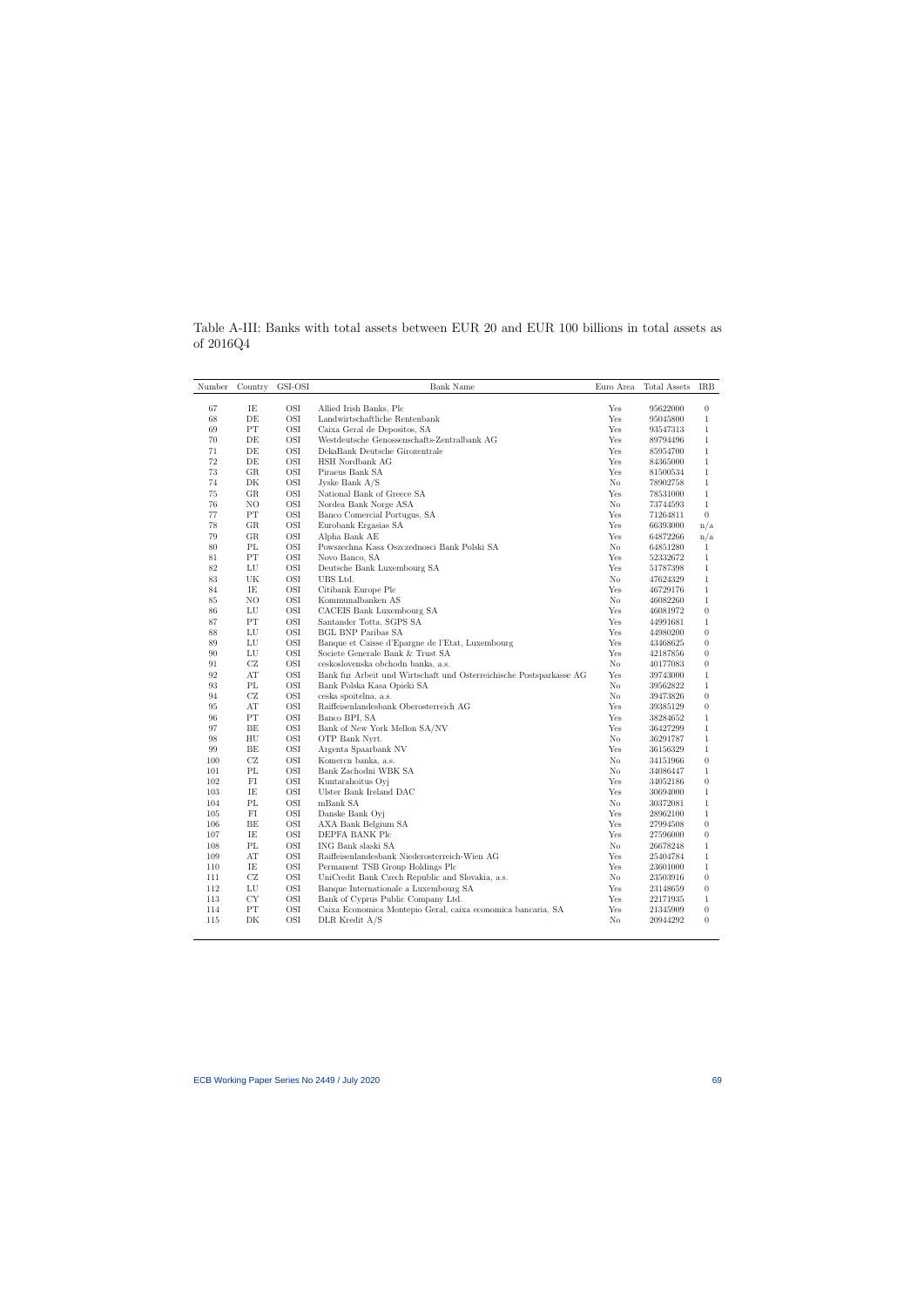| Number | Country                           | GSI-OSI    | Bank Name                                            | Euro Area      | Total Assets | IRB              |
|--------|-----------------------------------|------------|------------------------------------------------------|----------------|--------------|------------------|
| 116    | IE                                | <b>OSI</b> | UniCredit Bank Ireland Plc                           | Yes            | 19987653     | $\mathbf{1}$     |
| 117    | $\rm DK$                          | $\rm OSI$  | Sydbank A/S                                          | $\rm No$       | 19727068     | $\mathbf{1}$     |
| 118    | ΗR                                | $\rm OSI$  | Zagrebacka banka d.d.                                | No             | 16980269     | $\overline{0}$   |
| 119    | $\mathcal{P}\mathcal{L}$          | $\rm OSI$  | Bank BG BNP Paribas SA                               | No             | 16419888     | $\mathbf{1}$     |
| 120    | $\rm PL$                          | OSI        | Bank Millennium SA                                   | N <sub>o</sub> | 15622293     | $\theta$         |
| 121    | AT                                | $\rm OSI$  | HYPO NOE Landesbank fur Niederosterreich und Wien AG | Yes            | 15392051     | $\theta$         |
| 122    | PL                                | <b>OSI</b> | Getin Noble Bank SA                                  | $\rm No$       | 15105513     | $\overline{0}$   |
| 123    | $\rm BE$                          | $\rm OSI$  | Euroclear Bank SA/NV                                 | Yes            | 14885444     | $\mathbf{1}$     |
| 124    | RO                                | <b>OSI</b> | Banca Comerciala Romana SA                           | N <sub>o</sub> | 14873912     | $\theta$         |
| 125    | $\ensuremath{\mathbf{SK}}\xspace$ | $\rm OSI$  | Slovenska Sporitelna, a.s.                           | Yes            | 14825374     | $\overline{0}$   |
| 126    | CY                                | $\rm OSI$  | Cyprus Cooperative Bank Ltd.                         | Yes            | 14100791     | $\mathbf{1}$     |
| 127    | $\ensuremath{\mathbf{SK}}\xspace$ | $\rm OSI$  | Vseobecna uverova banka, a.s.                        | Yes            | 14037154     | $\theta$         |
| 128    | AT                                | $\rm OSI$  | Sberbank Europe AG                                   | Yes            | 12709542     | $\overline{0}$   |
| 129    | $\rm PL$                          | $\rm OSI$  | Raiffeisen Bank Polska SA                            | $\rm No$       | 12094460     | $\mathbf{1}$     |
| 130    | $\rm{SI}$                         | $\rm OSI$  | Nova Ljubljanska banka d.d., Ljubljana               | Yes            | 12039011     | $\overline{0}$   |
| 131    | $\operatorname{CZ}$               | $\rm OSI$  | Raiffeisenbank a.s.                                  | No             | 11984202     | $\mathbf{1}$     |
| 132    | RO                                | OSI        | Banca Transilvania SA                                | No             | 11443660     | $\mathbf{1}$     |
| 133    | $\rm{RO}$                         | $\rm OSI$  | BRD-Groupe Societe Generale SA                       | N <sub>o</sub> | 11429840     | $\mathbf{1}$     |
| 134    | SK                                | $\rm OSI$  | Tatra banka, a.s.                                    | Yes            | 11373028     | $\overline{0}$   |
| 135    | $\rm{MT}$                         | $\rm OSI$  | Bank of Valletta Plc                                 | Yes            | 11014330     | $\boldsymbol{0}$ |
| 136    | HR                                | <b>OSI</b> | Privredna Banka Zagreb d.d.                          | N <sub>o</sub> | 10867118     | $\mathbf{1}$     |
| 137    | BG                                | $\rm OSI$  | UniCredit Bulbank AD                                 | No             | 10424208     | $\mathbf{1}$     |
| 138    | $\mathcal{P}\mathcal{L}$          | $\rm OSI$  | Bank Handlowy w Warszawie SA                         | No             | 10266811     | $\mathbf{1}$     |
| 139    | ΕE                                | $\rm OSI$  | Swedbank AS                                          | Yes            | 10233000     | $\mathbf{1}$     |
| 140    | HU                                | $\rm OSI$  | K&H Bank Zrt.                                        | $\rm No$       | 9148828      | $\mathbf{1}$     |
| 141    | HU                                | OSI        | UniCredit Bank Hungary Zrt.                          | N <sub>o</sub> | 8861671      | $\mathbf{1}$     |
| 142    | AT                                | $\rm OSI$  | Oberosterreichische Landesbank AG                    | Yes            | 8756780      | $\mathbf{1}$     |
| 143    | CY                                | <b>OSI</b> | RCB Bank Ltd.                                        | Yes            | 8699021      | $\theta$         |
| 144    | $\rm{HR}$                         | $\rm OSI$  | Erste&Steiermarkische Bank d.d.                      | $\rm No$       | 8680694      | $\theta$         |
| 145    | $\ensuremath{\mathbf{SK}}\xspace$ | $\rm OSI$  | Ceskoslovenska obchodna banka, a.s.                  | Yes            | 8543773      | $\theta$         |
| 146    | RO                                | $\rm OSI$  | UniCredit Bank SA                                    | $\rm No$       | 8284788      | $\boldsymbol{0}$ |
| 147    | AT                                | $\rm OSI$  | Hypo Tirol Bank AG                                   | Yes            | 7632172      | $\mathbf{1}$     |
| 148    | LT                                | $\rm OSI$  | AB SEB bankas                                        | Yes            | 7517939      | $\mathbf{1}$     |
| 149    | RO                                | $\rm OSI$  | Raiffeisen Bank SA                                   | No             | 7371604      | $\theta$         |
| 150    | $\mathop{\rm LT}\nolimits$        | $\rm OSI$  | Swedbank, AB                                         | Yes            | 7324953      | $\theta$         |
| 151    | МT                                | $\rm OSI$  | HSBC Bank Malta Plc                                  | Yes            | 7305964      | $\mathbf{1}$     |
| 152    | CY                                | $\rm OSI$  | Hellenic Bank Public Company Ltd.                    | Yes            | 7037604      | $\overline{0}$   |
| 153    | HU                                | $\rm OSI$  | MKB Bank Zrt.                                        | No             | 6804454      | $\mathbf{1}$     |
| 154    | ${\rm H}{\rm U}$                  | $\rm OSI$  | Magyar Takarekszovetkezeti Bank Zrt.                 | N <sub>o</sub> | 6776778      | $\boldsymbol{0}$ |
| 155    | HU                                | <b>OSI</b> | Erste Bank Hungary Zrt.                              | No             | 6627237      | $\mathbf{1}$     |
| 156    | HU                                | $\rm OSI$  | Raiffeisen Bank Zrt.                                 | N <sub>o</sub> | 6457088      | n/a              |
| 157    | $\rm{RO}$                         | $\rm OSI$  | CEC Bank SA                                          | No             | 6204473      | $\overline{0}$   |
| 158    | BG                                | OSI        | DSK Bank EAD                                         | $\rm No$       | 6050100      | $\boldsymbol{0}$ |
| 159    | EE                                | OSI        | AS SEB Pank                                          | Yes            | 5775400      | $\theta$         |
|        |                                   |            |                                                      |                |              |                  |

Table A-IV: Banks with total assets lower than EUR 20 billions in total assets as of 2016Q4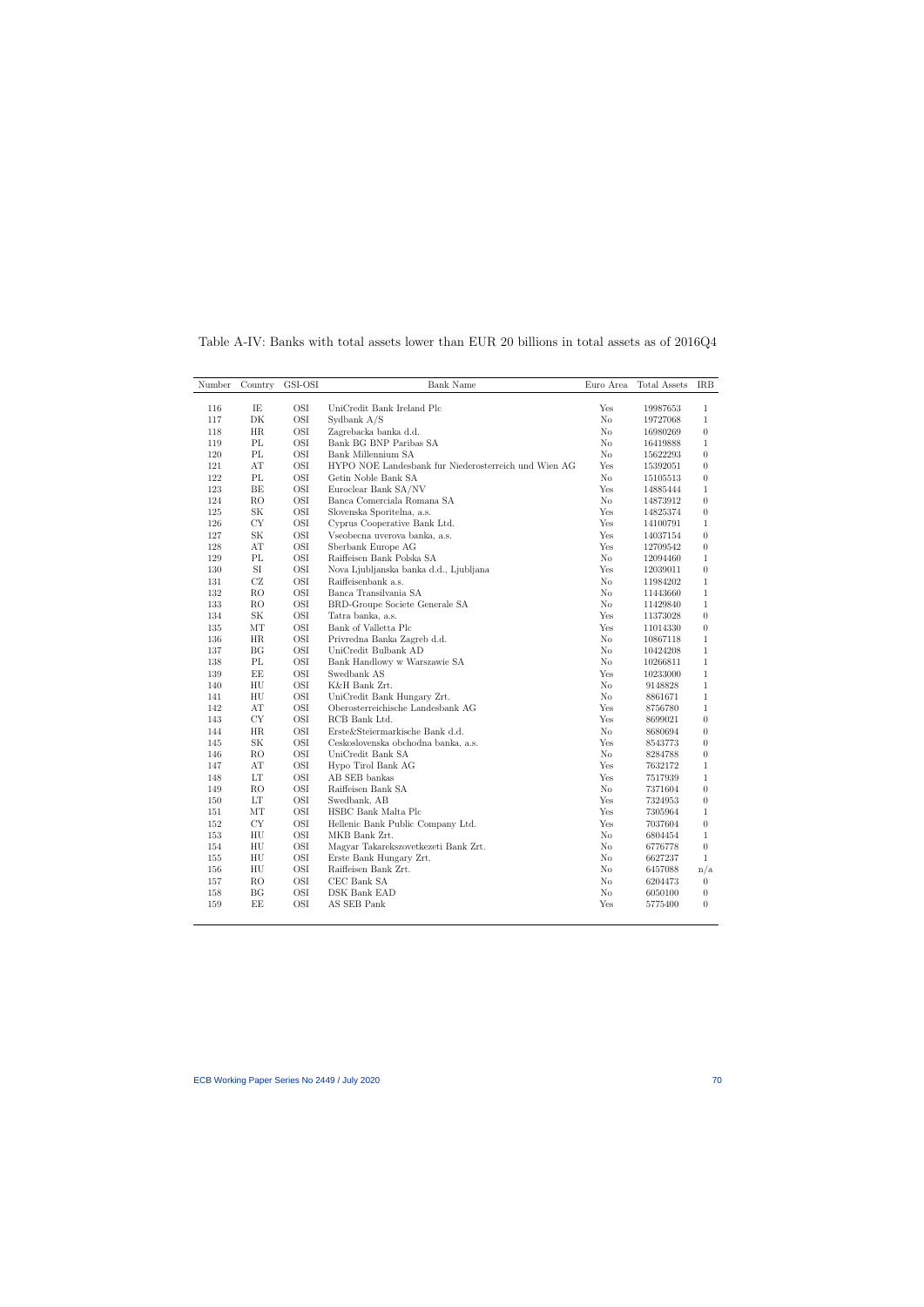Table A-IV: Ctd. Banks with total assets lower than EUR 20 billions in total assets as of 2016Q4

| Number | Country                    | GSI-OSI   | <b>Bank Name</b>                                           | Euro Area      | Total Assets | IRB              |
|--------|----------------------------|-----------|------------------------------------------------------------|----------------|--------------|------------------|
|        |                            |           |                                                            |                |              |                  |
| 160    | $\mathop{\rm HU}\nolimits$ | OSI       | CIB Bank Zrt.                                              | N <sub>o</sub> | 5277329      | $\boldsymbol{0}$ |
| 161    | LV                         | OSI       | Swedbank AS                                                | Yes            | 5242209      | $\overline{0}$   |
| 162    | CZ                         | OSI       | PPF banka a.s.                                             | $\rm No$       | 5063556      | $\boldsymbol{0}$ |
| 163    | CZ                         | OSI       | $J&T$ Banka, a.s.                                          | $\rm No$       | 4926761      | $\overline{0}$   |
| 164    | CY                         | OSI       | Eurobank Cyprus Ltd.                                       | Yes            | 4879262      | n/a              |
| 165    | SI                         | OSI       | Nova Kreditna banka Maribor d.d.                           | Yes            | 4823450      | $\overline{0}$   |
| 166    | HR                         | OSI       | Raiffeisenbank Austria d.d.                                | $\rm No$       | 4679339      | $\overline{0}$   |
| 167    | BG                         | OSI       | First Investment Bank AD                                   | No             | 4647865      | $\mathbf{1}$     |
| 168    | PL                         | $\rm OSI$ | Bank Polskiej Spoldzielczosci SA                           | N <sub>o</sub> | 4578087      | $\overline{0}$   |
| 169    | SK                         | OSI       | Postova banka, a.s.                                        | Yes            | 4261460      | $\overline{0}$   |
| 170    | LT                         | $\rm OSI$ | Luminor Bank AB                                            | Yes            | 3988565      | n/a              |
| 171    | LV                         | OSI       | ABLV Bank, AS                                              | Yes            | 3973323      | $\overline{0}$   |
| 172    | PL                         | OSI       | SGB-Bank SA                                                | No             | 3947797      | $\mathbf{1}$     |
| 173    | SI                         | OSI       | Abanka d.d.                                                | Yes            | 3614833      | $\overline{0}$   |
| 174    | HR                         | $\rm OSI$ | Splitska banka d.d.                                        | No             | 3577384      | $\overline{0}$   |
| 175    | LV                         | $\rm OSI$ | AS SEB banka                                               | Yes            | 3523911      | $\overline{0}$   |
| 176    | ΒG                         | $\rm OSI$ | United Bulgarian Bank AD                                   | $\rm No$       | 3495997      | $\overline{0}$   |
| 177    | ΒG                         | OSI       | Eurobank Bulgaria AD                                       | No             | 3486344      | $\overline{0}$   |
| 178    | LV                         | OSI       | JSC "Rietumu Banka"                                        | Yes            | 3473590      | 1                |
| 179    | LV                         | OSI       | AS Citadele banka                                          | Yes            | 3349515      | $\boldsymbol{0}$ |
| 180    | BG                         | OSI       | Raiffeisenbank (Bulgaria) EAD                              | $\rm No$       | 3329009      | $\boldsymbol{0}$ |
| 181    | BG                         | OSI       | Societe Generale Expressbank AD                            | N <sub>o</sub> | 3246381      | $\overline{0}$   |
| 182    | RO                         | OSI       | Alpha Bank Romania SA                                      | $\rm No$       | 3245660      | 1                |
| 183    | SI                         | OSI       | SKB banka d.d., Ljubljana                                  | Yes            | 2955262      | $\overline{0}$   |
| 184    | HR                         | $\rm OSI$ | Addiko Bank d.d.                                           | N <sub>o</sub> | 2777215      | $\overline{0}$   |
| 185    | BG                         | OSI       | Central Cooperative Bank AD                                | N <sub>o</sub> | 2651696      | $\overline{0}$   |
| 186    | $\rm SI$                   | OSI       | UniCredit Banka Slovenija d.d.                             | Yes            | 2642950      | $\boldsymbol{0}$ |
| 187    | HR                         | OSI       | Hrvatska postanska banka, d.d.                             | N <sub>o</sub> | 2611695      | $\mathbf{1}$     |
| 188    | CY                         | OSI       | Alpha Bank Cyprus Ltd.                                     | Yes            | 2596415      | $\boldsymbol{0}$ |
| 189    | SI                         | OSI       | SID - Slovenska izvozna in razvojna banka, d.d., Ljubljana | Yes            | 2596076      | $\overline{0}$   |
| 190    | RO                         | OSI       | SC Bancpost SA                                             | N <sub>o</sub> | 2564081      | n/a              |
| 191    | MT                         | OSI       | MeDirect Group Ltd.                                        | Yes            | 2489506      | $\overline{0}$   |
| 192    | $\rm{SI}$                  | $\rm OSI$ | Banka Intesa Sanpaolo d.d.                                 | Yes            | 2325663      | $\boldsymbol{0}$ |
| 193    | LV                         | OSI       | Luminor Bank AS                                            | Yes            | 2259247      | $\boldsymbol{0}$ |
| 194    | <b>RO</b>                  | OSI       | Garanti Bank SA                                            | $\rm No$       | 1973878      | $\overline{0}$   |
| 195    | HU                         | OSI       | FHB Jelzalogbank Nyrt.                                     | No             | 1921279      | $\overline{0}$   |
| 196    | LT                         | OSI       | siauliu bankas AB                                          | Yes            | 1861278      | $\theta$         |
| 197    | SI                         | OSI       | Sberbank banka d. d.                                       | Yes            | 1846119      | n/a              |
| 198    | RO                         | $\rm OSI$ | OTP Bank Romania SA                                        | No             | 1808437      | $\mathbf{1}$     |
| 199    | CY                         | OSI       | Alfa Capital Holdings (Cyprus) Ltd.                        | Yes            | 1803745      | $\mathbf{1}$     |
| 200    | HR                         | $\rm OSI$ | OTP banka Hrvatska d.d.                                    | No             | 1694090      | n/a              |
| 201    | BG                         | $\rm OSI$ | CIBANK EAD                                                 | No             | 1584441      | $\mathbf{1}$     |
| 202    | ΒG                         | $\rm OSI$ | Piraeus Bank Bulgaria AD                                   | No             | 1508035      | $\mathbf{1}$     |
| 203    | RO                         | OSI       | Piraeus Bank Romania SA                                    | $\rm No$       | 1446053      | $\mathbf{1}$     |
| 204    | RO                         | $\rm OSI$ | Banca Romaneasca SA                                        | N <sub>o</sub> | 1418917      | n/a              |
| 205    | HR                         | OSI       | Sberbank d.d.                                              | N <sub>o</sub> | 1225733      | n/a              |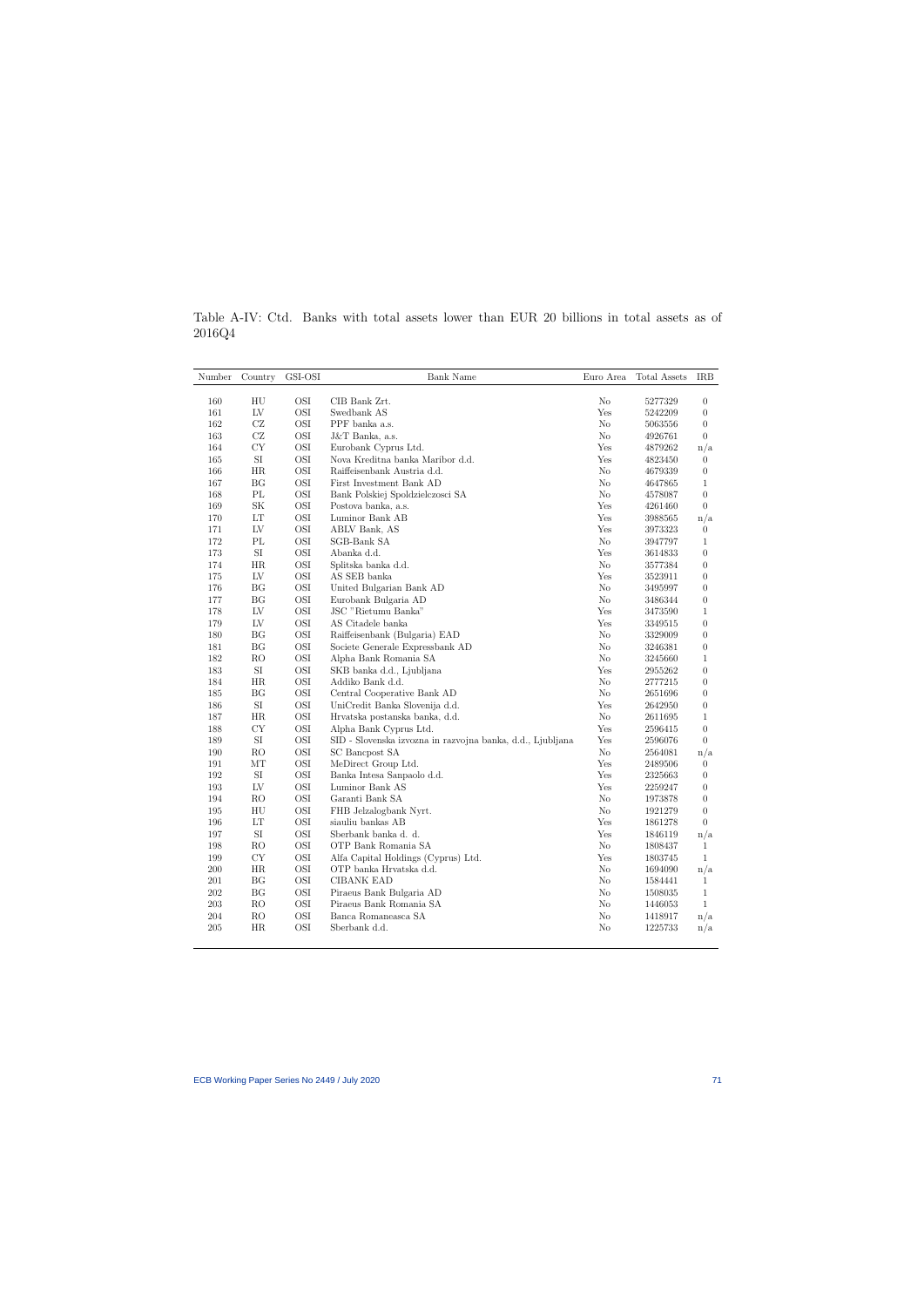# A-II Online Appendix: Literature Review

## Related Theoretical Literature

The theoretical literature approached the question of the relationship between higher capital and risk-taking from different angles. Since the pioneering contribution of [Modigliani and Miller](#page-46-0) [\(1958\)](#page-46-0), the literature expanded and relied on a variety of modelling techniques. Despite the richness of existing contributions a consensus has not been reached. According to theoretical literature, the effect of capital requirements on risk-taking behavior is ambiguous and hence the relationship is still an open empirical question.<sup>[54](#page-72-0)</sup>

In the basic version of their model, [Modigliani and Miller](#page-46-0) [\(1958\)](#page-46-0) assume that financial markets are efficient and perfect, while taxes, agency and bankruptcy costs are absent. As a result, the [Modigliani and Miller](#page-46-0) [\(1958\)](#page-46-0) two famous propositions state: i) the capital structure does not affect the value of the firm and, ii) more levered firms have higher expected returns on equity than non-levered firms. The literature has shown that failure of the M&M assumptions may lead to departures from the theorems' propositions. For instance, in their later correction paper, [Modigliani and Miller](#page-46-1) [\(1963\)](#page-46-1) show how tax advantages for debt instruments lead to nonproportional after tax returns across firms. Keeping constant the balance sheet size, stricter capital requirements imply that banks are less able to exploit favourable tax treatment of debt. For banks, [Miller](#page-45-0) [\(1995\)](#page-45-0) argues that the deposit insurance can be regarded as a net tax subsidy, enabling banks to obtain funds at less than an appropriately risk-adjusted cost, promoting in the limit the minimization of the desired equity ratio.

One of the implications of the second M&M proposition is that a higher capital requirement would reduce the expected return of the bank's earning assets and thus curb the incentive for risk-taking ensuring that banks always choose socially optimal risk levels. At the same time, higher capital requirement add another layer of protection for the taxpayer, and [Miller](#page-45-0) [\(1995\)](#page-45-0) points out that capital requirements are no panacea in this regard because the banks cannot be trusted from offsetting the added taxpayer protection resulting from higher capital requirements by increasing the risk of their assets further. Furthermore, the presence of significant agency

<span id="page-72-0"></span><sup>&</sup>lt;sup>54</sup>Theoretical contributions range from portfolio models maximizing a mean-variance utility function [\(Kahane,](#page-45-1) [1977;](#page-45-1) [Koehn and Santomero,](#page-45-2) [1980;](#page-45-2) [Kim and Santomero,](#page-45-3) [1988;](#page-45-3) [Rochet,](#page-46-2) [1992\)](#page-46-2), models using option pricing methods to value the deposit insurance subsidy [\(Merton,](#page-45-4) [1977;](#page-45-4) [Galai and Masulis,](#page-43-0) [1976;](#page-43-0) [Furlong and Keeley,](#page-43-1) [1989\)](#page-43-1), dynamic models of charter value and competition [\(Keeley,](#page-45-5) [1990;](#page-45-5) [Blum,](#page-42-0) [1999;](#page-42-0) [Hellmann et al.,](#page-44-0) [2000\)](#page-44-0), or the principal-agent framework, [\(Saunders et al.,](#page-47-0) [1990;](#page-47-0) [Dewatripont and Tirole,](#page-43-2) [1994\)](#page-43-2)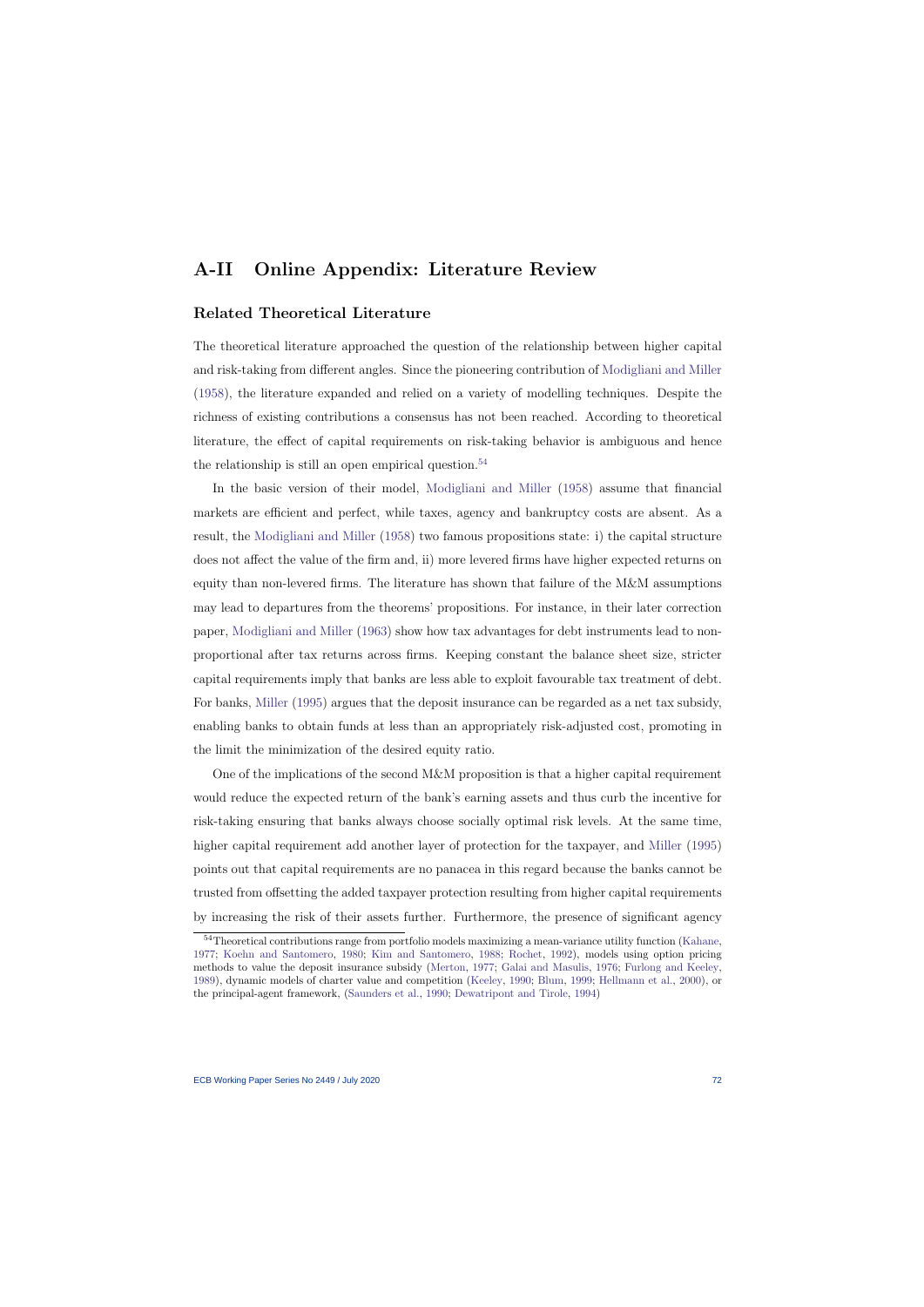costs, which are generally higher in large firms due to the diluted ownership structure, see [Ang](#page-41-0) [et al.](#page-41-0) [\(2000\)](#page-41-0), can also lead to the failure of the M&M propositions. Bankruptcy costs also play a role, as pointed out by the Basel Committee in their study on the costs and benefits of stronger capital regulation, the main benefits of a stronger financial system reflect a lower probability of banking crises and their associated bankruptcy costs, [BCBS](#page-42-1) [\(2010\)](#page-42-1). As such the predictions of the M&M theorem on the risk-taking behavior of banks after a hike in capital requirements remain uncertain.

Limited liability and deposit insurance models claim that depositors do not have any incentive to monitor banks' behaviour, it follows that managers would have more opportunity to increase asset riskiness and exploit moral hazard arising from the deposit insurance subsidy, [Green](#page-43-3) [\(1984\)](#page-43-3). In these models, the moral hazard problem may be further exacerbated by the presence of informational advantage for bank managers, [Jensen and Meckling](#page-44-1) [\(1976\)](#page-44-1). Similarly, [Kareken and Wallace](#page-45-6) [\(1978\)](#page-45-6) find that in a monopoly model of banking with complete contingent claims and under an FDIC-type deposit insurance scheme, the banking industry maintains a risky portfolio and capital requirements do not forestall bankruptcy.<sup>[55](#page-73-0)</sup>

Portfolio choice models find results consistent with both arguments, on one side [Kahane](#page-45-1) [\(1977\)](#page-45-1), [Koehn and Santomero](#page-45-2) [\(1980\)](#page-45-2), [Flannery](#page-43-4) [\(1989\)](#page-43-4) conclude that capital requirements are inefficient in constraining the risk shifting in the bank portfolio insulating them from market discipline; on the other side, [Furlong and Keeley](#page-43-1) [\(1989\)](#page-43-1) show that for a value-maximizing bank and the presence of option-value of deposit insurance, the incentives to increase asset risk decline as bank capital increases. More recently, [Kim and Santomero](#page-45-3) [\(1988\)](#page-45-3) show that the the use of simple capital ratios is ineffective to bound the insolvency risk of banks, and propose theoretically corrected risk-weights as a solution to the risk-taking behaviour. Similarly, [Rochet](#page-46-2) [\(1992\)](#page-46-2) argues that utility, as opposed to value, maximizing banks can reduce risk-taking if capital ratios take into account their asset risk. [Blum](#page-42-0) [\(1999\)](#page-42-0) models a dynamic decision problem of a bank to conclude that capital adequacy rules may increase bank riskiness.

[Merton](#page-45-4) [\(1977\)](#page-45-4) fostered the use of option-pricing models which consider deposit insurance as an option-value, to reach the conclusion that more skin in the game, i.e. higher capital requirements, can reduce incentives for increasing portfolio riskiness. [Galai and Masulis](#page-43-0) [\(1976\)](#page-43-0)

<span id="page-73-0"></span><sup>&</sup>lt;sup>55</sup>Notice that, as convincingly showed by [Diamond and Dybvig](#page-43-5) [\(1983\)](#page-43-5) deposit insurance is at the same time a fundamental policy tool to avoid bank runs, hence notwithstanding the moral hazard incentive, deposit insurance is widely used to limit bank panics and bank runs in time of distress.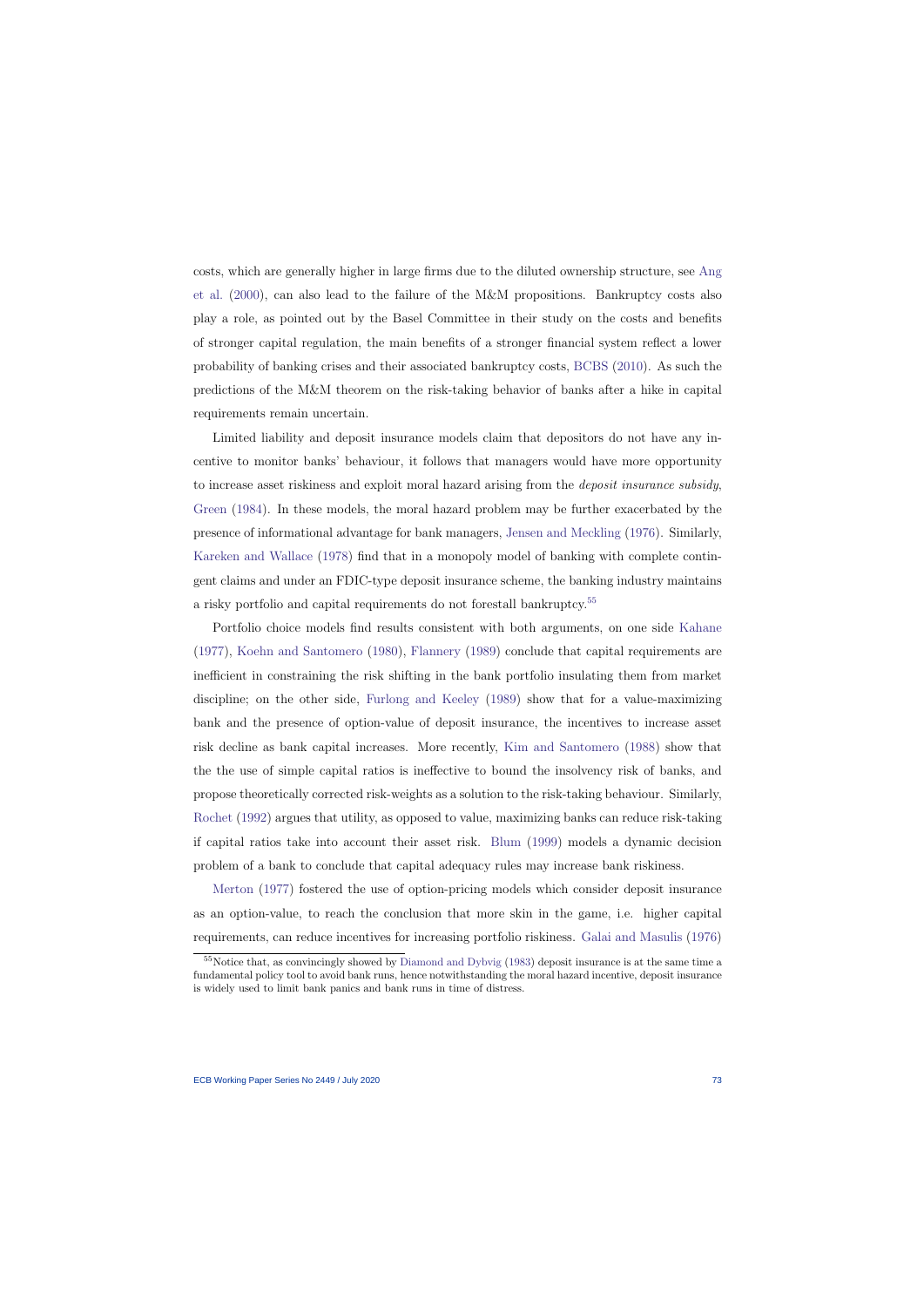use a capital asset pricing model and an option pricing model to show how unanticipated changes in firm capital can induce investments in portfolios with higher variance. Similarly, [Gennotte and Pyle](#page-43-6) [\(1991\)](#page-43-6) show how deposit guarantees in combination with higher capital requirements lead banks to increase asset risk.

A further strand of models uses the charter value of the bank, i.e. the difference between going concern and liquidation value, to support the skin in the game argument, [Marcus](#page-45-7) [\(1984\)](#page-45-7). By the same token, [Benston](#page-42-2) [\(1986\)](#page-42-2) argues that bank shareholders have more incentives to operate conservatively when the amount of their own funds is at risk. The prospect of loosing charter value on managers' career can remind managers of the consequences of excessive risktaking. [Saunders et al.](#page-47-0) [\(1990\)](#page-47-0) show how managers may have incentives to reduce the default risk below the shareholders desired level in order to protect their own human capital. The question is if the bank-managers have the same incentives of the shareholders. [Dewatripont and Tirole](#page-43-2) [\(1994\)](#page-43-2) model the classic moral hazard problem with unobservable managers' effort to conclude that banks with low leverage may have an incentive to increase risk since interference from principal is lower, and viceversa. We test for this hypothesis in section [5.2.](#page-27-0) More recently, the theoretical literature using the charter value argument was augmented by including competition in the banking industry to conclude how the presence of more competitors may reduce the charter value and increase default risk through asset risk, [Keeley](#page-45-5) [\(1990\)](#page-45-5), [Hellmann et al.](#page-44-0) [\(2000\)](#page-44-0).

### Related Empirical Literature

Previous empirical research on the impact of higher capital requirements on bank risk-taking is scant. Pioneering empirical contributions focused on the introduction of risk-weighted regulatory standards in the late 1980s and was rather fervent in the 1990s. It used descriptive regression analysis and simultaneous equation models relying thus on endogenous components of capital increase by bank managers, [Shrieves and Dahl](#page-47-1) [\(1992\)](#page-47-1); [Jacques and Nigro](#page-44-2) [\(1997\)](#page-44-2).

One of the earliest empirical contributions is provided by [Shrieves and Dahl](#page-47-1) [\(1992\)](#page-47-1). The authors adopt a two-stage simultaneous equation estimation to analyze the relationship between risk and capital. They estimate discretionary changes in asset portfolio risk induced by a variation of capital taken endogenously by the bank. The authors find a positive relationship between increased capital levels and risk-taking as measured by average risk-weights. The positive relation holds also for banks with capital in excess of the minimum requirements,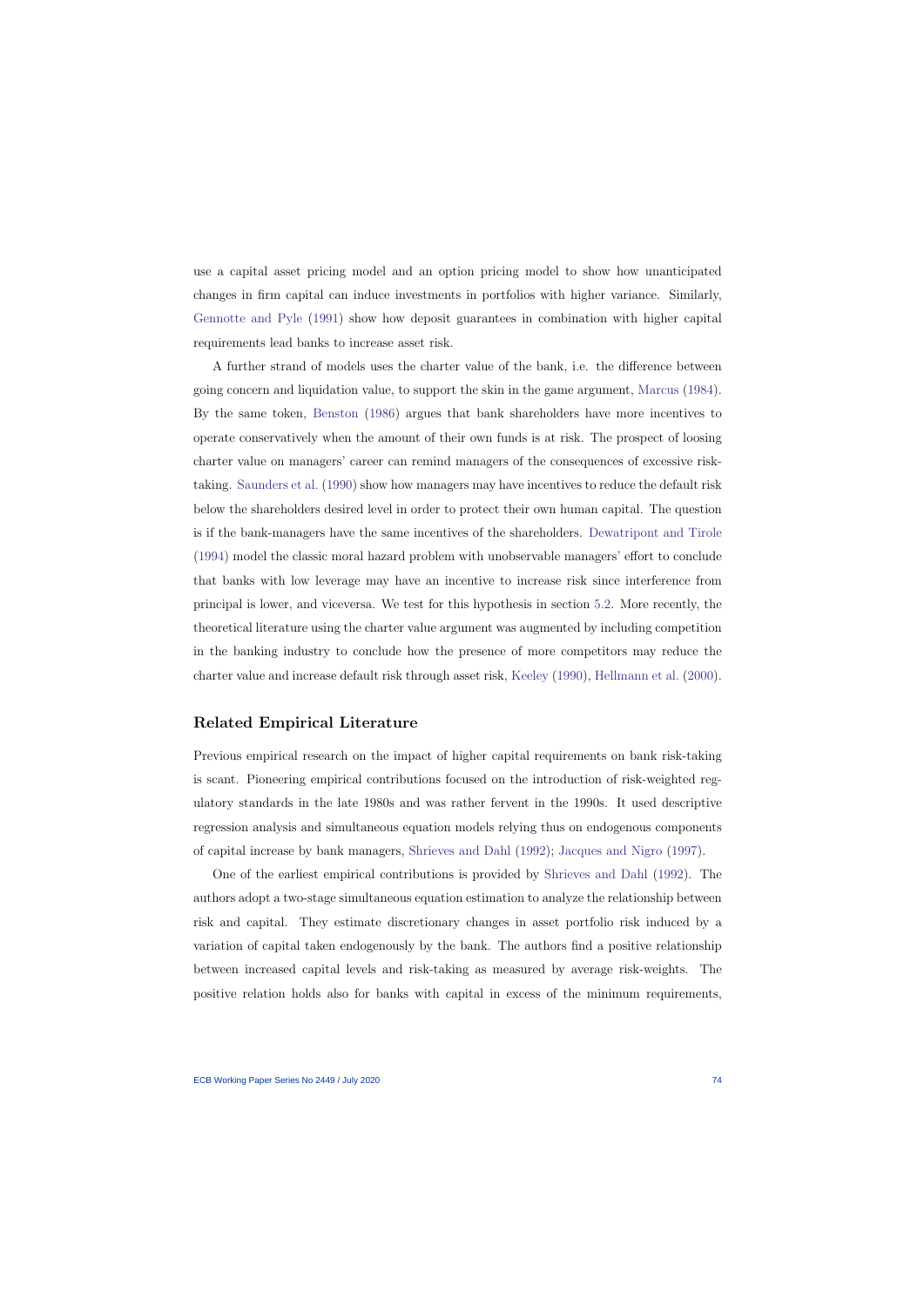leading the authors to conclude that risk-taking behaviour is influenced by bank owners' and/or managers' private incentives.

[Haubrich and Wachtel](#page-44-3) [\(1993\)](#page-44-3) apply an analysis of variance (ANOVA) to study whether the 1998 risk-based capital accord (Basel I) led to the risk shifting of commercial banks' portfolio toward government securities and hence a lower average risk-weight. The authors conclude that the implementation of Basel I fostered risk reduction, with poorly-capitalized banks shifting their portfolios away from high-risk assets and towards low-risk assets.

Using a three-stage least squares simultaneous equation model, [Jacques and Nigro](#page-44-2) [\(1997\)](#page-44-2) examine the impact of the risk-based capital standards on bank capital and portfolio risk in the first year the Basel risk-based standards were in effect. As in [Shrieves and Dahl](#page-47-1) [\(1992\)](#page-47-1), they use discretionary bank management adjustments to capital, and measure risk as the ratio of risk-weighted assets to total assets. The paper concludes that risk-based capital standards were effective in increasing capital ratios and reducing portfolio risk for banks which already met the new risk-based standards. Interestingly, [Jacques and Nigro](#page-44-2) [\(1997\)](#page-44-2) define also a supervisory pressure variable assuming that banks may respond differently depending on whether they are in excess or in shortage of required capital. For capital-constrained banks the responses showed little connection to the degree to which they fell short of the standards. Applying a similar simultaneous equation framework to a sample of Swiss banks, [Rime](#page-46-3) [\(2001\)](#page-46-3) finds that supervisory pressure induces banks to increase their capital, but does not affect the level of risk.

More recently, [Gropp et al.](#page-43-7) [\(2018\)](#page-43-7) exploit the 2011 European Banking Authority (EBA) capital exercise<sup>[56](#page-75-0)</sup> and a difference-indifference matching estimator to find that treated banks increase capital ratios by reducing their credit supply. On the margin of their study, the authors show that the EBA capital exercise did not have significant effects on risk reduction as measured by the risk-weighted asset to total asset ratio. Similarly, [Calomiris and Jaremski](#page-42-3) [\(2019\)](#page-42-3) exploit a staggered implementation of deposit insurance laws in the U.S. and the fact that those laws were applied only to some depository institutions within the states to corroborate the theoretical literature on the moral-hazard consequences of deposit insurance.

<span id="page-75-0"></span> $56$ The EBA capital exercise required 61 banks to build-up additional capital buffers to reach a level of  $9\%$ core tier 1 ratio in 8 months, from 26 October 2011 until June 2012